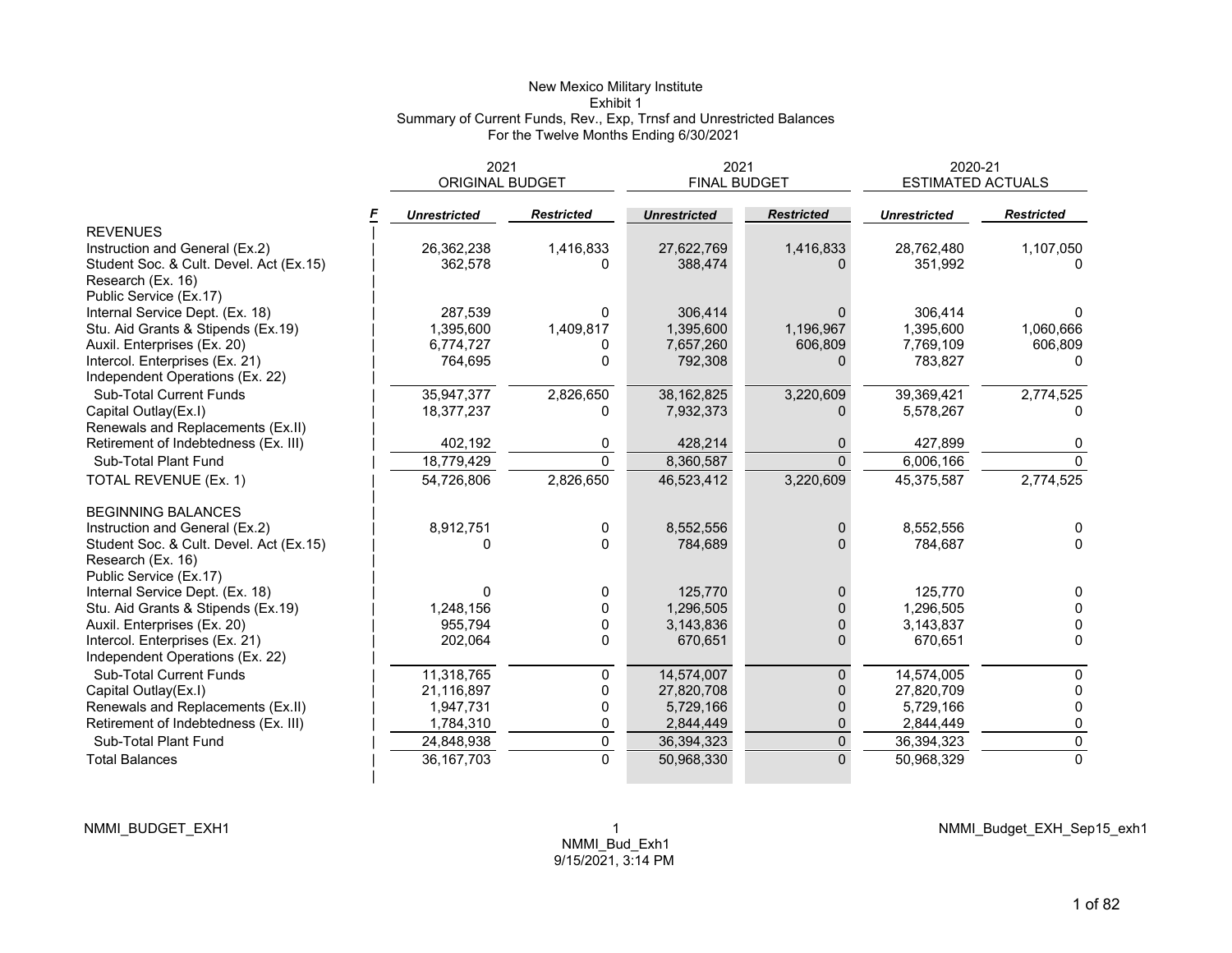## New Mexico Military Institute Exhibit 1 Summary of Current Funds, Rev., Exp, Trnsf and Unrestricted Balances For the Twelve Months Ending 6/30/2021

|                                                                   | 2021<br><b>ORIGINAL BUDGET</b> |                   | 2021<br><b>FINAL BUDGET</b> |                   | 2020-21<br><b>ESTIMATED ACTUALS</b> |                   |  |
|-------------------------------------------------------------------|--------------------------------|-------------------|-----------------------------|-------------------|-------------------------------------|-------------------|--|
|                                                                   | <b>Unrestricted</b>            | <b>Restricted</b> | <b>Unrestricted</b>         | <b>Restricted</b> | <b>Unrestricted</b>                 | <b>Restricted</b> |  |
| <b>TOTAL AVAILABLE</b>                                            |                                |                   |                             |                   |                                     |                   |  |
| Instruction and General (Ex.2)                                    | 35,274,989                     | 1,416,833         | 36,175,325                  | 1,416,833         | 37,315,035                          | 1,107,050         |  |
| Student Soc. & Cult. Devel. Act (Ex.15)<br>Research (Ex. 16)      | 362,578                        | O                 | 1,173,163                   |                   | 1,136,679                           |                   |  |
| Public Service (Ex.17)                                            |                                |                   |                             |                   |                                     |                   |  |
| Internal Service Dept. (Ex. 18)                                   | 287,539                        | $\Omega$          | 432,184                     | $\Omega$          | 432,184                             | 0                 |  |
| Stu. Aid Grants & Stipends (Ex.19)                                | 2,643,756                      | 1,409,817         | 2,692,105                   | 1,196,967         | 2,692,105                           | 1,060,666         |  |
| Auxil. Enterprises (Ex. 20)                                       | 7,730,521                      | 0                 | 10,801,096                  | 606,809           | 10,912,945                          | 606,809           |  |
| Intercol. Enterprises (Ex. 21)<br>Independent Operations (Ex. 22) | 966,759                        | $\Omega$          | 1,462,959                   | $\Omega$          | 1,454,478                           | <sup>0</sup>      |  |
| <b>Sub-Total Current Funds</b>                                    | 47,266,142                     | 2,826,650         | 52,736,832                  | 3,220,609         | 53,943,426                          | 2,774,525         |  |
| Capital Outlay(Ex.I)                                              | 39,494,134                     | 0                 | 35,753,081                  |                   | 33,398,976                          |                   |  |
| Renewals and Replacements (Ex.II)                                 | 1,947,731                      | 0                 | 5,729,166                   |                   | 5,729,166                           |                   |  |
| Retirement of Indebtedness (Ex. III)                              | 2,186,502                      | 0                 | 3,272,663                   | 0                 | 3,272,348                           | 0                 |  |
| Sub-Total Plant Fund                                              | 43,628,367                     | $\Omega$          | 44,754,910                  | $\Omega$          | 42,400,489                          | $\Omega$          |  |
| <b>Grand Total Available</b>                                      | 90,894,509                     | 2,826,650         | 97,491,742                  | 3,220,609         | 96,343,916                          | 2,774,525         |  |
| <b>EXPENDITURES</b>                                               |                                |                   |                             |                   |                                     |                   |  |
| Instruction and General (Ex.2)                                    | 24,224,984                     | 1,416,833         | 24,714,825                  | 1,416,833         | 20,500,754                          | 1,107,050         |  |
| Student Soc. & Cult. Devel. Act (Ex.15)<br>Research (Ex. 16)      | 570,969                        | 0                 | 1,323,163                   | <sup>0</sup>      | 331,615                             | $\Omega$          |  |
| Public Service (Ex.17)                                            |                                |                   |                             |                   |                                     |                   |  |
| Internal Service Dept. (Ex. 18)                                   | 287.539                        | O                 | 432,184                     | 0                 | 304.830                             |                   |  |
| Stu. Aid Grants & Stipends (Ex.19)                                | 1,831,968                      | 1,409,817         | 1,846,164                   | 1,196,967         | 1,835,028                           | 1,060,666         |  |
| Auxil. Enterprises (Ex. 20)                                       | 6,934,957                      | 0                 | 7,826,663                   | 606,809           | 6,670,983                           | 606,809           |  |
| Intercol. Enterprises (Ex. 21)                                    | 3,006,522                      | 0                 | 3,415,586                   | $\Omega$          | 2,931,642                           | n                 |  |
| Independent Operations (Ex. 22)                                   |                                |                   |                             |                   |                                     |                   |  |
| <b>Sub-Total Current Funds</b>                                    | 36,856,939                     | 2,826,650         | 39,558,585                  | 3,220,609         | 32,574,853                          | 2,774,525         |  |
| Capital Outlay(Ex.I)                                              | 13,527,352                     | 0                 | 24, 125, 232                | $\Omega$          | 12,626,340                          |                   |  |
| Renewals and Replacements (Ex.II)                                 | 2,223,003                      | 0                 | 2,223,003                   | 0                 | 1,367,246                           |                   |  |
| Retirement of Indebtedness (Ex. III)                              | 2,320,464                      | 0                 | 2,104,887                   | $\Omega$          | 1,825,310                           |                   |  |
| Sub-Total Plant Funds                                             | 18,070,819                     | $\Omega$          | 28,453,122                  | $\Omega$          | 15,818,897                          | $\Omega$          |  |
| TOTAL EXPENDITURES (Ex. 1)                                        | 54,927,758                     | 2,826,650         | 68.011.707                  | 3,220,609         | 48,393,749                          | 2,774,525         |  |

NMMI\_Budget\_EXH\_Sep15\_exh1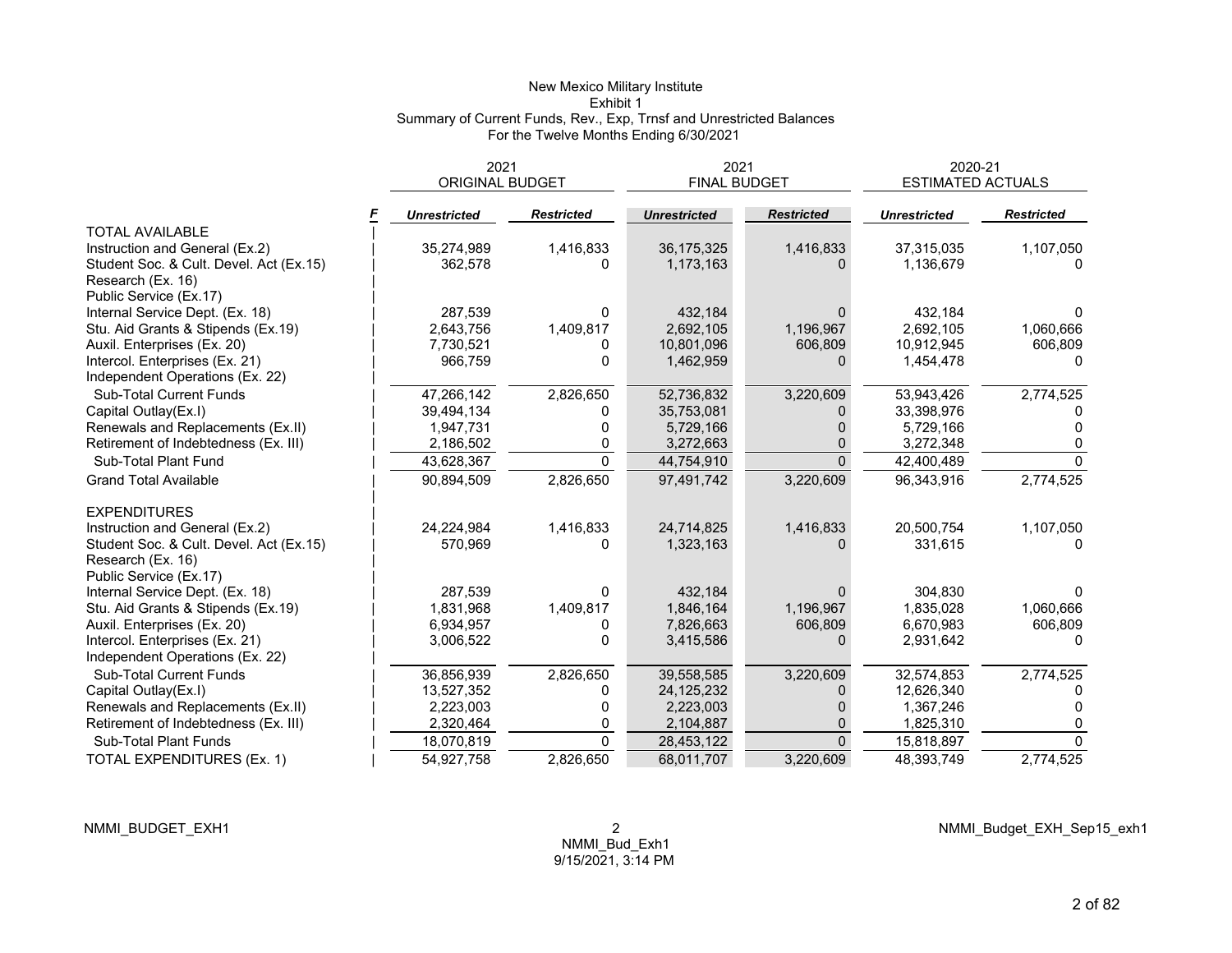## New Mexico Military Institute Exhibit 1 Summary of Current Funds, Rev., Exp, Trnsf and Unrestricted Balances For the Twelve Months Ending 6/30/2021

|                                         | 2021                   |                   | 2021                |                   | 2020-21                  |                   |  |
|-----------------------------------------|------------------------|-------------------|---------------------|-------------------|--------------------------|-------------------|--|
|                                         | <b>ORIGINAL BUDGET</b> |                   | <b>FINAL BUDGET</b> |                   | <b>ESTIMATED ACTUALS</b> |                   |  |
|                                         | <b>Unrestricted</b>    | <b>Restricted</b> | <b>Unrestricted</b> | <b>Restricted</b> | <b>Unrestricted</b>      | <b>Restricted</b> |  |
| TRANSFERS IN or (OUT)                   |                        |                   |                     |                   |                          |                   |  |
| Instruction and General (Ex.2)          | (4,865,258)            | 0                 | (5,306,867)         | 0                 | (8,531,867)              | 0                 |  |
| Student Soc. & Cult. Devel. Act (Ex.15) | 208.391                | 0                 | 150,000             | $\Omega$          | 175.000                  | $\Omega$          |  |
| Research (Ex. 16)                       |                        |                   |                     |                   |                          |                   |  |
| Public Service (Ex.17)                  |                        |                   |                     |                   |                          |                   |  |
| Internal Service Dept. (Ex. 18)         |                        |                   |                     |                   |                          |                   |  |
| Stu. Aid Grants & Stipends (Ex.19)      | 176,625                | 0                 | 176,625             | 0                 | 176,625                  |                   |  |
| Auxil. Enterprises (Ex. 20)             | (386, 500)             | 0                 | (386, 500)          | $\Omega$          | (186, 500)               | $\Omega$          |  |
| Intercol. Enterprises (Ex. 21)          | 2,078,111              | 0                 | 2,078,111           | 0                 | 2,078,111                | $\Omega$          |  |
| Independent Operations (Ex. 22)         |                        |                   |                     |                   |                          |                   |  |
| Sub-Total Current Funds                 | (2,788,631)            | 0                 | (3,288,631)         | 0                 | (6, 288, 631)            | $\mathbf{0}$      |  |
| Capital Outlay(Ex.I)                    | 112,217                | 0                 | 500,000             | 0                 | 2,500,000                | 0                 |  |
| Renewals and Replacements (Ex.II)       | 743,800                | 0                 | 743,800             | 0                 | 1,743,800                | 0                 |  |
| Retirement of Indebtedness (Ex. III)    | 1,932,614              | 0                 | 2,044,831           | 0                 | 2,044,831                | 0                 |  |
| Sub-Total Plant Funds                   | 2,788,631              | $\overline{0}$    | 3,288,631           | $\overline{0}$    | 6,288,631                | $\mathsf 0$       |  |
| TOTAL NET TRANSFER                      | <sup>0</sup>           | $\overline{0}$    | <sup>n</sup>        | $\Omega$          | U                        | $\overline{0}$    |  |
| <b>ENDING BALANCE</b>                   |                        |                   |                     |                   |                          |                   |  |
| Instruction and General (Ex.2)          | 6,184,747              | 0                 | 6,153,633           | 0                 | 8,282,414                | 0                 |  |
| Student Soc. & Cult. Devel. Act (Ex.15) | <sup>0</sup>           | $\Omega$          |                     | 0                 | 980,064                  | $\Omega$          |  |
| Research (Ex. 16)                       |                        |                   |                     |                   |                          |                   |  |
| Public Service (Ex.17)                  |                        |                   |                     |                   |                          |                   |  |
| Internal Service Dept. (Ex. 18)         | <sup>0</sup>           | 0                 | $\Omega$            | 0                 | 127,353                  | $\Omega$          |  |
| Stu. Aid Grants & Stipends (Ex.19)      | 988,413                | 0                 | 1,022,566           | 0                 | 1,033,702                | $\Omega$          |  |
| Auxil. Enterprises (Ex. 20)             | 409,064                | 0                 | 2,587,933           | 0                 | 4,055,462                | 0                 |  |
| Intercol. Enterprises (Ex. 21)          | 38,348                 | $\Omega$          | 125,484             | $\Omega$          | 600,947                  | 0                 |  |
| Independent Operations (Ex. 22)         |                        |                   |                     |                   |                          |                   |  |
| <b>Sub-Total Current Funds</b>          | 7,620,572              | $\mathbf 0$       | 9,889,616           | 0                 | 15,079,943               | $\mathbf{0}$      |  |
| Capital Outlay(Ex.I)                    | 26,078,999             | 0                 | 12,127,849          | 0                 | 23,272,636               | 0                 |  |
| Renewals and Replacements (Ex.II)       | 468,528                | $\pmb{0}$         | 4,249,963           | 0                 | 6,105,719                | 0                 |  |
| Retirement of Indebtedness (Ex. III)    | 1,798,652              | 0                 | 3,212,607           | 0                 | 3,491,869                | 0                 |  |
| Sub-Total Plant Funds                   | 28,346,179             | $\pmb{0}$         | 19,590,419          | $\overline{0}$    | 32,870,224               | $\pmb{0}$         |  |
| <b>TOTAL ENDING BALANCES</b>            | 35,966,751             | $\mathbf 0$       | 29,480,035          | $\Omega$          | 47,950,167               | $\Omega$          |  |
| TOTAL EXP, TRANS, BALANCES              | 90,894,509             | 2,826,650         | 97,491,742          | 3,220,609         | 96,343,916               | 2,774,525         |  |

NMMI\_BUDGET\_EXH1 3

NMMI\_Budget\_EXH\_Sep15\_exh1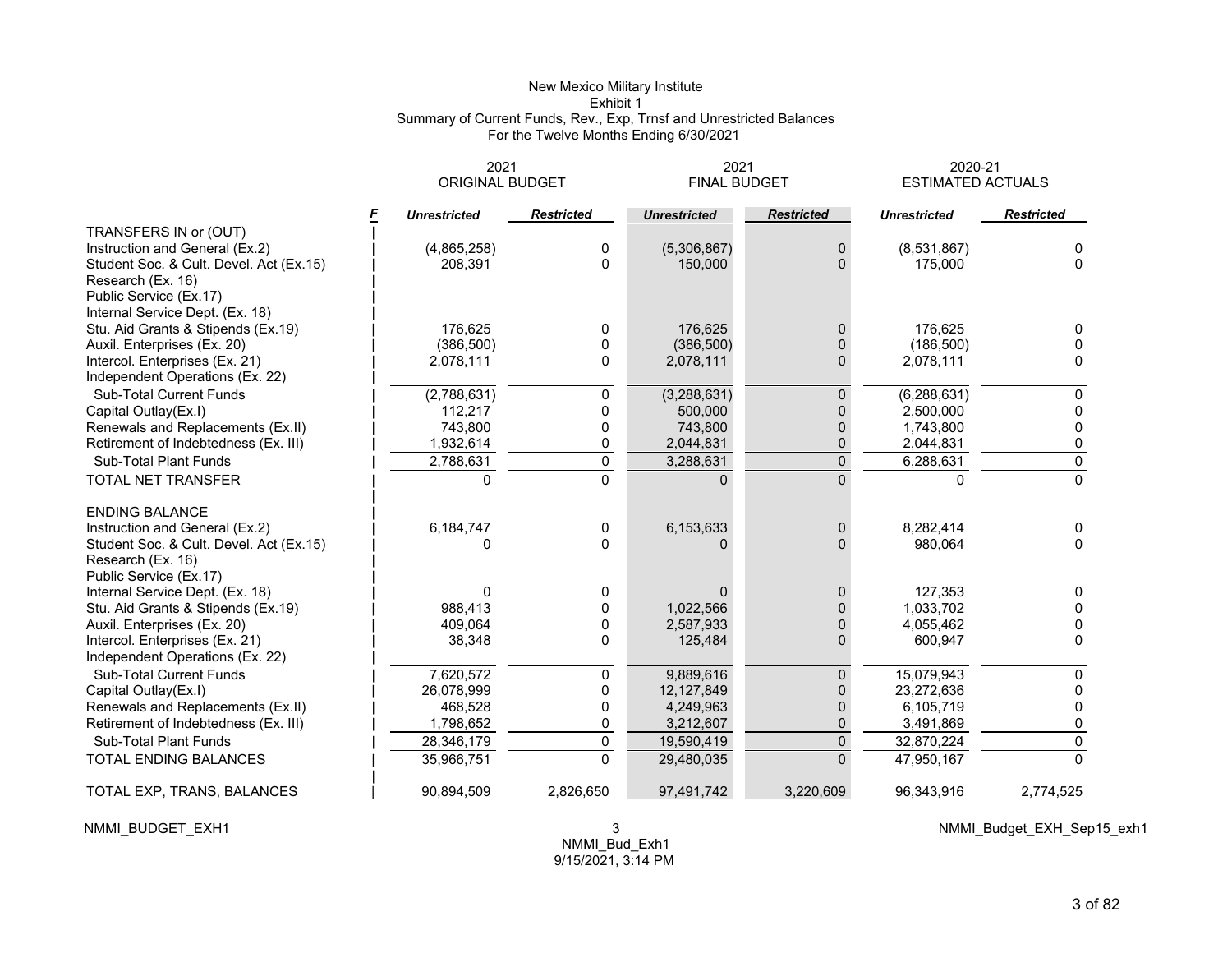#### New Mexico Military Institute EXHIBIT 1A Detail of Transfers For the Twelve Months Ending Wednesday, June 30, 2021

|                                                                                                                                                                                                                          | 2021<br>ORIGINAL BUDGET                  | 2021<br><b>FINAL BUDGET</b>            | 2020-21<br><b>ESTIMATED ACTUALS</b>       |
|--------------------------------------------------------------------------------------------------------------------------------------------------------------------------------------------------------------------------|------------------------------------------|----------------------------------------|-------------------------------------------|
|                                                                                                                                                                                                                          | <b>Unrestricted</b>                      | <b>Unrestricted</b>                    | <b>Unrestricted</b>                       |
| A. FROM INSTR & GEN'L TO:<br><b>MANDATORY TRANSFERS</b><br>Renewals and Replacements                                                                                                                                     |                                          |                                        |                                           |
| Debt Service<br><b>REQUIRED TRANSFERS</b>                                                                                                                                                                                | 1,544,831                                | 2,044,831                              | 2,044,831                                 |
| Renewals & Replacements<br>Intercollegiate Athletics<br><b>Student Aid Grants and Stipends</b><br>NON-MANDATORY TRANSFERS<br>Stu. Soc & Cult. Develp Activities<br><b>Public Service</b><br>Internal Service Departments | 743,800                                  | 743,800                                | 1,743,800                                 |
| <b>Auxiliary Enterprises</b><br>Intercollegiate Athletics<br>Independent Operations                                                                                                                                      | 2,078,111                                | 2,078,111                              | 2,078,111                                 |
| <b>Student Aid Grants and Stipends</b><br>Endowment funds                                                                                                                                                                | 176,625                                  | 176,625                                | 176,625                                   |
| Plant Funds Capital Outlay<br>Renewals & Replacements<br>Major Project<br><b>Total Non-Mandatory Transfers</b>                                                                                                           | 500,000                                  | 500,000                                | 2,500,000                                 |
| TOTAL FROM INSTRUCTION AND GENERAL                                                                                                                                                                                       | 5,043,367                                | 5,543,367                              | 8,543,367                                 |
| B. From Auxiliaries To I&G                                                                                                                                                                                               | (386, 500)                               | (386, 500)                             | (186, 500)                                |
| C. From<br>To                                                                                                                                                                                                            |                                          |                                        |                                           |
| D. From<br>To                                                                                                                                                                                                            |                                          |                                        |                                           |
| E. From<br>To                                                                                                                                                                                                            |                                          |                                        |                                           |
| F. From<br>To                                                                                                                                                                                                            |                                          |                                        |                                           |
| NET TRANSFER TO OR (FROM): (EXH. 1)<br>Instruction and General (Ex.2)<br>Student Soc. & Cult. Devel. Act (Ex.15)<br>Research (Ex. 16)<br>Public Service (Ex.17)<br>Internal Service Dept. (Ex. 18)                       | 4,865,258<br>(208, 391)                  | 5,306,867<br>(150,000)                 | 8,531,867<br>(175,000)                    |
| Stu. Aid Grants & Stipends (Ex.19)                                                                                                                                                                                       | (176, 625)                               | (176, 625)                             | (176, 625)                                |
| Auxil. Enterprises (Ex. 20)<br>Intercol. Enterprises (Ex. 21)<br>Independent Operations (Ex. 22)                                                                                                                         | 386,500<br>(2,078,111)                   | 386,500<br>(2,078,111)                 | 186,500<br>(2,078,111)                    |
| Total                                                                                                                                                                                                                    | 2,788,631                                | 3,288,631                              | 6,288,631                                 |
| NET TRANSFERS TO OR (FROM)<br><b>Current Funds</b><br>Loan Funds<br><b>Endowment Funds</b>                                                                                                                               | 2,788,631                                | 3,288,631                              | 6,288,631                                 |
| Annuity & Life Income Funds<br>Plant Funds Capital Outlay (EXH 1)<br>Renewals & Replacments (EXH1)<br>Debt Service (EXH III)<br><b>Agency Funds</b>                                                                      | (500,000)<br>(743, 800)<br>(1, 544, 831) | (500,000)<br>(743, 800)<br>(2,044,831) | (2,500,000)<br>(1,743,800)<br>(2,044,831) |
| Total                                                                                                                                                                                                                    | 0                                        | 0                                      | 0                                         |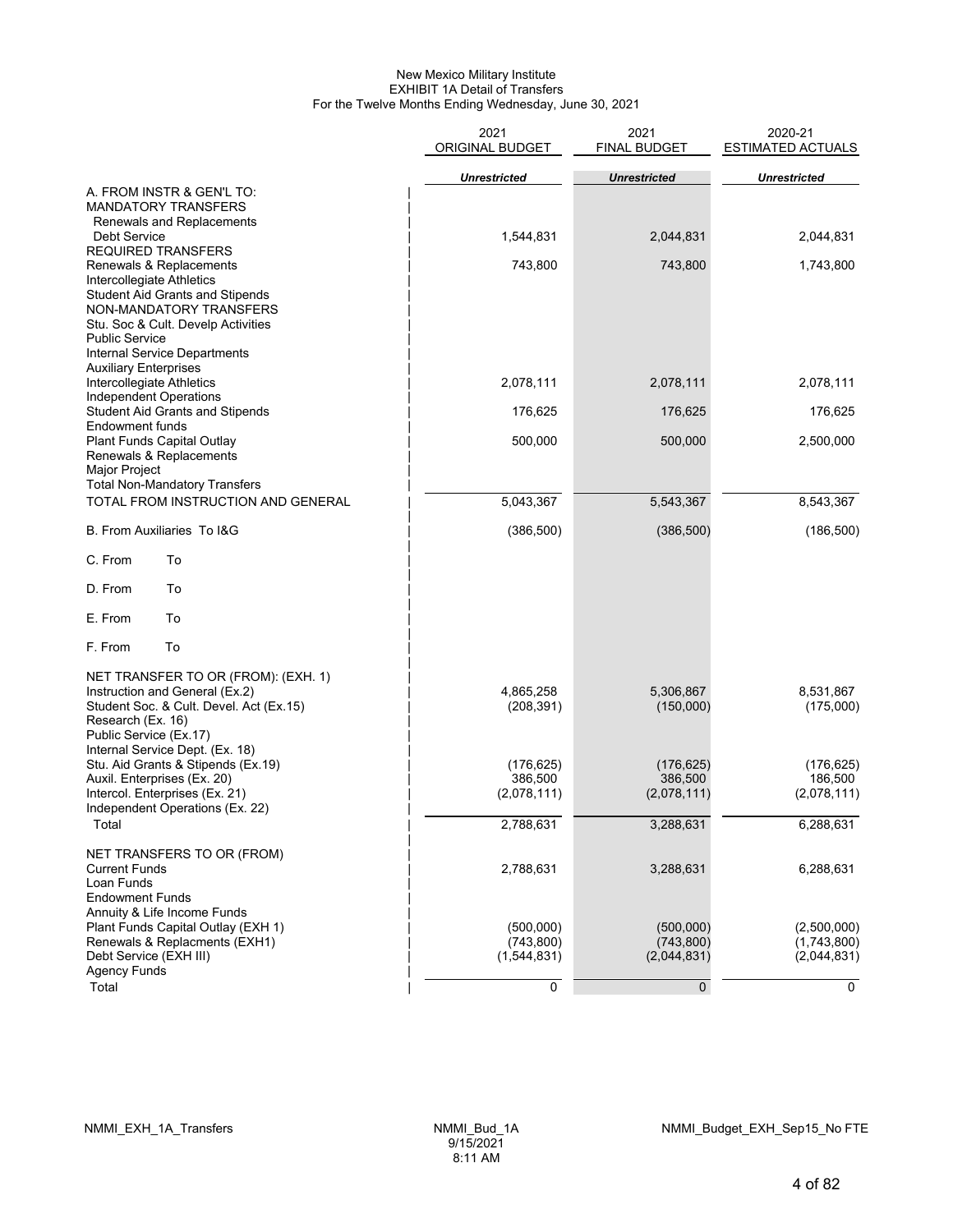#### New Mexico Military Institute Exhibit 2 Summary of Instruction and General For the Twelve Months Ending Wednesday, June 30, 2021

|                                        | 2021                |                   | 2021                |                   | 2020-21                  |                   |  |
|----------------------------------------|---------------------|-------------------|---------------------|-------------------|--------------------------|-------------------|--|
|                                        |                     | ORIGINAL BUDGET   | <b>FINAL BUDGET</b> |                   | <b>ESTIMATED ACTUALS</b> |                   |  |
|                                        | <b>Unrestricted</b> | <b>Restricted</b> | <b>Unrestricted</b> | <b>Restricted</b> | <b>Unrestricted</b>      | <b>Restricted</b> |  |
| <b>REVENUES</b>                        |                     |                   |                     |                   |                          |                   |  |
| Tuition and Misc. Fees (Ex.3)          | 2,467,099           | 0                 | 2,598,173           | $\Omega$          | 2,597,200                | 0                 |  |
| Fed. Govt. Appropriations (Ex.4)       |                     |                   |                     |                   |                          |                   |  |
| State Govt. Appropriations(Ex. 4)      | 1,179,600           | $\Omega$          | 1,179,600           | 0                 | 1,179,599                | $\Omega$          |  |
| Local Govt. Appropriations(Ex.4)       |                     |                   |                     |                   |                          |                   |  |
| Fed. Govt. Grants & Contracts (Ex.5)   | 0                   | 233,268           | 0                   | 233,268           | 0                        | 170,189           |  |
| State Govt. Grants & Contracts (Ex.5)  | $\mathbf 0$         | 2,800             | 0                   | 2,800             |                          |                   |  |
| Local Govt. Grants & Contracts(Ex.5)   |                     |                   |                     |                   |                          |                   |  |
| Priv. Gifts, Grants & Contracts (Ex 6) | $\mathbf 0$         | 1,180,765         | $\Omega$            | 1,180,765         | 0                        | 936,861           |  |
| Endow.Land & Perm. Fund Income         |                     |                   |                     |                   |                          |                   |  |
| (EX. 7)                                | 22,633,063          | 0                 | 23,763,127          | 0                 | 24,270,543               | 0                 |  |
| Sales & Service of Edu. Act (Ex.8)     |                     |                   |                     |                   |                          |                   |  |
| Other Sources (Ex.9)                   | 82,476              | 0                 | 81,869              | $\Omega$          | 715,138                  | 0                 |  |
| TOTAL REVENUE (Ex. 1)                  | 26,362,238          | 1,416,833         | 27,622,769          | 1,416,833         | 28,762,480               | 1,107,050         |  |
| <b>BEGINNING BALANCES</b>              | 8,912,751           | 0                 | 8,552,556           |                   | 8,552,556                |                   |  |
| <b>TOTAL AVAILABLE</b>                 | 35,274,989          | 1,416,833         | 36, 175, 325        | 1,416,833         | 37,315,035               | 1,107,050         |  |
| <b>EXPENDITURES</b>                    |                     |                   |                     |                   |                          |                   |  |
| Instruction (Ex.10)                    | 12,047,213          | 777.097           | 12,149,000          | 777,097           | 10,844,668               | 648,113           |  |
| Academic Support (Ex. 11)              | 1,406,025           | 1,445             | 1,406,577           | 1,445             | 1,290,226                |                   |  |
| Student Services (Ex. 12)              | 2,255,156           | 200               | 2,423,802           | 200               | 1,625,918                |                   |  |
| Institutional Support (Ex. 13)         | 4,689,487           | 638,091           | 4,788,587           | 638,091           | 3,551,088                | 458,938           |  |
| Oper. & Maint of Plant (Ex. 14)        | 3,827,103           | $\Omega$          | 3,946,859           | $\Omega$          | 3,188,854                | 0                 |  |
| TOTAL EXPENDITURES (Ex. 1)             | 24,224,984          | 1,416,833         | 24,714,825          | 1,416,833         | 20,500,754               | 1,107,050         |  |
| TRANSFERS TO or (FROM)                 |                     |                   |                     |                   |                          |                   |  |
| Capital Outlay                         | 500,000             | 0                 | 500,000             | $\Omega$          | 2,500,000                | $\Omega$          |  |
| Renewal & Replacement                  | 743,800             | 0                 | 743,800             | 0                 | 1,743,800                | $\Omega$          |  |
| Debt Service                           | 1,544,831           | 0                 | 2,044,831           | 0                 | 2,044,831                | $\Omega$          |  |
| Other(Specify) Int. Svs Dept           |                     |                   |                     |                   |                          |                   |  |
| State Scholarship                      | 176,625             | 0                 | 176,625             | 0                 | 176,625                  | 0                 |  |
| Student Soc.& Cult. Devel.             | 208,391             | 0                 | 150,000             | 0                 | 175,000                  | $\Omega$          |  |
| Auxiliaries                            | (386, 500)          | 0                 | (386, 500)          | 0                 | (186, 500)               | $\Omega$          |  |
| <b>Athletics</b>                       | 2,078,111           | 0                 | 2,078,111           | 0                 | 2,078,111                | 0                 |  |
| <b>TOTAL NET TRANSFER</b>              | 4,865,258           | 0                 | 5,306,867           | $\pmb{0}$         | 8,531,867                | $\pmb{0}$         |  |
| <b>ENDING BALANCE</b>                  | 6,184,747           | $\Omega$          | 6,153,633           | $\overline{0}$    | 8,282,414                | $\mathbf 0$       |  |

NMMI\_BUDGET\_EXH2\_I&G 1

NMMI\_Budget\_EXH\_Sep15\_exh2\_I&G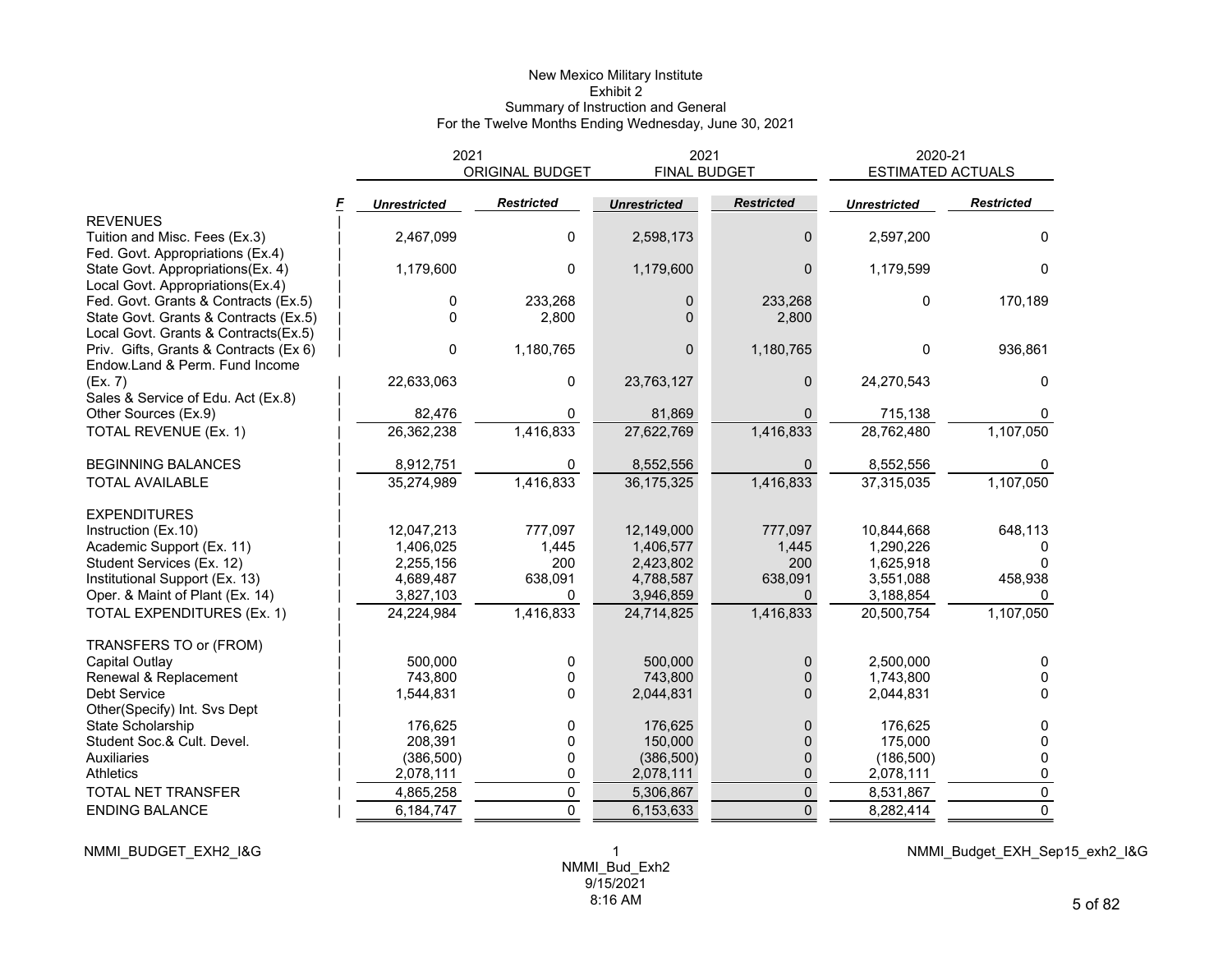#### New Mexico Military Institute Exhibit 3 Student Tuitions and Miscellaneous Fees for I&G For the Twelve Months Ending Wednesday, June 30, 2021

|                                                                                                                                              | 2021<br>ORIGINAL BUDGET | 2021<br><b>FINAL BUDGET</b> | 2020-21<br><b>ESTIMATED ACTUALS</b> |
|----------------------------------------------------------------------------------------------------------------------------------------------|-------------------------|-----------------------------|-------------------------------------|
|                                                                                                                                              | <b>Unrestricted</b>     | <b>Unrestricted</b>         | <b>Unrestricted</b>                 |
| I. REG. ACAD. - MAIN CAMPUS<br><b>Resident Student Full Time</b><br>Summer                                                                   |                         |                             |                                     |
| Fall                                                                                                                                         | 424,376                 | 436,490                     | 436,490                             |
| Winter<br>Spring<br><b>Resident Student Part Time</b><br>Summer<br>Fall<br>Winter                                                            | 359,981                 | 413,220                     | 413,220                             |
| Spring<br>Tot. Tuition from Resident Stu.                                                                                                    | 784,357                 | 849,710                     | 849,710                             |
| Non-Resident Student Full Time<br>Summer                                                                                                     |                         |                             |                                     |
| Fall<br>Winter                                                                                                                               | 701,641                 | 703,685                     | 703,685                             |
| Spring<br>Non-Resident Student Part Time<br>Summer<br>Fall                                                                                   | 685,639                 | 659,979                     | 659,979                             |
| Winter<br>Spring                                                                                                                             |                         |                             |                                     |
| Tot. Tuition from Non-Resident Stu.                                                                                                          | 1,387,280               | 1,363,664                   | 1,363,664                           |
| II. OCCUPA'L & VOC. - MAIN CAMPUS<br><b>Full Time Student</b><br>Part Time Student<br>Tot. Tuition from Occupa'l & Voc.                      |                         |                             |                                     |
| III COMMUNITY EDUC - MAIN CAMPUS<br>IV OFF-CAMPUS EXTENSION<br>Regular Academic<br>Occupa'l & Voc.<br>Tot. Tuition from Off-Campus Extension |                         |                             |                                     |
| V OFF-CAMPUS CENTERS<br>Tot. Tuition from Off-Campus Centers                                                                                 |                         |                             |                                     |
| VI MISC. FEES-MAIN CAMPUS<br><b>Matriculation Fee</b><br>Late Registration Fee                                                               | 45,270                  | 51,400                      | 51,400                              |
| Deferred Payment Fee<br>Laboratory Fees                                                                                                      | 6,684<br>89,582         | 12,100<br>93,287            | 11,500<br>93,287                    |
| <b>Dissertation Fee</b><br><b>Graduation Fee</b><br><b>Testing Fees</b>                                                                      | 1,335                   | 1,559                       | 1,559                               |
| <b>CLEP</b> Fees<br><b>Other Special Examination Fees</b>                                                                                    | 18,297                  | 19,889                      | 20,484                              |
| Recruit-at-Training Fee                                                                                                                      | 88,175                  | 81,854                      | 81,854                              |
| International Program Fee<br>Tot. Misc. Fees-Main Campus                                                                                     | 46,119<br>295,462       | 124,710<br>384,799          | 123,742<br>383,826                  |
| VII MISC. FEES-OFF CAMPUS EXTENSION                                                                                                          |                         |                             |                                     |
| TOT TUITION & MISC FEES INC FOR I & G (EXH2)                                                                                                 | 2,467,099               | 2,598,173                   | 2,597,200                           |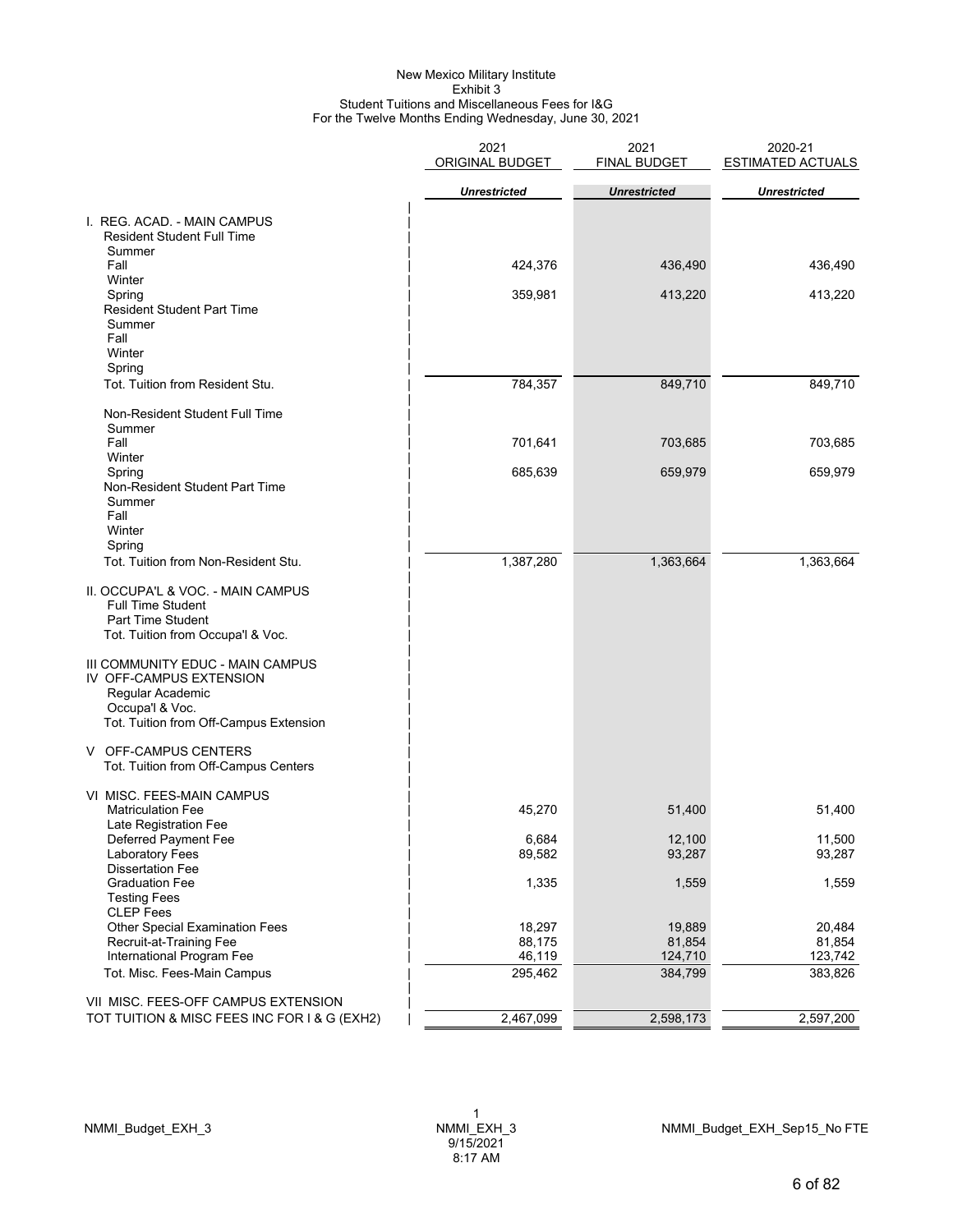#### New Mexico Military Institute Exhibits 4 and 5 For the Twelve Months Ending Wednesday, June 30, 2021

|                                                                                                                                        | 2021<br>ORIGINAL BUDGET | 2021<br><b>FINAL BUDGET</b> | 2020-21<br><b>ESTIMATED ACTUALS</b> |  |  |
|----------------------------------------------------------------------------------------------------------------------------------------|-------------------------|-----------------------------|-------------------------------------|--|--|
|                                                                                                                                        | <b>Unrestricted</b>     | <b>Unrestricted</b>         | <b>Unrestricted</b>                 |  |  |
| Exhibit 4. Governmental Appropriations for I&G-<br>Unrestricted<br><b>FEDERAL</b>                                                      |                         |                             |                                     |  |  |
| <b>Land Grant Teaching Funds</b>                                                                                                       |                         |                             |                                     |  |  |
| Total Federal (Exhibit 2)                                                                                                              |                         |                             |                                     |  |  |
| <b>STATE</b><br>Regular (Exhibit 2)                                                                                                    | 1,179,600               | 1,179,600                   | 1,179,599                           |  |  |
| <b>Total State</b>                                                                                                                     | 1,179,600               | 1,179,600                   | 1,179,599                           |  |  |
| <b>LOCAL</b><br>Regular Levy                                                                                                           |                         |                             |                                     |  |  |
| Total Local (Exhibit 2)                                                                                                                |                         |                             |                                     |  |  |
| Exhibit 5. Governmental Grants and Contracts for I &<br>G                                                                              |                         |                             |                                     |  |  |
| <b>UNRESTRICTED</b><br><b>FEDERAL</b><br>For Reporting Veterans<br>For Admin. of Student Aid Prog.<br>Cost of Educ. - Fellowship Prog. |                         |                             |                                     |  |  |
| Total Federal (Exhibit 2)                                                                                                              |                         |                             |                                     |  |  |
| <b>STATE</b>                                                                                                                           |                         |                             |                                     |  |  |
| Total State (Exhibit 2)                                                                                                                |                         |                             |                                     |  |  |
| LOCAL                                                                                                                                  |                         |                             |                                     |  |  |
| Total Local (Exhibit 2)                                                                                                                |                         |                             |                                     |  |  |
| <b>RESTRICTED</b><br><b>FEDERAL</b><br><b>Library Grants</b>                                                                           |                         |                             |                                     |  |  |
| Work-Study Funds/SEOG<br>Other Governmental                                                                                            | 4,468                   | 4,468                       | 8,959                               |  |  |
| <b>JROTC</b><br>Alliance for Minority Participation                                                                                    | 228,800                 | 228,800                     | 161,231                             |  |  |
| Total Federal (Exhibit 2)                                                                                                              | 233,268                 | 233,268                     | 170,189                             |  |  |
| <b>STATE</b><br>State Workstudy                                                                                                        | 2,800                   | 2,800                       |                                     |  |  |
| Total State (Exhibit 2)                                                                                                                | 2,800                   | 2,800                       | $\mathbf 0$                         |  |  |
| LOCAL                                                                                                                                  |                         |                             |                                     |  |  |
| Total Local (Exhibit 2)                                                                                                                |                         |                             |                                     |  |  |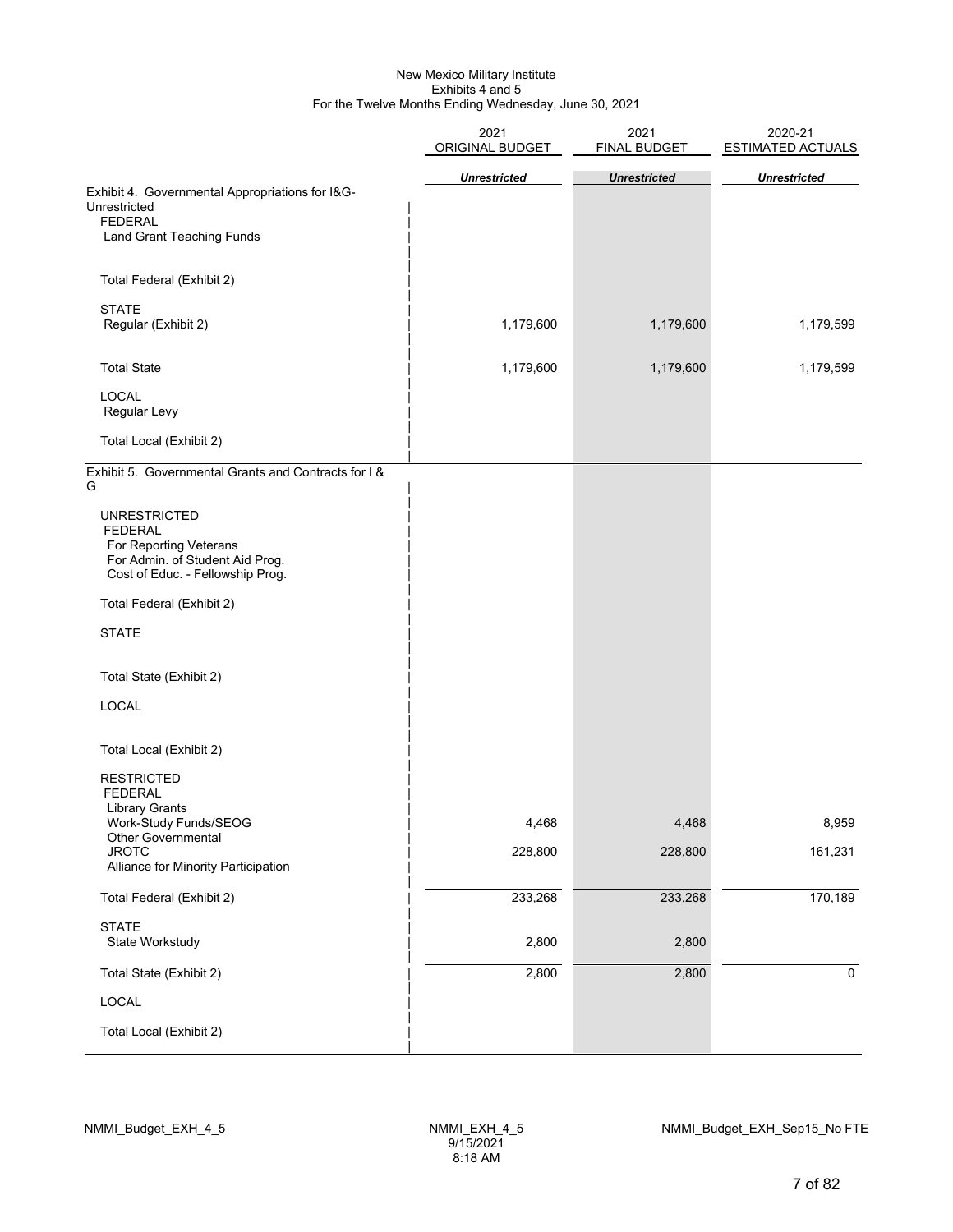#### New Mexico Military Institute Exhibits 6, 7, 8 and 9 For the Twelve Months Ending Wednesday, June 30, 2021

| 2021<br>ORIGINAL BUDGET | 2021<br><b>FINAL BUDGET</b>                        | 2020-21<br><b>ESTIMATED ACTUALS</b>                 |
|-------------------------|----------------------------------------------------|-----------------------------------------------------|
|                         |                                                    | <b>Unrestricted</b>                                 |
|                         |                                                    |                                                     |
|                         |                                                    |                                                     |
|                         |                                                    |                                                     |
|                         |                                                    |                                                     |
|                         |                                                    |                                                     |
|                         |                                                    |                                                     |
|                         |                                                    |                                                     |
| 1,180,765               | 1,180,765                                          | 936,861                                             |
| 1,180,765               | 1,180,765                                          | 936,861                                             |
|                         |                                                    |                                                     |
|                         |                                                    |                                                     |
|                         |                                                    |                                                     |
|                         |                                                    | 625,962                                             |
| 22,583,063              | 23,419,473                                         | 23,644,582                                          |
|                         |                                                    | 24,270,543                                          |
|                         |                                                    |                                                     |
|                         |                                                    |                                                     |
| 27,000                  | 27,000                                             | 643,356                                             |
| 4,000<br>1,950          | 4,000<br>1,950                                     | 13,678                                              |
| 15,500<br>4,438         | 15,500<br>3,831                                    | 10,747<br>4,427                                     |
| 1,250<br>28,088         | 1,250<br>28,088                                    | 480<br>42,449                                       |
| 82,476                  | 81,869                                             | 715,138                                             |
|                         |                                                    |                                                     |
|                         | <b>Unrestricted</b><br>50,000<br>22,633,063<br>250 | <b>Unrestricted</b><br>343,654<br>23,763,127<br>250 |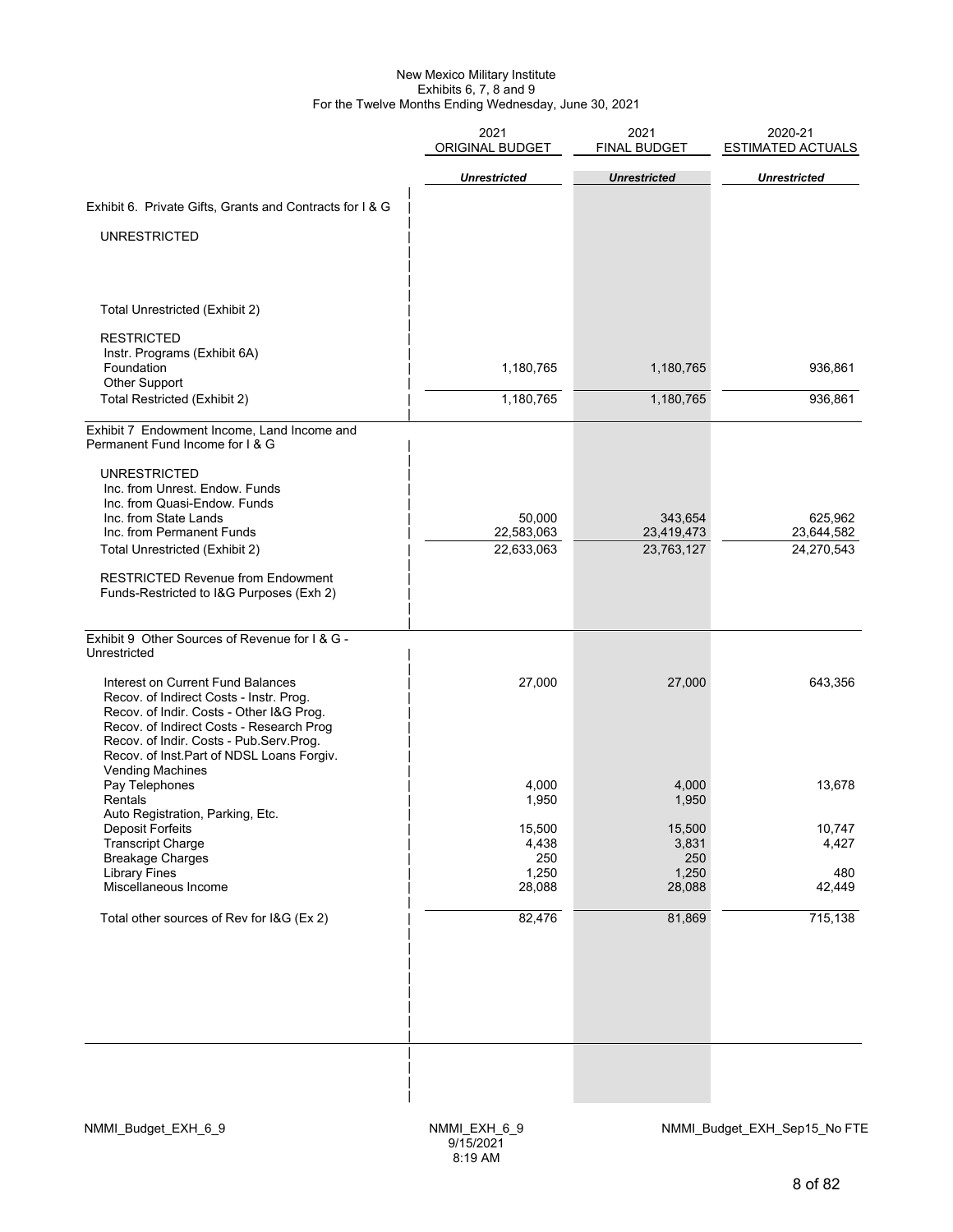|                                                                              | 2021<br>ORIGINAL BUDGET  |                      | 2021<br><b>FINAL BUDGET</b> |                   | 2020-21<br><b>ESTIMATED ACTUALS</b> |                               |  |  |
|------------------------------------------------------------------------------|--------------------------|----------------------|-----------------------------|-------------------|-------------------------------------|-------------------------------|--|--|
|                                                                              | F<br><b>Unrestricted</b> | <b>Restricted</b>    | <b>Unrestricted</b>         | <b>Restricted</b> | <b>Unrestricted</b>                 | <b>Restricted</b>             |  |  |
| EXHIBIT 10 EXPENDITURES FOR INSTRUCTION                                      |                          |                      |                             |                   |                                     |                               |  |  |
| General Academic Instruction-By<br>Department (EXH. 10A)<br>PHYSICAL SCIENCE | 509,792                  | $\mathbf 0$          | 509,992                     | $\boldsymbol{0}$  | 467,943                             | 0                             |  |  |
| <b>BIOLOGY</b>                                                               | 302,654                  | 0                    | 384,404                     | $\mathbf 0$       | 379,601                             | 0                             |  |  |
| <b>MATHEMATICS</b>                                                           | 1,004,560                | 0                    | 1,004,560                   | $\overline{0}$    | 910,306                             | 0                             |  |  |
| SOCIAL SCIENCE                                                               | 687,734                  | 285,615              | 687,734                     | 285,615           | 644,982                             | 251,817                       |  |  |
| <b>BUSINESS ADMINISTRATION</b>                                               | 340,147                  | $\mathbf 0$          | 340,147                     | $\pmb{0}$         | 322,617                             | $\pmb{0}$                     |  |  |
| EDUCATIONAL TECHNOLOGY                                                       | 37,000                   | 0                    | 37,000                      | $\overline{0}$    | 33,200                              | 0                             |  |  |
| <b>ENGLISH</b>                                                               | 1,141,904                | 0                    | 1,143,795                   | $\mathbf{0}$      | 1,092,649                           | 0                             |  |  |
| LANGUAGES PROFESSIONAL                                                       | 279,984                  | 0                    | 279,984                     | $\mathbf 0$       | 179,240                             | 0                             |  |  |
| <b>MUSIC</b>                                                                 | 191,877                  | 0                    | 191,877                     | $\mathbf{0}$      | 178,062                             | 0                             |  |  |
| ART                                                                          | 69,760                   | 0                    | 69,760                      | $\mathbf 0$       | 61,801                              | 0                             |  |  |
| <b>COMMUNICATIONS</b>                                                        | 2,100                    | 0                    | 2,100                       | $\overline{0}$    | 640                                 | 0                             |  |  |
| PHYSICAL EDUCATION                                                           | 1,045,409                | 108,340              | 1,045,409                   | 108,340           | 990,885                             | 89,973                        |  |  |
| STUDENT ASSISTANCE CENTER                                                    | 683,349                  | 148,719              | 683,349                     | 148,719           | 617,168                             | 136,133                       |  |  |
| <b>MERIT &amp; SUBSTITUTE</b>                                                | 180,532                  | 0                    | 180,532                     | $\boldsymbol{0}$  | 174,212                             | 0                             |  |  |
|                                                                              |                          |                      |                             |                   |                                     |                               |  |  |
| Total Gen'l Acad. Instr                                                      | 6,476,802                | 542,674              | 6,560,643                   | 542,674           | 6,053,306                           | 477,923                       |  |  |
| NMMI_BUDET_EXH_10_14                                                         |                          | 1<br>NMMI_BUD_10_14  |                             |                   | NMMI_Budget_EXH_Sep15_exh1          |                               |  |  |
|                                                                              |                          | 9/15/2021<br>8:21 AM |                             |                   |                                     | Q <sub>0</sub> f <sub>0</sub> |  |  |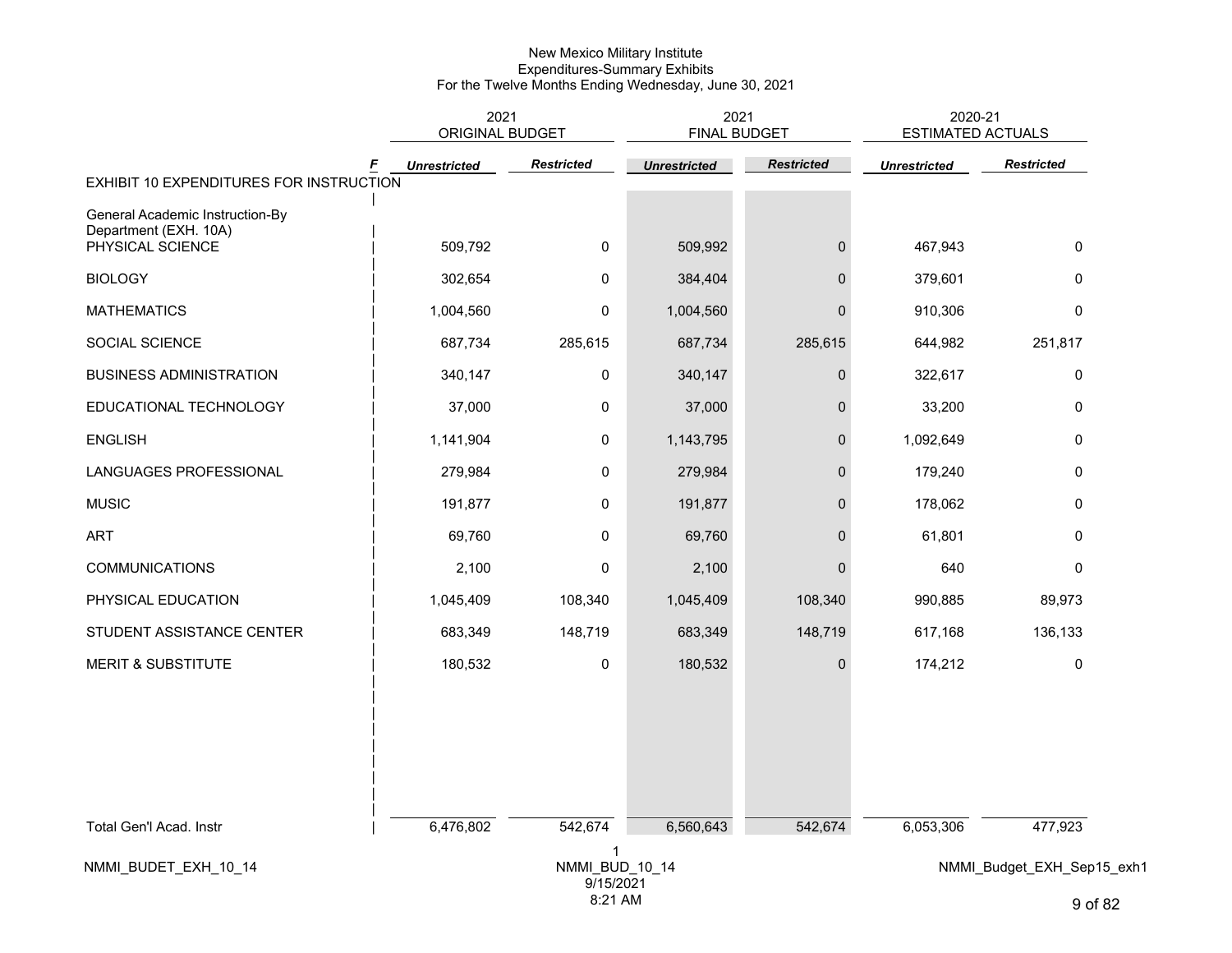|                                                              | 2021<br><b>ORIGINAL BUDGET</b> |                   |                     | 2021<br><b>FINAL BUDGET</b> | 2020-21<br><b>ESTIMATED ACTUALS</b> |                   |  |
|--------------------------------------------------------------|--------------------------------|-------------------|---------------------|-----------------------------|-------------------------------------|-------------------|--|
|                                                              | <b>Unrestricted</b>            | <b>Restricted</b> | <b>Unrestricted</b> | <b>Restricted</b>           | <b>Unrestricted</b>                 | <b>Restricted</b> |  |
| Occupational & Vocational Instruction-By<br>Prog. (EXH. 10A) |                                |                   |                     |                             |                                     |                   |  |
| COMMANDANT                                                   | 1,365,228                      | $\mathbf{0}$      | 1,365,228           | $\mathbf{0}$                | 1,221,580                           | 0                 |  |
| <b>ROTC</b>                                                  | 16,970                         | $\mathbf{0}$      | 16,970              | $\mathbf{0}$                | 11,311                              | 0                 |  |
| <b>JR ROTC</b>                                               | 478,356                        | 228,800           | 478,356             | 228,800                     | 241,943                             | 161,231           |  |
| <b>CADET COUNSELING</b>                                      | 9,750                          | 0                 | 9,750               | $\Omega$                    | 5,005                               | 0                 |  |
| Total Occupa'l & Voc. Instr.                                 | 1,870,304                      | 228,800           | 1,870,304           | 228,800                     | 1,479,839                           | 161,231           |  |
| Community Education-By Program (EXH.<br>10A)                 |                                |                   |                     |                             |                                     |                   |  |
| <b>CONTRACTED SERVICES</b>                                   | 186,928                        | 0                 | 186,928             | $\Omega$                    | 78,082                              | 0                 |  |
| <b>FED CWS NMMI SHARE</b>                                    | 28,000                         | 5,623             | 28,000              | 5,623                       | 30,145                              | 8,959             |  |
| <b>RETIREMENT EXP.</b>                                       | 1,128,069                      | 0                 | 1,139,636           | 0                           | 1,029,288                           | 0                 |  |
| SOCIAL SECURITY EXP.                                         | 612,332                        | 0                 | 612,332             | 0                           | 534,338                             | 0                 |  |
| <b>GROUP INSURANCE EXP.</b>                                  | 770,250                        | 0                 | 770,250             | $\Omega$                    | 712,174                             | 0                 |  |
| <b>WORKMANS COMP</b>                                         | 50,251                         | 0                 | 50,251              | $\Omega$                    | 38,778                              | 0                 |  |
| UNEMPLOYMENT COMP                                            | 6,823                          | 0                 | 12,210              | $\Omega$                    | 10,175                              | 0                 |  |
| NEW MEXICO RETIREE HEALTH CAR                                | 160,087                        |                   | 161,079             | $\Omega$                    | 145,786                             | 0                 |  |
| <b>COMPUTER EXP.</b>                                         | 648,702                        | 0                 | 648,702             | $\Omega$                    | 648,702                             | 0                 |  |
| ASSESSMENT/TESTING/NCA                                       | 25,000                         | $\Omega$          | 25,000              | $\Omega$                    | 19,933                              | $\Omega$          |  |
| FACULTY RESEARCH & SCHOLARLY                                 |                                |                   |                     |                             |                                     |                   |  |
| <b>ACTIVITY</b>                                              | 62,890                         | 0                 | 62,890              | $\mathbf 0$                 | 58,535                              | 0                 |  |
| <b>EMPLOYEE UNIFORMS</b>                                     | 20,775                         | $\Omega$          | 20,775              | $\Omega$                    | 5,589                               | 0                 |  |
| Total Items not Included in 10A's                            | 3,700,107                      | 5,623             | 3,718,053           | 5,623                       | 3,311,523                           | 8,959             |  |
| <b>Total Instruction and General</b>                         | 12,047,213                     | 777,097           | 12,149,000          | 777,097                     | 10,844,668                          | 648,113           |  |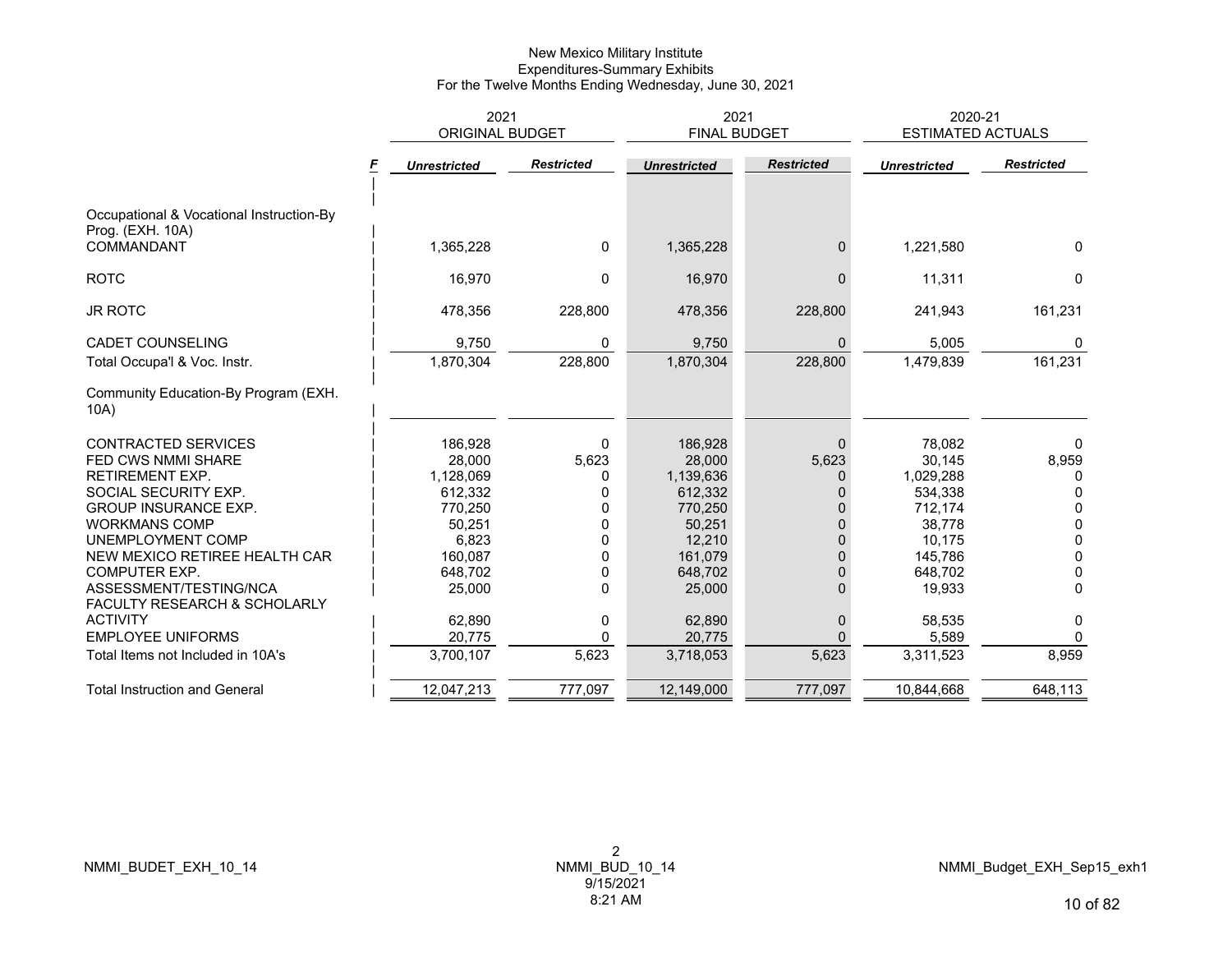## New Mexico Military Institute Exhibit 10A Expenditure for Instruction-Detail of Individual Units For the Twelve Months Ending Wednesday, June 30, 2021

|                              | 2021<br><b>ORIGINAL BUDGET</b> |                     |              |                   |                | 2021<br><b>FINAL BUDGET</b> |                |                   |                 | 2020-21<br><b>ESTIMATED ACTUALS</b> |             |                   |
|------------------------------|--------------------------------|---------------------|--------------|-------------------|----------------|-----------------------------|----------------|-------------------|-----------------|-------------------------------------|-------------|-------------------|
|                              | <b>FTE</b>                     | <b>Unrestricted</b> | <b>FTE</b>   | <b>Restricted</b> | <b>FTE</b>     | <b>Unrestricted</b>         | <b>FTE</b>     | <b>Restricted</b> | <b>FTE</b>      | <b>Unrestricted</b>                 | <b>FTE</b>  | <b>Restricted</b> |
| PHYSICAL SCIENCE             |                                |                     |              |                   |                |                             |                |                   |                 |                                     |             |                   |
| <b>Professional Salaries</b> | 6                              | 461,160             |              |                   | 6              | 461,160                     |                |                   | 6               | 427,100                             |             |                   |
| <b>Technician Salaries</b>   | 1                              | 21,940              |              |                   | $\mathbf{1}$   | 21,940                      |                |                   | $\mathbf 1$     | 21,060                              |             |                   |
| Supplies & Expense           |                                | 22,312              |              |                   |                | 22,512                      |                |                   |                 | 19,783                              |             |                   |
| Travel<br>Equipment          |                                | 4,380               |              |                   |                | 4,380                       |                |                   |                 |                                     |             |                   |
| Total                        |                                | 509,792             | $\mathbf 0$  | 0                 | $\overline{7}$ | 509,992                     | $\overline{0}$ | $\mathbf{0}$      |                 | 467,943                             | $\mathbf 0$ | 0                 |
| <b>BIOLOGY</b>               |                                |                     |              |                   |                |                             |                |                   |                 |                                     |             |                   |
| <b>Professional Salaries</b> | 5                              | 277,767             |              |                   | 5              | 359,517                     |                |                   | 5               | 360,517                             |             |                   |
| Supplies & Expense           |                                | 20,537              |              |                   |                | 20,537                      |                |                   |                 | 18,297                              |             |                   |
| Travel                       |                                | 4,350               |              |                   |                | 4,350                       |                |                   |                 | 787                                 |             |                   |
| Equipment                    |                                |                     |              |                   |                |                             |                |                   |                 |                                     |             |                   |
| Total                        | 5                              | 302,654             | $\mathbf 0$  | 0                 | 5              | 384,404                     | $\mathbf{0}$   | $\overline{0}$    | 5               | 379,601                             | $\mathbf 0$ | $\Omega$          |
| <b>MATHEMATICS</b>           |                                |                     |              |                   |                |                             |                |                   |                 |                                     |             |                   |
| <b>Professional Salaries</b> | 13                             | 936,673             |              |                   | 13             | 936,673                     |                |                   | 13              | 842,873                             |             |                   |
| Secretarial & Clerical Sal.  | -1                             | 22,709              |              |                   | $\mathbf{1}$   | 22,709                      |                |                   | $\mathbf 1$     | 22,909                              |             |                   |
| <b>Technician Salaries</b>   | $\overline{1}$                 | 33,932              |              |                   | $\overline{1}$ | 33,932                      |                |                   | $\mathbf{1}$    | 34,132                              |             |                   |
| Supplies & Expense           |                                | 10,464              |              |                   |                | 10,464                      |                |                   |                 | 10,391                              |             |                   |
| Travel                       |                                | 782                 |              |                   |                | 782                         |                |                   |                 |                                     |             |                   |
| Equipment                    |                                |                     |              |                   |                |                             |                |                   |                 |                                     |             |                   |
| Total                        | $\overline{15}$                | 1,004,560           | $\mathbf{0}$ | $\mathbf 0$       | 15             | 1,004,560                   | $\mathbf{0}$   | $\mathbf{0}$      | 15              | 910,306                             | $\mathbf 0$ | 0                 |
| <b>SOCIAL SCIENCE</b>        |                                |                     |              |                   |                |                             |                |                   |                 |                                     |             |                   |
| <b>Professional Salaries</b> | 11                             | 671,940             | 2            | 108,724           | 11             | 671,940                     | $\overline{2}$ | 108,724           | 11              | 636,866                             | 2           | 104,941           |
| Secretarial & Clerical Sal.  |                                |                     |              | 31,172            |                |                             |                | 31,172            |                 |                                     |             | 33,430            |
| <b>Other Salaries</b>        |                                |                     |              | 76,100            |                |                             | $\overline{1}$ | 76,100            |                 |                                     |             | 46,172            |
| Supplies & Expense           |                                | 10,750              |              |                   |                | 10,750                      |                |                   |                 | 8,116                               |             | 5,696             |
| Travel                       |                                | 5,044               |              |                   |                | 5,044                       |                |                   |                 |                                     |             |                   |
| Equipment                    |                                |                     |              |                   |                |                             |                |                   |                 |                                     |             |                   |
| <b>Fringe Benefits</b>       |                                |                     |              | 69,619            |                |                             |                | 69,619            |                 |                                     |             | 61,578            |
| Total                        | $\overline{11}$                | 687,734             | 4            | 285,615           | 11             | 687,734                     | $\overline{4}$ | 285,615           | $\overline{11}$ | 644,982                             | 4           | 251,817           |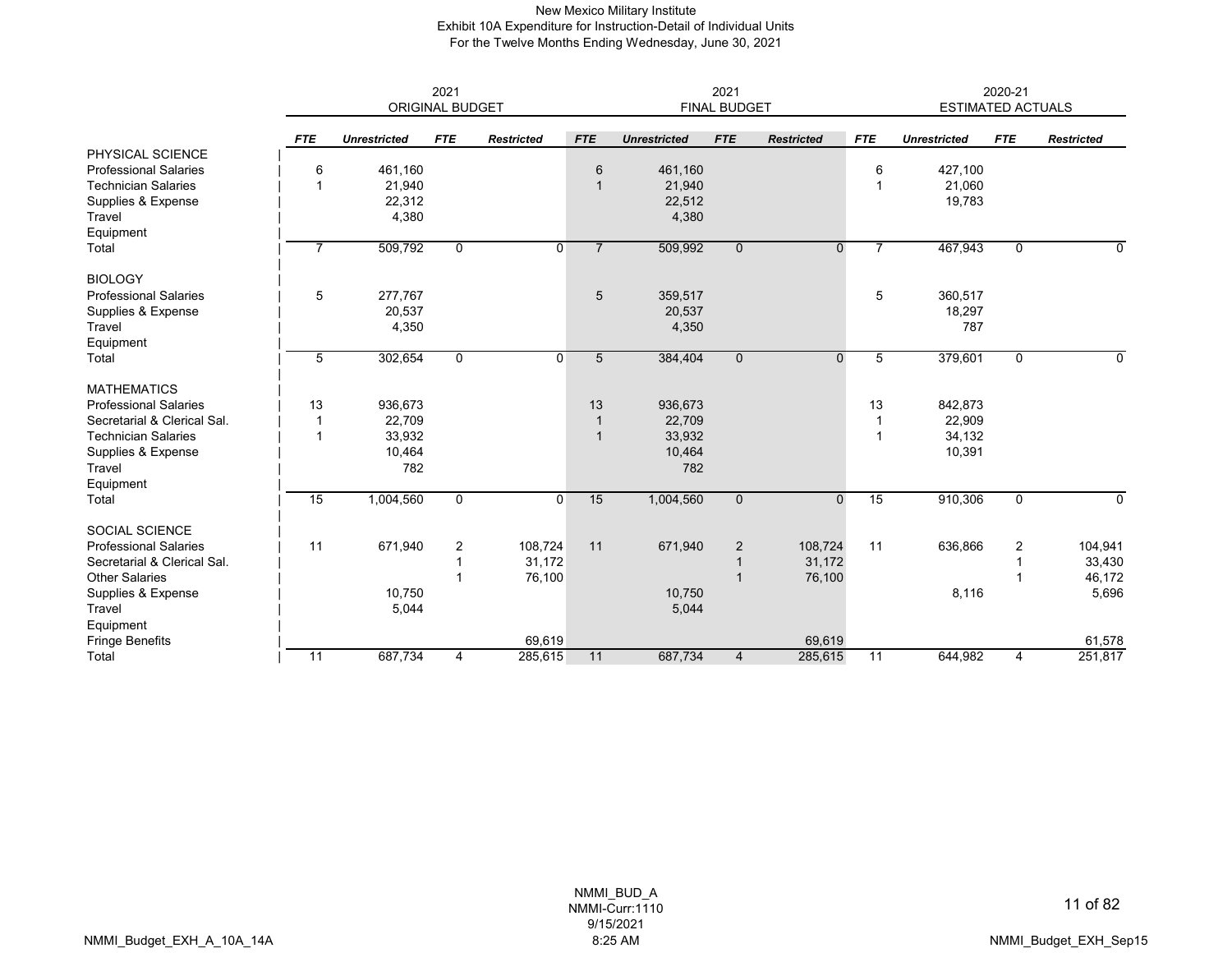## New Mexico Military Institute Exhibit 10A Expenditure for Instruction-Detail of Individual Units For the Twelve Months Ending Wednesday, June 30, 2021

|                                | 2021<br><b>ORIGINAL BUDGET</b> |                     |              |                   |                | 2021<br><b>FINAL BUDGET</b> |              |                   |                | 2020-21<br><b>ESTIMATED ACTUALS</b> |             |                   |
|--------------------------------|--------------------------------|---------------------|--------------|-------------------|----------------|-----------------------------|--------------|-------------------|----------------|-------------------------------------|-------------|-------------------|
|                                | <b>FTE</b>                     | <b>Unrestricted</b> | <b>FTE</b>   | <b>Restricted</b> | <b>FTE</b>     | <b>Unrestricted</b>         | <b>FTE</b>   | <b>Restricted</b> | <b>FTE</b>     | <b>Unrestricted</b>                 | <b>FTE</b>  | <b>Restricted</b> |
| <b>BUSINESS ADMINISTRATION</b> |                                |                     |              |                   |                |                             |              |                   |                |                                     |             |                   |
| <b>Professional Salaries</b>   | 6                              | 303,268             |              |                   | 6              | 303,268                     |              |                   | 6              | 296,972                             |             |                   |
| Secretarial & Clerical Sal.    | 1                              | 19,924              |              |                   |                | 19,924                      |              |                   |                | 15,143                              |             |                   |
| Supplies & Expense             |                                | 14,317              |              |                   |                | 14,317                      |              |                   |                | 10,502                              |             |                   |
| Travel                         |                                | 2,638               |              |                   |                | 2,638                       |              |                   |                |                                     |             |                   |
| Equipment                      |                                |                     |              |                   |                |                             |              |                   |                |                                     |             |                   |
| Total                          | 7                              | 340,147             | 0            | $\mathbf 0$       | $\overline{7}$ | 340,147                     | $\mathbf{0}$ | $\mathbf{0}$      | $\overline{7}$ | 322,617                             | 0           | 0                 |
| EDUCATIONAL TECHNOLOGY         |                                |                     |              |                   |                |                             |              |                   |                |                                     |             |                   |
| <b>Technician Salaries</b>     | $\overline{1}$                 | 33,000              |              |                   | $\overline{1}$ | 33,000                      |              |                   | 1              | 33,200                              |             |                   |
| Supplies & Expense             |                                | 1,000               |              |                   |                | 1,000                       |              |                   |                |                                     |             |                   |
| Travel                         |                                | 3,000               |              |                   |                | 3,000                       |              |                   |                |                                     |             |                   |
| Equipment                      |                                |                     |              |                   |                |                             |              |                   |                |                                     |             |                   |
| Total                          | $\mathbf{1}$                   | 37,000              | 0            | 0                 | $\mathbf{1}$   | 37,000                      | $\mathbf 0$  | $\mathbf 0$       | 1              | 33,200                              | 0           | 0                 |
| <b>ENGLISH</b>                 |                                |                     |              |                   |                |                             |              |                   |                |                                     |             |                   |
| <b>Professional Salaries</b>   | 15                             | 1,066,276           |              |                   | 15             | 1,066,276                   |              |                   | 16             | 1,031,043                           |             |                   |
| Secretarial & Clerical Sal.    | 1                              | 20,353              |              |                   | $\mathbf 1$    | 20,353                      |              |                   |                | 20,553                              |             |                   |
| Supplies & Expense             |                                | 54,525              |              |                   |                | 56,416                      |              |                   |                | 41,053                              |             |                   |
| Travel                         |                                | 750                 |              |                   |                | 750                         |              |                   |                |                                     |             |                   |
| Equipment                      |                                |                     |              |                   |                |                             |              |                   |                |                                     |             |                   |
| Total                          | 16                             | 1,141,904           | $\mathbf 0$  | $\mathbf 0$       | 16             | 1,143,795                   | $\mathbf{0}$ | $\mathbf{0}$      | 17             | 1,092,649                           | $\mathbf 0$ | 0                 |
| <b>LANGUAGES</b>               |                                |                     |              |                   |                |                             |              |                   |                |                                     |             |                   |
| <b>Professional Salaries</b>   | $\overline{4}$                 | 273,159             |              |                   | $\overline{4}$ | 273,159                     |              |                   | 4              | 174,975                             |             |                   |
| Supplies & Expense             |                                | 6,075               |              |                   |                | 6,075                       |              |                   |                | 4,265                               |             |                   |
| Travel                         |                                | 750                 |              |                   |                | 750                         |              |                   |                |                                     |             |                   |
| Equipment                      |                                |                     |              |                   |                |                             |              |                   |                |                                     |             |                   |
| Total                          | 4                              | 279,984             | $\mathbf{0}$ | $\mathbf 0$       | $\overline{4}$ | 279,984                     | $\Omega$     | $\mathbf 0$       | 4              | 179,240                             | $\Omega$    | $\Omega$          |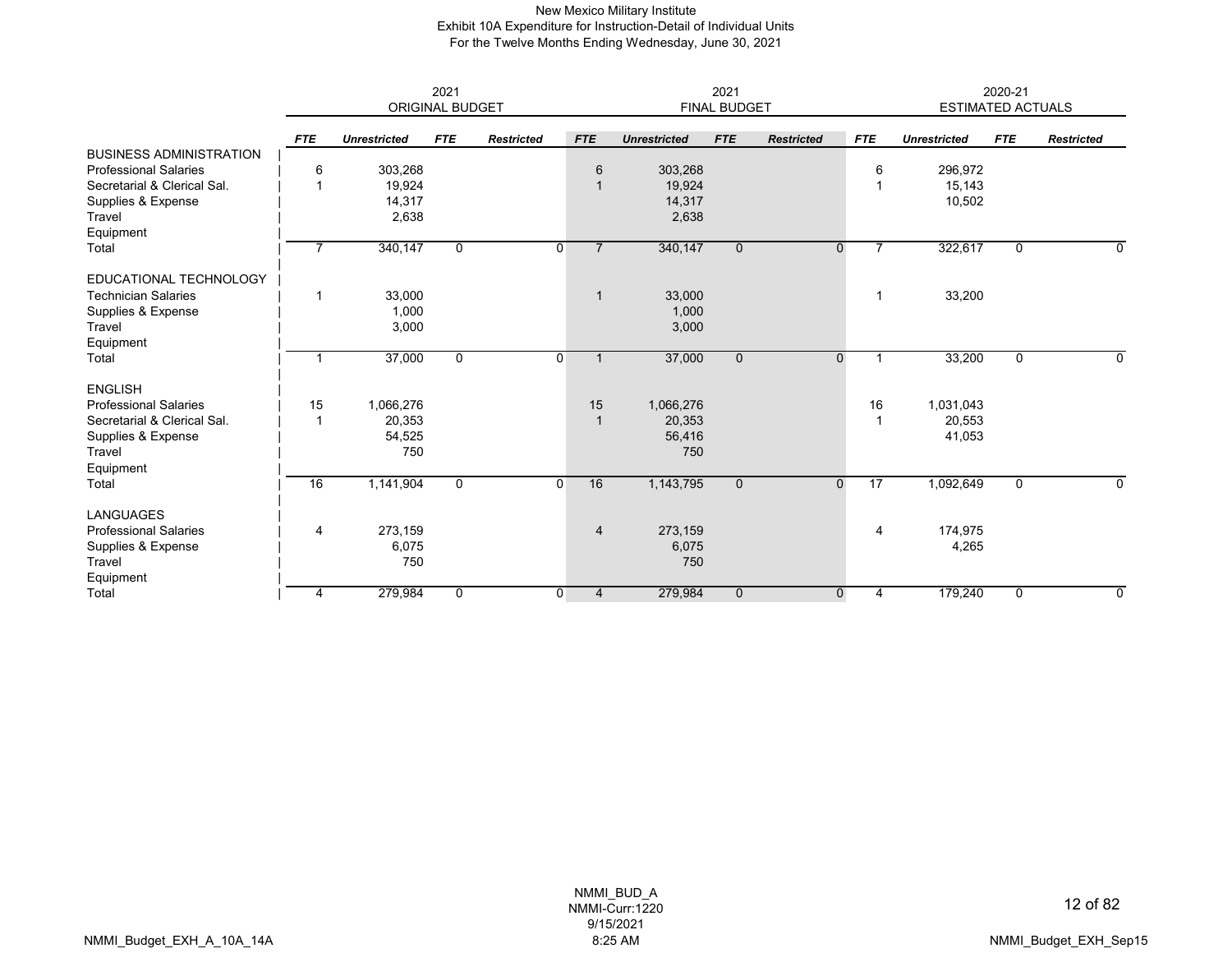## New Mexico Military Institute Exhibit 10A Expenditure for Instruction-Detail of Individual Units For the Twelve Months Ending Wednesday, June 30, 2021

|                                                    |                | 2021<br><b>ORIGINAL BUDGET</b> |                |                   |                | 2021<br><b>FINAL BUDGET</b> |                |                   |                | 2020-21<br><b>ESTIMATED ACTUALS</b> |              |                   |
|----------------------------------------------------|----------------|--------------------------------|----------------|-------------------|----------------|-----------------------------|----------------|-------------------|----------------|-------------------------------------|--------------|-------------------|
|                                                    | <b>FTE</b>     | <b>Unrestricted</b>            | <b>FTE</b>     | <b>Restricted</b> | <b>FTE</b>     | <b>Unrestricted</b>         | <b>FTE</b>     | <b>Restricted</b> | <b>FTE</b>     | <b>Unrestricted</b>                 | <b>FTE</b>   | <b>Restricted</b> |
| <b>MUSIC</b><br><b>Professional Salaries</b>       | $\overline{2}$ | 149,346                        |                |                   | $\overline{2}$ | 149,346                     |                |                   | $\overline{2}$ | 158,068                             |              |                   |
| <b>Other Salaries</b><br>Supplies & Expense        |                | 5,000<br>25,400                |                |                   |                | 5,000<br>25,400             |                |                   |                | 19,761                              |              |                   |
| Travel<br>Equipment                                |                | 12,131                         |                |                   |                | 12,131                      |                |                   |                | 233                                 |              |                   |
| Total                                              | $\overline{2}$ | 191,877                        | $\overline{0}$ | $\overline{0}$    | $\overline{2}$ | 191,877                     | $\overline{0}$ | $\overline{0}$    | $\overline{2}$ | 178,062                             | $\mathbf 0$  | 0                 |
| <b>ART</b>                                         |                |                                |                |                   |                |                             |                |                   |                |                                     |              |                   |
| <b>Professional Salaries</b><br>Supplies & Expense | 1              | 58,810<br>10,800               |                |                   | $\mathbf{1}$   | 58,810<br>10,800            |                |                   | $\mathbf 1$    | 57,000<br>4,801                     |              |                   |
| Travel<br>Equipment                                |                | 150                            |                |                   |                | 150                         |                |                   |                |                                     |              |                   |
| Total                                              | $\mathbf{1}$   | 69,760                         | $\mathbf 0$    | 0                 | $\mathbf{1}$   | 69,760                      | $\mathbf{0}$   | $\overline{0}$    | $\mathbf{1}$   | 61,801                              | $\mathbf 0$  | 0                 |
| <b>COMMUNICATIONS</b>                              |                |                                |                |                   |                |                             |                |                   |                |                                     |              |                   |
| Supplies & Expense<br>Equipment                    |                | 2,100                          |                |                   |                | 2,100                       |                |                   |                | 640                                 |              |                   |
| Total                                              | $\mathbf 0$    | 2,100                          | 0              | 0                 | $\overline{0}$ | 2,100                       | $\mathbf{0}$   | $\Omega$          | $\mathbf 0$    | 640                                 | 0            | 0                 |
| <b>CADET COUNSELING</b><br>Supplies & Expense      |                | 9,750                          |                |                   |                | 9,750                       |                |                   |                | 5,005                               |              |                   |
| Equipment                                          |                |                                |                |                   |                |                             |                |                   |                |                                     |              |                   |
| Total                                              | 0              | 9,750                          | 0              | $\overline{0}$    | $\overline{0}$ | 9,750                       | $\mathbf{0}$   | $\mathbf 0$       | 0              | 5,005                               | 0            | 0                 |
| PHYSICAL EDUCATION<br><b>Professional Salaries</b> | 16             | 921,889                        |                |                   | 16             | 921,889                     |                |                   | 17             | 920,151                             |              |                   |
| Secretarial & Clerical Sal.                        | 1              | 38,000                         |                |                   | $\mathbf{1}$   | 38,000                      |                |                   | 2              | 25,200                              |              |                   |
| <b>Other Salaries</b>                              | $\overline{2}$ | 71,500                         | $\mathbf{1}$   | 39,373            | 2              | 71,500                      | $\mathbf{1}$   | 39,373            | 2              | 43,958                              | $\mathbf{1}$ | 42,500            |
| Supplies & Expense                                 |                | 13,690                         |                | 59,597            |                | 13,690                      |                | 59,597            |                | 1,576                               |              | 37,743            |
| Travel                                             |                | 330                            |                |                   |                | 330                         |                |                   |                |                                     |              |                   |
| Equipment                                          |                |                                |                |                   |                |                             |                |                   |                |                                     |              |                   |
| <b>Fringe Benefits</b>                             |                |                                |                | 9,370             |                |                             |                | 9,370             |                |                                     |              | 9,729             |
| Total                                              | 19             | 1,045,409                      | 1              | 108,340           | 19             | 1,045,409                   | $\mathbf{1}$   | 108,340           | 21             | 990,885                             | 1            | 89,973            |

NMMI\_BUD\_A NMMI-Curr:1330 9/15/2021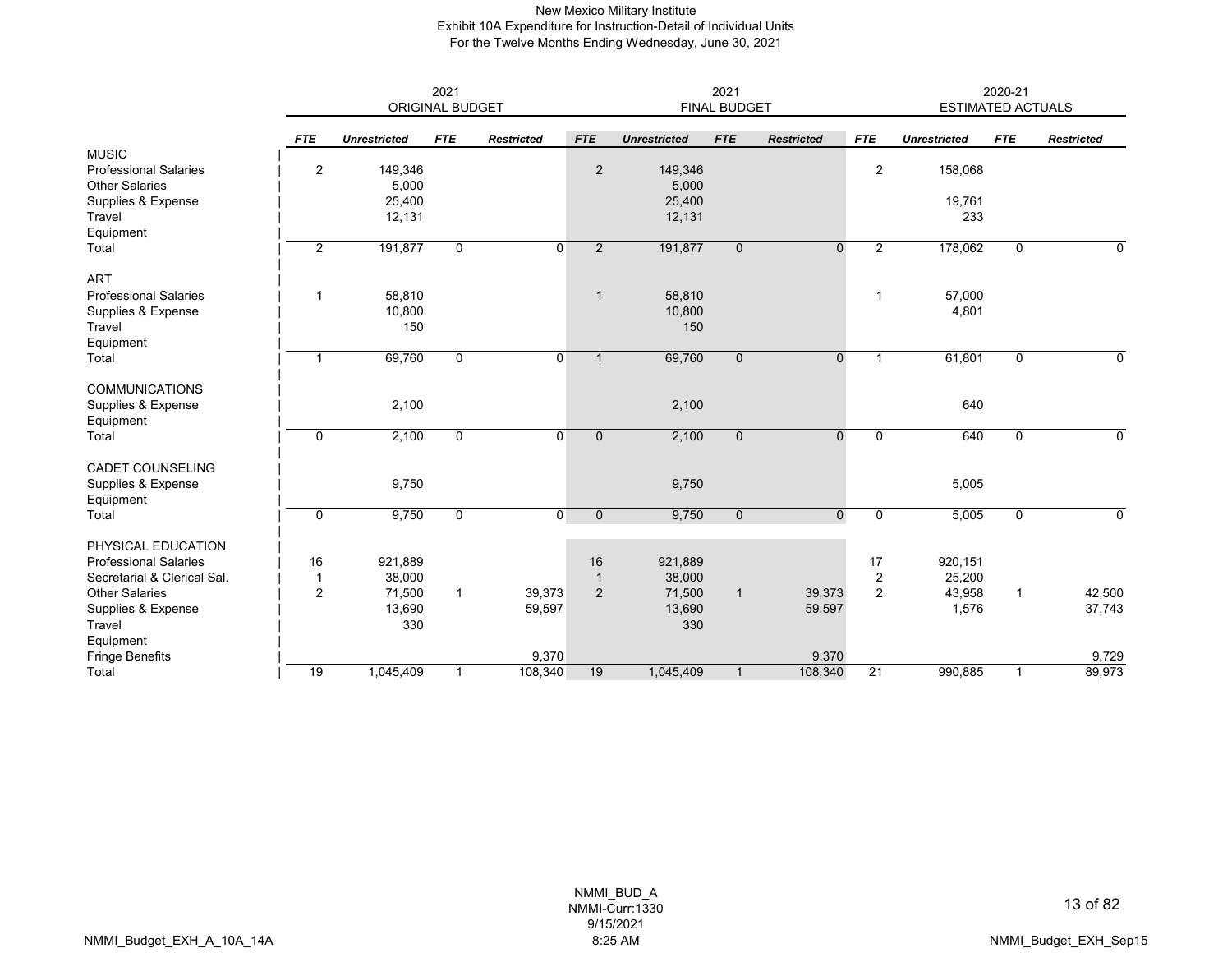# New Mexico Military Institute Exhibit 10A Expenditure for Instruction-Detail of Individual Units For the Twelve Months Ending Wednesday, June 30, 2021

|                                                      |                |                     | 2021<br><b>ORIGINAL BUDGET</b> |                   | 2021<br><b>FINAL BUDGET</b> |                     |              |                   |                | 2020-21<br><b>ESTIMATED ACTUALS</b> |             |                   |
|------------------------------------------------------|----------------|---------------------|--------------------------------|-------------------|-----------------------------|---------------------|--------------|-------------------|----------------|-------------------------------------|-------------|-------------------|
|                                                      | <b>FTE</b>     | <b>Unrestricted</b> | <b>FTE</b>                     | <b>Restricted</b> | <b>FTE</b>                  | <b>Unrestricted</b> | <b>FTE</b>   | <b>Restricted</b> | <b>FTE</b>     | <b>Unrestricted</b>                 | <b>FTE</b>  | <b>Restricted</b> |
| <b>STUDENT ASSISTANCE</b>                            |                |                     |                                |                   |                             |                     |              |                   |                |                                     |             |                   |
| <b>CENTER</b>                                        |                |                     |                                |                   |                             |                     |              |                   |                |                                     |             |                   |
| <b>Professional Salaries</b>                         | 10             | 608,105             |                                | 29,690            | 10                          | 608,105             |              | 29,690            | 10             | 565,910                             |             | 28,250            |
| Secretarial & Clerical Sal.<br><b>Other Salaries</b> | $\overline{1}$ | 29,994              |                                |                   | $\overline{1}$              | 29,994              |              |                   | $\overline{1}$ | 30,194                              |             |                   |
| Supplies & Expense                                   | $\overline{c}$ | 6,250<br>34,800     |                                | 4,285<br>106,459  | $\overline{2}$              | 6,250<br>34,800     |              | 4,285<br>106,459  | $\sqrt{2}$     | 2,408<br>18,656                     |             | 101,160           |
| Travel                                               |                | 4,200               |                                |                   |                             | 4,200               |              |                   |                |                                     |             |                   |
| Equipment                                            |                |                     |                                |                   |                             |                     |              |                   |                |                                     |             |                   |
| <b>Fringe Benefits</b>                               |                |                     |                                | 8,285             |                             |                     |              | 8,285             |                |                                     |             | 6,724             |
| Total                                                | 13             | 683,349             | $\mathbf{0}$                   | 148,719           | 13                          | 683,349             | $\mathbf{0}$ | 148,719           | 13             | 617,168                             | $\mathbf 0$ | 136,133           |
|                                                      |                |                     |                                |                   |                             |                     |              |                   |                |                                     |             |                   |
| <b>MERIT &amp; SUBSTITUTE</b>                        |                |                     |                                |                   |                             |                     |              |                   |                |                                     |             |                   |
| <b>Professional Salaries</b>                         |                | 122,976             |                                |                   |                             | 122,976             |              |                   |                | 142,076                             |             |                   |
| <b>Other Salaries</b>                                |                | 57,556              |                                |                   |                             | 57,556              |              |                   |                | 32,136                              |             |                   |
| Equipment                                            |                |                     |                                |                   |                             |                     |              |                   |                |                                     |             |                   |
| Total                                                | $\mathbf 0$    | 180,532             | 0                              | $\overline{0}$    | $\mathbf 0$                 | 180,532             | $\mathbf{0}$ | $\mathbf{0}$      | 0              | 174,212                             | 0           | 0                 |
| COMMANDANT                                           |                |                     |                                |                   |                             |                     |              |                   |                |                                     |             |                   |
| <b>Professional Salaries</b>                         | 21             | 1,196,423           |                                |                   | 21                          | 1,196,423           |              |                   | 21             | 1,100,519                           |             |                   |
| Secretarial & Clerical Sal.                          | $\overline{2}$ | 59,740              |                                |                   | $\overline{2}$              | 59,740              |              |                   | $\sqrt{2}$     | 42,870                              |             |                   |
| <b>Other Salaries</b>                                | 1              | 30,800              |                                |                   | $\overline{1}$              | 30,800              |              |                   | 1              | 34,675                              |             |                   |
| Supplies & Expense                                   |                | 59,844              |                                |                   |                             | 59,844              |              |                   |                | 39,239                              |             |                   |
| Travel                                               |                | 18,421              |                                |                   |                             | 18,421              |              |                   |                | 4,276                               |             |                   |
| Equipment                                            |                |                     |                                |                   |                             |                     |              |                   |                |                                     |             |                   |
| Total                                                | 24             | 1,365,228           | $\mathbf 0$                    | $\Omega$          | 24                          | 1,365,228           | $\mathbf{0}$ | $\Omega$          | 24             | 1,221,580                           | $\mathbf 0$ | $\mathbf 0$       |
| <b>ROTC</b>                                          |                |                     |                                |                   |                             |                     |              |                   |                |                                     |             |                   |
| Supplies & Expense                                   |                | 11,970              |                                |                   |                             | 11,970              |              |                   |                | 10,532                              |             |                   |
| Travel                                               |                | 5,000               |                                |                   |                             | 5,000               |              |                   |                | 779                                 |             |                   |
| Equipment                                            |                |                     |                                |                   |                             |                     |              |                   |                |                                     |             |                   |
| Total                                                | $\mathbf 0$    | 16,970              | $\mathbf 0$                    | $\overline{0}$    | $\mathbf{0}$                | 16,970              | $\Omega$     | $\mathbf 0$       | 0              | 11,311                              | $\mathbf 0$ | $\mathbf 0$       |
| <b>JR ROTC</b>                                       |                |                     |                                |                   |                             |                     |              |                   |                |                                     |             |                   |
| <b>Professional Salaries</b>                         | 6              | 446,060             |                                | 228,800           | 6                           | 446,060             |              | 228,800           | 6              | 219,515                             |             | 161,231           |
| Secretarial & Clerical Sal.                          | $\overline{1}$ | 27,666              |                                |                   | 1                           | 27,666              |              |                   | 1              | 18,735                              |             |                   |
| Supplies & Expense                                   |                | 3,350               |                                |                   |                             | 3,350               |              |                   |                | 2,693                               |             |                   |
| Travel                                               |                | 1,280               |                                |                   |                             | 1,280               |              |                   |                | 1,000                               |             |                   |
| Equipment                                            |                |                     |                                |                   |                             |                     |              |                   |                |                                     |             |                   |
| Total                                                | $\overline{7}$ | 478,356             | $\mathbf 0$                    | 228,800           | $\overline{7}$              | 478,356             | $\mathbf{0}$ | 228,800           | $\overline{7}$ | 241,943                             | $\mathbf 0$ | 161,231           |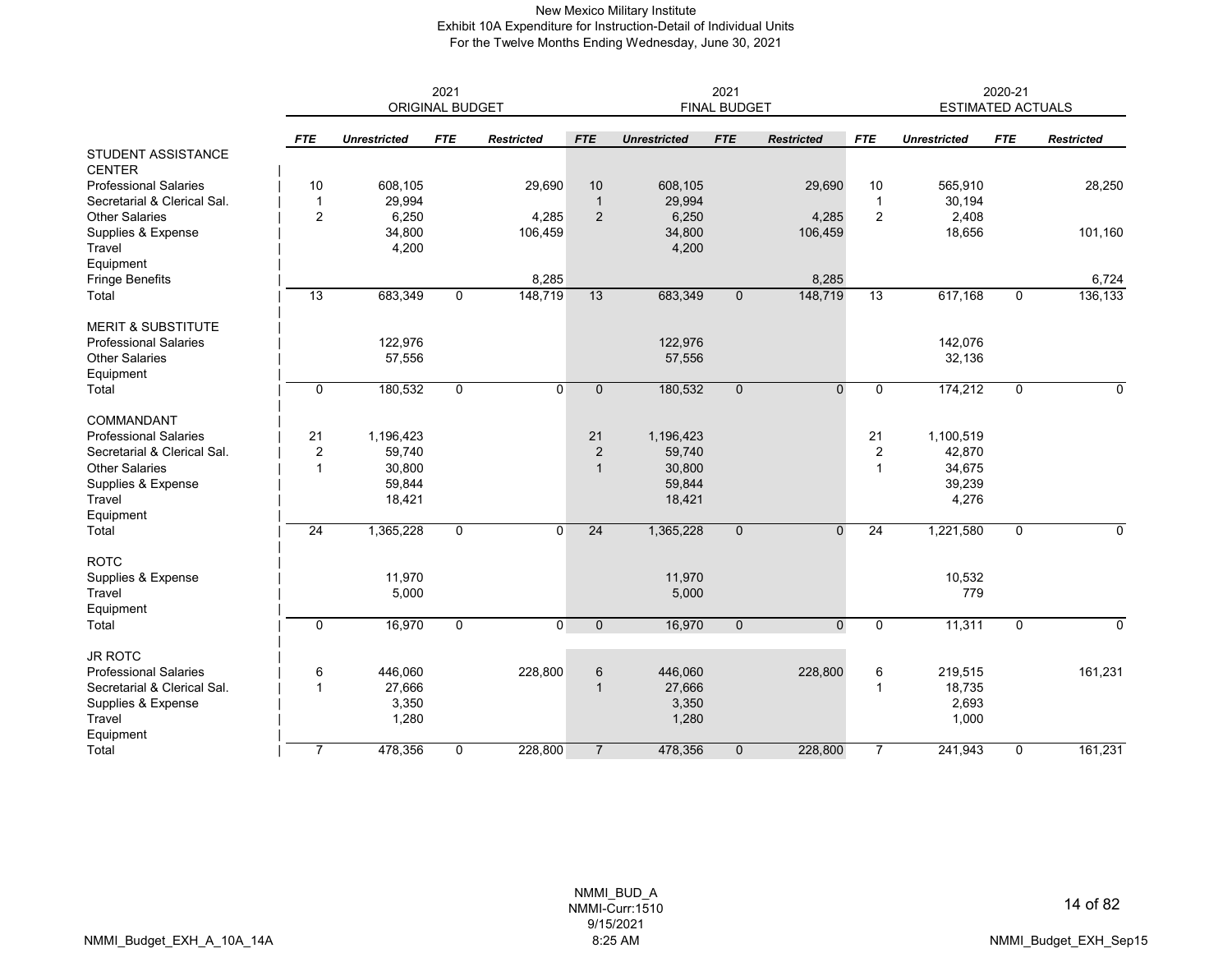#### New Mexico Military Institute Exhibit 10A Expenditure for Inst Instruction TOTAL 10A'S For the Twelve Months Ending Wednesday, June 30, 2021

|                              |            |                     |                 | 2021              |                 |                     |                 |                   | 2020-21<br><b>ESTIMATED ACTUALS</b> |                     |                |                   |
|------------------------------|------------|---------------------|-----------------|-------------------|-----------------|---------------------|-----------------|-------------------|-------------------------------------|---------------------|----------------|-------------------|
|                              |            |                     | ORIGINAL BUDGET |                   |                 |                     | FINAL BUDGET    |                   |                                     |                     |                |                   |
|                              | <b>FTE</b> | <b>Unrestricted</b> | <b>FTE</b>      | <b>Restricted</b> | <b>FTE</b>      | <b>Unrestricted</b> | <b>FTE</b>      | <b>Restricted</b> | <b>FTE</b>                          | <b>Unrestricted</b> | <b>FTE</b>     | <b>Restricted</b> |
| Instruction TOTAL 10A'S      |            |                     |                 |                   |                 |                     |                 |                   |                                     |                     |                |                   |
| <b>Professional Salaries</b> | 116        | 7,493,852           | 2               | 367,214           | 116             | 7,575,602           | $\overline{2}$  | 367,214           | 118                                 | 6,933,586           | $\overline{2}$ | 294,422           |
| Secretarial & Clerical Sal.  | 8          | 218,386             | $\mathbf{1}$    | 31,172            | 8               | 218,386             | $\mathbf{1}$    | 31,172            | 9                                   | 175,605             | $\mathbf{1}$   | 33,430            |
| <b>Technician Salaries</b>   | 3          | 88,872              |                 |                   | 3               | 88,872              |                 |                   | 3                                   | 88,392              |                |                   |
| <b>Other Salaries</b>        | 5          | 171,106             | $\overline{2}$  | 119,758           | $5\phantom{.0}$ | 171,106             | $\overline{2}$  | 119,758           | 5                                   | 113,176             | $\overline{2}$ | 88,673            |
| Supplies & Expense           |            | 311,684             |                 | 166,056           |                 | 313,775             |                 | 166,056           |                                     | 215,311             |                | 144,599           |
| Travel                       |            | 63,206              |                 |                   |                 | 63,206              |                 |                   |                                     | 7,075               |                |                   |
| Equipment                    |            |                     |                 |                   |                 |                     |                 |                   |                                     |                     |                |                   |
| Fringe Benefits              |            | 87,274              |                 |                   |                 |                     |                 | 87,274            |                                     |                     |                | 78,031            |
| Total                        | 131        | 8,347,106           | 5               | 771,474           | 131             | 8,430,947           | $5\overline{)}$ | 771,474           | 134                                 | 7,533,145           | 5              | 639,154           |
|                              |            |                     |                 |                   |                 |                     |                 |                   |                                     |                     |                |                   |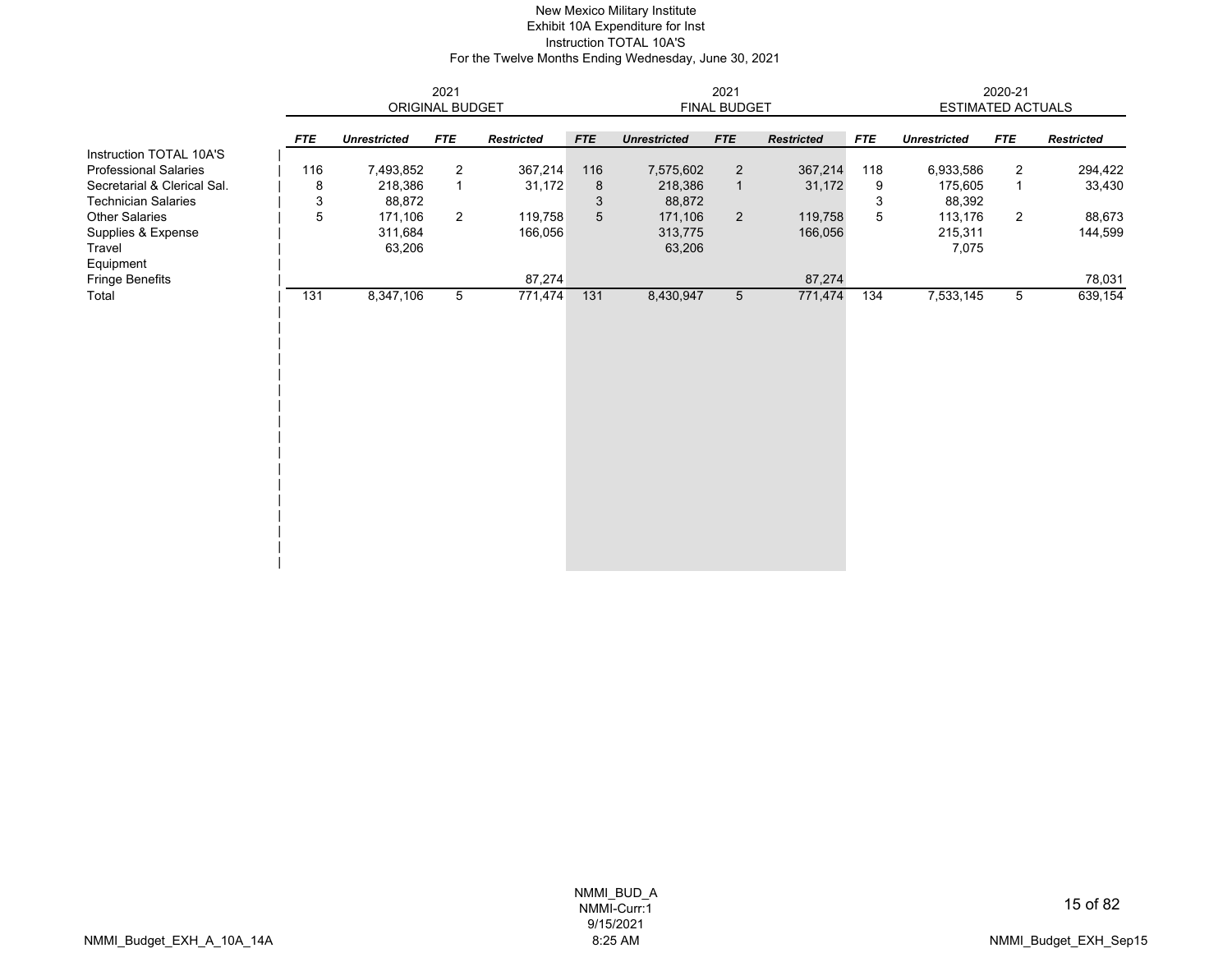|                                                                      | 2021<br>ORIGINAL BUDGET |                   | 2021<br><b>FINAL BUDGET</b> |                     | 2020-21<br><b>ESTIMATED ACTUALS</b> |                     |  |
|----------------------------------------------------------------------|-------------------------|-------------------|-----------------------------|---------------------|-------------------------------------|---------------------|--|
| F<br>EXHIBIT 11 EXPENDITURES FOR ACADEMIC SUPPORT                    | <b>Unrestricted</b>     | <b>Restricted</b> | <b>Unrestricted</b>         | <b>Restricted</b>   | <b>Unrestricted</b>                 | <b>Restricted</b>   |  |
| Libraries-By Individual Library (EXH. 11A)<br><b>LIBRARY</b>         | 543,781                 | $\pmb{0}$         | 543,781                     | $\pmb{0}$           | 488,017                             | $\mathbf 0$         |  |
| <b>Total Libraries</b>                                               | 543,781                 | $\pmb{0}$         | 543,781                     | $\pmb{0}$           | 488,017                             | $\pmb{0}$           |  |
| Museums & Galleries-By Individual Unit<br>(EXH 11A)<br><b>MUSEUM</b> | 10,800                  | $\pmb{0}$         | 10,800                      | $\pmb{0}$           | 7,552                               | $\mathbf 0$         |  |
| <b>Total Museums &amp; Galleries</b>                                 | 10,800                  | $\pmb{0}$         | 10,800                      | $\pmb{0}$           | 7,552                               | $\mathsf{O}\xspace$ |  |
| Audio Visual Serv.-By Individual Unit (EXH<br>11A)<br>AUDIO VISUAL   | 118,059                 | 0                 | 118,059                     | $\pmb{0}$           | 113,573                             | $\mathbf 0$         |  |
| Total Audio-Visual Serv.                                             | 118,059                 | $\pmb{0}$         | 118,059                     | $\mathsf{O}\xspace$ | 113,573                             | $\pmb{0}$           |  |
|                                                                      |                         |                   |                             |                     |                                     |                     |  |
| <b>Total Ancillary Support</b>                                       | 672,640                 | $\mathbf 0$       | 672,640                     | $\overline{0}$      | 609,141                             | $\pmb{0}$           |  |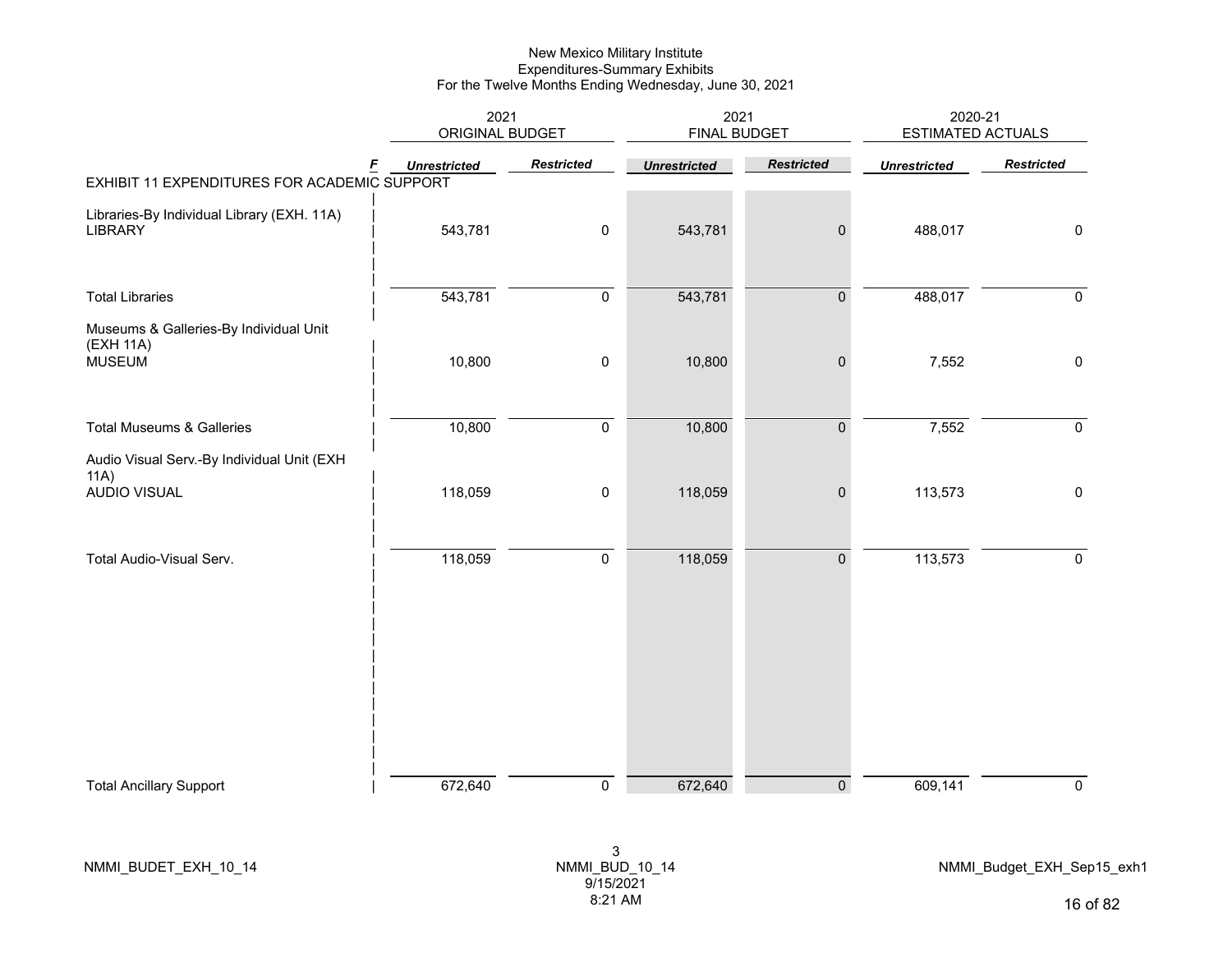|                                                       | 2021                |                   | 2021                |                   | 2020-21                  |                   |
|-------------------------------------------------------|---------------------|-------------------|---------------------|-------------------|--------------------------|-------------------|
|                                                       | ORIGINAL BUDGET     |                   | FINAL BUDGET        |                   | <b>ESTIMATED ACTUALS</b> |                   |
|                                                       | <b>Unrestricted</b> | <b>Restricted</b> | <b>Unrestricted</b> | <b>Restricted</b> | <b>Unrestricted</b>      | <b>Restricted</b> |
| Academic Admin & Pers'l Dev-By Ind. Unit<br>(EXH 11a) |                     |                   |                     |                   |                          |                   |
| <b>ACADEMIC DEAN</b>                                  | 220,464             | $\mathbf{0}$      | 220,464             | $\Omega$          | 209,543                  | $\mathbf{0}$      |
| <b>HIGH SCHOOL PRINCIPAL</b>                          | 135,272             | 0                 | 135,272             | $\mathbf{0}$      | 129,435                  | 0                 |
| Total Acad. Admin & Pers'l Dev.                       | 355,736             | 0                 | 355,736             | $\mathbf{0}$      | 338,978                  | 0                 |
|                                                       |                     |                   |                     |                   |                          |                   |
| AUDIO VISUAL MAINT                                    | 10,000              | 0                 | 10,000              | $\Omega$          |                          |                   |
| FEDERAL WORKSTUDY                                     | 0                   | 1,445             | <sup>0</sup>        | 1,445             | 0                        | 0                 |
| <b>RETIREMENT EXP.</b>                                | 113,718             |                   | 113,718             | 0                 | 106,633                  | $\Omega$          |
| SOCIAL SECURITY EXP.                                  | 61,480              |                   | 61,480              |                   | 54.372                   | 0                 |
| <b>INSURANCE EXP.</b>                                 | 79,659              |                   | 79,725              |                   | 78,778                   | 0                 |
| <b>WORKMANS COMP</b>                                  | 5,537               |                   | 5,537               | 0                 | 3,941                    | 0                 |
| UNEMPLOYMENT COMP                                     | 749                 |                   | 1,235               |                   | 1,029                    | 0                 |
| NEW MEXICO RETIREE HEALTH CAR                         | 16.073              |                   | 16,073              |                   | 15.070                   | 0                 |
| <b>COMPUTER EXP.</b>                                  | 74,033              | 0                 | 74,033              | 0                 | 74,033                   | 0                 |
| N C A/ Higher Learning Commission                     | 16,400              | 0                 | 16,400              | $\Omega$          | 8,250                    | 0                 |
| Total Items not Included in 11A's                     | 377,649             | 1,445             | 378,201             | 1,445             | 342,107                  | 0                 |
| Total Academic Support (EXH 2)                        | 1,406,025           | 1,445             | 1,406,577           | 1,445             | 1,290,226                | 0                 |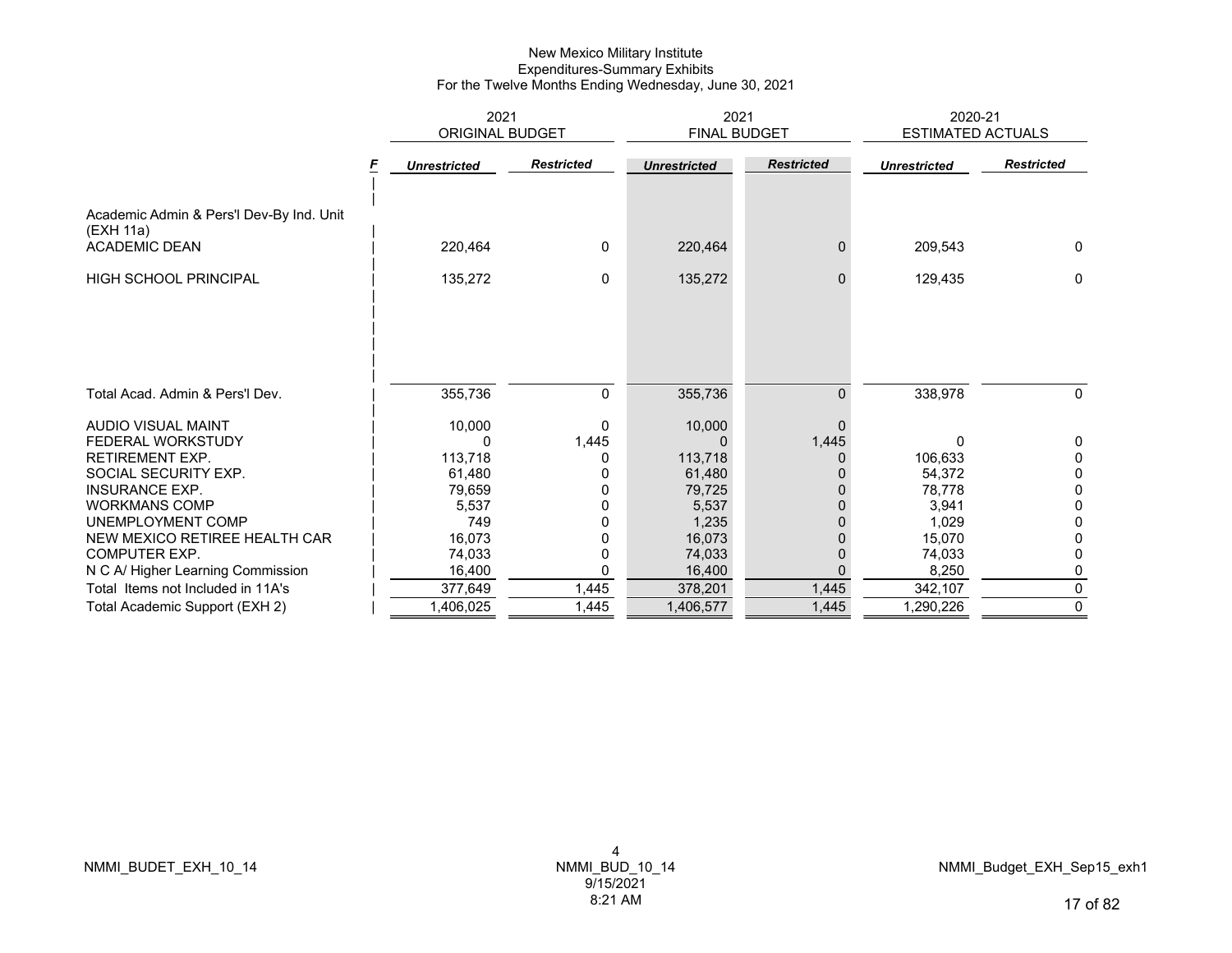#### New Mexico Military Institute Exhibit 11A Academic Support-Detail of Individual Units For the Twelve Months Ending Wednesday, June 30, 2021

|                              |                | 2021<br>ORIGINAL BUDGET |             |                   |                | 2021<br>FINAL BUDGET |                     |             |                   |                | 2020-21<br>ESTIMATED ACTUALS |             |                   |  |
|------------------------------|----------------|-------------------------|-------------|-------------------|----------------|----------------------|---------------------|-------------|-------------------|----------------|------------------------------|-------------|-------------------|--|
|                              |                |                         |             |                   |                |                      |                     |             |                   |                |                              |             |                   |  |
|                              | <b>FTE</b>     | <b>Unrestricted</b>     | <b>FTE</b>  | <b>Restricted</b> | <b>FTE</b>     |                      | <b>Unrestricted</b> | <b>FTE</b>  | <b>Restricted</b> | <b>FTE</b>     | <b>Unrestricted</b>          | <b>FTE</b>  | <b>Restricted</b> |  |
| <b>LIBRARY</b>               |                |                         |             |                   |                |                      |                     |             |                   |                |                              |             |                   |  |
| <b>Professional Salaries</b> | 5              | 301,003                 |             |                   |                | 5                    | 301,003             |             |                   | 5              | 289,753                      |             |                   |  |
| Secretarial & Clerical Sal.  |                | 35,481                  |             |                   |                |                      | 35,481              |             |                   |                | 37,083                       |             |                   |  |
| <b>Technician Salaries</b>   | $\overline{c}$ | 66,937                  |             |                   |                | $\overline{2}$       | 66,937              |             |                   | 2              | 67,337                       |             |                   |  |
| <b>Other Salaries</b>        | 1              | 43,717                  |             |                   |                | $\mathbf{1}$         | 43,717              |             |                   |                | 12,152                       |             |                   |  |
| Supplies & Expense           |                | 45,200                  |             |                   |                |                      | 45,200              |             |                   |                | 51,887                       |             |                   |  |
| Travel                       |                | 7,400                   |             |                   |                |                      | 7,400               |             |                   |                |                              |             |                   |  |
| Equipment                    |                |                         |             |                   |                |                      |                     |             |                   |                |                              |             |                   |  |
| <b>Books</b>                 |                | 30,259                  |             |                   |                |                      | 30,259              |             |                   |                | 21,359                       |             |                   |  |
| Periodicals                  |                | 13,784                  |             |                   |                |                      | 13,784              |             |                   |                | 8,446                        |             |                   |  |
| Total                        | 9              | 543,781                 | $\mathbf 0$ |                   | $\overline{0}$ | $\overline{9}$       | 543,781             | $\mathbf 0$ | 0                 | 9              | 488,017                      | 0           | 0                 |  |
| <b>MUSEUM</b>                |                |                         |             |                   |                |                      |                     |             |                   |                |                              |             |                   |  |
| <b>Professional Salaries</b> |                | 4,000                   |             |                   |                |                      | 4,000               |             |                   |                | 4,000                        |             |                   |  |
| Supplies & Expense           |                | 6,800                   |             |                   |                |                      | 6,800               |             |                   |                | 3,551                        |             |                   |  |
| Equipment                    |                |                         |             |                   |                |                      |                     |             |                   |                |                              |             |                   |  |
| Total                        | 0              | 10,800                  | $\mathbf 0$ |                   | 0              | $\mathbf{0}$         | 10,800              | $\mathbf 0$ | 0                 | 0              | 7,552                        | 0           | 0                 |  |
| <b>AUDIO VISUAL</b>          |                |                         |             |                   |                |                      |                     |             |                   |                |                              |             |                   |  |
| <b>Technician Salaries</b>   | $\overline{2}$ | 75,709                  |             |                   |                | $\overline{2}$       | 75,709              |             |                   | $\overline{2}$ | 76,109                       |             |                   |  |
| Supplies & Expense           |                | 39,000                  |             |                   |                |                      | 39,000              |             |                   |                | 37,464                       |             |                   |  |
| Travel                       |                | 3,350                   |             |                   |                |                      | 3,350               |             |                   |                |                              |             |                   |  |
| Equipment                    |                |                         |             |                   |                |                      |                     |             |                   |                |                              |             |                   |  |
| Total                        | $\overline{2}$ | 118,059                 | $\mathbf 0$ |                   | $\Omega$       | $2^{\circ}$          | 118,059             | $\mathbf 0$ | $\Omega$          | $\overline{2}$ | 113,573                      | $\mathbf 0$ | $\Omega$          |  |
|                              |                |                         |             |                   |                |                      |                     |             |                   |                |                              |             |                   |  |
|                              |                |                         |             |                   |                |                      |                     |             |                   |                |                              |             |                   |  |
|                              |                |                         |             |                   |                |                      |                     |             |                   |                |                              |             |                   |  |
|                              |                |                         |             |                   |                |                      |                     |             |                   |                |                              |             |                   |  |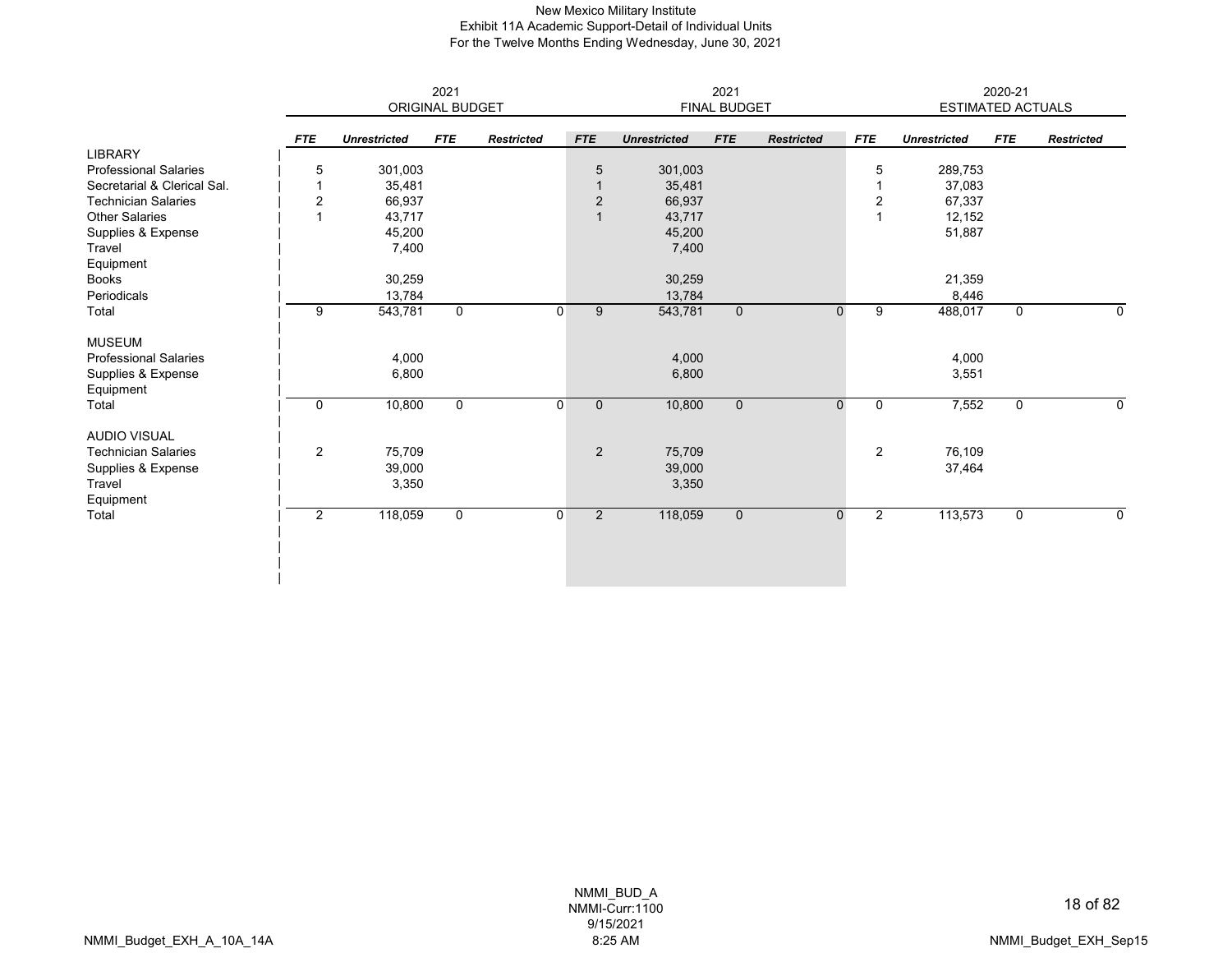#### New Mexico Military Institute Exhibit 11A Academic Support-Detail of Individual Units For the Twelve Months Ending Wednesday, June 30, 2021

|                              |                |                     | 2021            |                   | 2021                             |                     |              |                   |                | 2020-21                  |             |                   |  |
|------------------------------|----------------|---------------------|-----------------|-------------------|----------------------------------|---------------------|--------------|-------------------|----------------|--------------------------|-------------|-------------------|--|
|                              |                |                     | ORIGINAL BUDGET |                   |                                  |                     | FINAL BUDGET |                   |                | <b>ESTIMATED ACTUALS</b> |             |                   |  |
|                              | <b>FTE</b>     | <b>Unrestricted</b> | <b>FTE</b>      | <b>Restricted</b> | <b>FTE</b>                       | <b>Unrestricted</b> | <b>FTE</b>   | <b>Restricted</b> | <b>FTE</b>     | <b>Unrestricted</b>      | <b>FTE</b>  | <b>Restricted</b> |  |
| <b>ACADEMIC DEAN</b>         |                |                     |                 |                   |                                  |                     |              |                   |                |                          |             |                   |  |
| <b>Professional Salaries</b> |                | 116,533             |                 |                   | $\overline{\mathbf{1}}$          | 116,533             |              |                   |                | 127,057                  |             |                   |  |
| Secretarial & Clerical Sal.  | -1             | 35,568              |                 |                   | $\overline{1}$                   | 35,568              |              |                   | $\overline{1}$ | 35,768                   |             |                   |  |
| Supplies & Expense           |                | 50,775              |                 |                   |                                  | 50,775              |              |                   |                | 45,671                   |             |                   |  |
| Travel                       |                | 16,488              |                 |                   |                                  | 16,488              |              |                   |                | 1,047                    |             |                   |  |
| Equipment                    |                |                     |                 |                   |                                  |                     |              |                   |                |                          |             |                   |  |
| In-Service                   |                | 600                 |                 |                   |                                  | 600                 |              |                   |                |                          |             |                   |  |
| <b>Faculty Senate</b>        |                | 500                 |                 |                   |                                  | 500                 |              |                   |                |                          |             |                   |  |
| Total                        | $\overline{2}$ | 220,464             | $\mathbf 0$     |                   | $\overline{2}$<br>$\overline{0}$ | 220,464             | $\mathbf{0}$ | 0                 | $\overline{2}$ | 209,543                  | 0           | $\Omega$          |  |
| <b>HIGH SCHOOL PRINCIPAL</b> |                |                     |                 |                   |                                  |                     |              |                   |                |                          |             |                   |  |
| <b>Professional Salaries</b> |                | 93,227              |                 |                   | $\overline{1}$                   | 93,227              |              |                   |                | 90,200                   |             |                   |  |
| Secretarial & Clerical Sal.  | $\overline{ }$ | 31,484              |                 |                   | $\overline{1}$                   | 31,484              |              |                   | $\overline{1}$ | 31,684                   |             |                   |  |
| Supplies & Expense           |                | 3,010               |                 |                   |                                  | 3,010               |              |                   |                | 6,494                    |             |                   |  |
| Travel                       |                | 4,551               |                 |                   |                                  | 4,551               |              |                   |                | 70                       |             |                   |  |
| Equipment                    |                |                     |                 |                   |                                  |                     |              |                   |                |                          |             |                   |  |
| Books                        |                | 3,000               |                 |                   |                                  | 3,000               |              |                   |                | 987                      |             |                   |  |
| Total                        | $\overline{2}$ | 135,272             | 0               |                   | $\overline{2}$<br>$\overline{0}$ | 135,272             | $\mathbf 0$  | $\mathbf{0}$      | $\overline{2}$ | 129,435                  | $\mathbf 0$ | 0                 |  |
|                              |                |                     |                 |                   |                                  |                     |              |                   |                |                          |             |                   |  |
|                              |                |                     |                 |                   |                                  |                     |              |                   |                |                          |             |                   |  |
|                              |                |                     |                 |                   |                                  |                     |              |                   |                |                          |             |                   |  |
|                              |                |                     |                 |                   |                                  |                     |              |                   |                |                          |             |                   |  |
|                              |                |                     |                 |                   |                                  |                     |              |                   |                |                          |             |                   |  |
|                              |                |                     |                 |                   |                                  |                     |              |                   |                |                          |             |                   |  |
|                              |                |                     |                 |                   |                                  |                     |              |                   |                |                          |             |                   |  |
|                              |                |                     |                 |                   |                                  |                     |              |                   |                |                          |             |                   |  |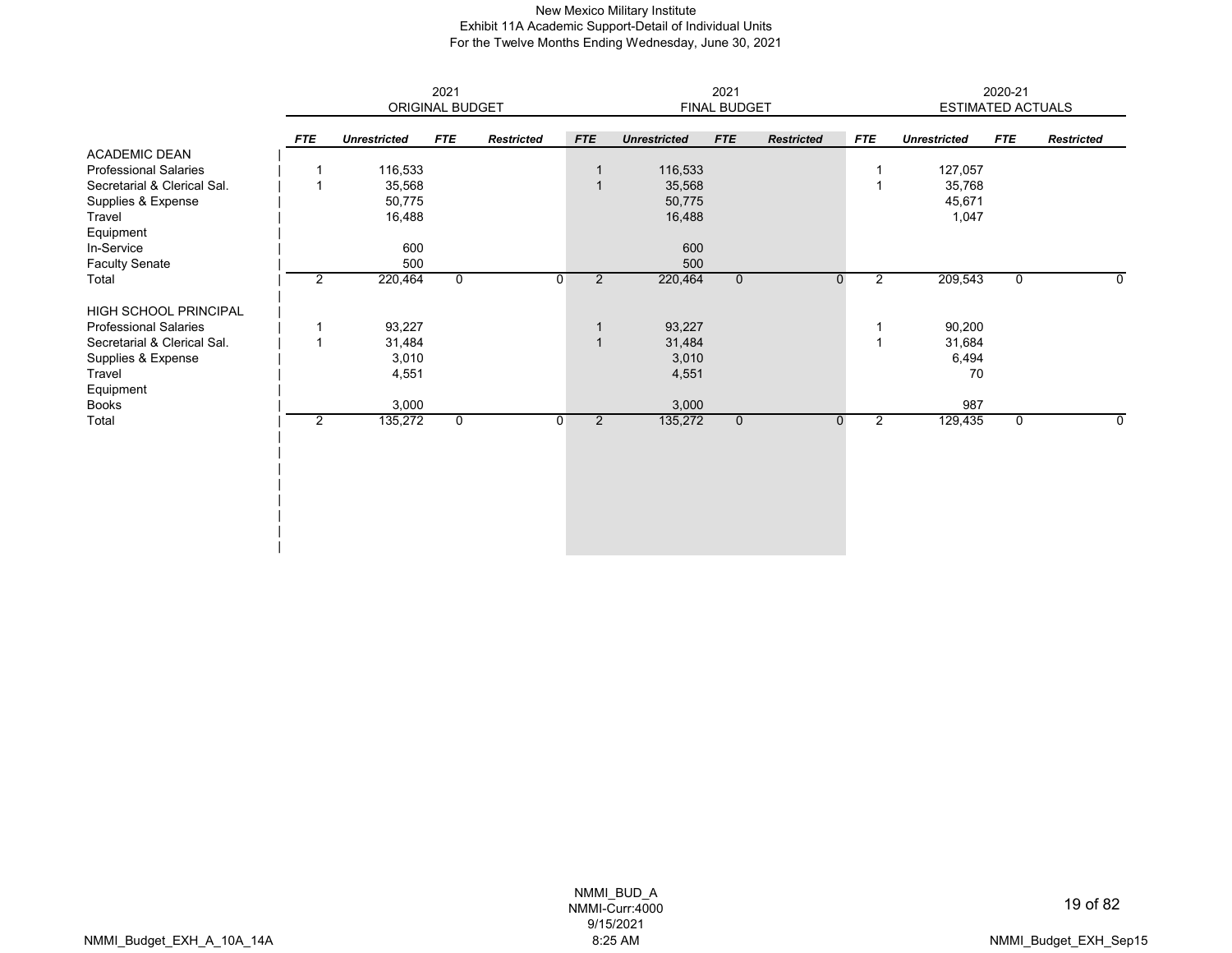# New Mexico Military Institute Exhibit 11A Academic Support-Detail of Individual Units Academic Support TOTAL 11A'S For the Twelve Months Ending Wednesday, June 30, 2021

|                              | 2021<br>ORIGINAL BUDGET |                     |              |                   |                           |                     | 2021           |                   | 2020-21        |                          |             |                   |
|------------------------------|-------------------------|---------------------|--------------|-------------------|---------------------------|---------------------|----------------|-------------------|----------------|--------------------------|-------------|-------------------|
|                              |                         |                     |              |                   |                           |                     | FINAL BUDGET   |                   |                | <b>ESTIMATED ACTUALS</b> |             |                   |
|                              | <b>FTE</b>              | <b>Unrestricted</b> | <b>FTE</b>   | <b>Restricted</b> | <b>FTE</b>                | <b>Unrestricted</b> | <b>FTE</b>     | <b>Restricted</b> | <b>FTE</b>     | <b>Unrestricted</b>      | <b>FTE</b>  | <b>Restricted</b> |
| Academic Support TOTAL 11A'S |                         |                     |              |                   |                           |                     |                |                   |                |                          |             |                   |
| <b>Professional Salaries</b> | 7                       | 514,763             |              |                   | $\overline{7}$            | 514,763             |                |                   | $\overline{7}$ | 511,010                  |             |                   |
| Secretarial & Clerical Sal.  | 3                       | 102,533             |              |                   | $\ensuremath{\mathsf{3}}$ | 102,533             |                |                   | $\sqrt{3}$     | 104,535                  |             |                   |
| <b>Technician Salaries</b>   | $\overline{4}$          | 142,646             |              |                   | $\overline{4}$            | 142,646             |                |                   | 4              | 143,446                  |             |                   |
| <b>Other Salaries</b>        |                         | 43,717              |              |                   | $\mathbf{1}$              | 43,717              |                |                   | $\overline{1}$ | 12,152                   |             |                   |
| Supplies & Expense           |                         | 144,785             |              |                   |                           | 144,785             |                |                   |                | 145,067                  |             |                   |
| Travel                       |                         | 31,789              |              |                   |                           | 31,789              |                |                   |                | 1,117                    |             |                   |
| Equipment                    |                         |                     |              |                   |                           |                     |                |                   |                |                          |             |                   |
| Books                        |                         | 33,259              |              |                   |                           | 33,259              |                |                   |                | 22,346                   |             |                   |
| Periodicals                  |                         | 13,784              |              |                   |                           | 13,784              |                |                   |                | 8,446                    |             |                   |
| In-Service                   |                         | 600                 |              |                   |                           | 600                 |                |                   |                |                          |             |                   |
| <b>Faculty Senate</b>        |                         | 500                 |              |                   |                           | 500                 |                |                   |                |                          |             |                   |
| Total                        | 15                      | 1,028,376           | $\mathsf{O}$ |                   | 15<br>$\mathbf{0}$        | 1,028,376           | $\overline{0}$ | $\mathbf 0$       | 15             | 948,119                  | $\mathbf 0$ | $\mathbf 0$       |
|                              |                         |                     |              |                   |                           |                     |                |                   |                |                          |             |                   |
|                              |                         |                     |              |                   |                           |                     |                |                   |                |                          |             |                   |
|                              |                         |                     |              |                   |                           |                     |                |                   |                |                          |             |                   |
|                              |                         |                     |              |                   |                           |                     |                |                   |                |                          |             |                   |
|                              |                         |                     |              |                   |                           |                     |                |                   |                |                          |             |                   |
|                              |                         |                     |              |                   |                           |                     |                |                   |                |                          |             |                   |
|                              |                         |                     |              |                   |                           |                     |                |                   |                |                          |             |                   |
|                              |                         |                     |              |                   |                           |                     |                |                   |                |                          |             |                   |
|                              |                         |                     |              |                   |                           |                     |                |                   |                |                          |             |                   |
|                              |                         |                     |              |                   |                           |                     |                |                   |                |                          |             |                   |
|                              |                         |                     |              |                   |                           |                     |                |                   |                |                          |             |                   |
|                              |                         |                     |              |                   |                           |                     |                |                   |                |                          |             |                   |
|                              |                         |                     |              |                   |                           |                     |                |                   |                |                          |             |                   |
|                              |                         |                     |              |                   |                           |                     |                |                   |                |                          |             |                   |
|                              |                         |                     |              |                   |                           |                     |                |                   |                |                          |             |                   |
|                              |                         |                     |              |                   |                           |                     |                |                   |                |                          |             |                   |
|                              |                         |                     |              |                   |                           |                     |                |                   |                |                          |             |                   |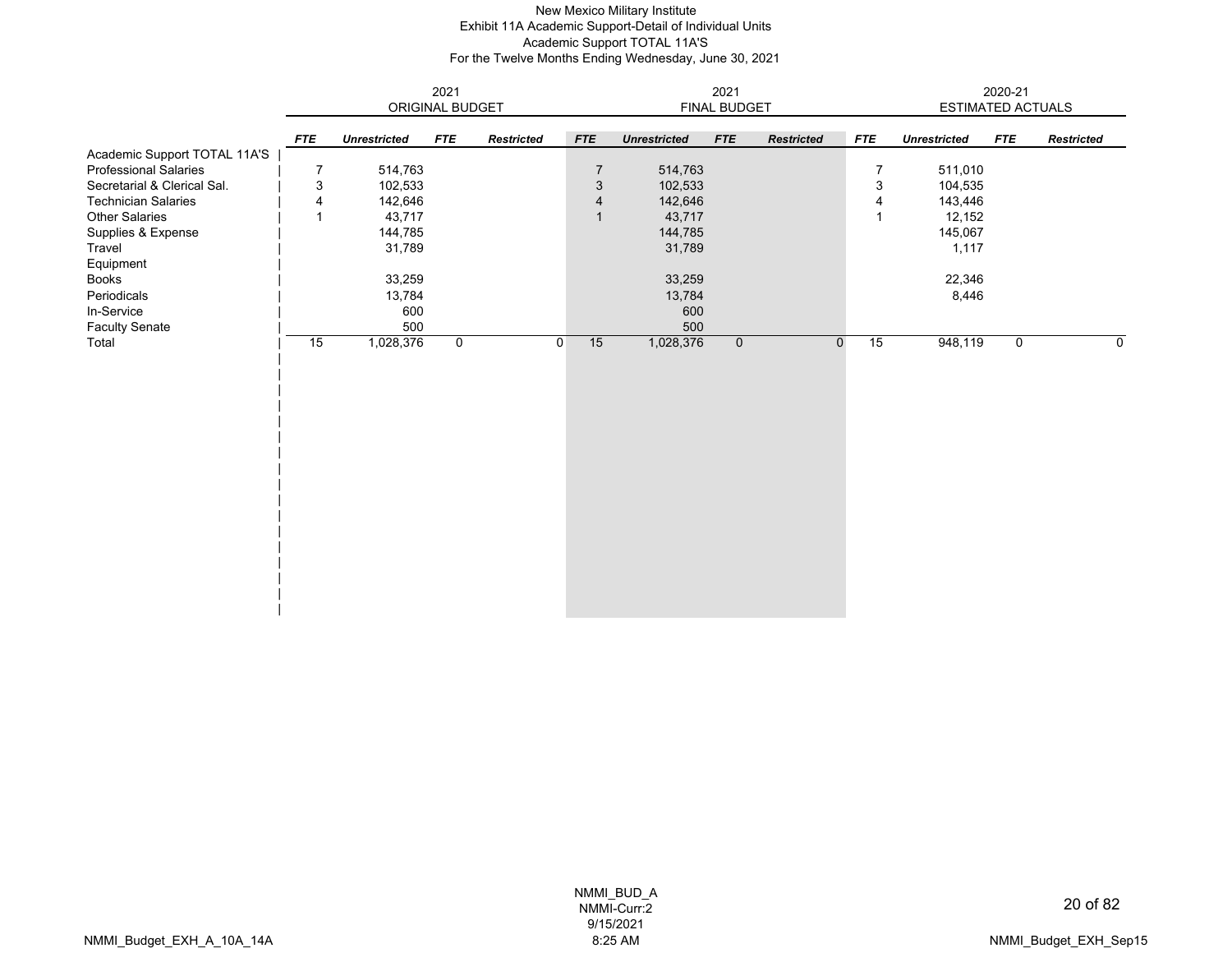|                                                     | 2021                   |                   | 2021                |                   | 2020-21                  |                   |
|-----------------------------------------------------|------------------------|-------------------|---------------------|-------------------|--------------------------|-------------------|
|                                                     | <b>ORIGINAL BUDGET</b> |                   | <b>FINAL BUDGET</b> |                   | <b>ESTIMATED ACTUALS</b> |                   |
|                                                     | <b>Unrestricted</b>    | <b>Restricted</b> | <b>Unrestricted</b> | <b>Restricted</b> | <b>Unrestricted</b>      | <b>Restricted</b> |
| <b>EXHIBIT 12 EXPENDITURES FOR STUDENT SERVICES</b> |                        |                   |                     |                   |                          |                   |
| Fin.Aid Admin.-By Ind. Program (EXH 12A)            |                        |                   |                     |                   |                          |                   |
| <b>FINANCIAL AID</b>                                | 238,275                | 0                 | 241,335             | 0                 | 227,224                  | 0                 |
| <b>Total Financial Aid Admin</b>                    | 238,275                | $\Omega$          | 241,335             | $\Omega$          | 227,224                  | $\Omega$          |
| Student Adm. & Records-By Ind. Unit<br>(EXH12A)     |                        |                   |                     |                   |                          |                   |
| <b>ADMISSIONS</b>                                   | 1,328,073              | 0                 | 1,492,766           | $\mathbf{0}$      | 947.060                  | $\Omega$          |
| <b>REGISTRAR</b>                                    | 149,099                | 0                 | 149,099             | $\mathbf{0}$      | 123,390                  | 0                 |
| <b>Total Admissions &amp; Records</b>               | 1,477,172              | $\Omega$          | 1,641,865           | $\Omega$          | 1,070,450                | $\mathbf{0}$      |
| <b>CONTRACTED SERVICES</b>                          | 50,000                 | 0                 | 50,000              | $\overline{0}$    |                          |                   |
| FEDERAL WORKSTUDY                                   |                        | 200               |                     | 200               |                          |                   |
| <b>RETIREMENT EXP.</b>                              | 139,550                |                   | 139,550             | 0                 | 104,582                  |                   |
| SOCIAL SECURITY EXP.                                | 75,446                 |                   | 75,446              |                   | 54,793                   | 0                 |
| <b>GROUP INSURANCE EXP.</b>                         | 70,400                 | $\Omega$          | 70,400              |                   | 55,842                   | 0                 |
| <b>WORKMANS COMP</b>                                | 6,126                  | $\Omega$          | 6,126               |                   | 4,520                    | 0                 |
| UNEMPLOYMENT COMP                                   | 522                    | 0                 | 1,415               |                   | 1,179                    | $\Omega$          |
| NEW MEXICO RETIREE HEALTH CAR                       | 19,724                 |                   | 19,724              |                   | 14,787                   |                   |
| <b>COMPUTER EXP.</b>                                | 92,541                 | 0                 | 92,541              | 0                 | 92,541                   | 0                 |
| MISC. EXP.                                          | 85,400                 | O                 | 85,400              | $\Omega$          |                          |                   |
| Total Items not Included in 12A's                   | 539,709                | 200               | 540,602             | 200               | 328,244                  | $\mathbf{0}$      |
| Total for Student Services (EXH 2)                  | 2,255,156              | 200               | 2,423,802           | 200               | 1,625,918                | $\mathbf 0$       |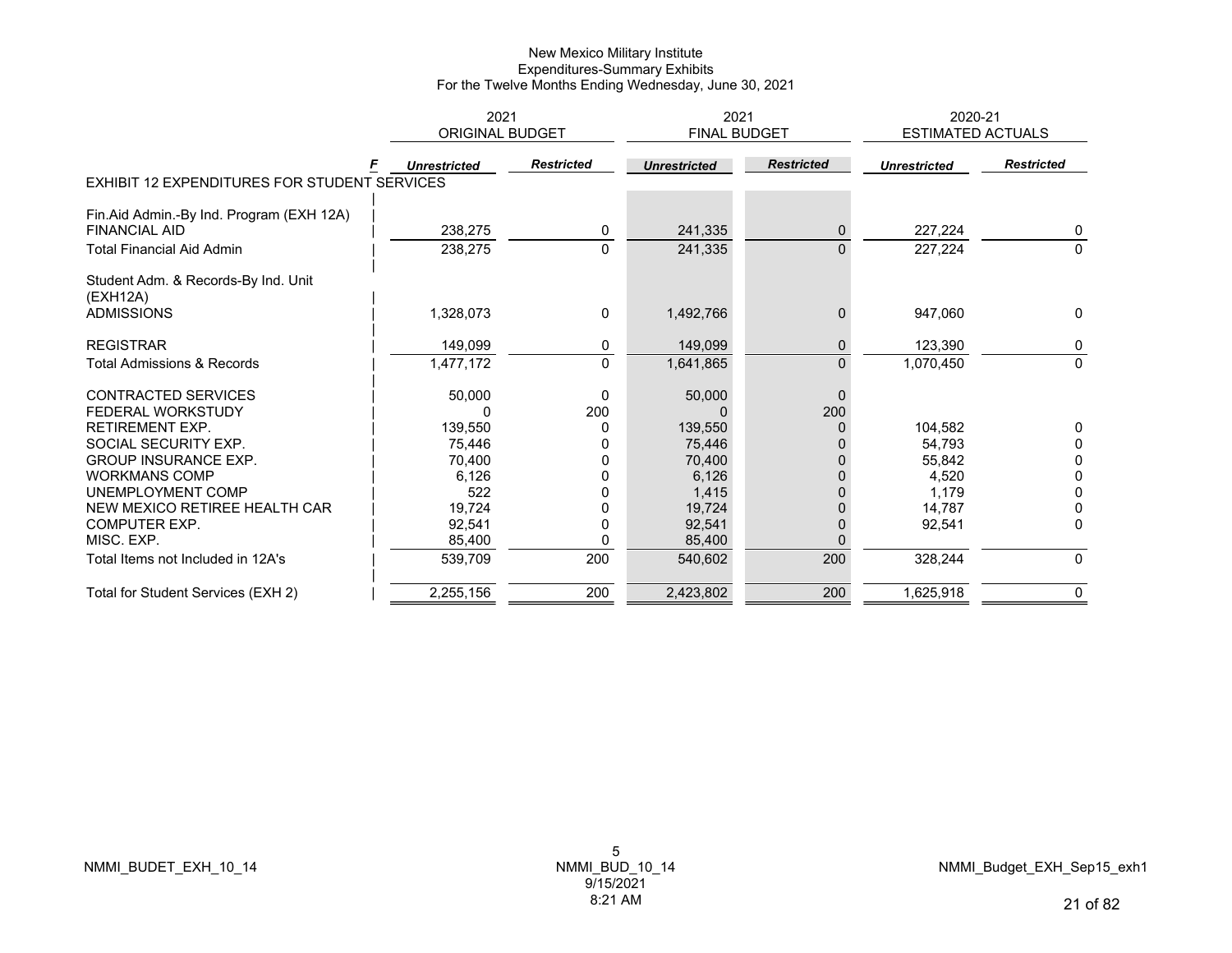## New Mexico Military Institute Exhibit 12A Expenditure for Student Services-Detail of Individual Units For the Twelve Months Ending Wednesday, June 30, 2021

|                              |                 |                     | 2021<br>ORIGINAL BUDGET |                   |                | 2021<br><b>FINAL BUDGET</b> |                |                   |                   | 2020-21<br><b>ESTIMATED ACTUALS</b> |              |                   |  |
|------------------------------|-----------------|---------------------|-------------------------|-------------------|----------------|-----------------------------|----------------|-------------------|-------------------|-------------------------------------|--------------|-------------------|--|
|                              |                 |                     |                         |                   |                |                             |                |                   |                   |                                     |              |                   |  |
|                              | <b>FTE</b>      | <b>Unrestricted</b> | <b>FTE</b>              | <b>Restricted</b> | <b>FTE</b>     | <b>Unrestricted</b>         | <b>FTE</b>     | <b>Restricted</b> | <b>FTE</b>        | <b>Unrestricted</b>                 | <b>FTE</b>   | <b>Restricted</b> |  |
| <b>FINANCIAL AID</b>         |                 |                     |                         |                   |                |                             |                |                   |                   |                                     |              |                   |  |
| <b>Professional Salaries</b> | $\overline{2}$  | 111,649             |                         |                   | $\overline{2}$ | 111,649                     |                |                   | $\overline{2}$    | 119,727                             |              |                   |  |
| Secretarial & Clerical Sal.  | 3               | 92,138              |                         |                   | 3              | 92,138                      |                |                   | 3                 | 86,825                              |              |                   |  |
| Supplies & Expense           |                 | 28,659              |                         |                   |                | 31,719                      |                |                   |                   | 20,309                              |              |                   |  |
| Travel                       |                 | 5,021               |                         |                   |                | 5,021                       |                |                   |                   |                                     |              |                   |  |
| Equipment                    |                 |                     |                         |                   |                |                             |                |                   |                   |                                     |              |                   |  |
| <b>Contracted Service</b>    |                 | 808                 |                         |                   |                | 808                         |                |                   |                   | 363                                 |              |                   |  |
| Total                        | 5               | 238,275             | $\mathbf{0}$            |                   | 0<br>5         | 241,335                     | $\overline{0}$ |                   | $\mathbf{0}$<br>5 | 227,224                             | $\mathbf 0$  | 0                 |  |
| <b>ADMISSIONS</b>            |                 |                     |                         |                   |                |                             |                |                   |                   |                                     |              |                   |  |
| <b>Professional Salaries</b> | 9               | 470,716             |                         |                   | 9              | 470,716                     |                |                   | 9                 | 356,170                             |              |                   |  |
| Secretarial & Clerical Sal.  | 3               | 114,059             |                         |                   | 3              | 114,059                     |                |                   | 4                 | 76,176                              |              |                   |  |
| <b>Other Salaries</b>        |                 | 69,680              |                         |                   |                | 69,680                      |                |                   |                   | 8,298                               |              |                   |  |
| Supplies & Expense           |                 | 442,810             |                         |                   |                | 607,503                     |                |                   |                   | 451,615                             |              |                   |  |
| Travel                       |                 | 230,808             |                         |                   |                | 230,808                     |                |                   |                   | 54,800                              |              |                   |  |
| Equipment                    |                 |                     |                         |                   |                |                             |                |                   |                   |                                     |              |                   |  |
| Total                        | $\overline{12}$ | 1,328,073           | $\Omega$                |                   | 12<br>0        | 1,492,766                   | $\mathbf{0}$   | $\Omega$          | $\overline{13}$   | 947,060                             | $\Omega$     | 0                 |  |
| <b>REGISTRAR</b>             |                 |                     |                         |                   |                |                             |                |                   |                   |                                     |              |                   |  |
| <b>Professional Salaries</b> |                 | 61,774              |                         |                   |                | 61,774                      |                |                   |                   | 61,974                              |              |                   |  |
| Secretarial & Clerical Sal.  | 2               | 66,200              |                         |                   | 2              | 66,200                      |                |                   | 2                 | 58,418                              |              |                   |  |
| Supplies & Expense           |                 | 19,725              |                         |                   |                | 19,725                      |                |                   |                   | 3,030                               |              |                   |  |
| Travel                       |                 | 1,400               |                         |                   |                | 1,400                       |                |                   |                   | (33)                                |              |                   |  |
| Equipment                    |                 |                     |                         |                   |                |                             |                |                   |                   |                                     |              |                   |  |
| Total                        | 3               | 149,099             | $\Omega$                |                   | 3<br>0         | 149,099                     | $\mathbf{0}$   |                   | 0<br>3            | 123,390                             | $\mathbf{0}$ | 0                 |  |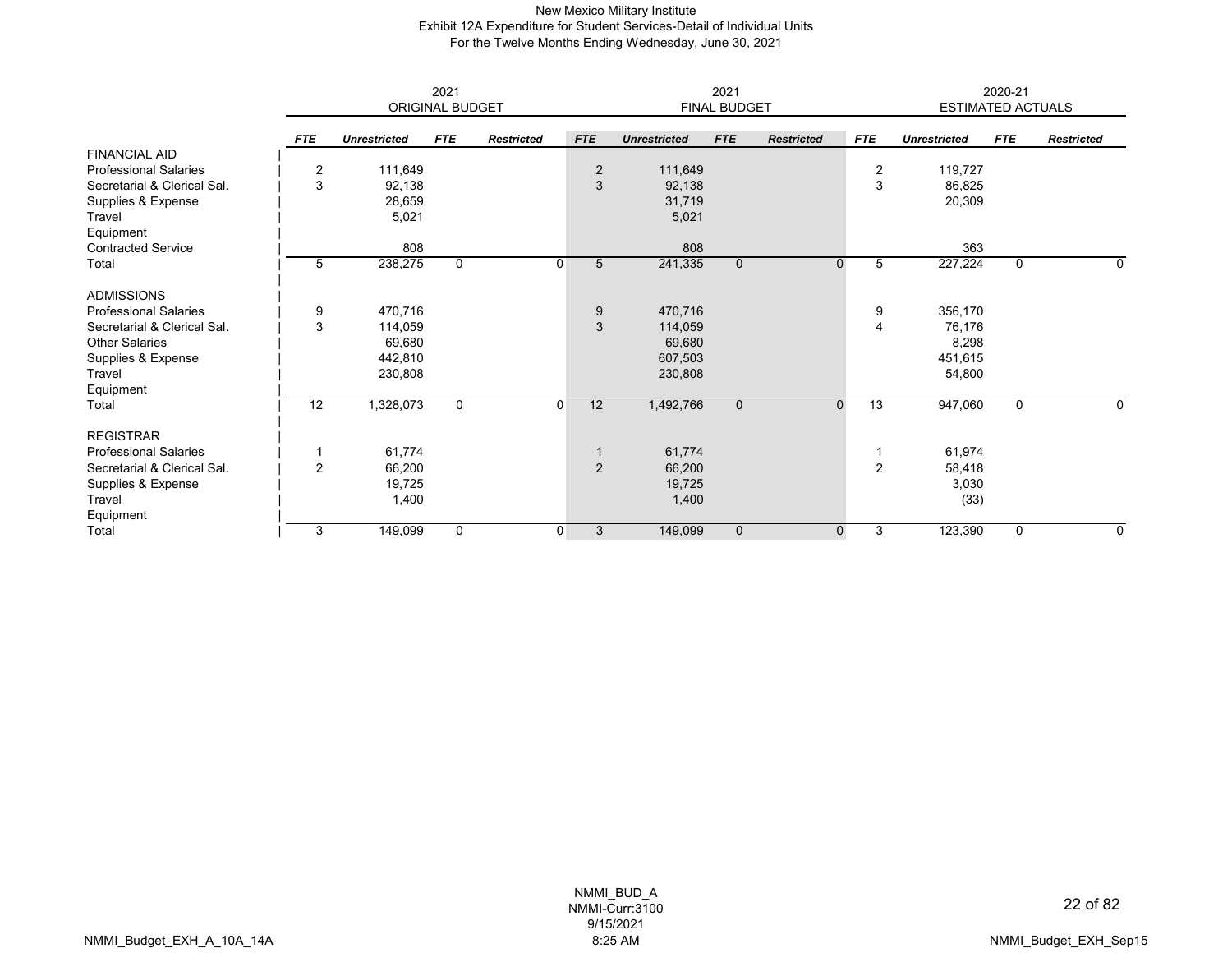## New Mexico Military Institute Exhibit 12A Expenditure for Student Services-Detail of Individual Units Student Services TOTAL 12A'S For the Twelve Months Ending Wednesday, June 30, 2021

|                                                                                                                                                            |            |                                                    | 2021<br>ORIGINAL BUDGET |                   | 2021<br>FINAL BUDGET |                                                    |                |                   |            | 2020-21<br>ESTIMATED ACTUALS                     |             |                   |  |
|------------------------------------------------------------------------------------------------------------------------------------------------------------|------------|----------------------------------------------------|-------------------------|-------------------|----------------------|----------------------------------------------------|----------------|-------------------|------------|--------------------------------------------------|-------------|-------------------|--|
|                                                                                                                                                            | <b>FTE</b> | <b>Unrestricted</b>                                | <b>FTE</b>              | <b>Restricted</b> | <b>FTE</b>           | <b>Unrestricted</b>                                | <b>FTE</b>     | <b>Restricted</b> | <b>FTE</b> | <b>Unrestricted</b>                              | <b>FTE</b>  | <b>Restricted</b> |  |
| Student Services TOTAL 12A'S<br><b>Professional Salaries</b><br>Secretarial & Clerical Sal.<br>Other Salaries<br>Supplies & Expense<br>Travel<br>Equipment | 12<br>8    | 644,139<br>272,397<br>69,680<br>491,194<br>237,229 |                         |                   | 12<br>8              | 644,139<br>272,397<br>69,680<br>658,947<br>237,229 |                |                   | 12<br>9    | 537,871<br>221,420<br>8,298<br>474,955<br>54,767 |             |                   |  |
| <b>Contracted Service</b><br>Total                                                                                                                         | 20         | 808<br>1,715,447                                   | $\mathbf 0$             |                   | 20<br>$\overline{0}$ | 808<br>1,883,200                                   | $\overline{0}$ | $\mathbf 0$       | 21         | 363<br>1,297,674                                 | $\mathbf 0$ | 0                 |  |
|                                                                                                                                                            |            |                                                    |                         |                   |                      |                                                    |                |                   |            |                                                  |             |                   |  |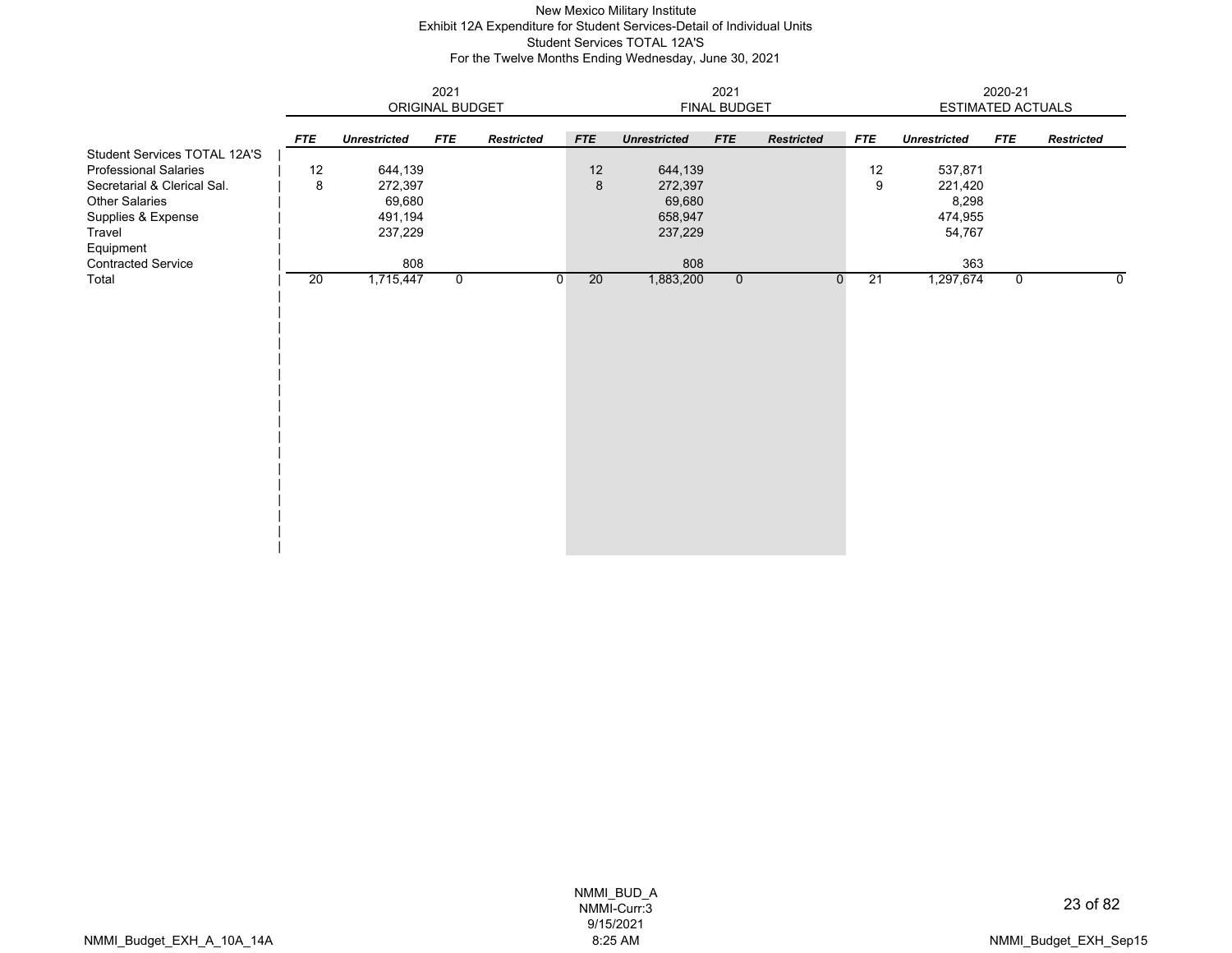|                                                                  | 2021                   |                   | 2021                |                   | 2020-21<br><b>ESTIMATED ACTUALS</b> |                   |
|------------------------------------------------------------------|------------------------|-------------------|---------------------|-------------------|-------------------------------------|-------------------|
|                                                                  | <b>ORIGINAL BUDGET</b> |                   | <b>FINAL BUDGET</b> |                   |                                     |                   |
|                                                                  | <b>Unrestricted</b>    | <b>Restricted</b> | <b>Unrestricted</b> | <b>Restricted</b> | <b>Unrestricted</b>                 | <b>Restricted</b> |
| EXHIBIT 13 EXPENDITURES FOR INSTITUTIONAL SUPPORT                |                        |                   |                     |                   |                                     |                   |
| Exec. Management-By Ind. Unit (EXH 13A)<br><b>SUPERINTENDENT</b> | 435,298                | 0                 | 437,110             |                   | 459,381                             | 0                 |
| <b>INSTITUTIONAL RESEARCH</b>                                    | 79,849                 | 0                 | 79,849              | 0                 | 72,916                              | 0                 |
| <b>Total Executive Management</b>                                | 515,147                | $\Omega$          | 516,959             | $\overline{0}$    | 532,297                             | $\Omega$          |
| Fiscal Oper._By Ind. Unit (EXH 13A)<br><b>BUSINESS OFFICE</b>    | 895,335                | 0                 | 963,401             | $\mathbf{0}$      | 818,942                             | 0                 |
| <b>INTERNAL AUDITOR</b>                                          | 68,392                 | 0                 | 68,392              | 0                 | 58,085                              | 0                 |
| <b>Total Fiscal Operations</b>                                   | 963,727                | $\mathbf{0}$      | 1,031,793           | $\Omega$          | 877,026                             | $\mathbf{0}$      |
| Logistical Serv.-By Ind. Unit (EXH 13A)<br><b>TELEPHONE</b>      | 152,294                | 0                 | 152,294             | 0                 | 124,202                             | 0                 |
| <b>CAMPUS POLICE</b>                                             | 259,989                | 0                 | 259,989             | $\mathbf 0$       | 265,425                             | 0                 |
| <b>Total Logistical Serv.</b>                                    | 412,283                | $\mathbf{0}$      | 412,283             | $\Omega$          | 389,627                             | 0                 |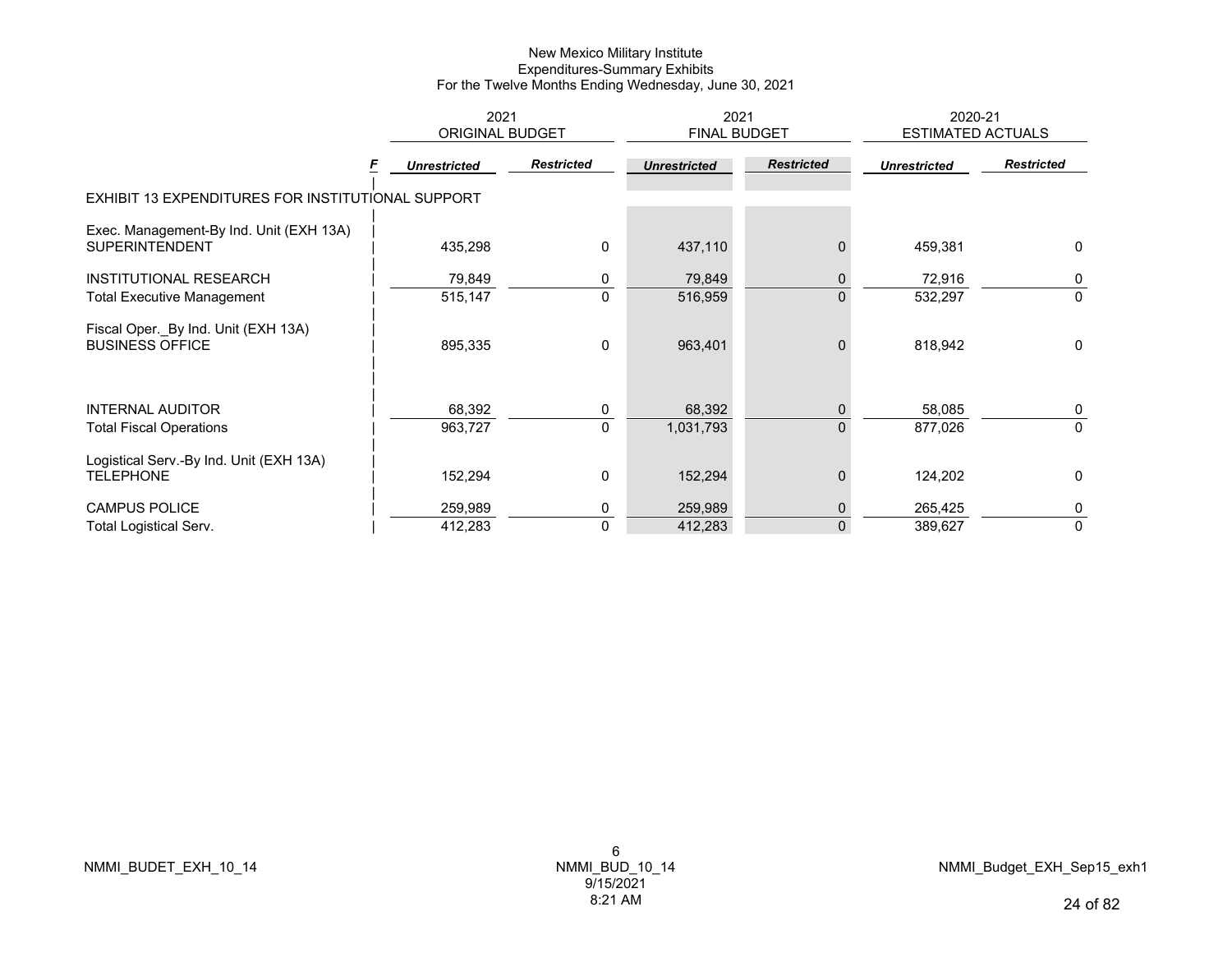|                                         | 2021<br><b>ORIGINAL BUDGET</b> |                   | 2021<br><b>FINAL BUDGET</b> |                   | 2020-21<br><b>ESTIMATED ACTUALS</b> |                   |
|-----------------------------------------|--------------------------------|-------------------|-----------------------------|-------------------|-------------------------------------|-------------------|
|                                         | <b>Unrestricted</b>            | <b>Restricted</b> | <b>Unrestricted</b>         | <b>Restricted</b> | <b>Unrestricted</b>                 | <b>Restricted</b> |
| Community Relations-By Ind. Unit (EXH   |                                |                   |                             |                   |                                     |                   |
| 13A)                                    |                                |                   |                             |                   |                                     |                   |
| PUBLIC AFFAIRS OFFICE                   | 324,655                        | $\mathbf{0}$      | 329,527                     | $\mathbf{0}$      | 139,528                             | $\Omega$          |
| <b>FOUNDATION</b>                       | $\Omega$                       | 638,091           | $\Omega$                    | 638,091           | $\Omega$                            | 458,938           |
| ALUMNI RELATIONS/DEVELOPMENT            | 663,315                        | 0                 | 663,315                     | $\Omega$          | 313,696                             | $\Omega$          |
| <b>Total Community Relations</b>        | 987,970                        | 638,091           | 992,842                     | 638,091           | 453,224                             | 458,938           |
| <b>EMPLOYEE SICK BANK/SUBS</b>          | 45.722                         | 0                 | 45,722                      | $\overline{0}$    |                                     |                   |
| EXTERNAL AUDITOR/RATING SRVS            | 150,000                        | $\mathbf{0}$      | 170,000                     | $\Omega$          | 180,610                             | 0                 |
| <b>ACCRUED VACATION</b>                 | 15,300                         | 0                 | 15,300                      | $\Omega$          |                                     |                   |
| <b>LIABILITY INSURANCE</b>              | 50,016                         | 0                 | 52,951                      | $\mathbf{0}$      | 52,951                              | 0                 |
| <b>BOARD OF REGENTS</b>                 | 10,200                         | 0                 | 10,200                      | $\mathbf{0}$      | 3,427                               | $\Omega$          |
| ADMIN. PUBLIC.                          | 10,000                         | 0                 | 10,000                      | $\Omega$          |                                     |                   |
| DUE & MEMBERSHIPS                       | 21,285                         | 0                 | 21,285                      | $\mathbf{0}$      | 16,000                              | 0                 |
| COMMENCEMENT                            | 5,000                          | 0                 | 5,000                       | $\overline{0}$    | 7,218                               | 0                 |
| <b>LEGAL SERVICES</b>                   | 200,000                        | 0                 | 200,000                     | $\mathbf{0}$      | 86,831                              | $\pmb{0}$         |
| <b>CONSULTING SERVICES</b>              | 100,000                        | 0                 | 100,000                     | $\Omega$          | 48.000                              | $\mathbf 0$       |
| <b>BAD DEBT EXPENSE</b>                 | 120,000                        | 0                 | 120,000                     | $\mathbf{0}$      | 28,433                              | $\pmb{0}$         |
| <b>RETIREMENT EXP.</b>                  | 323,693                        | 0                 | 323,693                     | 0                 | 253,725                             | $\pmb{0}$         |
| SOCIAL SECURITY EXP.                    | 175,000                        | 0                 | 175,000                     | $\Omega$          | 129,053                             | $\pmb{0}$         |
| <b>GROUP INSURANCE EXP.</b>             | 195,738                        | 0                 | 195,738                     | $\mathbf{0}$      | 178,880                             | $\mathbf 0$       |
| <b>WORKMANS COMP</b>                    | 13,040                         | 0                 | 13,040                      | $\mathbf{0}$      | 10,159                              | $\pmb{0}$         |
| UNEMPLOYMENT COMP                       | 1,763                          | 0                 | 3,178                       | $\mathbf 0$       | 2,649                               | $\pmb{0}$         |
| NEW MEXICO RETIREE HEALTH CARE          | 45,752                         | 0                 | 45,752                      | $\Omega$          | 36,623                              | $\pmb{0}$         |
| COMPUTER EXP.                           | 278,536                        | 0                 | 278,536                     | $\mathbf{0}$      | 278,536                             | $\mathbf 0$       |
| <b>NCA</b>                              | 45,000                         | 0                 | 45,000                      | 0                 | 12,725                              | 0                 |
| <b>EMPLOYEE UNIFORMS</b>                | 18,000                         | 0                 | 18,000                      | $\Omega$          | 8,426                               | 0                 |
| <b>RECEPTION &amp; PROMOTION</b>        | 15,000                         | 0                 | 15,000                      | 0                 | 12,678                              | $\mathbf{0}$      |
| MOVING EXPENSE                          | 25,000                         | 0                 | 25,000                      | 0                 | 5,675                               | 0                 |
| Total Items not Included in 13A's       | 1,864,045                      | $\overline{0}$    | 1,888,395                   | $\overline{0}$    | 1,352,598                           | $\pmb{0}$         |
| Less Inst. Support Charged to:          |                                |                   |                             |                   |                                     |                   |
| AUXILIARY ENTERP. CHARGE                |                                |                   |                             |                   |                                     |                   |
| OVERHEAD-ADMIN                          | (52, 335)                      | 0                 | (52, 335)                   | 0                 | (52, 335)                           | 0                 |
| <b>AUXILIARY ENTERP. CHARGE</b>         |                                |                   |                             |                   |                                     |                   |
| OVERHEAD-ATHLETICS                      | (1, 350)                       | 0                 | (1, 350)                    | $\mathbf 0$       | (1, 350)                            | 0                 |
| <b>Total Support Charges</b>            | (53, 685)                      | 0                 | (53, 685)                   | $\mathbf{0}$      | (53, 685)                           | $\mathbf 0$       |
| Total for Institutional Support (EXH 2) | 4,689,487                      | 638,091           | 4,788,587                   | 638,091           | 3,551,088                           | 458,938           |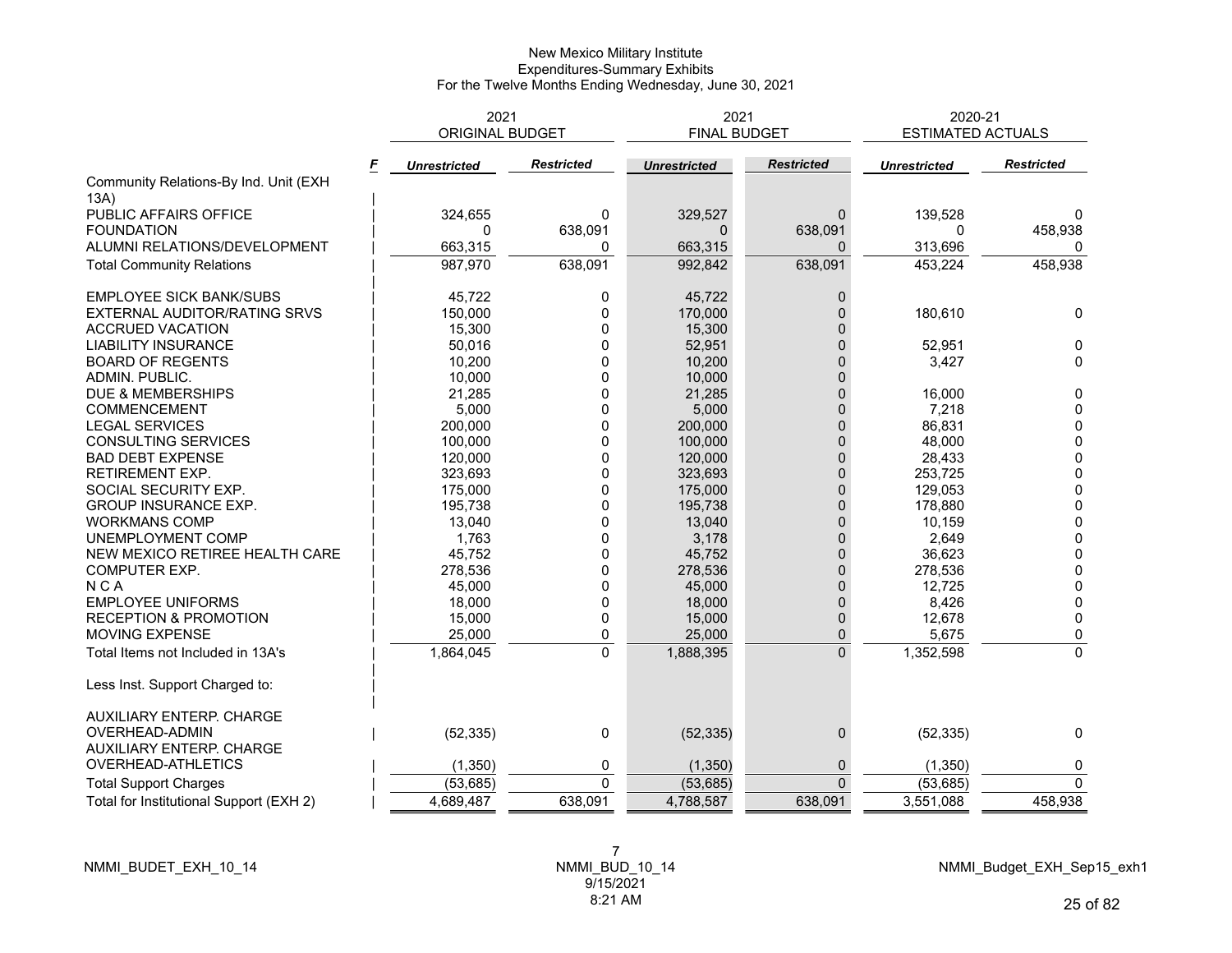## New Mexico Military Institute Exhibit 13A Expenditure for Institutional Support-Detail of Individual Units For the Twelve Months Ending Wednesday, June 30, 2021

|                               | 2021<br><b>ORIGINAL BUDGET</b> |                     |              |                   |                | 2021<br><b>FINAL BUDGET</b> |              |                   |                |                     | 2020-21<br><b>ESTIMATED ACTUALS</b> |                   |  |  |
|-------------------------------|--------------------------------|---------------------|--------------|-------------------|----------------|-----------------------------|--------------|-------------------|----------------|---------------------|-------------------------------------|-------------------|--|--|
|                               | <b>FTE</b>                     | <b>Unrestricted</b> | <b>FTE</b>   | <b>Restricted</b> | <b>FTE</b>     | <b>Unrestricted</b>         | <b>FTE</b>   | <b>Restricted</b> | <b>FTE</b>     | <b>Unrestricted</b> | <b>FTE</b>                          | <b>Restricted</b> |  |  |
| <b>SUPERINTENDENT</b>         |                                |                     |              |                   |                |                             |              |                   |                |                     |                                     |                   |  |  |
| <b>Professional Salaries</b>  | $\overline{2}$                 | 358,389             |              |                   | $\overline{2}$ | 358,389                     |              |                   | $\overline{2}$ | 405,789             |                                     |                   |  |  |
| Secretarial & Clerical Sal.   | $\overline{1}$                 | 34,384              |              |                   | $\overline{1}$ | 34,384                      |              |                   | $\mathbf 1$    | 34,584              |                                     |                   |  |  |
| Supplies & Expense            |                                | 16,525              |              |                   |                | 18,337                      |              |                   |                | 17,161              |                                     |                   |  |  |
| Travel                        |                                | 26,000              |              |                   |                | 26,000                      |              |                   |                | 1,847               |                                     |                   |  |  |
| Equipment                     |                                |                     |              |                   |                |                             |              |                   |                |                     |                                     |                   |  |  |
| Total                         | 3                              | 435,298             | 0            | $\overline{0}$    | $\overline{3}$ | 437,110                     | $\mathbf 0$  | $\overline{0}$    | 3              | 459,381             | 0                                   | 0                 |  |  |
| <b>INSTITUTUONAL RESEARCH</b> |                                |                     |              |                   |                |                             |              |                   |                |                     |                                     |                   |  |  |
| <b>Professional Salaries</b>  | $\mathbf{1}$                   | 63,399              |              |                   | $\overline{1}$ | 63,399                      |              |                   | $\mathbf{1}$   | 63,599              |                                     |                   |  |  |
| <b>Other Salaries</b>         |                                | 500                 |              |                   |                | 500                         |              |                   |                |                     |                                     |                   |  |  |
| Supplies & Expense            |                                | 10,800              |              |                   |                | 10,800                      |              |                   |                | 8,274               |                                     |                   |  |  |
| Travel                        |                                | 5,150               |              |                   |                | 5,150                       |              |                   |                | 1,043               |                                     |                   |  |  |
| Equipment                     |                                |                     |              |                   |                |                             |              |                   |                |                     |                                     |                   |  |  |
| Total                         | $\overline{1}$                 | 79,849              | 0            | $\overline{0}$    | $\mathbf{1}$   | 79,849                      | $\mathbf{0}$ | $\mathbf{0}$      | $\mathbf{1}$   | 72,916              | $\mathbf 0$                         | 0                 |  |  |
| <b>BUSINESS OFFICE</b>        |                                |                     |              |                   |                |                             |              |                   |                |                     |                                     |                   |  |  |
| <b>Professional Salaries</b>  | 6                              | 555,512             |              |                   | 6              | 555,512                     |              |                   | 10             | 455,860             |                                     |                   |  |  |
| Secretarial & Clerical Sal.   | 6                              | 198,575             |              |                   | 6              | 198,575                     |              |                   | 6              | 211,964             |                                     |                   |  |  |
| Supplies & Expense            |                                | 126,748             |              |                   |                | 194,814                     |              |                   |                | 140,765             |                                     |                   |  |  |
| Travel                        |                                | 6,500               |              |                   |                | 6,500                       |              |                   |                | (2, 857)            |                                     |                   |  |  |
| Equipment                     |                                |                     |              |                   |                |                             |              |                   |                |                     |                                     |                   |  |  |
| <b>Contracted Service</b>     |                                | 8,000               |              |                   |                | 8,000                       |              |                   |                | 13,209              |                                     |                   |  |  |
| Total                         | 12                             | 895,335             | 0            | $\overline{0}$    | 12             | 963,401                     | $\mathbf 0$  | $\Omega$          | 16             | 818,942             | 0                                   | 0                 |  |  |
| <b>INTERNAL AUDITOR</b>       |                                |                     |              |                   |                |                             |              |                   |                |                     |                                     |                   |  |  |
| <b>Professional Salaries</b>  | $\overline{1}$                 | 64,272              |              |                   | $\overline{1}$ | 64,272                      |              |                   | -1             | 55,099              |                                     |                   |  |  |
| Supplies & Expense            |                                | 3,440               |              |                   |                | 3,440                       |              |                   |                | 2,986               |                                     |                   |  |  |
| Travel                        |                                | 680                 |              |                   |                | 680                         |              |                   |                |                     |                                     |                   |  |  |
| Equipment                     |                                |                     |              |                   |                |                             |              |                   |                |                     |                                     |                   |  |  |
| Total                         | $\overline{1}$                 | 68,392              | $\mathbf 0$  | $\overline{0}$    | $\overline{1}$ | 68,392                      | $\mathbf{0}$ | $\mathbf 0$       | $\mathbf{1}$   | 58,085              | 0                                   | 0                 |  |  |
| <b>TELEPHONE</b>              |                                |                     |              |                   |                |                             |              |                   |                |                     |                                     |                   |  |  |
| <b>Professional Salaries</b>  | $\overline{1}$                 | 43,479              |              |                   | $\mathbf{1}$   | 43,479                      |              |                   | $\mathbf{1}$   | 43,679              |                                     |                   |  |  |
| Supplies & Expense            |                                | 36,685              |              |                   |                | 36,685                      |              |                   |                | 29,172              |                                     |                   |  |  |
| Travel                        |                                | 2,250               |              |                   |                | 2,250                       |              |                   |                |                     |                                     |                   |  |  |
| Equipment                     |                                |                     |              |                   |                |                             |              |                   |                |                     |                                     |                   |  |  |
| <b>Contracted Service</b>     |                                | 69,880              |              |                   |                | 69,880                      |              |                   |                | 51,352              |                                     |                   |  |  |
| Total                         | $\overline{1}$                 | 152,294             | $\mathbf{0}$ | $\overline{0}$    | $\mathbf{1}$   | 152,294                     | $\mathbf{0}$ | $\mathbf{0}$      | $\mathbf{1}$   | 124,202             | $\mathbf 0$                         | 0                 |  |  |

NMMI\_BUD\_A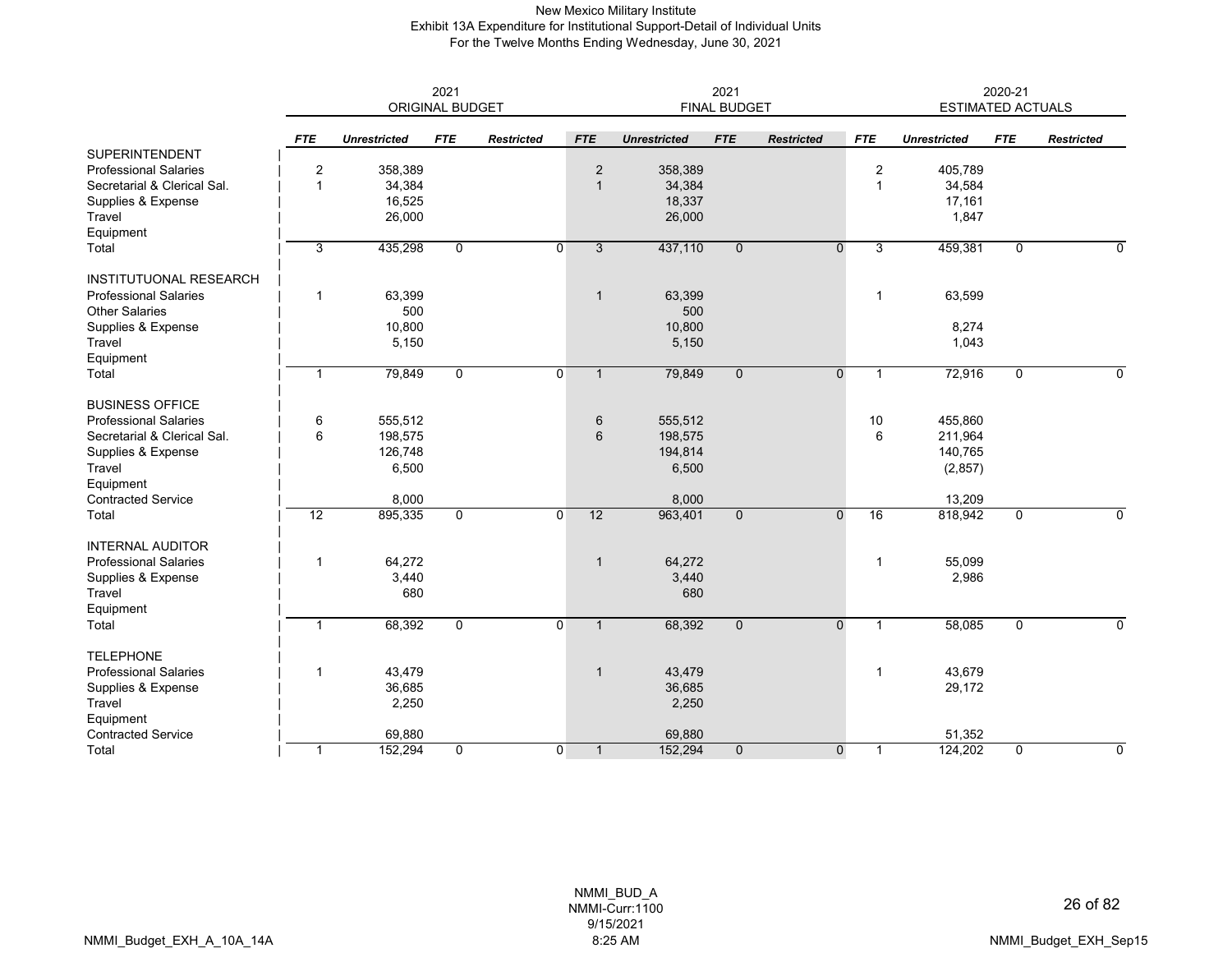## New Mexico Military Institute Exhibit 13A Expenditure for Institutional Support-Detail of Individual Units For the Twelve Months Ending Wednesday, June 30, 2021

|                              | 2021<br>2021   |                     |                        |                   |              |                     |                     | 2020-21           |                |                          |                |                   |
|------------------------------|----------------|---------------------|------------------------|-------------------|--------------|---------------------|---------------------|-------------------|----------------|--------------------------|----------------|-------------------|
|                              |                |                     | <b>ORIGINAL BUDGET</b> |                   |              |                     | <b>FINAL BUDGET</b> |                   |                | <b>ESTIMATED ACTUALS</b> |                |                   |
|                              | <b>FTE</b>     | <b>Unrestricted</b> | <b>FTE</b>             | <b>Restricted</b> | <b>FTE</b>   | <b>Unrestricted</b> | <b>FTE</b>          | <b>Restricted</b> | <b>FTE</b>     | <b>Unrestricted</b>      | <b>FTE</b>     | <b>Restricted</b> |
| <b>CAMPUS POLICE</b>         |                |                     |                        |                   |              |                     |                     |                   |                |                          |                |                   |
| <b>Professional Salaries</b> | -1             | 60,409              |                        |                   |              | 60,409              |                     |                   |                | 60,609                   |                |                   |
| <b>Technician Salaries</b>   | 4              | 184,315             |                        |                   | 4            | 184,315             |                     |                   | $\overline{4}$ | 196,747                  |                |                   |
| Supplies & Expense           |                | 12,765              |                        |                   |              | 12,765              |                     |                   |                | 8,023                    |                |                   |
| Travel                       |                | 2,500               |                        |                   |              | 2,500               |                     |                   |                | 46                       |                |                   |
| Equipment                    |                |                     |                        |                   |              |                     |                     |                   |                |                          |                |                   |
| Total                        | 5              | 259,989             | 0                      | $\Omega$          | 5            | 259,989             | $\mathbf{0}$        | $\Omega$          | 5              | 265,425                  | $\mathbf 0$    | 0                 |
| PUBLIC AFFAIRS OFFICE        |                |                     |                        |                   |              |                     |                     |                   |                |                          |                |                   |
| <b>Professional Salaries</b> | 3              | 162,677             |                        |                   | 3            | 162,677             |                     |                   | 3              | 51,056                   |                |                   |
| <b>Technician Salaries</b>   | $\overline{2}$ | 90,356              |                        |                   | 2            | 90,356              |                     |                   | 2              | 80,756                   |                |                   |
| Supplies & Expense           |                | 66,750              |                        |                   |              | 71,622              |                     |                   |                | 7,716                    |                |                   |
| Travel                       |                | 4,872               |                        |                   |              | 4,872               |                     |                   |                |                          |                |                   |
| Equipment                    |                |                     |                        |                   |              |                     |                     |                   |                |                          |                |                   |
| Total                        | 5              | 324,655             | $\mathbf 0$            | $\overline{0}$    | 5            | 329,527             | $\mathbf{0}$        | $\mathbf{0}$      | 5              | 139,528                  | $\mathbf 0$    | 0                 |
| <b>FOUNDATION</b>            |                |                     |                        |                   |              |                     |                     |                   |                |                          |                |                   |
| <b>Professional Salaries</b> |                |                     |                        | 110,320           |              |                     |                     | 110,320           |                |                          |                | 142,690           |
| Secretarial & Clerical Sal.  |                |                     |                        | 53,679            |              |                     |                     | 53,679            |                |                          |                | 68,723            |
| Supplies & Expense           |                |                     |                        | 474,092           |              |                     |                     | 474,092           |                |                          |                | 173,758           |
| Equipment                    |                |                     |                        |                   |              |                     |                     |                   |                |                          |                |                   |
| <b>Fringe Benefits</b>       |                |                     |                        |                   |              |                     |                     |                   |                |                          |                | 73,767            |
| Total                        | $\mathbf 0$    | $\Omega$            | $\overline{2}$         | 638,091           | $\mathbf{0}$ | $\mathbf{0}$        | $\overline{2}$      | 638,091           | $\Omega$       | 0                        | $\overline{2}$ | 458,938           |
| <b>ALUMNI</b>                |                |                     |                        |                   |              |                     |                     |                   |                |                          |                |                   |
| RELATIONS/DEVELOPMENT        |                |                     |                        |                   |              |                     |                     |                   |                |                          |                |                   |
| <b>Professional Salaries</b> | 3              | 263,464             |                        |                   | 3            | 263,464             |                     |                   | 3              | 155,986                  |                |                   |
| Secretarial & Clerical Sal.  | 5              | 208,351             |                        |                   | 5            | 208,351             |                     |                   | 5              | 102,898                  |                |                   |
| Supplies & Expense           |                | 124,000             |                        |                   |              | 124,000             |                     |                   |                | 54,601                   |                |                   |
| Travel                       |                | 67,500              |                        |                   |              | 67,500              |                     |                   |                | 211                      |                |                   |
| Equipment                    |                |                     |                        |                   |              |                     |                     |                   |                |                          |                |                   |
| Total                        | 8              | 663,315             | 0                      | $\overline{0}$    | 8            | 663,315             | $\mathbf 0$         | $\mathbf 0$       | 8              | 313,696                  | 0              | 0                 |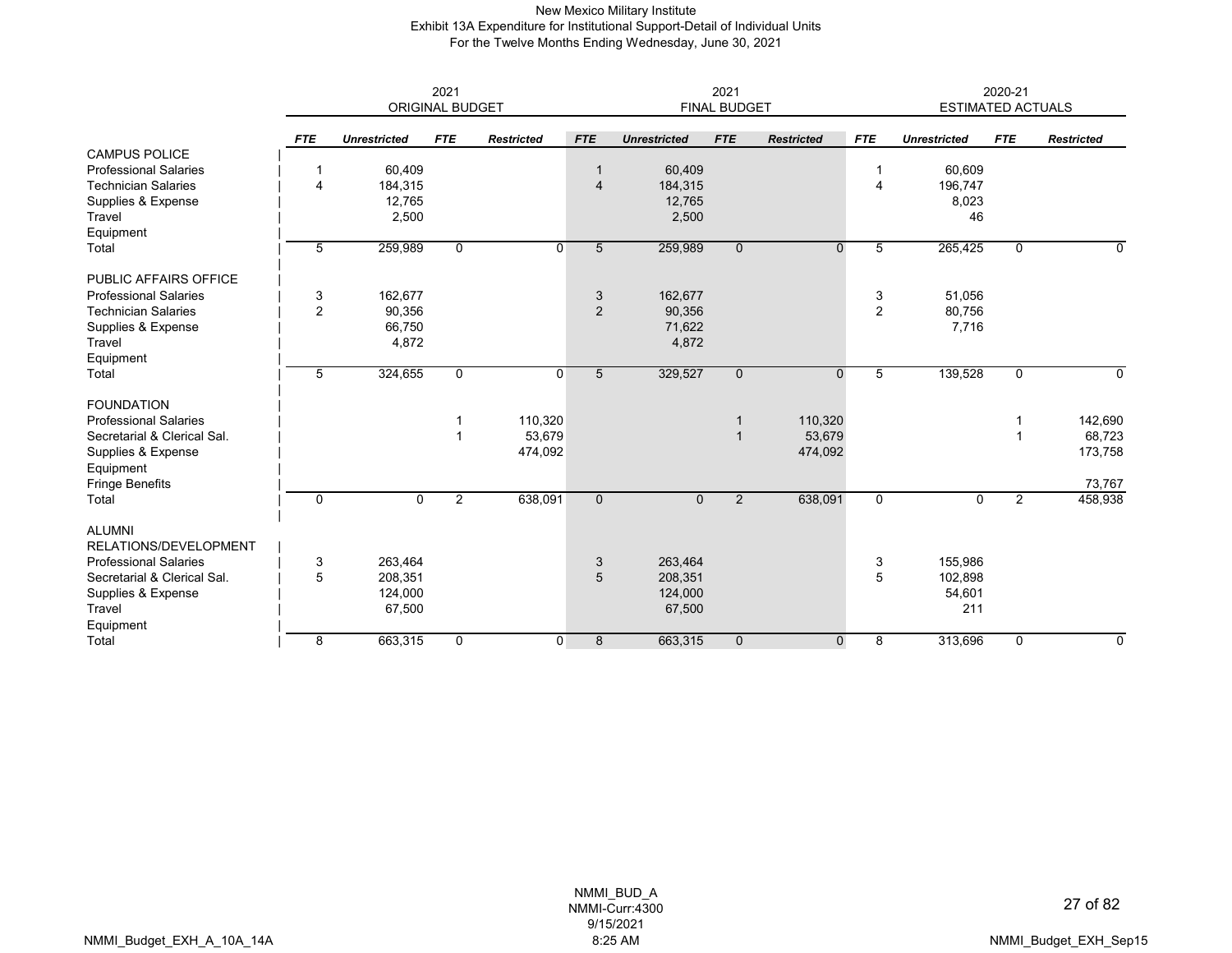## New Mexico Military Institute Exhibit 13A Expenditure for Institutional Support-Detail of Individual Units Institutional Support TOTAL 13A'S For the Twelve Months Ending Wednesday, June 30, 2021

|                                      | 2021       |                     |                 |                   | 2021           |                     |                |                   |            | 2020-21                  |                |                   |  |
|--------------------------------------|------------|---------------------|-----------------|-------------------|----------------|---------------------|----------------|-------------------|------------|--------------------------|----------------|-------------------|--|
|                                      |            |                     | ORIGINAL BUDGET |                   |                |                     | FINAL BUDGET   |                   |            | <b>ESTIMATED ACTUALS</b> |                |                   |  |
|                                      | <b>FTE</b> | <b>Unrestricted</b> | <b>FTE</b>      | <b>Restricted</b> | <b>FTE</b>     | <b>Unrestricted</b> | <b>FTE</b>     | <b>Restricted</b> | <b>FTE</b> | <b>Unrestricted</b>      | <b>FTE</b>     | <b>Restricted</b> |  |
| Institutional Support TOTAL<br>13A'S |            |                     |                 |                   |                |                     |                |                   |            |                          |                |                   |  |
| <b>Professional Salaries</b>         | 18         | 1,571,601           | $\mathbf{1}$    | 110,320           | 18             | 1,571,601           | $\mathbf{1}$   | 110,320           | 22         | 1,291,678                | $\mathbf{1}$   | 142,690           |  |
| Secretarial & Clerical Sal.          | 12         | 441,310             | $\mathbf{1}$    | 53,679            | 12             | 441,310             | $\mathbf{1}$   | 53,679            | 12         | 349,447                  | $\mathbf{1}$   | 68,723            |  |
| <b>Technician Salaries</b>           | 6          | 274,671             |                 |                   | $6\phantom{1}$ | 274,671             |                |                   | 6          | 277,503                  |                |                   |  |
| <b>Other Salaries</b>                |            | 500                 |                 |                   |                | 500                 |                |                   |            |                          |                |                   |  |
| Supplies & Expense                   |            | 397,713             |                 | 474,092           |                | 472,463             |                | 474,092           |            | 268,697                  |                | 173,758           |  |
| Travel                               |            | 115,452             |                 |                   |                | 115,452             |                |                   |            | 289                      |                |                   |  |
| Equipment                            |            |                     |                 |                   |                |                     |                |                   |            |                          |                |                   |  |
| <b>Contracted Service</b>            |            | 77,880              |                 |                   |                | 77,880              |                |                   |            | 64,561                   |                |                   |  |
| <b>Fringe Benefits</b>               |            |                     |                 |                   |                |                     |                |                   |            |                          |                | 73,767            |  |
| Total                                | 36         | 2,879,127           | $\overline{2}$  | 638,091           | 36             | 2,953,877           | $\overline{2}$ | 638,091           | 40         | 2,252,174                | $\overline{2}$ | 458,938           |  |
|                                      |            |                     |                 |                   |                |                     |                |                   |            |                          |                |                   |  |
|                                      |            |                     |                 |                   |                |                     |                |                   |            |                          |                |                   |  |
|                                      |            |                     |                 |                   |                |                     |                |                   |            |                          |                |                   |  |
|                                      |            |                     |                 |                   |                |                     |                |                   |            |                          |                |                   |  |
|                                      |            |                     |                 |                   |                |                     |                |                   |            |                          |                |                   |  |
|                                      |            |                     |                 |                   |                |                     |                |                   |            |                          |                |                   |  |
|                                      |            |                     |                 |                   |                |                     |                |                   |            |                          |                |                   |  |
|                                      |            |                     |                 |                   |                |                     |                |                   |            |                          |                |                   |  |
|                                      |            |                     |                 |                   |                |                     |                |                   |            |                          |                |                   |  |
|                                      |            |                     |                 |                   |                |                     |                |                   |            |                          |                |                   |  |
|                                      |            |                     |                 |                   |                |                     |                |                   |            |                          |                |                   |  |
|                                      |            |                     |                 |                   |                |                     |                |                   |            |                          |                |                   |  |
|                                      |            |                     |                 |                   |                |                     |                |                   |            |                          |                |                   |  |
|                                      |            |                     |                 |                   |                |                     |                |                   |            |                          |                |                   |  |
|                                      |            |                     |                 |                   |                |                     |                |                   |            |                          |                |                   |  |
|                                      |            |                     |                 |                   |                |                     |                |                   |            |                          |                |                   |  |
|                                      |            |                     |                 |                   |                |                     |                |                   |            |                          |                |                   |  |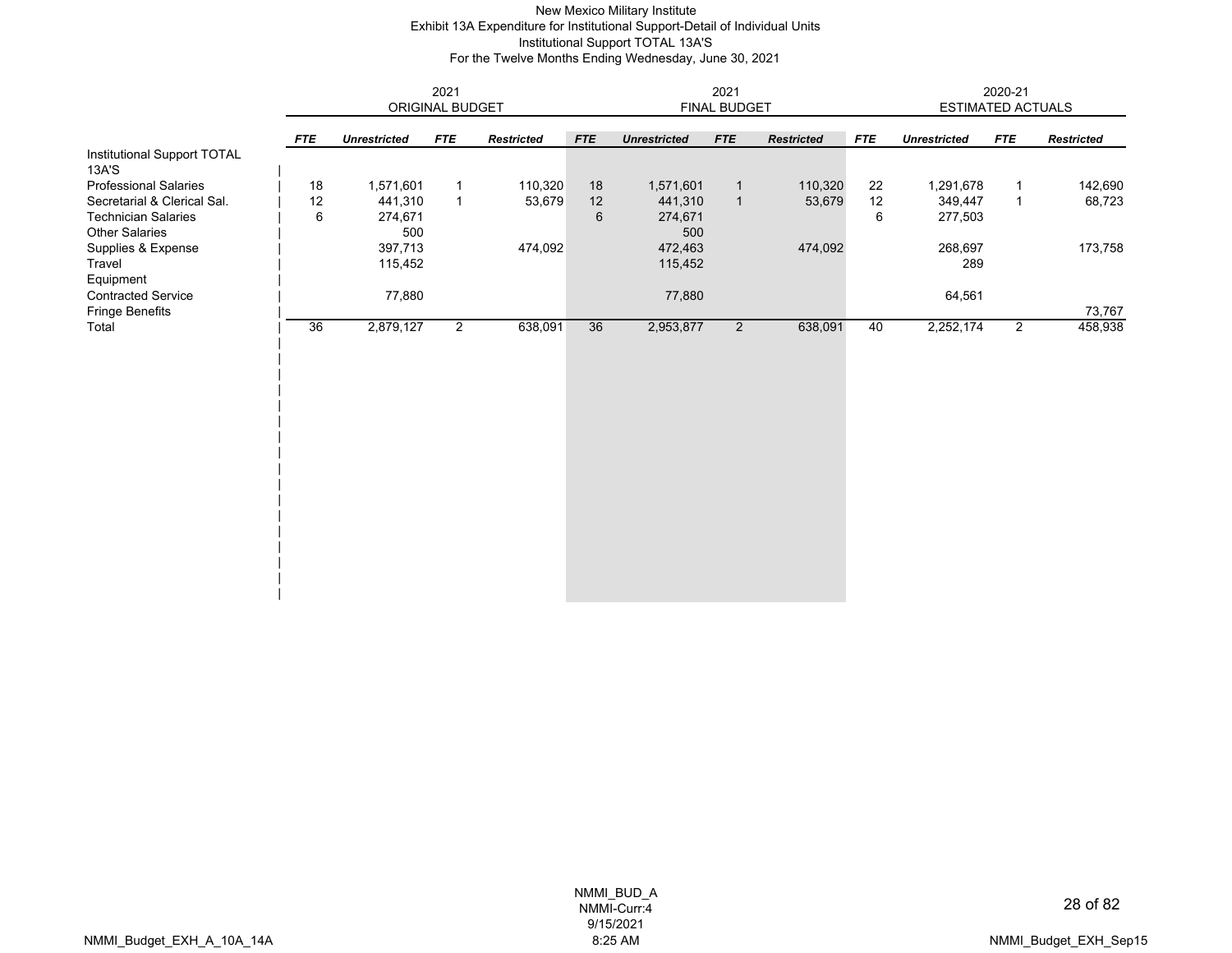|                                                                | 2021<br><b>ORIGINAL BUDGET</b> |                     | 2021<br><b>FINAL BUDGET</b> |                   | 2020-21<br><b>ESTIMATED ACTUALS</b> |                   |
|----------------------------------------------------------------|--------------------------------|---------------------|-----------------------------|-------------------|-------------------------------------|-------------------|
| EXHIBIT 14 EXPENDITURES FOR OPERATION AND MAINTENANCE OF PLANT | <b>Unrestricted</b>            | <b>Restricted</b>   | <b>Unrestricted</b>         | <b>Restricted</b> | <b>Unrestricted</b>                 | <b>Restricted</b> |
| Oper. & Maint. of Plant-By Ind. Unit (EXH                      |                                |                     |                             |                   |                                     |                   |
| 14A)<br>PHYSICAL PLANT ADMIN.                                  | 201,860                        | 0                   | 203,066                     | $\mathbf{0}$      | 183,346                             | $\mathbf{0}$      |
|                                                                |                                |                     |                             |                   |                                     |                   |
| MECHANICAL SERVICES                                            | 403,564                        | 0                   | 438,275                     | $\mathbf{0}$      | 311,260                             | 0                 |
| <b>JANITORIAL</b>                                              | 653,033                        | 0                   | 653,033                     | $\mathbf 0$       | 656,593                             | 0                 |
| <b>GROUNDS</b>                                                 | 285,533                        | 0                   | 346,826                     | $\mathbf{0}$      | 296,742                             | $\mathbf{0}$      |
| <b>AUTO MAINTENANCE</b>                                        | 152,601                        | 0                   | 168,176                     | $\mathbf 0$       | 112,630                             | $\mathbf 0$       |
| <b>BUILDING SERVICES</b>                                       | 357,185                        | 0                   | 357,185                     | $\mathbf 0$       | 302,628                             | $\mathbf 0$       |
| SAFETY & ENVIRONMENTAL                                         | 5,540                          | 0                   | 5,540                       | $\mathbf 0$       | 4,085                               | 0                 |
| PROPERTY INSURANCE                                             | 109,299                        | 0                   | 112,369                     | $\pmb{0}$         | 112,369                             | $\mathbf 0$       |
| <b>FUEL</b>                                                    | 206,650                        | 0                   | 206,650                     | $\Omega$          | 94,644                              | 0                 |
| <b>ELECTRICITY</b>                                             | 696,137                        | 0                   | 696,137                     | $\Omega$          | 457,298                             | 0                 |
| <b>WATER/SEWER</b>                                             | 374,467                        | 0                   | 374,467                     | $\Omega$          | 335,665                             | $\mathbf 0$       |
| <b>RETIREMENT EXP.</b>                                         | 234,051                        | 0                   | 234,051                     | $\mathbf{0}$      | 204,021                             | 0                 |
| SOCIAL SECURITY EXP.                                           | 126,536                        | 0                   | 126,536                     | $\mathbf{0}$      | 103,592                             | 0                 |
| <b>GROUP INSURANCE EXP.</b>                                    | 175,982                        | 0                   | 175,982                     | $\pmb{0}$         | 171,168                             | $\mathbf 0$       |
| <b>WORKMANS COMP</b>                                           | 6,433                          | 0                   | 9,288                       | $\mathbf{0}$      | 8,162                               | 0<br>$\mathbf{0}$ |
| UNEMPLOYMENT COMP<br>NEW MEXICO RETIREE HEALTH CARE            | 1,466<br>33,081                | 0                   | 2,512                       | $\mathbf 0$       | 2,093<br>28,872                     |                   |
|                                                                |                                | 0<br>$\overline{0}$ | 33,081                      | $\mathbf 0$       |                                     | 0                 |
| Gross Total Expense for Oper & Maint.                          | 4,023,418                      |                     | 4, 143, 174                 | $\Omega$          | 3,385,169                           | $\mathbf{0}$      |
| Less Oper. & Maint. of Plant Chged to:                         |                                |                     |                             |                   |                                     |                   |
| INSTITUTIONAL SUPPORT CHG.                                     |                                |                     |                             |                   |                                     |                   |
| OVERHEAD-PLANT OPER                                            | (194, 515)                     | 0                   | (194, 515)                  | $\mathbf 0$       | (194, 515)                          | $\mathbf{0}$      |
| INSTITUTIONAL SUPPORT CHG.                                     |                                |                     |                             |                   |                                     |                   |
| OVERHEAD-ATHLETICS                                             | (1,800)                        | 0                   | (1,800)                     | $\mathbf 0$       | (1,800)                             | 0                 |
| Net Operation and Maintenance of Plant                         | 3,827,103                      | $\mathbf 0$         | 3,946,859                   | $\mathbf 0$       | 3,188,854                           | $\mathbf 0$       |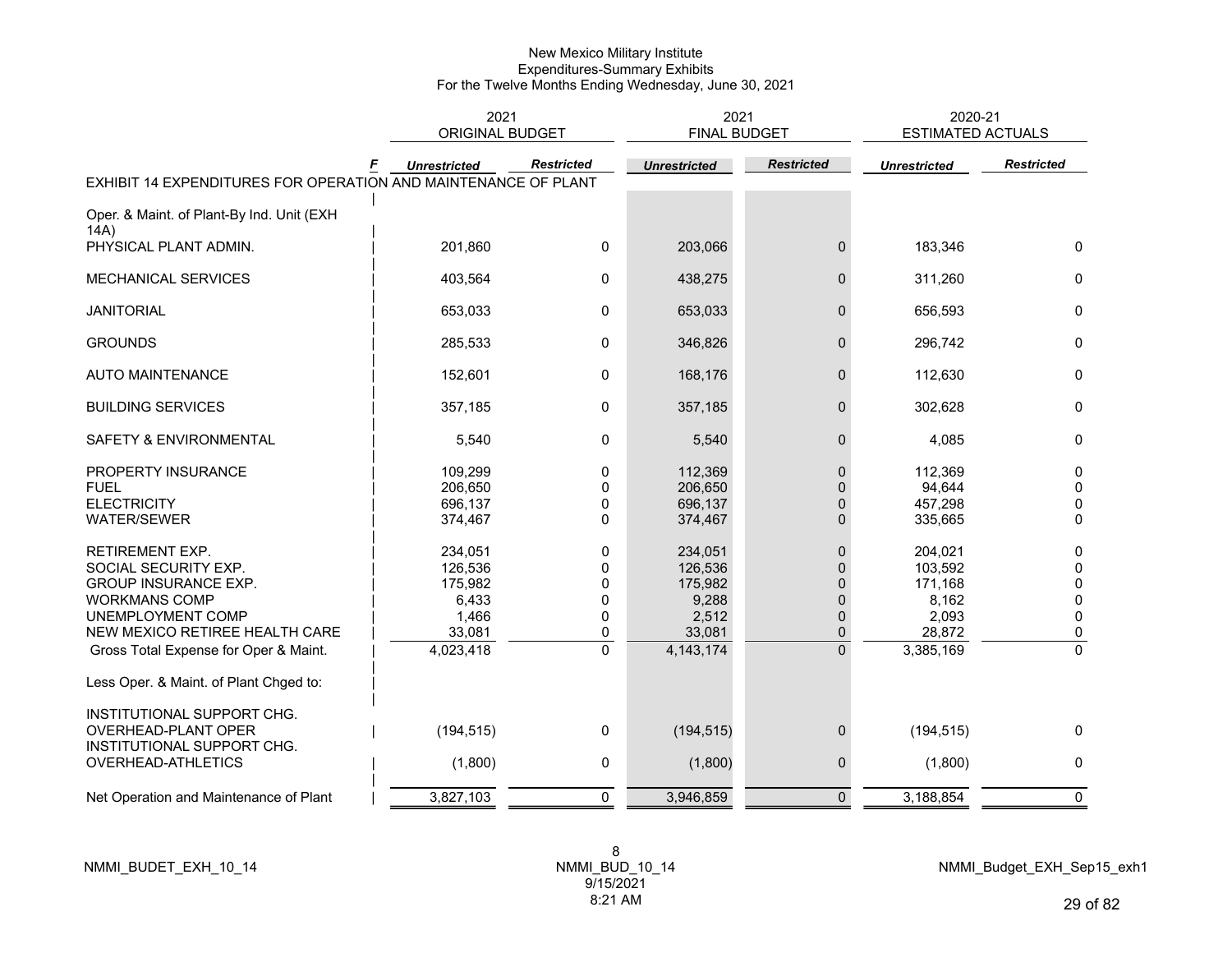## New Mexico Military Institute Exhibit 14A Expenditure for Operations and Maintenance-Detail of Individual Units For the Twelve Months Ending Wednesday, June 30, 2021

|                              | 2021<br>ORIGINAL BUDGET |                     |                |                   |                                  |                     | 2021<br><b>FINAL BUDGET</b> |                   |                | 2020-21<br><b>ESTIMATED ACTUALS</b> |             |                   |  |
|------------------------------|-------------------------|---------------------|----------------|-------------------|----------------------------------|---------------------|-----------------------------|-------------------|----------------|-------------------------------------|-------------|-------------------|--|
|                              | <b>FTE</b>              | <b>Unrestricted</b> | <b>FTE</b>     | <b>Restricted</b> | <b>FTE</b>                       | <b>Unrestricted</b> | <b>FTE</b>                  | <b>Restricted</b> | <b>FTE</b>     | <b>Unrestricted</b>                 | <b>FTE</b>  | <b>Restricted</b> |  |
| PHYSICAL PLANT ADMIN.        |                         |                     |                |                   |                                  |                     |                             |                   |                |                                     |             |                   |  |
| <b>Professional Salaries</b> | $\mathbf 1$             | 97,111              |                |                   | $\overline{\phantom{a}}$         | 97,111              |                             |                   | 1              | 97,311                              |             |                   |  |
| Secretarial & Clerical Sal.  | $\overline{2}$          | 59,800              |                |                   | $\overline{2}$                   | 59,800              |                             |                   | 2              | 62,549                              |             |                   |  |
| Supplies & Expense           |                         | 14,740              |                |                   |                                  | 15,946              |                             |                   |                | 6,546                               |             |                   |  |
| Travel                       |                         | 10,209              |                |                   |                                  | 10,209              |                             |                   |                |                                     |             |                   |  |
| Equipment                    |                         |                     |                |                   |                                  |                     |                             |                   |                |                                     |             |                   |  |
| Uniform Expense              |                         | 20,000              |                |                   |                                  | 20,000              |                             |                   |                | 16,940                              |             |                   |  |
| Total                        | 3                       | 201,860             | $\overline{0}$ |                   | $\Omega$<br>3                    | 203,066             | $\overline{0}$              | $\Omega$          | 3              | 183,346                             | $\mathbf 0$ | 0                 |  |
| <b>MECHANICAL SERVICES</b>   |                         |                     |                |                   |                                  |                     |                             |                   |                |                                     |             |                   |  |
| <b>Professional Salaries</b> |                         | 35,403              |                |                   |                                  | 35,403              |                             |                   |                |                                     |             |                   |  |
| <b>Technician Salaries</b>   | $\overline{7}$          | 271,861             |                |                   | $\overline{7}$                   | 271,861             |                             |                   | $\overline{7}$ | 225,921                             |             |                   |  |
| Supplies & Expense           |                         | 96,050              |                |                   |                                  | 130,761             |                             |                   |                | 85,339                              |             |                   |  |
| Travel                       |                         | 250                 |                |                   |                                  | 250                 |                             |                   |                |                                     |             |                   |  |
| Equipment                    |                         |                     |                |                   |                                  |                     |                             |                   |                |                                     |             |                   |  |
| Total                        | 7                       | 403,564             | $\mathbf{0}$   |                   | $\overline{0}$<br>$\overline{7}$ | 438,275             | $\mathbf 0$                 | $\overline{0}$    |                | 311,260                             | $\mathbf 0$ | 0                 |  |
| <b>JANITORIAL</b>            |                         |                     |                |                   |                                  |                     |                             |                   |                |                                     |             |                   |  |
| <b>Professional Salaries</b> | -1                      | 42,213              |                |                   | -1                               | 42,213              |                             |                   | -1             | 42,413                              |             |                   |  |
| <b>Technician Salaries</b>   | 24                      | 549,284             |                |                   | 24                               | 549,284             |                             |                   | 24             | 515,268                             |             |                   |  |
| Supplies & Expense           |                         | 61,036              |                |                   |                                  | 61,036              |                             |                   |                | 78,771                              |             |                   |  |
| Travel                       |                         | 500                 |                |                   |                                  | 500                 |                             |                   |                |                                     |             |                   |  |
| Equipment                    |                         |                     |                |                   |                                  |                     |                             |                   |                |                                     |             |                   |  |
| <b>Contracted Service</b>    |                         |                     |                |                   |                                  |                     |                             |                   |                | 20,141                              |             |                   |  |
| Total                        | 25                      | 653,033             | $\mathbf 0$    |                   | 25<br>$\Omega$                   | 653,033             | $\mathbf 0$                 | $\overline{0}$    | 25             | 656,593                             | $\mathbf 0$ | 0                 |  |
| <b>GROUNDS</b>               |                         |                     |                |                   |                                  |                     |                             |                   |                |                                     |             |                   |  |
| <b>Technician Salaries</b>   | 4                       | 166,587             |                |                   | 4                                | 166,587             |                             |                   | 4              | 201,022                             |             |                   |  |
| <b>Other Salaries</b>        | $\mathbf{1}$            | 26,946              |                |                   | $\overline{1}$                   | 26,946              |                             |                   | $\overline{1}$ |                                     |             |                   |  |
| Supplies & Expense           |                         | 90,500              |                |                   |                                  | 151,793             |                             |                   |                | 95,720                              |             |                   |  |
| Travel                       |                         | 1,500               |                |                   |                                  | 1,500               |                             |                   |                |                                     |             |                   |  |
| Equipment                    |                         |                     |                |                   |                                  |                     |                             |                   |                |                                     |             |                   |  |
| Total                        | 5                       | 285,533             | $\mathbf 0$    |                   | $\overline{0}$<br>5              | 346,826             | $\mathbf{0}$                | $\mathbf 0$       | 5              | 296,742                             | $\mathbf 0$ | 0                 |  |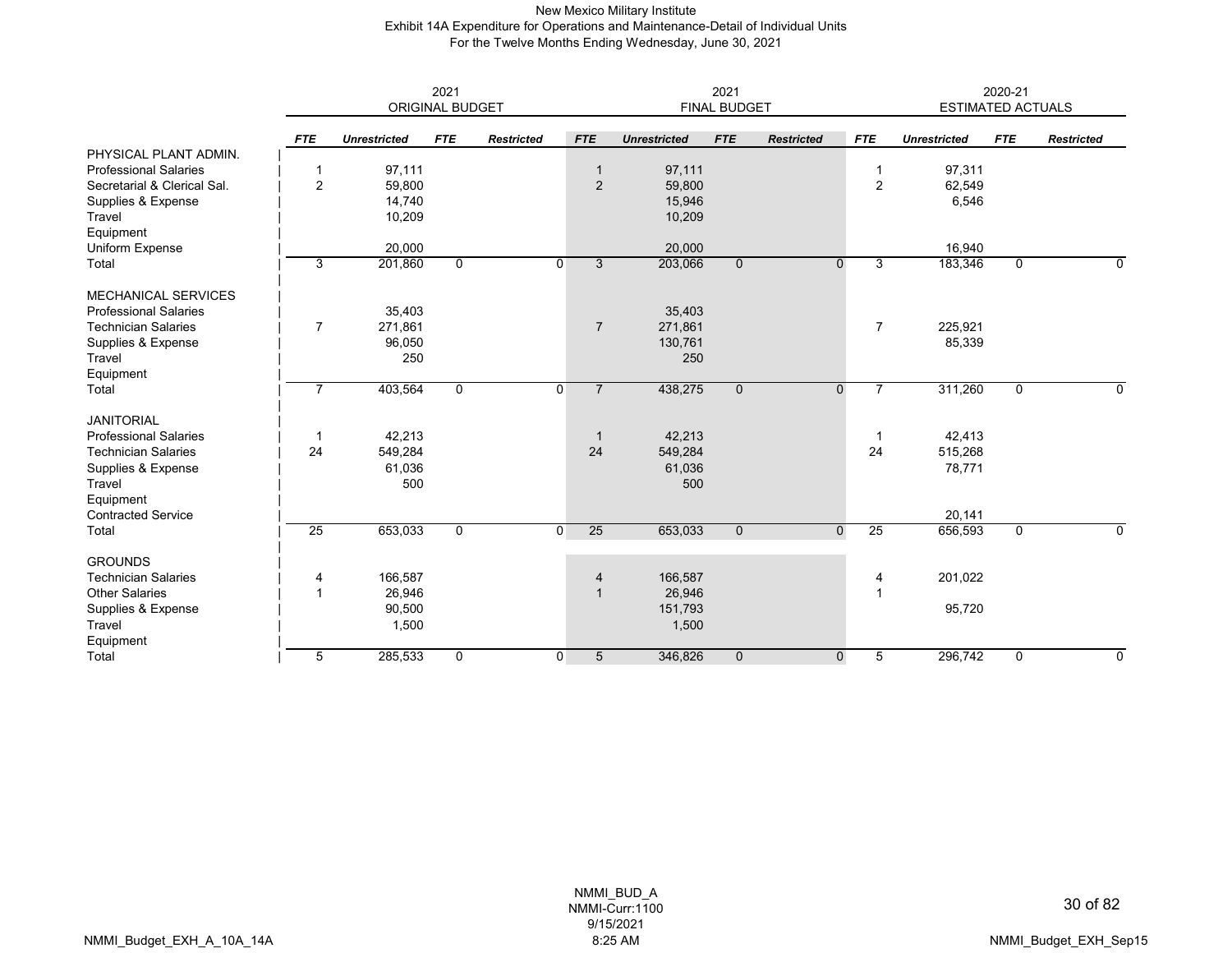### New Mexico Military Institute Exhibit 14A Expenditure for Operations and Maintenance-Detail of Individual Units For the Twelve Months Ending Wednesday, June 30, 2021

|                                   | 2021<br><b>ORIGINAL BUDGET</b> |                     |             |                   | 2021<br><b>FINAL BUDGET</b> |                     |              |                   |            | 2020-21<br><b>ESTIMATED ACTUALS</b> |             |                   |
|-----------------------------------|--------------------------------|---------------------|-------------|-------------------|-----------------------------|---------------------|--------------|-------------------|------------|-------------------------------------|-------------|-------------------|
|                                   | <b>FTE</b>                     | <b>Unrestricted</b> | <b>FTE</b>  | <b>Restricted</b> | <b>FTE</b>                  | <b>Unrestricted</b> | <b>FTE</b>   | <b>Restricted</b> | <b>FTE</b> | <b>Unrestricted</b>                 | <b>FTE</b>  | <b>Restricted</b> |
| <b>AUTO MAINTENANCE</b>           |                                |                     |             |                   |                             |                     |              |                   |            |                                     |             |                   |
| <b>Professional Salaries</b>      | 1                              | 41,600              |             |                   |                             | 41,600              |              |                   |            | 41,800                              |             |                   |
| <b>Technician Salaries</b>        | 1                              | 62,881              |             |                   |                             | 62,881              |              |                   |            | 34,520                              |             |                   |
| Supplies & Expense                |                                | 47,870              |             |                   |                             | 63,445              |              |                   |            | 36,310                              |             |                   |
| Travel                            |                                | 250                 |             |                   |                             | 250                 |              |                   |            |                                     |             |                   |
| Equipment                         |                                |                     |             |                   |                             |                     |              |                   |            |                                     |             |                   |
| Total                             | $\overline{2}$                 | 152,601             | $\mathbf 0$ | $\overline{0}$    | $\overline{2}$              | 168,176             | $\mathbf{0}$ | 0                 | 2          | 112,630                             | $\mathbf 0$ | 0                 |
| <b>BUILDING SERVICES</b>          |                                |                     |             |                   |                             |                     |              |                   |            |                                     |             |                   |
| <b>Professional Salaries</b>      | 1                              | 46,539              |             |                   |                             | 46,539              |              |                   |            | 46,739                              |             |                   |
| <b>Technician Salaries</b>        | $\overline{7}$                 | 242,094             |             |                   |                             | 242,094             |              |                   |            | 221,289                             |             |                   |
| <b>Other Salaries</b>             | $\mathbf 0$                    | 11,752              |             |                   | $\Omega$                    | 11,752              |              |                   | $\Omega$   |                                     |             |                   |
| Supplies & Expense                |                                | 56,500              |             |                   |                             | 56,500              |              |                   |            | 34,600                              |             |                   |
| Travel                            |                                | 300                 |             |                   |                             | 300                 |              |                   |            |                                     |             |                   |
| Equipment                         |                                |                     |             |                   |                             |                     |              |                   |            |                                     |             |                   |
| Total                             | 8                              | 357,185             | 0           | $\overline{0}$    | 8                           | 357,185             | $\mathbf 0$  | $\mathbf{0}$      | 8          | 302,628                             | $\mathbf 0$ | 0                 |
| <b>SAFETY &amp; ENVIRONMENTAL</b> |                                |                     |             |                   |                             |                     |              |                   |            |                                     |             |                   |
| Supplies & Expense                |                                | 5,290               |             |                   |                             | 5,290               |              |                   |            | 4,085                               |             |                   |
| Travel                            |                                | 250                 |             |                   |                             | 250                 |              |                   |            |                                     |             |                   |
| Equipment                         |                                |                     |             |                   |                             |                     |              |                   |            |                                     |             |                   |
| Total                             | $\mathbf 0$                    | 5,540               | 0           | $\overline{0}$    | $\mathbf 0$                 | 5,540               | $\mathbf 0$  | $\mathbf{0}$      | 0          | 4,085                               | $\mathbf 0$ | 0                 |
|                                   |                                |                     |             |                   |                             |                     |              |                   |            |                                     |             |                   |
|                                   |                                |                     |             |                   |                             |                     |              |                   |            |                                     |             |                   |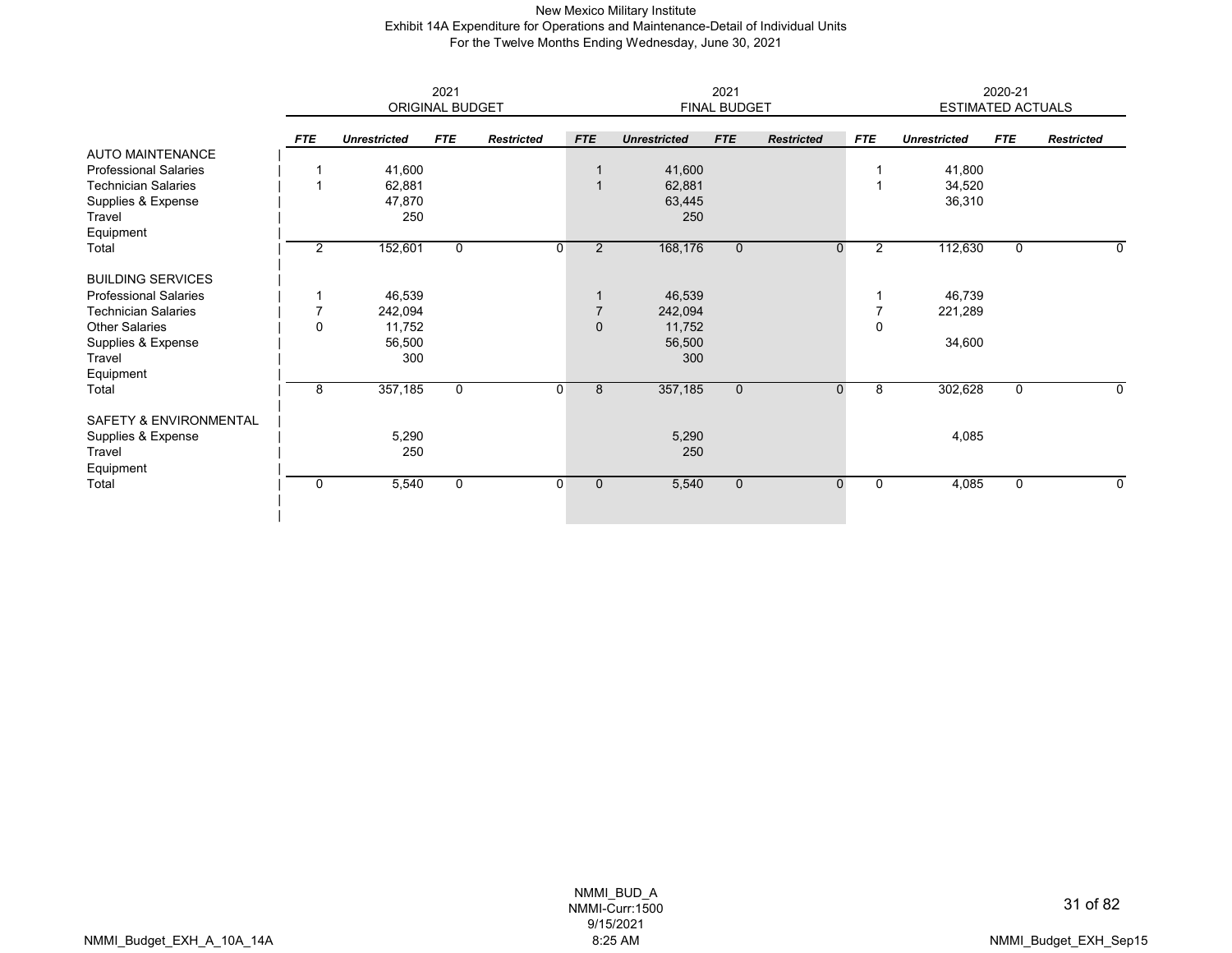## New Mexico Military Institute Exhibit 14A Expenditure for Operations and Maintenance-Detail of Individual Units Operation and Maintenance TOTAL 14A'S For the Twelve Months Ending Wednesday, June 30, 2021

|                                                 | $\mathsf 0$ |                |                     | 2021            |                   |                |                     | 2021<br><b>FINAL BUDGET</b> |                   |                | 2020-21<br>ESTIMATED ACTUALS |             |                   |  |
|-------------------------------------------------|-------------|----------------|---------------------|-----------------|-------------------|----------------|---------------------|-----------------------------|-------------------|----------------|------------------------------|-------------|-------------------|--|
|                                                 |             |                |                     | ORIGINAL BUDGET |                   |                |                     |                             |                   |                |                              |             |                   |  |
|                                                 |             | <b>FTE</b>     | <b>Unrestricted</b> | <b>FTE</b>      | <b>Restricted</b> | <b>FTE</b>     | <b>Unrestricted</b> | <b>FTE</b>                  | <b>Restricted</b> | <b>FTE</b>     | <b>Unrestricted</b>          | <b>FTE</b>  | <b>Restricted</b> |  |
| Operation and Maintenance<br><b>TOTAL 14A'S</b> |             |                |                     |                 |                   |                |                     |                             |                   |                |                              |             |                   |  |
| <b>Professional Salaries</b>                    |             | 4              | 262,866             |                 |                   | 4              | 262,866             |                             |                   | 4              | 228,263                      |             |                   |  |
| Secretarial & Clerical Sal.                     |             | $\overline{c}$ | 59,800              |                 |                   | $\overline{2}$ | 59,800              |                             |                   | $\overline{2}$ | 62,549                       |             |                   |  |
| <b>Technician Salaries</b>                      |             | 43             | 1,292,707           |                 |                   | 43             | 1,292,707           |                             |                   | 43             | 1,198,021                    |             |                   |  |
| <b>Other Salaries</b>                           |             | 1              | 38,698              |                 |                   | $\mathbf{1}$   | 38,698              |                             |                   |                |                              |             |                   |  |
| Supplies & Expense                              |             |                | 371,986             |                 |                   |                | 484,771             |                             |                   |                | 341,370                      |             |                   |  |
| Travel                                          |             |                | 13,259              |                 |                   |                | 13,259              |                             |                   |                |                              |             |                   |  |
| Equipment                                       |             |                |                     |                 |                   |                |                     |                             |                   |                |                              |             |                   |  |
| <b>Contracted Service</b>                       |             |                |                     |                 |                   |                |                     |                             |                   |                | 20,141                       |             |                   |  |
| Uniform Expense                                 |             |                | 20,000              |                 |                   |                | 20,000              |                             |                   |                | 16,940                       |             |                   |  |
| Total                                           |             | 50             | 2,059,316           | $\mathbf 0$     | $\mathbf{0}$      | 50             | 2,172,101           | $\mathbf 0$                 | $\mathbf{0}$      | 50             | 1,867,283                    | $\mathbf 0$ | 0                 |  |
|                                                 |             |                |                     |                 |                   |                |                     |                             |                   |                |                              |             |                   |  |
|                                                 |             |                |                     |                 |                   |                |                     |                             |                   |                |                              |             |                   |  |
|                                                 |             |                |                     |                 |                   |                |                     |                             |                   |                |                              |             |                   |  |
|                                                 |             |                |                     |                 |                   |                |                     |                             |                   |                |                              |             |                   |  |
|                                                 |             |                |                     |                 |                   |                |                     |                             |                   |                |                              |             |                   |  |
|                                                 |             |                |                     |                 |                   |                |                     |                             |                   |                |                              |             |                   |  |
|                                                 |             |                |                     |                 |                   |                |                     |                             |                   |                |                              |             |                   |  |
|                                                 |             |                |                     |                 |                   |                |                     |                             |                   |                |                              |             |                   |  |
|                                                 |             |                |                     |                 |                   |                |                     |                             |                   |                |                              |             |                   |  |
|                                                 |             |                |                     |                 |                   |                |                     |                             |                   |                |                              |             |                   |  |
|                                                 |             |                |                     |                 |                   |                |                     |                             |                   |                |                              |             |                   |  |
|                                                 |             |                |                     |                 |                   |                |                     |                             |                   |                |                              |             |                   |  |
|                                                 |             |                |                     |                 |                   |                |                     |                             |                   |                |                              |             |                   |  |
|                                                 |             |                |                     |                 |                   |                |                     |                             |                   |                |                              |             |                   |  |
|                                                 |             |                |                     |                 |                   |                |                     |                             |                   |                |                              |             |                   |  |
|                                                 |             |                |                     |                 |                   |                |                     |                             |                   |                |                              |             |                   |  |
|                                                 |             |                |                     |                 |                   |                |                     |                             |                   |                |                              |             |                   |  |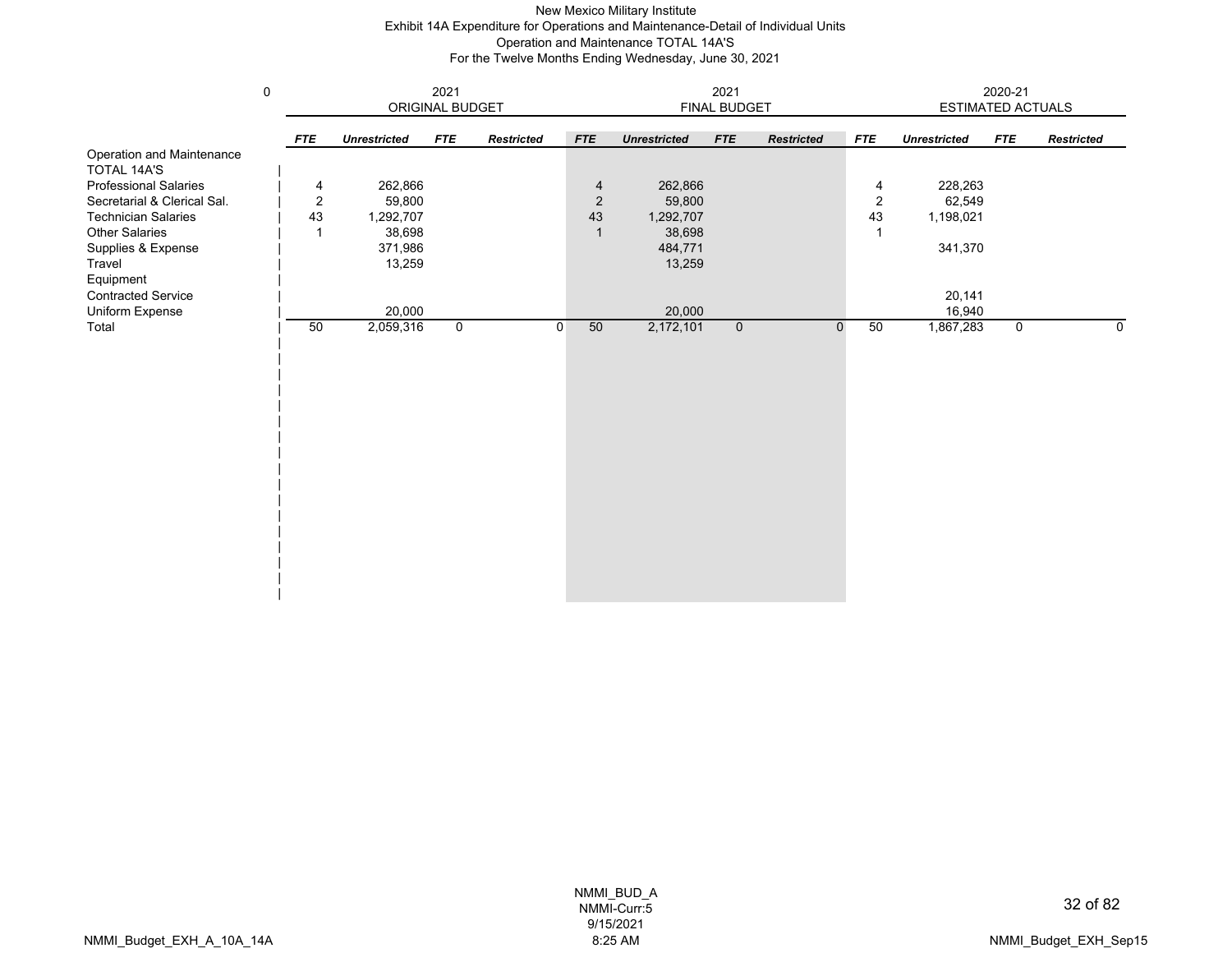#### New Mexico Military Institute Exhibit 15 Summary of Student Social and Cultural Development Student Social and Cultural Development For the Twelve Months Ending Wednesday, June 30, 2021

|                                                                                                                                                          |                | 2021<br><b>ORIGINAL BUDGET</b>             |                  |                   |                               | <b>FINAL BUDGET</b>                        |                         |                      | 2020-21<br><b>ESTIMATED ACTUALS</b> |                                           |               |                            |
|----------------------------------------------------------------------------------------------------------------------------------------------------------|----------------|--------------------------------------------|------------------|-------------------|-------------------------------|--------------------------------------------|-------------------------|----------------------|-------------------------------------|-------------------------------------------|---------------|----------------------------|
|                                                                                                                                                          | <b>FTE</b>     | <b>Unrestricted</b>                        | FTE              | <b>Restricted</b> | <b>FTE</b>                    | <b>Unrestricted</b>                        | <b>FTE</b>              | <b>Restricted</b>    | <b>FTE</b>                          | <b>Unrestricted</b>                       | FTE           | <b>Restricted</b>          |
| <b>REVENUES</b><br><b>Tuition and Fees</b><br>Gov't Approp.<br>State<br><b>Private Gifts</b>                                                             |                | 325,717                                    |                  |                   |                               | 351,613                                    |                         |                      |                                     | 351,612                                   |               |                            |
| Sales and Services                                                                                                                                       |                | 36,861                                     |                  |                   |                               | 36,861                                     |                         |                      |                                     | 380                                       |               |                            |
| <b>Total Revenues</b><br><b>BEGINNING BALANCES</b>                                                                                                       | $\mathbf 0$    | 362,578                                    | $\mathbf 0$      | $\mathbf 0$       | $\mathbf{0}$                  | 388,474<br>784,689                         | $\Omega$                | $\Omega$             | $\Omega$                            | 351,992<br>784,687                        | 0             | $\Omega$                   |
| <b>AVAILABLE BALANCE</b>                                                                                                                                 |                | 362,578                                    |                  |                   |                               | 1,173,163                                  |                         |                      |                                     | 1,136,679                                 |               |                            |
| <b>EXPENDITURES</b>                                                                                                                                      |                |                                            |                  |                   |                               |                                            |                         |                      |                                     |                                           |               |                            |
| <b>Professional Salaries</b><br>Graduate Assist. Salaries                                                                                                | $\overline{c}$ | 136,937                                    |                  |                   | $\overline{2}$                | 136,937                                    |                         |                      | $\overline{2}$                      | 91,793                                    |               |                            |
| Other Salaries<br>Supplies & Expense<br>Travel                                                                                                           | $\overline{2}$ | 90,622<br>207,246<br>1,600                 |                  |                   | $\overline{2}$                | 90,622<br>943,621<br>1,600                 |                         |                      | $\overline{2}$                      | 41,718<br>114,689                         |               |                            |
| <b>Contracted Service</b>                                                                                                                                | $\overline{4}$ | 68,004<br>504,409                          | $\mathbf 0$      | $\mathbf 0$       | $\overline{4}$                | 70,816<br>1,243,596                        | $\mathbf{0}$            | $\Omega$             | 4                                   | 39,642<br>287,842                         | 0             | $\Omega$                   |
| <b>RETIREMENT EXP.</b><br>SOCIAL SECURITY EXP.<br><b>INSURANCE EXP.</b><br><b>WORKMANS COMP</b><br><b>UNEMPLOYMENT COMP</b><br><b>NEW MEXICO RETIREE</b> |                | 19,556<br>17,276<br>22,415<br>1,703<br>178 |                  |                   |                               | 32,199<br>17,413<br>22,415<br>1,715<br>363 |                         |                      |                                     | 14,903<br>8,955<br>16,222<br>1,169<br>299 |               |                            |
| <b>HEALTH CARE</b>                                                                                                                                       |                | 5,432                                      |                  |                   |                               | 5,462                                      |                         |                      |                                     | 2,224                                     |               |                            |
| Total Expenditures (EXH. 1)<br>TRANSFERS TO OR (FROM)                                                                                                    | 0<br>$\Lambda$ | 66,560<br>570,969                          | 0<br>$\mathbf 0$ | 0<br>$\Omega$     | $\mathbf 0$<br>$\overline{4}$ | 79,567<br>1,323,163                        | $\mathbf 0$<br>$\Omega$ | $\Omega$<br>$\Omega$ | 0                                   | 43,773<br>331,615                         | 0<br>$\Omega$ | $\mathbf 0$<br>$\mathbf 0$ |
| 1 & G (EXH 1A)<br><b>ENDING BALANCES (EXH.1)</b>                                                                                                         | (4)            | (208, 391)<br>$\Omega$                     | $\mathbf 0$      | $\mathbf 0$       | (4)                           | (150,000)<br>$\Omega$                      | $\Omega$                | $\Omega$             | (4)                                 | (175,000)<br>980,064                      | $\mathbf 0$   | $\mathbf 0$                |
|                                                                                                                                                          |                |                                            |                  |                   |                               |                                            |                         |                      |                                     |                                           |               |                            |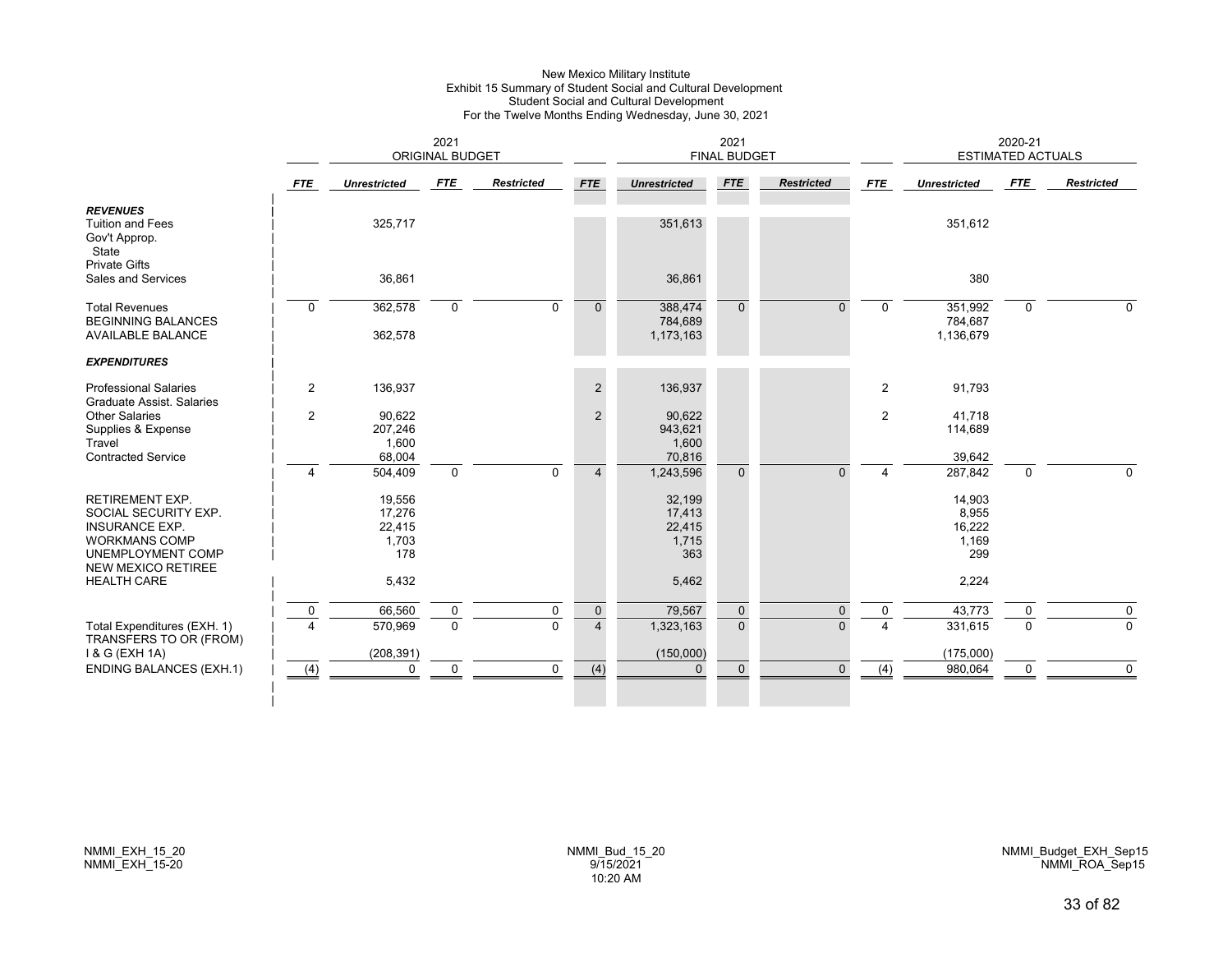# New Mexico Military Institute Exhibit 15ASTUDENT PUBLICATIONS For the Twelve Months Ending Wednesday, June 30, 2021

|                                                                                                              | 2021<br>ORIGINAL BUDGET |                              |                               |                         |                                | 2021<br><b>FINAL BUDGET</b>  |                              |                      |                            | 2020-21<br><b>ESTIMATED ACTUALS</b> |             |                            |  |
|--------------------------------------------------------------------------------------------------------------|-------------------------|------------------------------|-------------------------------|-------------------------|--------------------------------|------------------------------|------------------------------|----------------------|----------------------------|-------------------------------------|-------------|----------------------------|--|
|                                                                                                              | FTE                     | <b>Unrestricted</b>          | <b>FTE</b>                    | <b>Restricted</b>       | <b>FTE</b>                     | <b>Unrestricted</b>          | <b>FTE</b>                   | <b>Restricted</b>    | <b>FTE</b>                 | <b>Unrestricted</b>                 | <b>FTE</b>  | <b>Restricted</b>          |  |
| <b>REVENUES</b><br><b>Tuition and Fees</b><br>Gov't Approp.<br>State<br><b>Private Gifts</b>                 |                         | 66,745                       |                               |                         |                                | 71,071                       |                              |                      |                            | 71,071                              |             |                            |  |
| <b>Total Revenues</b><br><b>BEGINNING BALANCES</b><br><b>AVAILABLE BALANCE</b>                               | $\mathbf 0$             | 66,745<br>110,936<br>177,681 | $\mathbf 0$                   | $\Omega$                | $\mathbf{0}$                   | 71,071<br>117,763<br>188,834 | $\overline{0}$               | 0                    | $\mathbf 0$                | 71,071<br>117,763<br>188,833        | $\mathbf 0$ | $\Omega$                   |  |
| <b>EXPENDITURES</b>                                                                                          |                         |                              |                               |                         |                                |                              |                              |                      |                            |                                     |             |                            |  |
| <b>Professional Salaries</b><br>Graduate Assist, Salaries<br>Supplies & Expense<br><b>Contracted Service</b> |                         | 1,000<br>8,989<br>52,000     |                               |                         |                                | 1,000<br>8,989<br>54,812     |                              |                      |                            | 1,077<br>36,000                     |             |                            |  |
| <b>WORKMANS COMP</b><br>UNEMPLOYMENT COMP                                                                    | $\mathbf 0$             | 61,989<br>61<br>8            | $\mathbf 0$                   | $\Omega$                | $\Omega$                       | 64,801<br>61<br>14           | $\Omega$                     | O                    | $\mathbf 0$                | 37,077<br>43<br>12                  | $\mathbf 0$ | 0                          |  |
| Total Expenditures (EXH. 1)                                                                                  | $\mathbf 0$<br>$\Omega$ | 69<br>62,058                 | $\mathbf 0$<br>$\overline{0}$ | $\mathbf 0$<br>$\Omega$ | $\mathbf{0}$<br>$\overline{0}$ | 75<br>64,876                 | $\mathbf{0}$<br>$\mathbf{0}$ | $\Omega$<br>$\Omega$ | $\mathbf 0$<br>$\mathbf 0$ | 54<br>37,132                        | $\Omega$    | $\mathbf 0$<br>$\mathbf 0$ |  |
| TRANSFERS TO OR (FROM)<br><b>ENDING BALANCES (EXH.1)</b>                                                     | $\overline{0}$          | 115,623                      | $\mathbf 0$                   | $\Omega$                | $\Omega$                       | 123,958                      | $\Omega$                     | $\Omega$             | $\Omega$                   | 151,702                             | $\Omega$    | 0                          |  |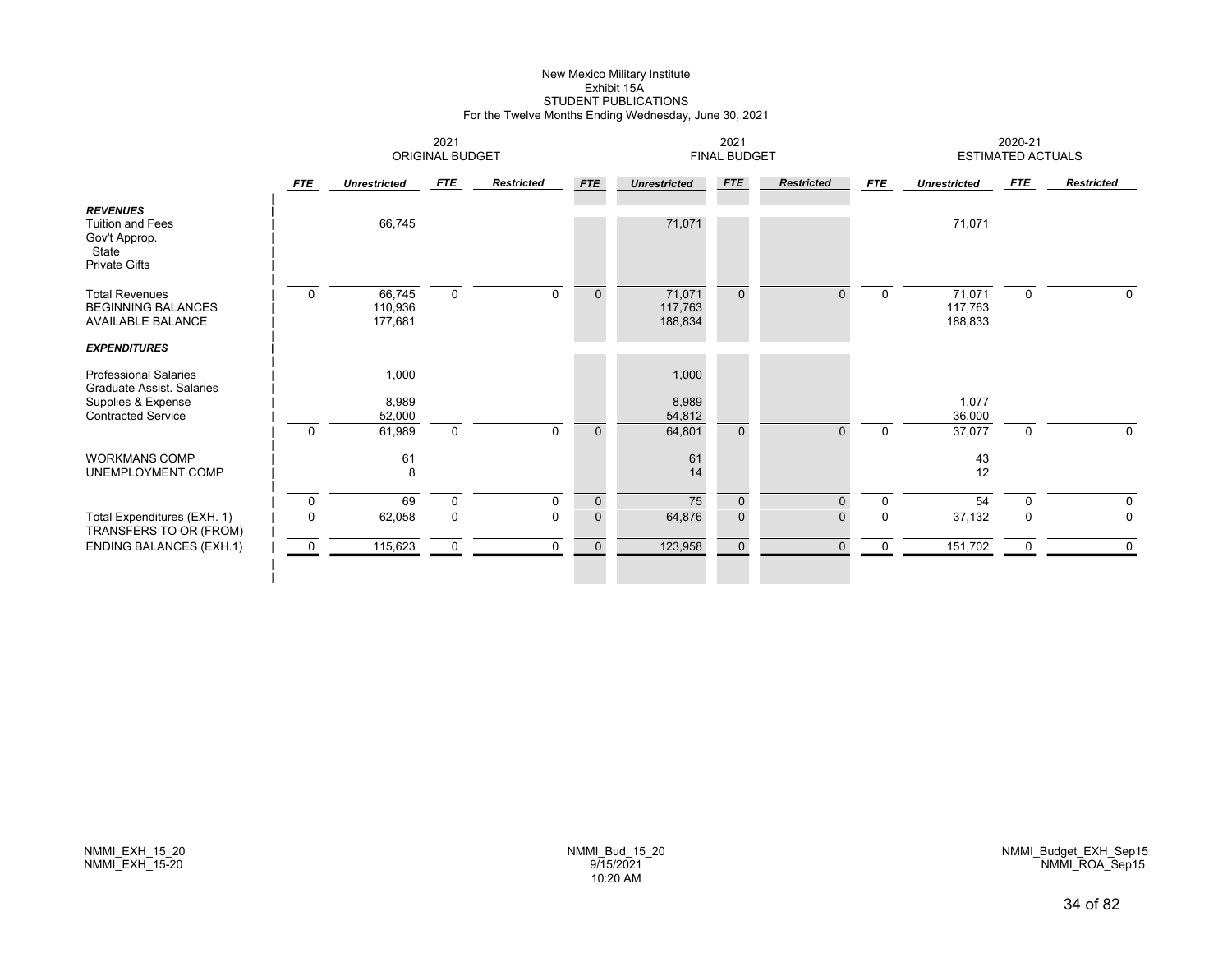# New Mexico Military Institute Exhibit 15ALYCEUM For the Twelve Months Ending Wednesday, June 30, 2021

|                                                                                                |                  | 2021<br><b>ORIGINAL BUDGET</b> |                  |                            |                            |                           | <b>FINAL BUDGET</b>            |                          | 2020-21<br><b>ESTIMATED ACTUALS</b> |                           |             |                   |
|------------------------------------------------------------------------------------------------|------------------|--------------------------------|------------------|----------------------------|----------------------------|---------------------------|--------------------------------|--------------------------|-------------------------------------|---------------------------|-------------|-------------------|
|                                                                                                | FTE              | <b>Unrestricted</b>            | FTE              | <b>Restricted</b>          | <b>FTE</b>                 | <b>Unrestricted</b>       | <b>FTE</b>                     | <b>Restricted</b>        | FTE                                 | <b>Unrestricted</b>       | FTE         | <b>Restricted</b> |
| <b>REVENUES</b><br><b>Tuition and Fees</b><br>Gov't Approp.<br>State<br><b>Private Gifts</b>   |                  | 7,208                          |                  |                            |                            | 7,793                     |                                |                          |                                     | 7,793                     |             |                   |
| <b>Total Revenues</b><br><b>BEGINNING BALANCES</b><br>AVAILABLE BALANCE<br><b>EXPENDITURES</b> | $\mathbf 0$      | 7,208<br>65,741<br>72,949      | $\mathbf 0$      | $\mathbf 0$                | $\mathbf{0}$               | 7,793<br>68,870<br>76,663 | $\mathbf{0}$                   | 0                        | $\overline{0}$                      | 7,793<br>68,870<br>76,662 | 0           | 0                 |
| Graduate Assist. Salaries<br>Supplies & Expense                                                | $\mathbf 0$      | 7,899<br>7,899                 | $\mathbf 0$      | $\Omega$                   | $\mathbf{0}$               | 7,899<br>7,899            | $\mathbf{0}$                   | $\Omega$                 | $\Omega$                            | 2,235<br>2,235            | $\mathbf 0$ | $\Omega$          |
| Total Expenditures (EXH. 1)<br>TRANSFERS TO OR (FROM)<br><b>ENDING BALANCES (EXH.1)</b>        | $\mathbf 0$<br>0 | 7,899<br>65,050                | 0<br>$\mathbf 0$ | $\mathbf 0$<br>$\mathbf 0$ | $\mathbf 0$<br>$\mathbf 0$ | 7,899<br>68,764           | $\mathbf{0}$<br>$\overline{0}$ | $\mathbf{0}$<br>$\Omega$ | 0                                   | 2,235<br>74,427           | 0<br>ŋ      | 0<br>0            |
|                                                                                                |                  |                                |                  |                            |                            |                           |                                |                          |                                     |                           |             |                   |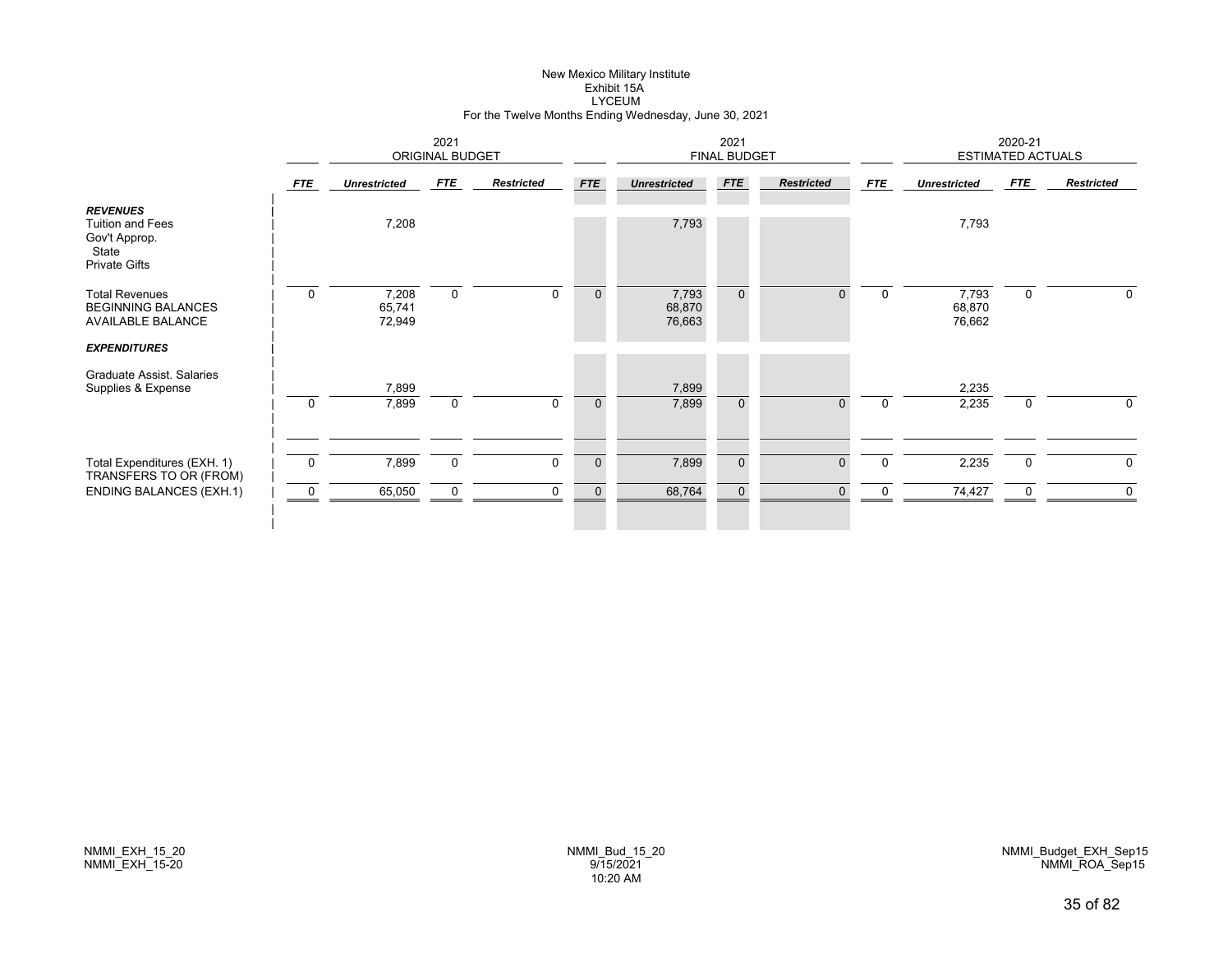# New Mexico Military Institute Exhibit 15ASHOW For the Twelve Months Ending Wednesday, June 30, 2021

|                                                                                                                              |                  | 2021<br><b>ORIGINAL BUDGET</b>  |                            |                   |                            | 2021<br><b>FINAL BUDGET</b>     |                             |                      |                      | 2020-21<br><b>ESTIMATED ACTUALS</b> |                         |                   |
|------------------------------------------------------------------------------------------------------------------------------|------------------|---------------------------------|----------------------------|-------------------|----------------------------|---------------------------------|-----------------------------|----------------------|----------------------|-------------------------------------|-------------------------|-------------------|
|                                                                                                                              | FTE              | <b>Unrestricted</b>             | FTE                        | <b>Restricted</b> | <b>FTE</b>                 | <b>Unrestricted</b>             | <b>FTE</b>                  | <b>Restricted</b>    | FTE                  | <b>Unrestricted</b>                 | FTE                     | <b>Restricted</b> |
| <b>REVENUES</b><br><b>Tuition and Fees</b><br>Gov't Approp.<br>State<br><b>Private Gifts</b>                                 |                  | 3,471                           |                            |                   |                            | 3,741                           |                             |                      |                      | 3,741                               |                         |                   |
| <b>Total Revenues</b><br><b>BEGINNING BALANCES</b><br>AVAILABLE BALANCE                                                      | $\mathbf 0$      | 3,471<br>127,807<br>131,278     | $\mathbf 0$                | $\mathbf 0$       | $\mathbf{0}$               | 3,741<br>133,167<br>136,908     | $\mathbf{0}$                | $\Omega$             | $\Omega$             | 3,741<br>133,167<br>136,907         | $\mathbf 0$             | $\mathbf 0$       |
| <b>EXPENDITURES</b><br>Graduate Assist, Salaries<br><b>Other Salaries</b><br>Supplies & Expense<br><b>Contracted Service</b> | $\mathbf 0$      | 520<br>5,800<br>5,524<br>11,844 | $\mathbf 0$                | $\Omega$          | $\mathbf{0}$               | 520<br>5,800<br>5,524<br>11,844 | $\mathbf{0}$                | $\Omega$             | $\Omega$             | 6,258<br>3,642<br>9,900             | $\mathbf 0$             | $\Omega$          |
| Total Expenditures (EXH. 1)<br>TRANSFERS TO OR (FROM)<br><b>ENDING BALANCES (EXH.1)</b>                                      | $\mathbf 0$<br>0 | 11,844<br>119,434               | $\mathbf 0$<br>$\mathbf 0$ | 0<br>$\Omega$     | $\mathbf 0$<br>$\mathbf 0$ | 11,844<br>125,064               | $\mathbf 0$<br>$\mathbf{0}$ | $\Omega$<br>$\Omega$ | $\Omega$<br>$\Omega$ | 9,900<br>127,007                    | $\mathbf 0$<br>$\Omega$ | $\mathbf 0$       |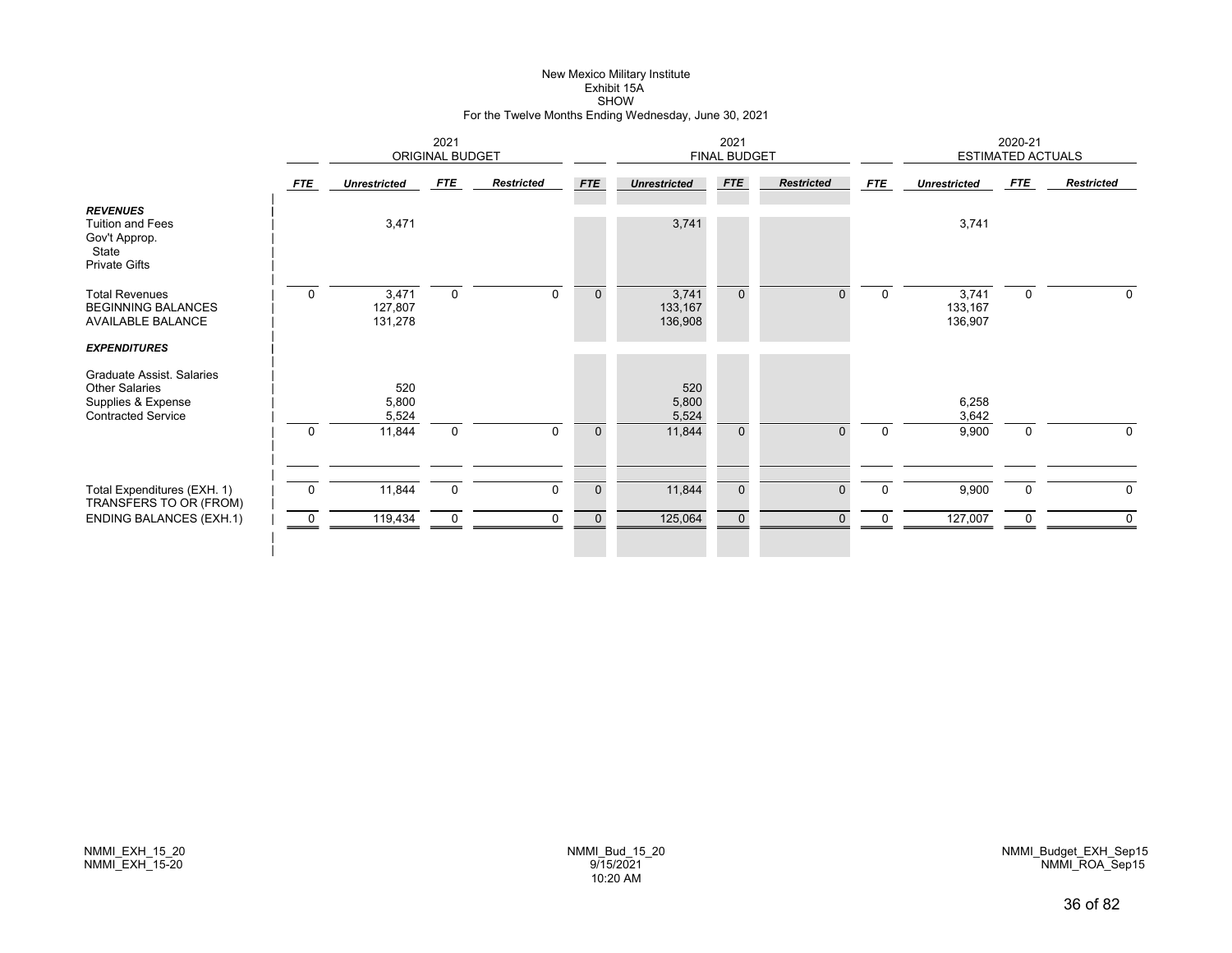# New Mexico Military Institute Exhibit 15ACADET HOSTESS For the Twelve Months Ending Wednesday, June 30, 2021

|                                                                                              | 2021<br><b>ORIGINAL BUDGET</b> |                               |             |                   |                | 2021<br><b>FINAL BUDGET</b>   |                |                   |              |                               | 2020-21<br><b>ESTIMATED ACTUALS</b> |                   |  |
|----------------------------------------------------------------------------------------------|--------------------------------|-------------------------------|-------------|-------------------|----------------|-------------------------------|----------------|-------------------|--------------|-------------------------------|-------------------------------------|-------------------|--|
|                                                                                              | <b>FTE</b>                     | <b>Unrestricted</b>           | <b>FTE</b>  | <b>Restricted</b> | <b>FTE</b>     | <b>Unrestricted</b>           | <b>FTE</b>     | <b>Restricted</b> | <b>FTE</b>   | <b>Unrestricted</b>           | <b>FTE</b>                          | <b>Restricted</b> |  |
| <b>REVENUES</b><br><b>Tuition and Fees</b><br>Gov't Approp.<br>State<br><b>Private Gifts</b> |                                | 69,148                        |             |                   |                | 73,564                        |                |                   |              | 73,564                        |                                     |                   |  |
| <b>Total Revenues</b><br><b>BEGINNING BALANCES</b><br><b>AVAILABLE BALANCE</b>               | $\Omega$                       | 69,148<br>(51, 365)<br>17,783 | $\mathbf 0$ | $\Omega$          | $\mathbf{0}$   | 73,564<br>(42, 744)<br>30,820 | $\mathbf{0}$   | $\Omega$          | $\mathbf 0$  | 73,564<br>(42, 744)<br>30,820 | $\mathbf 0$                         | 0                 |  |
| <b>EXPENDITURES</b>                                                                          |                                |                               |             |                   |                |                               |                |                   |              |                               |                                     |                   |  |
| <b>Professional Salaries</b><br><b>Graduate Assist. Salaries</b>                             | -1                             | 39,937                        |             |                   |                | 39,937                        |                |                   |              | 40,137                        |                                     |                   |  |
| Supplies & Expense                                                                           |                                | 8,900                         |             |                   |                | 8,900                         |                |                   |              | 651                           |                                     |                   |  |
|                                                                                              | $\overline{1}$                 | 48,837                        | $\mathbf 0$ | $\Omega$          | $\mathbf{1}$   | 48,837                        | $\overline{0}$ | $\overline{0}$    |              | 40,788                        | $\mathbf 0$                         | 0                 |  |
| <b>RETIREMENT EXP.</b>                                                                       |                                | 5,651                         |             |                   |                | 5,866                         |                |                   |              | 5,651                         |                                     |                   |  |
| SOCIAL SECURITY EXP.                                                                         |                                | 3,055                         |             |                   |                | 3,171                         |                |                   |              | 2,439                         |                                     |                   |  |
| <b>INSURANCE EXP.</b>                                                                        |                                | 12,538                        |             |                   |                | 12,538                        |                |                   |              | 12,142                        |                                     |                   |  |
| <b>WORKMANS COMP</b>                                                                         |                                | 578                           |             |                   |                | 578                           |                |                   |              | 199                           |                                     |                   |  |
| UNEMPLOYMENT COMP<br><b>NEW MEXICO RETIREE</b>                                               |                                | 37                            |             |                   |                | 62                            |                |                   |              | 51                            |                                     |                   |  |
| <b>HEALTH CARE</b>                                                                           |                                | 799                           |             |                   |                | 829                           |                |                   |              | 765                           |                                     |                   |  |
|                                                                                              | $\mathbf 0$                    | 22,658                        | $\mathbf 0$ | 0                 | $\mathbf 0$    | 23,044                        | $\mathbf 0$    | $\Omega$          | $\mathbf{0}$ | 21,249                        | 0                                   | 0                 |  |
| Total Expenditures (EXH. 1)<br>TRANSFERS TO OR (FROM)                                        |                                | 71,495                        | $\Omega$    | $\Omega$          | $\overline{1}$ | 71,881                        | $\Omega$       | $\Omega$          |              | 62,037                        | $\Omega$                            | $\Omega$          |  |
| <b>ENDING BALANCES (EXH.1)</b>                                                               | (1)                            | (53, 712)                     | 0           | $\Omega$          | (1)            | (41,061)                      | $\mathbf{0}$   | $\Omega$          | (1)          | (31, 217)                     | 0                                   | $\mathbf 0$       |  |
|                                                                                              |                                |                               |             |                   |                |                               |                |                   |              |                               |                                     |                   |  |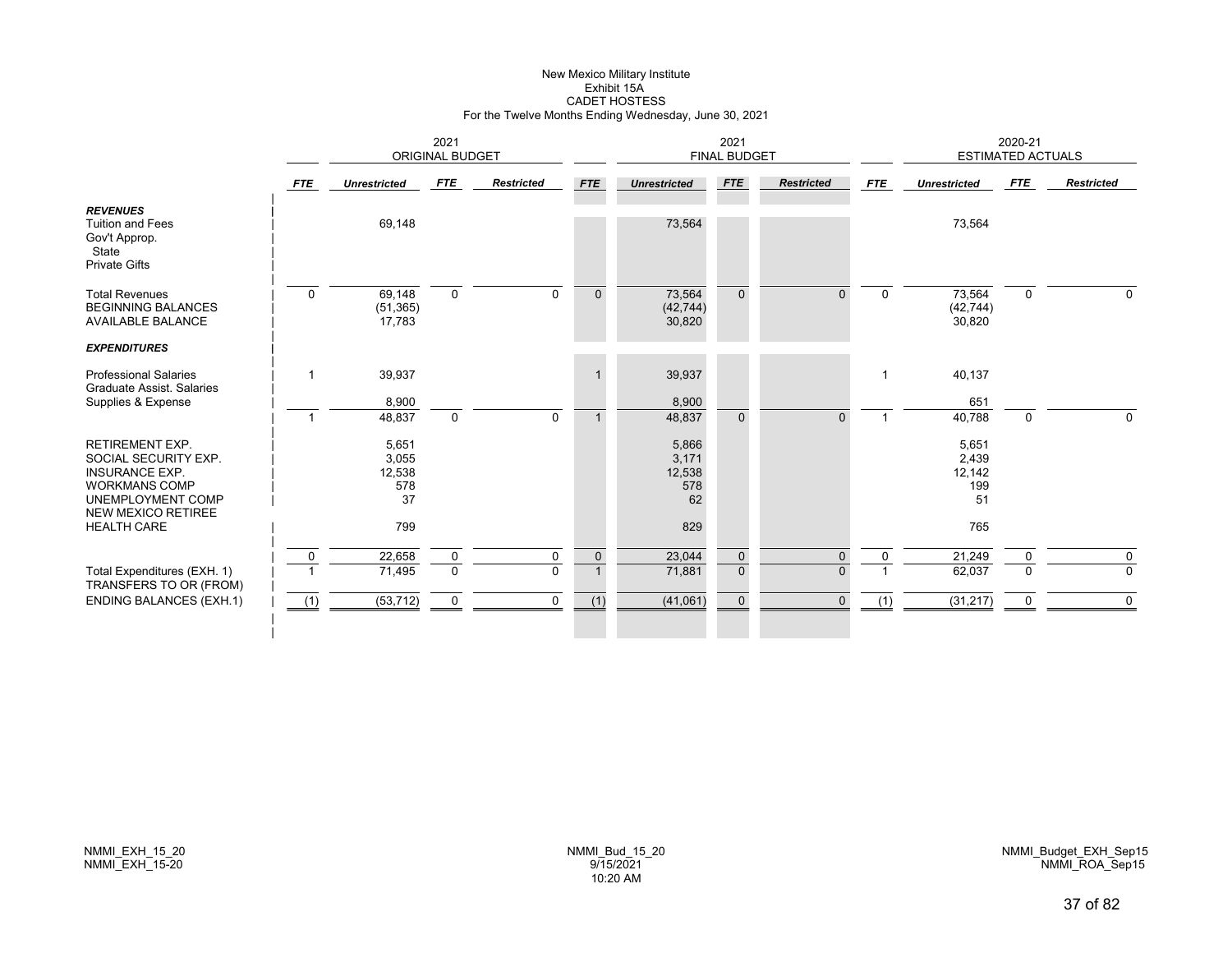# New Mexico Military Institute Exhibit 15AGODFREY CENTER For the Twelve Months Ending Wednesday, June 30, 2021

|                                                                                                                                                   |                  | 2021<br><b>ORIGINAL BUDGET</b>            |               |                   |                               | 2021<br><b>FINAL BUDGET</b>               |                         |                      |                | 2020-21<br><b>ESTIMATED ACTUALS</b>   |               |                         |
|---------------------------------------------------------------------------------------------------------------------------------------------------|------------------|-------------------------------------------|---------------|-------------------|-------------------------------|-------------------------------------------|-------------------------|----------------------|----------------|---------------------------------------|---------------|-------------------------|
|                                                                                                                                                   | FTE              | <b>Unrestricted</b>                       | <b>FTE</b>    | <b>Restricted</b> | <b>FTE</b>                    | <b>Unrestricted</b>                       | <b>FTE</b>              | <b>Restricted</b>    | <b>FTE</b>     | <b>Unrestricted</b>                   | FTE           | <b>Restricted</b>       |
| <b>REVENUES</b><br><b>Tuition and Fees</b><br>Gov't Approp.<br>State<br><b>Private Gifts</b>                                                      |                  | 17,354                                    |               |                   |                               | 23,067                                    |                         |                      |                | 23,067                                |               |                         |
| Sales and Services                                                                                                                                |                  | 20,588                                    |               |                   |                               | 20,588                                    |                         |                      |                | (430)                                 |               |                         |
| <b>Total Revenues</b><br><b>BEGINNING BALANCES</b><br><b>AVAILABLE BALANCE</b>                                                                    | $\Omega$         | 37,942<br>(312, 956)<br>(275, 014)        | $\Omega$      | $\Omega$          | $\Omega$                      | 43,655<br>13,265<br>56,920                | $\Omega$                | $\Omega$             | $\Omega$       | 22,637<br>13,265<br>35,902            | $\mathbf 0$   | $\Omega$                |
| <b>EXPENDITURES</b>                                                                                                                               |                  |                                           |               |                   |                               |                                           |                         |                      |                |                                       |               |                         |
| <b>Professional Salaries</b><br><b>Graduate Assist, Salaries</b>                                                                                  | $\mathbf{1}$     | 96,000                                    |               |                   | $\mathbf{1}$                  | 96,000                                    |                         |                      |                | 51,656                                |               |                         |
| <b>Other Salaries</b><br>Supplies & Expense<br>Travel                                                                                             | $\overline{2}$   | 87,833<br>21,163<br>1,600                 |               |                   | 2                             | 87,833<br>21,163<br>1,600                 |                         |                      | $\overline{2}$ | 41,565<br>11,688                      |               |                         |
|                                                                                                                                                   | 3                | 206,596                                   | $\mathbf 0$   | $\Omega$          | 3                             | 206,596                                   | $\Omega$                | $\Omega$             | 3              | 104,909                               | $\mathbf 0$   | $\mathbf{0}$            |
| <b>RETIREMENT EXP.</b><br>SOCIAL SECURITY EXP.<br><b>INSURANCE EXP.</b><br><b>WORKMANS COMP</b><br>UNEMPLOYMENT COMP<br><b>NEW MEXICO RETIREE</b> |                  | 13,584<br>14,042<br>9,877<br>1,037<br>130 |               |                   |                               | 26,012<br>14,063<br>9,877<br>1,049<br>284 |                         |                      |                | 9,231<br>6,504<br>4,080<br>927<br>237 |               |                         |
| <b>HEALTH CARE</b>                                                                                                                                |                  | 4,479                                     |               |                   |                               | 4,479                                     |                         |                      |                | 1,455                                 |               |                         |
| Total Expenditures (EXH. 1)<br>TRANSFERS TO OR (FROM)                                                                                             | $\mathbf 0$<br>3 | 43,149<br>249,745                         | 0<br>$\Omega$ | 0<br>$\Omega$     | $\mathbf 0$<br>$\overline{3}$ | 55,764<br>262,360                         | $\mathbf 0$<br>$\Omega$ | $\Omega$<br>$\Omega$ | 0<br>3         | 22,434<br>127,343                     | 0<br>$\Omega$ | $\mathbf 0$<br>$\Omega$ |
| 1 & G (EXH 1A)<br><b>ENDING BALANCES (EXH.1)</b>                                                                                                  | (3)              | (208, 391)<br>(316, 368)                  | 0             | 0                 | (3)                           | (150,000)<br>(55, 440)                    | $\mathbf 0$             | $\Omega$             | (3)            | (175,000)<br>83,559                   | 0             | $\mathbf 0$             |
|                                                                                                                                                   |                  |                                           |               |                   |                               |                                           |                         |                      |                |                                       |               |                         |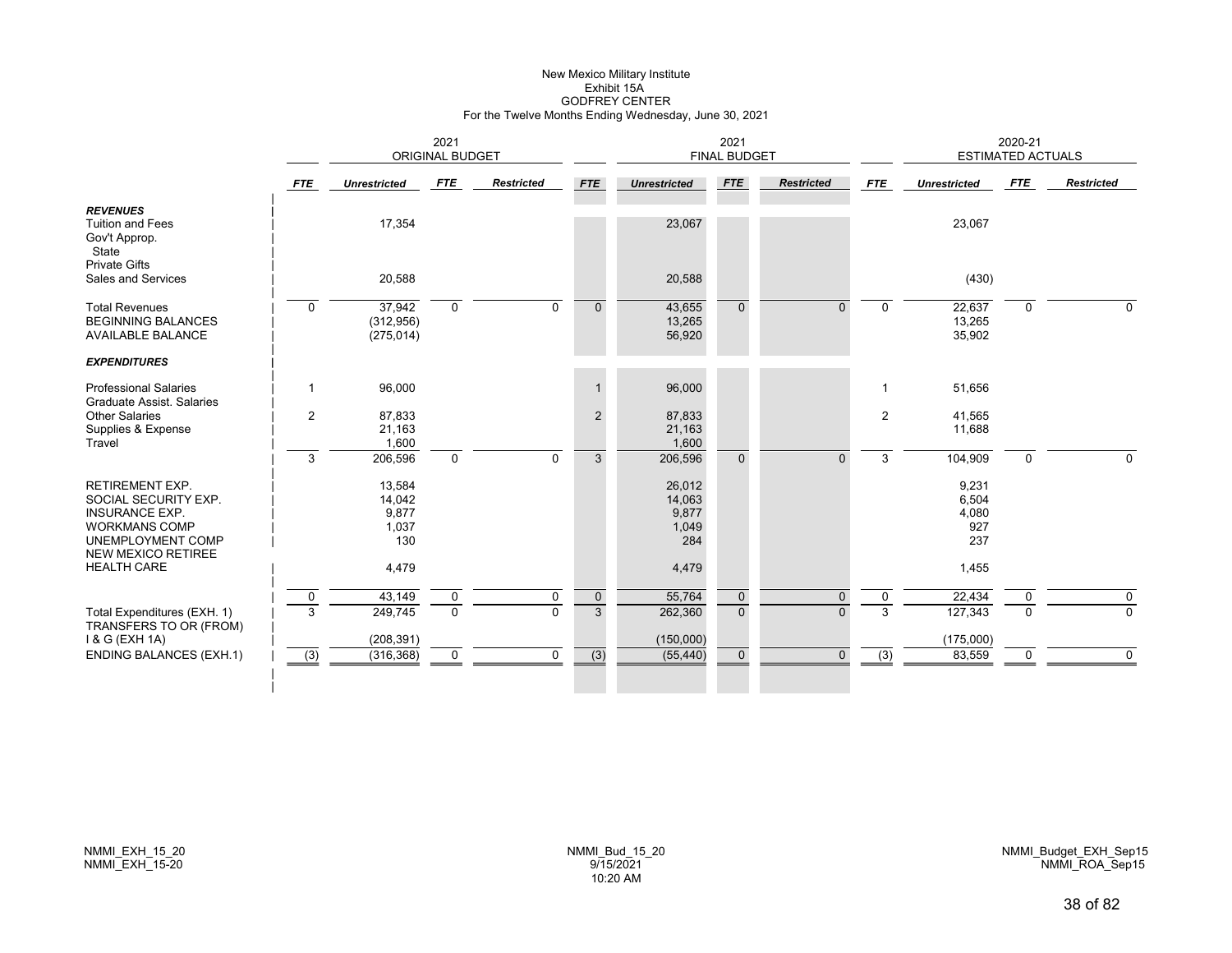# New Mexico Military Institute Exhibit 15ACHAPEL For the Twelve Months Ending Wednesday, June 30, 2021

|                                                                                                 | 2021<br><b>ORIGINAL BUDGET</b> |                           |                            |                            | 2021<br><b>FINAL BUDGET</b> |                           |                              |                   | 2020-21<br><b>ESTIMATED ACTUALS</b> |                         |               |                            |
|-------------------------------------------------------------------------------------------------|--------------------------------|---------------------------|----------------------------|----------------------------|-----------------------------|---------------------------|------------------------------|-------------------|-------------------------------------|-------------------------|---------------|----------------------------|
|                                                                                                 | <b>FTE</b>                     | <b>Unrestricted</b>       | FTE                        | <b>Restricted</b>          | <b>FTE</b>                  | <b>Unrestricted</b>       | <b>FTE</b>                   | <b>Restricted</b> | <b>FTE</b>                          | <b>Unrestricted</b>     | FTE           | <b>Restricted</b>          |
| <b>REVENUES</b><br>Gov't Approp.<br>State<br><b>Private Gifts</b><br>Sales and Services         |                                | 2,270                     |                            |                            |                             | 2,270                     |                              |                   |                                     | 810                     |               |                            |
| <b>Total Revenues</b><br><b>BEGINNING BALANCES</b><br><b>AVAILABLE BALANCE</b>                  | $\mathbf 0$                    | 2,270<br>13,774<br>16,044 | $\mathbf 0$                | $\mathbf 0$                | $\mathbf{0}$                | 2,270<br>15,209<br>17,479 | $\mathbf{0}$                 | $\Omega$          | $\mathbf 0$                         | 810<br>15,209<br>16,019 | 0             | 0                          |
| <b>EXPENDITURES</b><br>Graduate Assist, Salaries<br><b>Other Salaries</b><br>Supplies & Expense |                                | 2,269<br>1,500            |                            |                            |                             | 2,269<br>1,500            |                              |                   |                                     | 154<br>181              |               |                            |
| <b>RETIREMENT EXP.</b><br>SOCIAL SECURITY EXP.<br><b>NEW MEXICO RETIREE</b>                     | $\mathbf 0$                    | 3,769<br>321<br>179       | $\mathbf 0$                | $\mathbf 0$                | $\mathbf{0}$                | 3,769<br>321<br>179       | $\Omega$                     | $\Omega$          | $\Omega$                            | 335<br>22<br>12         | $\mathbf 0$   | $\Omega$                   |
| <b>HEALTH CARE</b>                                                                              |                                | 154                       |                            |                            |                             | 154                       |                              |                   |                                     | 3                       |               |                            |
| Total Expenditures (EXH. 1)<br>TRANSFERS TO OR (FROM)                                           | $\mathbf 0$<br>$\Omega$        | 654<br>4,423              | $\mathsf 0$<br>$\mathbf 0$ | $\mathbf 0$<br>$\mathbf 0$ | $\mathbf 0$<br>$\mathbf 0$  | 654<br>4,423              | $\mathbf{0}$<br>$\mathbf{0}$ | $\mathbf 0$<br>0  | $\mathbf 0$<br>$\mathbf 0$          | 37<br>372               | $\Omega$<br>0 | $\mathbf 0$<br>$\mathbf 0$ |
| <b>ENDING BALANCES (EXH.1)</b>                                                                  | $\mathbf 0$                    | 11,621                    | $\mathbf 0$                | $\Omega$                   | $\mathbf{0}$                | 13,056                    | $\mathbf{0}$                 | $\Omega$          | $\Omega$                            | 15,647                  | 0             | 0                          |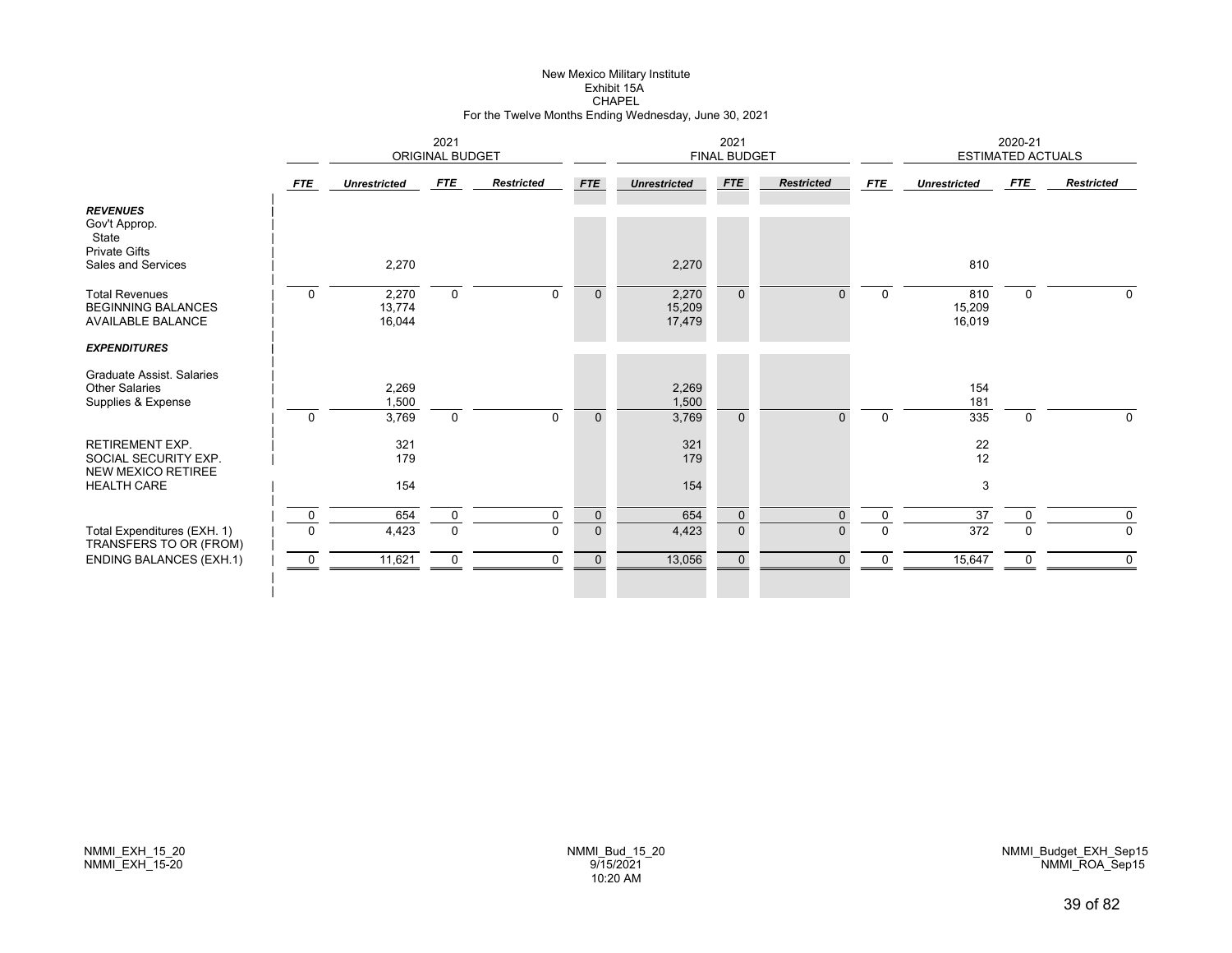#### New Mexico Military Institute Exhibit 15A AMPHITHEATER & PEARSON For the Twelve Months Ending Wednesday, June 30, 2021

|                                                                                                | 2021<br><b>ORIGINAL BUDGET</b> |                              |             |                   | 2021<br><b>FINAL BUDGET</b> |                              |              |                   |             | 2020-21<br><b>ESTIMATED ACTUALS</b> |                |                   |  |
|------------------------------------------------------------------------------------------------|--------------------------------|------------------------------|-------------|-------------------|-----------------------------|------------------------------|--------------|-------------------|-------------|-------------------------------------|----------------|-------------------|--|
|                                                                                                | <b>FTE</b>                     | <b>Unrestricted</b>          | FTE         | <b>Restricted</b> | <b>FTE</b>                  | <b>Unrestricted</b>          | <b>FTE</b>   | <b>Restricted</b> | <b>FTE</b>  | <b>Unrestricted</b>                 | FTE            | <b>Restricted</b> |  |
| <b>REVENUES</b><br>Gov't Approp.<br>State<br><b>Private Gifts</b><br>Sales and Services        |                                | 14,003                       |             |                   |                             | 14,003                       |              |                   |             |                                     |                |                   |  |
| <b>Total Revenues</b><br><b>BEGINNING BALANCES</b><br>AVAILABLE BALANCE<br><b>EXPENDITURES</b> | $\overline{0}$                 | 14,003<br>315,209<br>329,212 | $\mathbf 0$ | 0                 | $\mathbf 0$                 | 14,003<br>315,767<br>329,770 | $\mathbf{0}$ | $\Omega$          | $\mathbf 0$ | 0<br>315,767<br>315,767             | 0              | 0                 |  |
| Graduate Assist. Salaries<br>Supplies & Expense                                                | $\Omega$                       | 2,500<br>2,500               | $\mathbf 0$ | $\mathbf{0}$      | $\mathbf{0}$                | 2,500<br>2,500               | $\mathbf{0}$ | $\Omega$          | $\mathbf 0$ | $\Omega$                            | $\overline{0}$ | $\Omega$          |  |
| Total Expenditures (EXH. 1)<br>TRANSFERS TO OR (FROM)                                          | $\overline{0}$                 | 2,500                        | $\mathbf 0$ | $\mathbf 0$       | $\mathbf 0$                 | 2,500                        | $\mathbf 0$  | $\mathbf{0}$      | $\mathbf 0$ | $\mathbf 0$                         | $\mathbf 0$    | $\mathbf 0$       |  |
| <b>ENDING BALANCES (EXH.1)</b>                                                                 | 0                              | 326,712                      | $\Omega$    | $\Omega$          | $\Omega$                    | 327,270                      | $\Omega$     | $\Omega$          |             | 315,767                             |                | 0                 |  |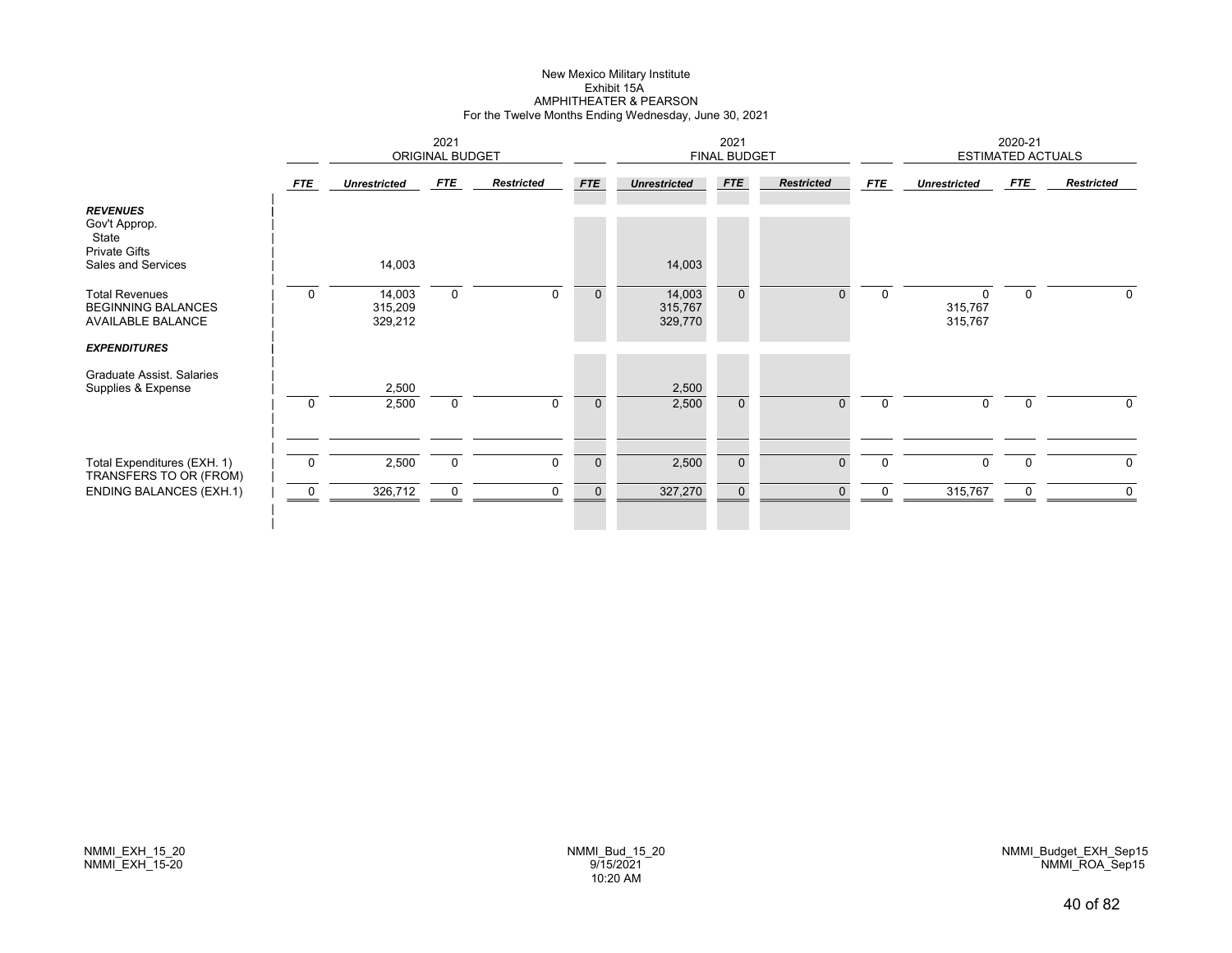# New Mexico Military Institute Exhibit 15ASTUDENT ACTIVITIES For the Twelve Months Ending Wednesday, June 30, 2021

|                                                                                              | 2021<br><b>ORIGINAL BUDGET</b> |                                     |             |                   | 2021<br><b>FINAL BUDGET</b> |                               |                |                   |             | 2020-21<br><b>ESTIMATED ACTUALS</b> |             |                   |
|----------------------------------------------------------------------------------------------|--------------------------------|-------------------------------------|-------------|-------------------|-----------------------------|-------------------------------|----------------|-------------------|-------------|-------------------------------------|-------------|-------------------|
|                                                                                              | FTE                            | <b>Unrestricted</b>                 | FTE         | <b>Restricted</b> | <b>FTE</b>                  | <b>Unrestricted</b>           | <b>FTE</b>     | <b>Restricted</b> | FTE         | <b>Unrestricted</b>                 | FTE         | <b>Restricted</b> |
| <b>REVENUES</b><br><b>Tuition and Fees</b><br>Gov't Approp.<br>State<br><b>Private Gifts</b> |                                | 161,791                             |             |                   |                             | 172,377                       |                |                   |             | 172,377                             |             |                   |
| <b>Total Revenues</b><br><b>BEGINNING BALANCES</b><br><b>AVAILABLE BALANCE</b>               | $\mathbf 0$                    | 161,791<br>(269, 146)<br>(107, 355) | $\mathbf 0$ | $\Omega$          | $\mathbf{0}$                | 172,377<br>163,392<br>335,769 | $\overline{0}$ | U                 | $\Omega$    | 172,377<br>163,392<br>335,769       | $\mathbf 0$ | 0                 |
| <b>EXPENDITURES</b>                                                                          |                                |                                     |             |                   |                             |                               |                |                   |             |                                     |             |                   |
| Graduate Assist. Salaries<br>Supplies & Expense<br><b>Contracted Service</b>                 |                                | 150,495<br>10,480                   |             |                   |                             | 886,870<br>10,480             |                |                   |             | 92,598                              |             |                   |
|                                                                                              | $\mathbf 0$                    | 160,975                             | $\mathbf 0$ | $\mathbf 0$       | $\mathbf{0}$                | 897,350                       | $\Omega$       | $\Omega$          | $\mathbf 0$ | 92,598                              | $\mathbf 0$ | 0                 |
| <b>WORKMANS COMP</b><br>UNEMPLOYMENT COMP                                                    |                                | 27<br>3                             |             |                   |                             | 27<br>3                       |                |                   |             |                                     |             |                   |
|                                                                                              | 0                              | 30                                  | 0           | 0                 | $\mathbf 0$                 | 30                            | $\mathbf 0$    | 0                 | 0           |                                     | 0           | 0                 |
| Total Expenditures (EXH. 1)<br>TRANSFERS TO OR (FROM)                                        | $\mathbf 0$                    | 161,005                             | $\mathbf 0$ | $\Omega$          | $\mathbf{0}$                | 897,380                       | $\overline{0}$ | U                 | ŋ           | 92,598                              |             | 0                 |
| <b>ENDING BALANCES (EXH.1)</b>                                                               | $\overline{0}$                 | (268, 360)                          | $\mathbf 0$ | $\mathbf 0$       | $\mathbf 0$                 | (561, 611)                    | $\mathbf 0$    | $\Omega$          | 0           | 243,171                             | 0           | 0                 |
|                                                                                              |                                |                                     |             |                   |                             |                               |                |                   |             |                                     |             |                   |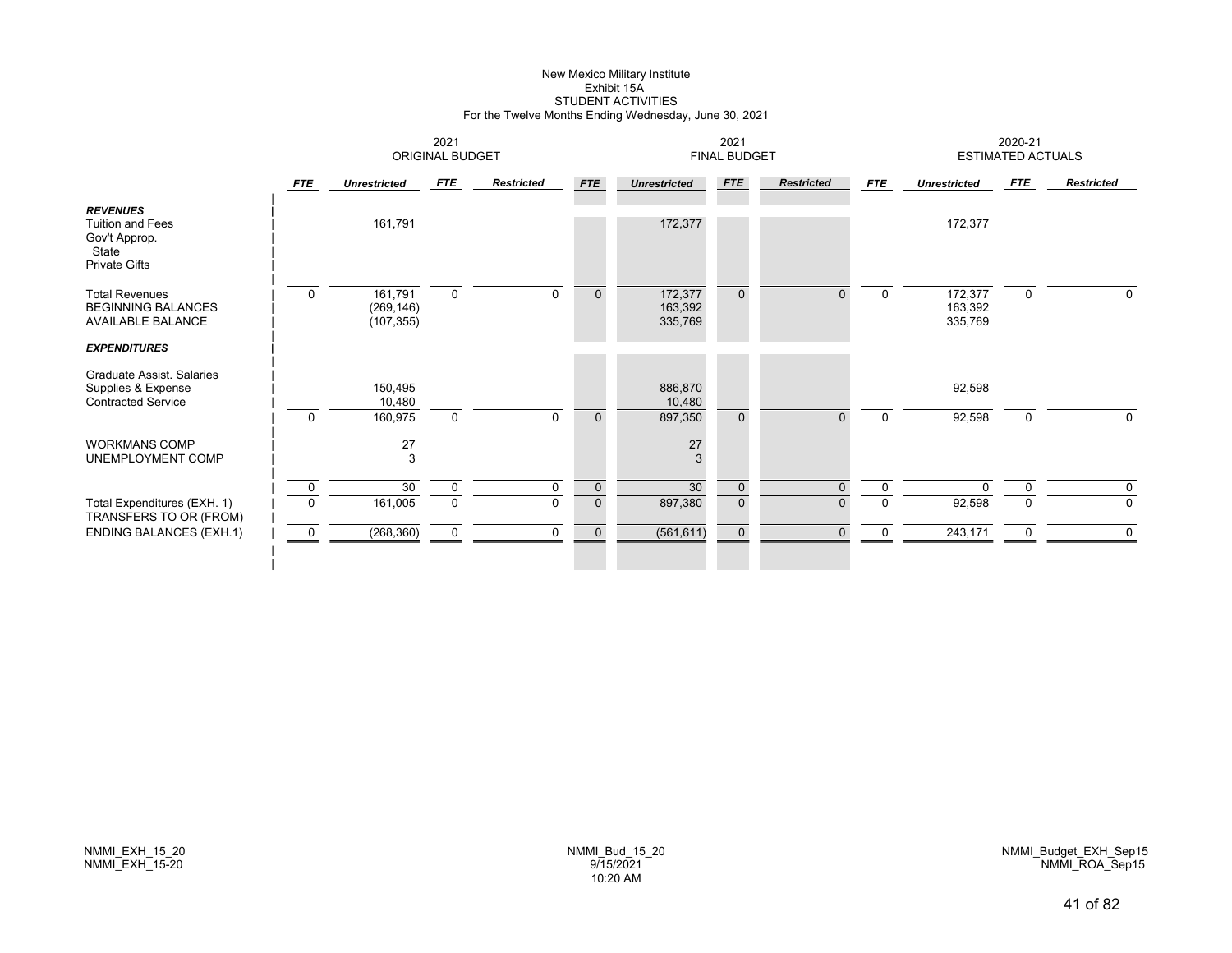# New Mexico Military Institute Exhibit 18 Summary of Internal Service Departments Internal Services For the Twelve Months Ending Wednesday, June 30, 2021

|                                                                                                                                                                         |                   |                                                      | 2021<br>ORIGINAL BUDGET |                   |                   |                                                      | 2021<br><b>FINAL BUDGET</b> |                         |                                |                         | 2020-21<br><b>ESTIMATED ACTUALS</b><br>FTE<br>306,414<br>306,414<br>$\Omega$<br>125,770<br>432,184<br>581,385<br>19,780<br>286,919<br>3,705<br>301,431<br>1,193,220<br>$\Omega$<br>84,615<br>42,754<br>62,476<br>2,872<br>746<br>11,959<br>(648, 702)<br>(74, 033) |                   |  |  |
|-------------------------------------------------------------------------------------------------------------------------------------------------------------------------|-------------------|------------------------------------------------------|-------------------------|-------------------|-------------------|------------------------------------------------------|-----------------------------|-------------------------|--------------------------------|-------------------------|--------------------------------------------------------------------------------------------------------------------------------------------------------------------------------------------------------------------------------------------------------------------|-------------------|--|--|
|                                                                                                                                                                         | <b>FTE</b>        | <b>Unrestricted</b>                                  | FTE                     | <b>Restricted</b> | <b>FTE</b>        | <b>Unrestricted</b>                                  | <b>FTE</b>                  | <b>Restricted</b>       | <b>FTE</b>                     | <b>Unrestricted</b>     |                                                                                                                                                                                                                                                                    | <b>Restricted</b> |  |  |
| <b>REVENUES</b><br><b>Tuition and Fees</b><br>Gov't Approp.<br>State<br><b>Private Gifts</b>                                                                            |                   | 287,539                                              |                         |                   |                   | 306,414                                              |                             |                         |                                |                         |                                                                                                                                                                                                                                                                    |                   |  |  |
| <b>Total Revenues</b><br><b>BEGINNING BALANCES</b><br><b>AVAILABLE BALANCE</b>                                                                                          | $\Omega$          | 287,539<br>287,539                                   | $\mathbf 0$             | $\Omega$          | $\Omega$          | 306,414<br>125,770<br>432,184                        | $\Omega$                    | $\Omega$                | $\Omega$                       |                         |                                                                                                                                                                                                                                                                    | $\Omega$          |  |  |
| <b>EXPENDITURES</b>                                                                                                                                                     |                   |                                                      |                         |                   |                   |                                                      |                             |                         |                                |                         |                                                                                                                                                                                                                                                                    |                   |  |  |
| <b>Professional Salaries</b><br><b>Graduate Assist. Salaries</b>                                                                                                        | 10                | 551,197                                              |                         |                   | 10                | 551,197                                              |                             |                         | 10                             |                         |                                                                                                                                                                                                                                                                    |                   |  |  |
| Secretarial & Clerical Sal.<br>Supplies & Expense<br>Travel<br>Equipment<br><b>Contracted Service</b>                                                                   | $\mathbf 1$       | 28,500<br>409,033<br>19,600<br>5,000<br>163,445      |                         |                   | $\mathbf{1}$      | 28,500<br>553,300<br>19,600<br>5,000<br>163,445      |                             |                         | $\mathbf{1}$                   |                         |                                                                                                                                                                                                                                                                    |                   |  |  |
|                                                                                                                                                                         | 11                | 1,176,775                                            | $\Omega$                | $\Omega$          | 11                | 1,321,042                                            | $\Omega$                    | $\Omega$                | 11                             |                         |                                                                                                                                                                                                                                                                    | $\Omega$          |  |  |
| <b>RETIREMENT EXP.</b><br>SOCIAL SECURITY EXP.<br><b>INSURANCE EXP.</b><br><b>WORKMANS COMP</b><br>UNEMPLOYMENT COMP<br><b>NEW MEXICO RETIREE</b><br><b>HEALTH CARE</b> |                   | 82,027<br>44.347<br>62,263<br>3,828<br>517<br>11,594 |                         |                   |                   | 82,027<br>44,347<br>62,263<br>3,828<br>895<br>11,594 |                             |                         |                                |                         |                                                                                                                                                                                                                                                                    |                   |  |  |
| INT SERV CHG-INSTR<br>INT SERV-ACAD SUPP<br>INT SERV-STUD SERV<br>INT SERV-INST SUPP                                                                                    |                   | (648, 702)<br>(74, 033)<br>(92, 541)<br>(278, 536)   |                         | $\mathbf 0$       |                   | (648, 702)<br>(74, 033)<br>(92, 541)<br>(278, 536)   |                             |                         |                                | (92, 541)<br>(278, 536) |                                                                                                                                                                                                                                                                    | $\mathbf 0$       |  |  |
| Total Expenditures (EXH. 1)<br>TRANSFERS TO OR (FROM)                                                                                                                   | $\mathbf 0$<br>11 | (889, 236)<br>287,539                                | 0<br>$\mathbf 0$        | $\Omega$          | $\mathbf 0$<br>11 | (888, 858)<br>432,184                                | $\mathbf 0$<br>$\Omega$     | $\mathbf 0$<br>$\Omega$ | $\mathbf 0$<br>$\overline{11}$ | (888, 390)<br>304,830   | 0<br>$\Omega$                                                                                                                                                                                                                                                      | $\Omega$          |  |  |
| <b>ENDING BALANCES (EXH.1)</b>                                                                                                                                          | (11)              | $\mathbf 0$                                          | $\mathbf 0$             | $\mathbf 0$       | (11)              | $\mathbf{0}$                                         | $\overline{0}$              | $\mathbf{0}$            | (11)                           | 127,353                 | 0                                                                                                                                                                                                                                                                  | $\mathbf 0$       |  |  |
|                                                                                                                                                                         |                   |                                                      |                         |                   |                   |                                                      |                             |                         |                                |                         |                                                                                                                                                                                                                                                                    |                   |  |  |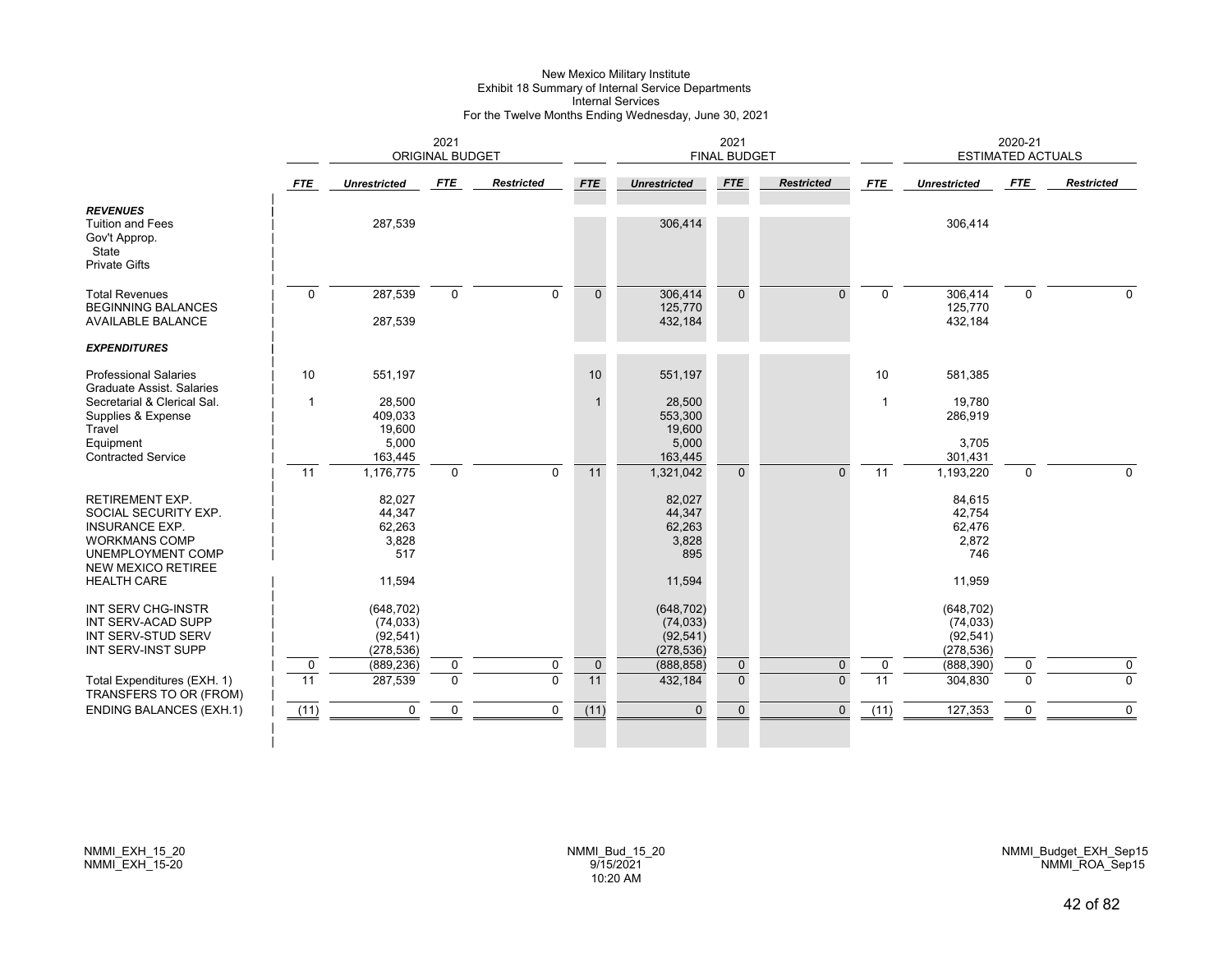### New Mexico Military Institute Exhibit 19 Student Aid Grants and Stipends For the Twelve Months Ending Wednesday, June 30, 2021

|                                                                                                                                                                                                                                                       | 2021<br>ORIGINAL BUDGET                                         |                                                               | 2021<br><b>FINAL BUDGET</b>                                  |                                                                                   | 2020-21<br>ESTIMATED ACTUALS                                           |                                                          |
|-------------------------------------------------------------------------------------------------------------------------------------------------------------------------------------------------------------------------------------------------------|-----------------------------------------------------------------|---------------------------------------------------------------|--------------------------------------------------------------|-----------------------------------------------------------------------------------|------------------------------------------------------------------------|----------------------------------------------------------|
|                                                                                                                                                                                                                                                       | <b>Unrestricted</b>                                             | <b>Restricted</b>                                             | <b>Unrestricted</b>                                          | <b>Restricted</b>                                                                 | <b>Unrestricted</b>                                                    | <b>Restricted</b>                                        |
| Revenues<br><b>Federal Govt</b><br><b>SEOG</b><br>Pell Grant<br>Fed Work Study<br><b>CARES Act - Student</b>                                                                                                                                          | 0<br>0<br>0                                                     | 120,000<br>927,817<br>300,000                                 | $\Omega$<br>$\Omega$<br>$\Omega$                             | 120,000<br>720,000<br>292,562                                                     | 0<br>0<br>0                                                            | 111,620<br>603,749<br>291,551                            |
| State<br>State Govt. Appropriations<br><b>NMSIG</b><br><b>Lottery Success</b><br>College Affordability<br><b>NM Work Study</b>                                                                                                                        | 1,395,600<br>0<br>$\Omega$                                      | 0<br>40,000<br>20,000<br>2,000                                | 1,395,600                                                    | 0<br>40,000<br>20,000<br>4,405                                                    | 1,395,600<br>ი<br>0<br>0                                               | $\Omega$<br>39,146<br>13,600<br>1,000                    |
| <b>Total Revenue</b><br><b>BEGINNING BALANCE(EXH.1)</b><br><b>TOTAL AVAILABLE</b><br>Expenditures                                                                                                                                                     | 1,395,600<br>1,248,156<br>2,643,756                             | 1,409,817<br>0<br>1,409,817                                   | 1,395,600<br>1,296,505<br>2,692,105                          | 1,196,967<br>$\Omega$<br>1,196,967                                                | 1,395,600<br>1,296,505<br>2,692,105                                    | 1,060,666<br>1,060,666                                   |
| State Scholarships<br><b>SEOG</b><br>Pell<br><b>NMSIG</b><br><b>Lottery Success</b>                                                                                                                                                                   | 26,625                                                          | $\Omega$<br>120,000<br>927,817<br>40,000<br>20,000            | 26,625<br>0                                                  | $\Omega$<br>120,000<br>720,000<br>40,000<br>20,000                                | 26,125<br>0<br>0<br>0<br>0                                             | 111,620<br>603,749<br>39,146<br>13,600                   |
| Native American Crim Justice<br><b>CARES Act - Student</b><br><b>College Affordability Grant</b><br>Knowles Scholarship Fund<br>Lucky Varela Opportunity<br><b>Total Expenditures</b><br>TRANSFER TO OR (FROM) I&G (EXH. 1A)<br><b>ENDING BALANCE</b> | 0<br>1,529,412<br>275,931<br>1,831,968<br>(176, 625)<br>988,413 | 300,000<br>$\Omega$<br>2,000<br>0<br>0<br>1,409,817<br>0<br>0 | 1,529,412<br>290,127<br>1,846,164<br>(176, 625)<br>1,022,566 | $\Omega$<br>292,562<br>4,405<br>0<br>$\Omega$<br>1,196,967<br>0<br>$\overline{0}$ | 0<br>O<br>1,521,542<br>287,361<br>1,835,028<br>(176, 625)<br>1,033,702 | 291,551<br>1,000<br>0<br>$\Omega$<br>1,060,666<br>0<br>0 |
|                                                                                                                                                                                                                                                       |                                                                 |                                                               |                                                              |                                                                                   |                                                                        |                                                          |

NMMI\_Budget\_EXH\_19 NMMI\_EXH\_19

NMMI\_Budget\_EXH\_Sep15\_exh1 NMMI\_ROA\_Exh1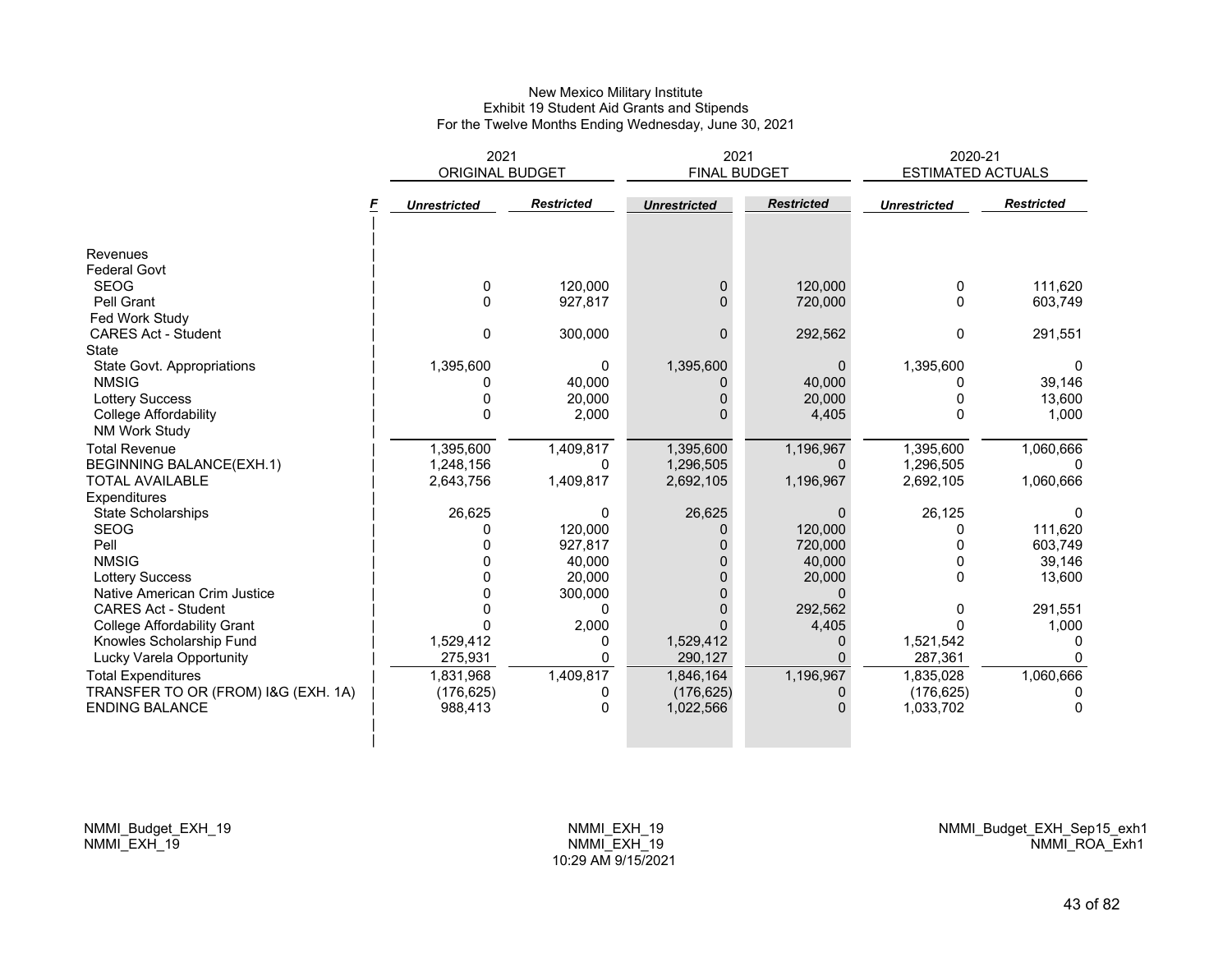#### New Mexico Military Institute Exhibit 20 Summary of Auxillary Enterprises Auxiliary Enterprises For the Twelve Months Ending Wednesday, June 30, 2021

| <b>FTE</b><br>Restricted<br><b>FTE</b><br><b>Restricted</b><br><b>FTE</b><br><b>FTE</b><br><b>FTE</b><br><b>Unrestricted</b><br><b>FTE</b><br><b>Unrestricted</b><br><b>Unrestricted</b>                                                                                                                                                                                                       | <b>Restricted</b>   |
|------------------------------------------------------------------------------------------------------------------------------------------------------------------------------------------------------------------------------------------------------------------------------------------------------------------------------------------------------------------------------------------------|---------------------|
|                                                                                                                                                                                                                                                                                                                                                                                                |                     |
| <b>REVENUES</b><br>6,629,172<br><b>Tuition and Fees</b><br>5,560,459<br>6,442,992<br>Gov't Approp.<br>Federal<br>606,809<br><b>State</b>                                                                                                                                                                                                                                                       | 606,809             |
| <b>Private Gifts</b><br>Sales and Services<br>1,214,268<br>1,214,268<br>1,139,936                                                                                                                                                                                                                                                                                                              |                     |
| $\mathbf 0$<br>6,774,727<br>$\mathbf 0$<br>$\mathbf 0$<br>7,657,260<br>$\overline{0}$<br>606,809<br>7,769,109<br>$\mathbf 0$<br><b>Total Revenues</b><br>$\mathbf 0$<br>$\mathbf 0$<br><b>BEGINNING BALANCES</b><br>955,794<br>3,143,836<br>3,143,837<br><b>AVAILABLE BALANCE</b><br>7,730,521<br>10,801,096<br>606,809<br>10,912,945                                                          | 606,809<br>606,809  |
| <b>EXPENDITURES</b>                                                                                                                                                                                                                                                                                                                                                                            |                     |
| 8<br>8<br>350,792<br>350,792<br>8<br>251,672<br><b>Professional Salaries</b><br><b>Graduate Assist, Salaries</b><br>41,600<br>Secretarial & Clerical Sal.<br>41,600<br>43,040                                                                                                                                                                                                                  |                     |
| <b>Technician Salaries</b><br>305,616<br>$\overline{7}$<br>$\overline{7}$<br>305,616<br>7<br>186,281<br>$6\phantom{1}$<br>6<br><b>Other Salaries</b><br>289,396<br>289,396<br>6<br>172,853<br>Supplies & Expense<br>753,296<br>753,296<br>529,351<br>Travel<br>18,805<br>18.805<br>6,394<br>Equipment<br>125,640<br>65,627<br>125,640<br>Purchases for Resale<br>166,922<br>166,922<br>132,381 |                     |
| <b>Contracted Service</b><br>5,096,364<br>606,809<br>4,693,263<br>4,204,877<br>$\overline{21}$<br>21<br>$\Omega$<br>606,809<br>21<br>6,256,944<br>$\mathbf 0$<br>7,148,431<br>$\mathbf{0}$<br>6,080,861<br>$\Omega$                                                                                                                                                                            | 606,809<br>606,809  |
| RETIREMENT EXP.<br>136,441<br>136,441<br>90,110<br>74,316<br>74,316<br>SOCIAL SECURITY EXP.<br>49,410<br>95,182<br>95,182<br>85,904<br><b>INSURANCE EXP.</b><br><b>WORKMANS COMP</b><br>5,447<br>5,040<br>4,361<br>712<br>1,338<br>UNEMPLOYMENT COMP<br>1,114<br><b>NEW MEXICO RETIREE</b>                                                                                                     |                     |
| <b>HEALTH CARE</b><br>19,430<br>19,430<br>12,737<br>38,215<br>38,215<br>38,215<br><b>FUEL</b><br><b>ELECTRICITY</b><br>18,100<br>18,100<br>18,100<br><b>WATER</b><br>43,320<br>43,320<br>43,320                                                                                                                                                                                                |                     |
| <b>OVERHEAD-ADMIN</b><br>52,335<br>52,335<br>52,335<br>OVERHEAD-PLANT OPER<br>194,515<br>194,515<br>194,515                                                                                                                                                                                                                                                                                    |                     |
| 678,013<br>678,232<br>590,122<br>$\mathbf 0$<br>$\mathbf 0$<br>$\mathbf 0$<br>$\mathbf 0$<br>$\mathbf 0$<br>$\mathbf 0$<br>0<br>$\Omega$<br>$\overline{21}$<br>$\overline{0}$<br>$\overline{21}$<br>$\overline{21}$<br>6,934,957<br>$\mathbf{0}$<br>606,809<br>6,670,983<br>$\Omega$<br>$\Omega$<br>7,826,663<br>Total Expenditures (EXH. 1)                                                   | $\Omega$<br>606,809 |
| TRANSFERS TO OR (FROM)<br>1 & G (EXH 1A)<br>386,500<br>386,500<br>186,500                                                                                                                                                                                                                                                                                                                      |                     |
| (21)<br>(21)<br>409,064<br>$\mathbf 0$<br>(21)<br>2,587,933<br>$\mathbf 0$<br>4,055,462<br><b>ENDING BALANCES (EXH.1)</b><br>$\mathbf 0$<br>$\mathbf{0}$<br>0                                                                                                                                                                                                                                  | $\mathbf 0$         |

NMMI\_EXH\_15\_20 NMMI\_EXH\_15-20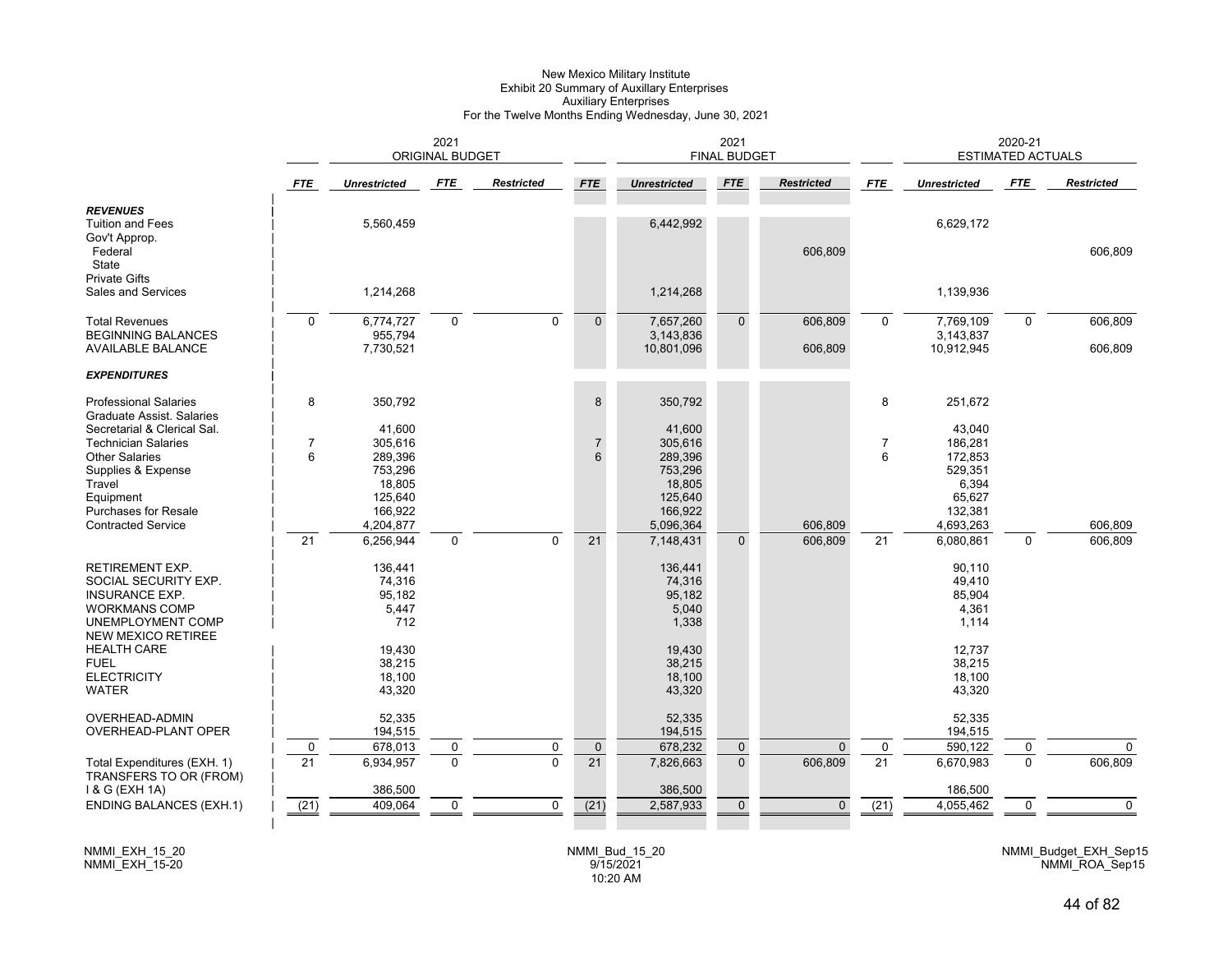#### New Mexico Military Institute Exhibit 20A BARBER SHOPFor the Twelve Months Ending Wednesday, June 30, 2021

|                                                                                                                                                   |                               | 2021<br><b>ORIGINAL BUDGET</b>        |                                 |                   |                               | 2021<br><b>FINAL BUDGET</b>           |                             |                      |                     | 2020-21<br><b>ESTIMATED ACTUALS</b>   |               |                         |  |
|---------------------------------------------------------------------------------------------------------------------------------------------------|-------------------------------|---------------------------------------|---------------------------------|-------------------|-------------------------------|---------------------------------------|-----------------------------|----------------------|---------------------|---------------------------------------|---------------|-------------------------|--|
|                                                                                                                                                   | FTE                           | <b>Unrestricted</b>                   | FTE                             | <b>Restricted</b> | <b>FTE</b>                    | <b>Unrestricted</b>                   | <b>FTE</b>                  | <b>Restricted</b>    | FTE                 | <b>Unrestricted</b>                   | FTE           | <b>Restricted</b>       |  |
| <b>REVENUES</b><br><b>Tuition and Fees</b><br>Gov't Approp.<br>State<br><b>Private Gifts</b>                                                      |                               | 81,963                                |                                 |                   |                               | 87,280                                |                             |                      |                     | 87,280                                |               |                         |  |
| Sales and Services                                                                                                                                |                               |                                       |                                 |                   |                               |                                       |                             |                      |                     | 805                                   |               |                         |  |
| <b>Total Revenues</b><br><b>BEGINNING BALANCES</b><br><b>AVAILABLE BALANCE</b>                                                                    | $\mathbf 0$                   | 81,963<br>41,037<br>123,000           | $\mathbf 0$                     | $\Omega$          | $\Omega$                      | 87,280<br>41,345<br>128,625           | $\mathbf{0}$                | $\Omega$             | $\Omega$            | 88,085<br>41,345<br>129,429           | $\Omega$      | $\Omega$                |  |
| <b>EXPENDITURES</b>                                                                                                                               |                               |                                       |                                 |                   |                               |                                       |                             |                      |                     |                                       |               |                         |  |
| <b>Professional Salaries</b><br><b>Graduate Assist, Salaries</b>                                                                                  | $\overline{2}$                | 53,024                                |                                 |                   | $\overline{2}$                | 53,024                                |                             |                      | $\overline{2}$      | 53,424                                |               |                         |  |
| Supplies & Expense<br>Equipment                                                                                                                   |                               | 2,000<br>500                          |                                 |                   |                               | 2,000<br>500                          |                             |                      |                     | 1,956<br>440                          |               |                         |  |
|                                                                                                                                                   | 2                             | 55,524                                | $\mathbf 0$                     | $\Omega$          | $\overline{2}$                | 55,524                                | $\Omega$                    | $\Omega$             | 2                   | 55,819                                | $\mathbf 0$   | $\Omega$                |  |
| <b>RETIREMENT EXP.</b><br>SOCIAL SECURITY EXP.<br><b>INSURANCE EXP.</b><br><b>WORKMANS COMP</b><br>UNEMPLOYMENT COMP<br><b>NEW MEXICO RETIREE</b> |                               | 7,503<br>4,056<br>20,595<br>382<br>49 |                                 |                   |                               | 7,503<br>4,056<br>20,595<br>382<br>82 |                             |                      |                     | 7,503<br>3,250<br>19,945<br>271<br>68 |               |                         |  |
| <b>HEALTH CARE</b>                                                                                                                                |                               | 1,060                                 |                                 |                   |                               | 1,060                                 |                             |                      |                     | 1,061                                 |               |                         |  |
| <b>OVERHEAD-ADMIN</b><br>OVERHEAD-PLANT OPER                                                                                                      |                               | 1,250<br>1,250                        |                                 |                   |                               | 1,250<br>1,250                        |                             |                      |                     | 1,250<br>1,250                        |               |                         |  |
| Total Expenditures (EXH. 1)<br>TRANSFERS TO OR (FROM)                                                                                             | $\mathbf 0$<br>$\overline{2}$ | 36,145<br>91,669                      | $\boldsymbol{0}$<br>$\mathbf 0$ | 0<br>$\Omega$     | $\mathbf 0$<br>$\overline{2}$ | 36,178<br>91,702                      | $\mathbf 0$<br>$\mathbf{0}$ | $\Omega$<br>$\Omega$ | 0<br>$\overline{2}$ | 34,597<br>90,417                      | 0<br>$\Omega$ | $\mathbf 0$<br>$\Omega$ |  |
| <b>ENDING BALANCES (EXH.1)</b>                                                                                                                    | (2)                           | 31,331                                | $\pmb{0}$                       | $\mathbf 0$       | (2)                           | 36,923                                | $\mathbf 0$                 | $\mathbf{0}$         | (2)                 | 39,013                                | 0             | $\Omega$                |  |
|                                                                                                                                                   |                               |                                       |                                 |                   |                               |                                       |                             |                      |                     |                                       |               |                         |  |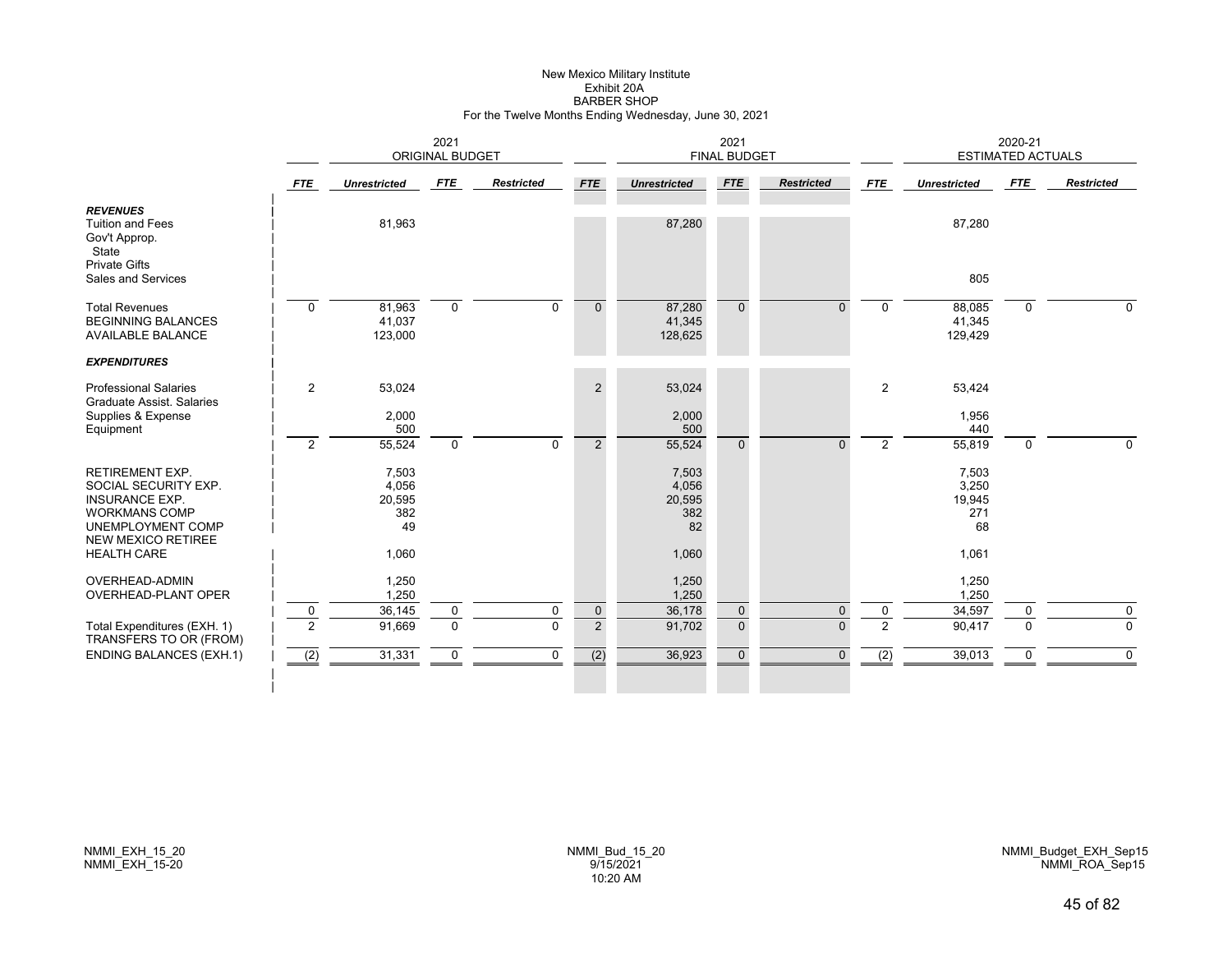#### New Mexico Military Institute Exhibit 20A BARRACKSFor the Twelve Months Ending Wednesday, June 30, 2021

|                                                                                                                                                   |                     |                                           | 2021<br><b>ORIGINAL BUDGET</b> |                     |                             |                                           | 2021<br><b>FINAL BUDGET</b> |                          |                      |                                           | 2020-21<br><b>ESTIMATED ACTUALS</b> |                         |
|---------------------------------------------------------------------------------------------------------------------------------------------------|---------------------|-------------------------------------------|--------------------------------|---------------------|-----------------------------|-------------------------------------------|-----------------------------|--------------------------|----------------------|-------------------------------------------|-------------------------------------|-------------------------|
|                                                                                                                                                   | <b>FTE</b>          | <b>Unrestricted</b>                       | FTE                            | <b>Restricted</b>   | <b>FTE</b>                  | <b>Unrestricted</b>                       | <b>FTE</b>                  | <b>Restricted</b>        | <b>FTE</b>           | <b>Unrestricted</b>                       | <b>FTE</b>                          | <b>Restricted</b>       |
| <b>REVENUES</b><br><b>Tuition and Fees</b><br>Gov't Approp.<br>State                                                                              |                     | 1,234,719                                 |                                |                     |                             | 1,318,535                                 |                             |                          |                      | 1,318,535                                 |                                     |                         |
| <b>Private Gifts</b><br>Sales and Services                                                                                                        |                     | 35,000                                    |                                |                     |                             | 35,000                                    |                             |                          |                      | 35,038                                    |                                     |                         |
| <b>Total Revenues</b><br><b>BEGINNING BALANCES</b><br><b>AVAILABLE BALANCE</b>                                                                    | $\mathbf 0$         | 1,269,719<br>1,221,930<br>2,491,649       | 0                              | $\mathbf 0$         | $\overline{0}$              | 1,353,535<br>2,383,427<br>3,736,962       | $\mathbf{0}$                | $\Omega$                 | $\mathbf 0$          | 1,353,573<br>2,383,427<br>3,737,000       | $\mathbf 0$                         | $\Omega$                |
| <b>EXPENDITURES</b>                                                                                                                               |                     |                                           |                                |                     |                             |                                           |                             |                          |                      |                                           |                                     |                         |
| <b>Professional Salaries</b><br>Graduate Assist. Salaries                                                                                         | 1                   | 64,272                                    |                                |                     | $\mathbf{1}$                | 64,272                                    |                             |                          | 1                    | 32,336                                    |                                     |                         |
| <b>Technician Salaries</b><br>Supplies & Expense<br>Equipment                                                                                     | 3                   | 149,906<br>87,163<br>43,493               |                                |                     | 3                           | 149,906<br>87,163<br>43,493               |                             |                          | 3                    | 90.407<br>108,254                         |                                     |                         |
| <b>Contracted Service</b>                                                                                                                         | $\overline{4}$      | 191,482<br>536,316                        | $\mathbf 0$                    | $\Omega$            | $\overline{4}$              | 191,482<br>536,316                        | $\Omega$                    | $\Omega$                 | 4                    | 29,068<br>260,065                         | $\Omega$                            | $\Omega$                |
| <b>RETIREMENT EXP.</b><br>SOCIAL SECURITY EXP.<br><b>INSURANCE EXP.</b><br><b>WORKMANS COMP</b><br>UNEMPLOYMENT COMP<br><b>NEW MEXICO RETIREE</b> |                     | 30,306<br>16,385<br>5,130<br>1,147<br>154 |                                |                     |                             | 30,306<br>16,385<br>5,130<br>1,222<br>331 |                             |                          |                      | 17,287<br>9,217<br>10,289<br>1,060<br>276 |                                     |                         |
| <b>HEALTH CARE</b><br><b>FUEL</b><br><b>ELECTRICITY</b><br><b>WATER</b>                                                                           |                     | 4,284<br>22,415<br>7,500<br>7,500         |                                |                     |                             | 4,284<br>22,415<br>7,500<br>7,500         |                             |                          |                      | 2.444<br>22,415<br>7,500<br>7,500         |                                     |                         |
| <b>OVERHEAD-ADMIN</b><br>OVERHEAD-PLANT OPER                                                                                                      |                     | 11,825<br>60,610                          |                                |                     |                             | 11,825<br>60,610                          |                             |                          |                      | 11,825<br>60,610                          |                                     |                         |
| Total Expenditures (EXH. 1)<br>TRANSFERS TO OR (FROM)                                                                                             | 0<br>$\overline{4}$ | 167,256<br>703,572                        | 0<br>$\mathbf 0$               | 0<br>$\overline{0}$ | $\pmb{0}$<br>$\overline{4}$ | 167,508<br>703,824                        | $\mathbf 0$<br>$\mathbf{0}$ | $\mathbf{0}$<br>$\Omega$ | $\Omega$<br>$\Delta$ | 150,423<br>410,488                        | 0<br>$\Omega$                       | $\mathbf 0$<br>$\Omega$ |
| 1 & G (EXH 1A)<br><b>ENDING BALANCES (EXH.1)</b>                                                                                                  | (4)                 | 1,016,993<br>771,084                      | 0                              | $\mathbf 0$         | $\overline{(4)}$            | 1,016,993<br>2,016,145                    | $\mathbf 0$                 | $\Omega$                 | (4)                  | 816,993<br>2,509,519                      | $\mathbf 0$                         | $\mathbf 0$             |
|                                                                                                                                                   |                     |                                           |                                |                     |                             |                                           |                             |                          |                      |                                           |                                     |                         |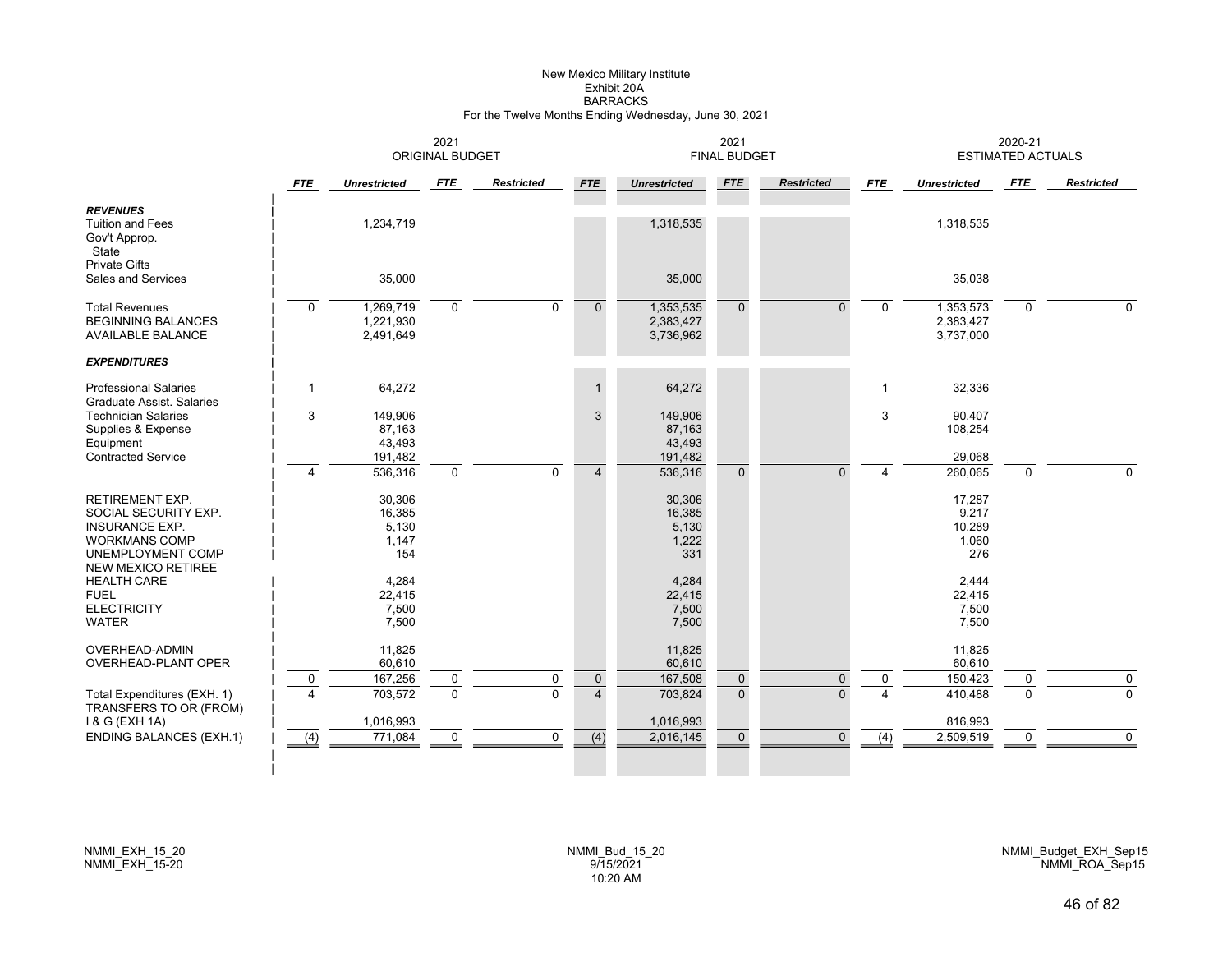# New Mexico Military Institute Exhibit 20ABOWLING ALLEY For the Twelve Months Ending Wednesday, June 30, 2021

|                                                                                              | 2021<br>ORIGINAL BUDGET |                              |             |                   |              | 2021<br><b>FINAL BUDGET</b>  |              |                   |             | 2020-21<br><b>ESTIMATED ACTUALS</b> |             |                   |  |
|----------------------------------------------------------------------------------------------|-------------------------|------------------------------|-------------|-------------------|--------------|------------------------------|--------------|-------------------|-------------|-------------------------------------|-------------|-------------------|--|
|                                                                                              | <b>FTE</b>              | <b>Unrestricted</b>          | FTE         | <b>Restricted</b> | <b>FTE</b>   | <b>Unrestricted</b>          | <b>FTE</b>   | <b>Restricted</b> | <b>FTE</b>  | <b>Unrestricted</b>                 | FTE         | <b>Restricted</b> |  |
| <b>REVENUES</b><br><b>Tuition and Fees</b><br>Gov't Approp.<br>State<br><b>Private Gifts</b> |                         | 36,042                       |             |                   |              | 38,341                       |              |                   |             | 38,341                              |             |                   |  |
| Sales and Services                                                                           |                         | 10,467                       |             |                   |              | 10,467                       |              |                   |             | 43,492                              |             |                   |  |
| <b>Total Revenues</b><br><b>BEGINNING BALANCES</b><br><b>AVAILABLE BALANCE</b>               | $\mathbf 0$             | 46,509<br>671,574<br>718,083 | $\mathbf 0$ | $\Omega$          | $\mathbf{0}$ | 48,808<br>691,924<br>740,732 | $\Omega$     | $\Omega$          | $\Omega$    | 81,832<br>691,924<br>773,757        | $\mathbf 0$ | $\Omega$          |  |
| <b>EXPENDITURES</b>                                                                          |                         |                              |             |                   |              |                              |              |                   |             |                                     |             |                   |  |
| <b>Graduate Assist, Salaries</b><br>Supplies & Expense                                       | $\mathbf 0$             | 5,388<br>5,388               | $\mathbf 0$ | $\Omega$          | $\mathbf{0}$ | 5,388<br>5,388               | $\Omega$     | $\Omega$          | $\mathbf 0$ | $\overline{2}$<br>$\overline{2}$    | $\mathbf 0$ | 0                 |  |
|                                                                                              |                         |                              |             |                   |              |                              |              |                   |             |                                     |             |                   |  |
| <b>OVERHEAD-ADMIN</b><br>OVERHEAD-PLANT OPER                                                 |                         | 1,000<br>2,000               |             |                   |              | 1,000<br>2,000               |              |                   |             | 1,000<br>2,000                      |             |                   |  |
|                                                                                              | $\mathbf 0$             | 3,000                        | $\mathbf 0$ | 0                 | $\mathbf 0$  | 3,000                        | $\mathbf 0$  | $\mathbf{0}$      | 0           | 3,000                               |             | 0                 |  |
| Total Expenditures (EXH. 1)<br>TRANSFERS TO OR (FROM)                                        | $\Omega$                | 8,388                        | $\mathbf 0$ | $\Omega$          | $\mathbf{0}$ | 8,388                        | $\mathbf{0}$ | $\Omega$          | 0           | 3,002                               | $\Omega$    | $\mathbf 0$       |  |
| <b>ENDING BALANCES (EXH.1)</b>                                                               | $\mathbf 0$             | 709,695                      | 0           | 0                 | $\mathbf{0}$ | 732,344                      | $\mathbf{0}$ | n                 | 0           | 770,755                             |             | $\mathbf 0$       |  |
|                                                                                              |                         |                              |             |                   |              |                              |              |                   |             |                                     |             |                   |  |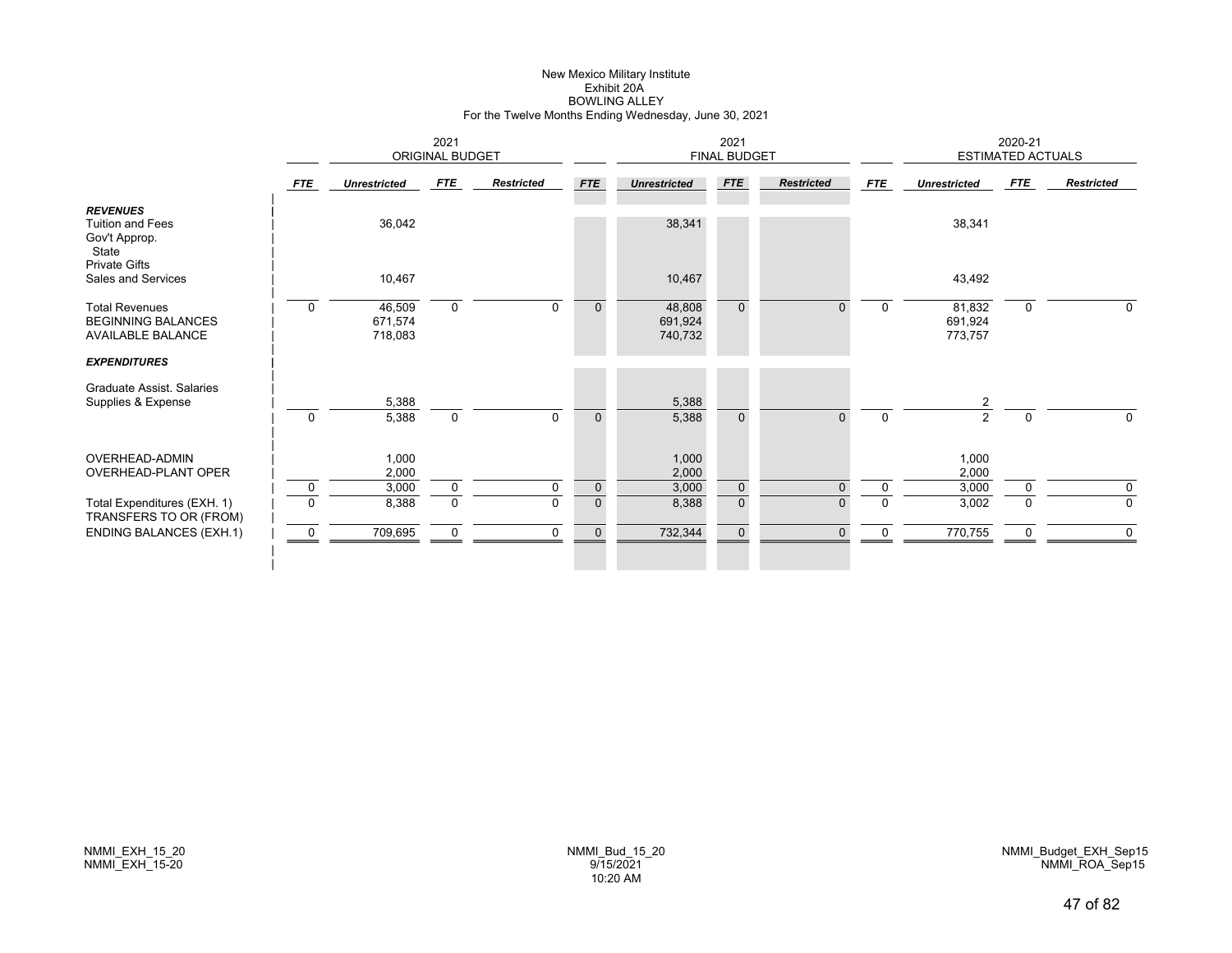# New Mexico Military Institute Exhibit 20ADINING HALL For the Twelve Months Ending Wednesday, June 30, 2021

|             |                                            | 2021                              |                   |                        | <b>FINAL BUDGET</b>                        |                                   |                     |              | <b>ESTIMATED ACTUALS</b>         |                                   |                    |
|-------------|--------------------------------------------|-----------------------------------|-------------------|------------------------|--------------------------------------------|-----------------------------------|---------------------|--------------|----------------------------------|-----------------------------------|--------------------|
| <b>FTE</b>  | <b>Unrestricted</b>                        | FTE                               | <b>Restricted</b> | <b>FTE</b>             | <b>Unrestricted</b>                        | <b>FTE</b>                        | <b>Restricted</b>   | <b>FTE</b>   | <b>Unrestricted</b>              | <b>FTE</b>                        | <b>Restricted</b>  |
|             | 2,870,382                                  |                                   |                   |                        | 3,302,501                                  |                                   | 606,809             |              | 3,468,029                        |                                   | 606,809            |
|             | 105,000                                    |                                   |                   |                        | 105,000                                    |                                   |                     |              | 83,322                           |                                   |                    |
| $\mathbf 0$ | 2,975,382<br>(134, 157)                    | $\mathbf 0$                       | $\Omega$          | $\mathbf 0$            | 3,407,501<br>308,781                       | $\Omega$                          | 606,809             | $\Omega$     | 3,551,351<br>308,781             | $\mathbf 0$                       | 606,809<br>606,809 |
|             |                                            |                                   |                   |                        |                                            |                                   |                     |              |                                  |                                   |                    |
| $\mathbf 0$ | 46.390<br>34,680<br>2,716,389<br>2,797,459 | $\mathbf 0$                       | $\Omega$          | $\mathbf{0}$           | 46.390<br>34,680<br>3,367,282<br>3,448,352 | $\mathbf{0}$                      | 606,809<br>606,809  | $\mathbf 0$  | 55,481<br>3,432,519<br>3,488,001 | $\mathbf 0$                       | 606,809<br>606,809 |
|             | 13,900<br>7,900<br>27,820                  |                                   |                   |                        | 13,900<br>7,900<br>27,820                  |                                   |                     |              | 13,900<br>7,900<br>27,820        |                                   |                    |
|             | 10,900<br>57,230                           |                                   | $\mathbf 0$       |                        | 10,900<br>57,230                           |                                   |                     | $\mathbf 0$  | 10,900<br>57,230                 |                                   | $\Omega$           |
| $\Omega$    | 2,915,209                                  | $\mathbf 0$                       | $\Omega$          | $\overline{0}$         | 3,566,102                                  | $\mathbf{0}$                      | 606,809             | $\mathbf{0}$ | 3,605,751                        | $\Omega$                          | 606,809            |
| 0           | 251,016                                    | $\mathbf 0$                       | $\mathbf 0$       | $\mathbf 0$            | 475,180                                    | $\mathbf 0$                       | $\Omega$            | $\mathbf 0$  | 579,381                          | 0                                 | $\mathbf 0$        |
|             | 0                                          | 2,841,225<br>117,750<br>(325,000) | 0                 | <b>ORIGINAL BUDGET</b> | $\mathbf 0$                                | 3,716,282<br>117,750<br>(325,000) | 2021<br>$\mathbf 0$ | 606,809      |                                  | 3,860,132<br>117,750<br>(325,000) | 2020-21<br>0       |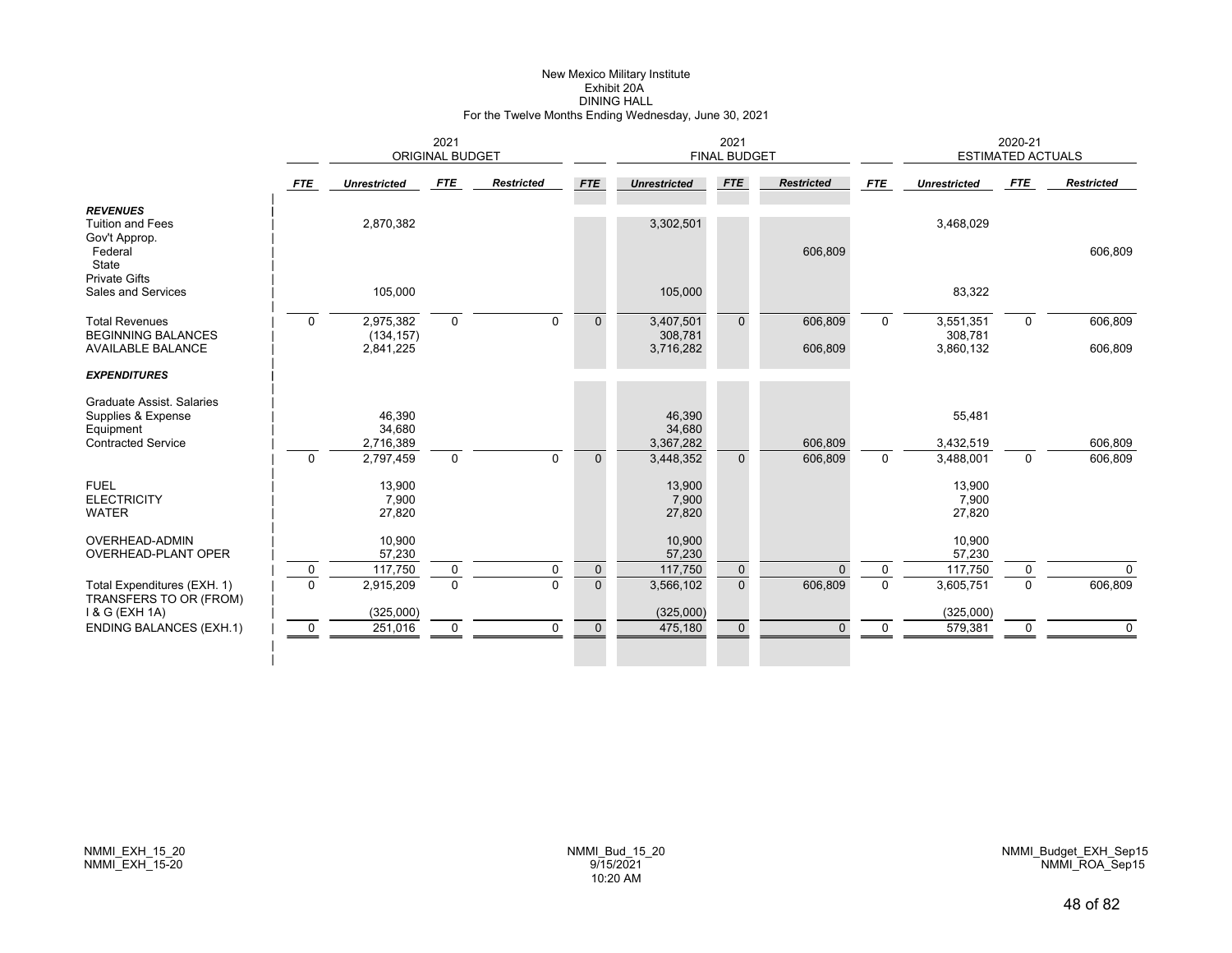# New Mexico Military Institute Exhibit 20AGOLF COURSE For the Twelve Months Ending Wednesday, June 30, 2021

|                                                                                                                                 |                   | <b>ORIGINAL BUDGET</b>                                     |                          |                               |                              | 2021<br><b>FINAL BUDGET</b>                                |                             |                          |                      | 2020-21<br><b>ESTIMATED ACTUALS</b>                       |               |                       |
|---------------------------------------------------------------------------------------------------------------------------------|-------------------|------------------------------------------------------------|--------------------------|-------------------------------|------------------------------|------------------------------------------------------------|-----------------------------|--------------------------|----------------------|-----------------------------------------------------------|---------------|-----------------------|
|                                                                                                                                 | <b>FTE</b>        | <b>Unrestricted</b>                                        | FTE                      | Restricted                    | <b>FTE</b>                   | <b>Unrestricted</b>                                        | <b>FTE</b>                  | <b>Restricted</b>        | <b>FTE</b>           | <b>Unrestricted</b>                                       | <b>FTE</b>    | <b>Restricted</b>     |
| <b>REVENUES</b><br><b>Tuition and Fees</b><br>Gov't Approp.<br>State<br><b>Private Gifts</b>                                    |                   | 5,073                                                      |                          |                               |                              | 5,299                                                      |                             |                          |                      | 5,299                                                     |               |                       |
| <b>Sales and Services</b>                                                                                                       |                   | 430,087                                                    |                          |                               |                              | 430,087                                                    |                             |                          |                      | 493,813                                                   |               |                       |
| <b>Total Revenues</b><br><b>BEGINNING BALANCES</b><br><b>AVAILABLE BALANCE</b>                                                  | $\Omega$          | 435,160<br>(2,786,421)<br>(2,351,261)                      | $\mathbf 0$              | $\Omega$                      | $\mathbf{0}$                 | 435,386<br>(2,647,507)<br>(2,212,121)                      | $\mathbf{0}$                | $\Omega$                 | $\Omega$             | 499,112<br>(2,647,507)<br>(2, 148, 394)                   | $\mathbf 0$   | $\Omega$              |
| <b>EXPENDITURES</b>                                                                                                             |                   |                                                            |                          |                               |                              |                                                            |                             |                          |                      |                                                           |               |                       |
| <b>Professional Salaries</b><br>Graduate Assist, Salaries                                                                       | 4                 | 206,496                                                    |                          |                               | $\overline{4}$               | 206,496                                                    |                             |                          | 4                    | 124,018                                                   |               |                       |
| Secretarial & Clerical Sal.<br><b>Technician Salaries</b><br><b>Other Salaries</b><br>Supplies & Expense<br>Travel<br>Equipment | 4<br>5            | 41,600<br>155,710<br>140,977<br>132,174<br>3,000<br>46,967 |                          |                               | $\overline{4}$<br>5          | 41,600<br>155,710<br>140,977<br>132,174<br>3,000<br>46,967 |                             |                          | 4<br>5               | 43,040<br>95,874<br>131,617<br>198,142<br>1,060<br>65,187 |               |                       |
| <b>Purchases for Resale</b>                                                                                                     | $\overline{13}$   | 159,422<br>886,346                                         | $\mathbf 0$              | $\mathbf 0$                   | $\overline{13}$              | 159,422<br>886,346                                         | $\mathbf{0}$                | $\Omega$                 | 13                   | 132,381<br>791,318                                        | 0             | $\Omega$              |
| <b>RETIREMENT EXP.</b><br>SOCIAL SECURITY EXP.<br><b>INSURANCE EXP.</b><br><b>WORKMANS COMP</b><br>UNEMPLOYMENT COMP            |                   | 77,087<br>41,676<br>69,392<br>3,012<br>397                 |                          |                               |                              | 77,087<br>41,676<br>69,392<br>2,872<br>777                 |                             |                          |                      | 54,784<br>30,544<br>55,608<br>2,557<br>647                |               |                       |
| <b>NEW MEXICO RETIREE</b><br><b>HEALTH CARE</b><br><b>FUEL</b><br><b>ELECTRICITY</b><br><b>WATER</b>                            |                   | 10,896<br>1,900<br>2,700<br>8,000                          |                          |                               |                              | 10,896<br>1,900<br>2,700<br>8,000                          |                             |                          |                      | 7,743<br>1,900<br>2,700<br>8,000                          |               |                       |
| OVERHEAD-ADMIN<br>OVERHEAD-PLANT OPER                                                                                           |                   | 1,320<br>1,320                                             |                          |                               |                              | 1,320<br>1,320                                             |                             |                          |                      | 1,320<br>1,320                                            |               |                       |
| Total Expenditures (EXH. 1)<br>TRANSFERS TO OR (FROM)                                                                           | $\mathbf 0$<br>13 | 217,700<br>1,104,046                                       | $\pmb{0}$<br>$\mathbf 0$ | $\mathbf 0$<br>$\overline{0}$ | $\pmb{0}$<br>$\overline{13}$ | 217,940<br>1,104,286                                       | $\mathbf 0$<br>$\mathbf{0}$ | $\mathbf{0}$<br>$\Omega$ | 0<br>$\overline{13}$ | 167,124<br>958,443                                        | 0<br>$\Omega$ | $\pmb{0}$<br>$\Omega$ |
| 1 & G (EXH 1A)<br><b>ENDING BALANCES (EXH.1)</b>                                                                                | (13)              | (190, 493)<br>(3, 264, 814)                                | $\mathbf 0$              | $\mathbf 0$                   | (13)                         | (190, 493)<br>(3, 125, 914)                                | $\mathbf 0$                 | $\Omega$                 | (13)                 | (190, 493)<br>(2,916,344)                                 | $\mathbf 0$   | $\Omega$              |
|                                                                                                                                 |                   |                                                            |                          |                               |                              |                                                            |                             |                          |                      |                                                           |               |                       |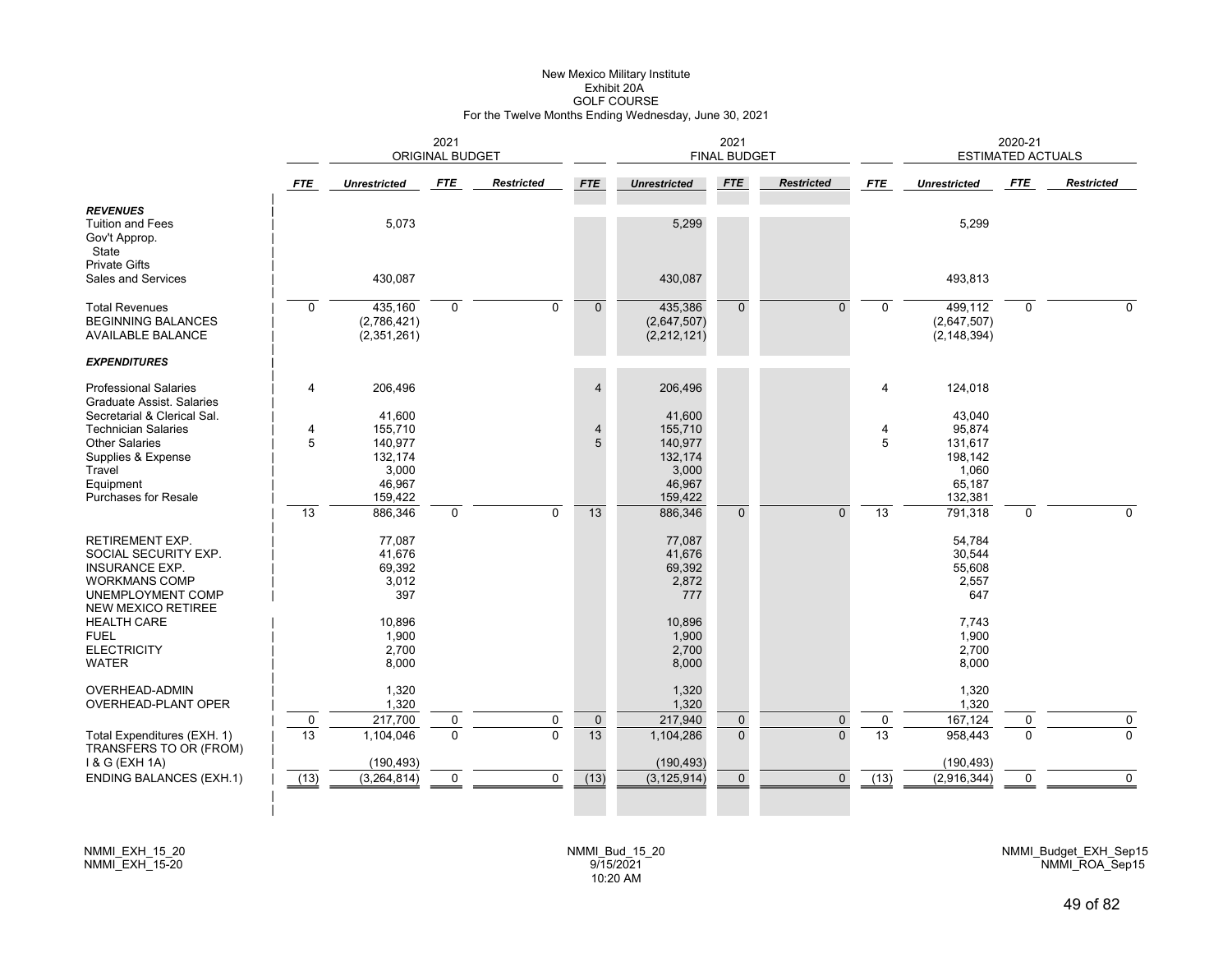#### New Mexico Military Institute Exhibit 20A INFIRMARYFor the Twelve Months Ending Wednesday, June 30, 2021

|                                                                                | 2021<br><b>ORIGINAL BUDGET</b> |                              |             |                   |              |                                   | 2021<br><b>FINAL BUDGET</b> |                   |              |                                   | 2020-21<br><b>ESTIMATED ACTUALS</b> |                   |
|--------------------------------------------------------------------------------|--------------------------------|------------------------------|-------------|-------------------|--------------|-----------------------------------|-----------------------------|-------------------|--------------|-----------------------------------|-------------------------------------|-------------------|
|                                                                                | FTE                            | <b>Unrestricted</b>          | FTE         | <b>Restricted</b> | <b>FTE</b>   | <b>Unrestricted</b>               | <b>FTE</b>                  | <b>Restricted</b> | <b>FTE</b>   | <b>Unrestricted</b>               | FTE                                 | <b>Restricted</b> |
| <b>REVENUES</b><br><b>Tuition and Fees</b><br>Gov't Approp.<br>State           |                                | 758,495                      |             |                   |              | 1,076,033                         |                             |                   |              | 1,076,033                         |                                     |                   |
| <b>Private Gifts</b><br>Sales and Services                                     |                                | 6,500                        |             |                   |              | 6,500                             |                             |                   |              | 4,440                             |                                     |                   |
| <b>Total Revenues</b><br><b>BEGINNING BALANCES</b><br><b>AVAILABLE BALANCE</b> | $\mathbf 0$                    | 764,995<br>78,972<br>843,967 | $\mathbf 0$ | $\mathbf 0$       | $\mathbf{0}$ | 1,082,533<br>151,237<br>1,233,770 | $\overline{0}$              | $\overline{0}$    | $\mathbf 0$  | 1,080,473<br>151,237<br>1,231,711 | 0                                   | 0                 |
| <b>EXPENDITURES</b>                                                            |                                |                              |             |                   |              |                                   |                             |                   |              |                                   |                                     |                   |
| Graduate Assist, Salaries<br>Supplies & Expense<br><b>Purchases for Resale</b> |                                | 83,283<br>7,500              |             |                   |              | 83,283<br>7,500                   |                             |                   |              | 58,836                            |                                     |                   |
| <b>Contracted Service</b>                                                      |                                | 839,391                      |             |                   |              | 1,078,957                         |                             |                   |              | 939,087                           |                                     |                   |
|                                                                                | $\mathbf 0$                    | 930,174                      | $\mathbf 0$ | $\mathbf 0$       | $\mathbf{0}$ | 1,169,740                         | $\Omega$                    | $\Omega$          | $\mathbf{0}$ | 997,924                           | $\mathbf 0$                         | 0                 |
| OVERHEAD-ADMIN<br><b>OVERHEAD-PLANT OPER</b>                                   |                                | 1,200<br>7,200               |             |                   |              | 1,200<br>7,200                    |                             |                   |              | 1,200<br>7,200                    |                                     |                   |
|                                                                                | 0                              | 8,400                        | 0           | 0                 | $\mathbf 0$  | 8,400                             | $\mathbf 0$                 | $\Omega$          | 0            | 8,400                             | 0                                   | 0                 |
| Total Expenditures (EXH. 1)<br>TRANSFERS TO OR (FROM)                          | $\Omega$                       | 938,574                      | $\mathbf 0$ | $\Omega$          | $\mathbf 0$  | 1,178,140                         | $\mathbf{0}$                | $\Omega$          | $\mathbf 0$  | 1,006,324                         | $\Omega$                            | 0                 |
| <b>ENDING BALANCES (EXH.1)</b>                                                 | 0                              | (94, 607)                    | $\mathbf 0$ | $\Omega$          | $\mathbf 0$  | 55,630                            | $\mathbf 0$                 | $\Omega$          | $\mathbf{0}$ | 225,387                           | $\mathbf 0$                         | $\Omega$          |
|                                                                                |                                |                              |             |                   |              |                                   |                             |                   |              |                                   |                                     |                   |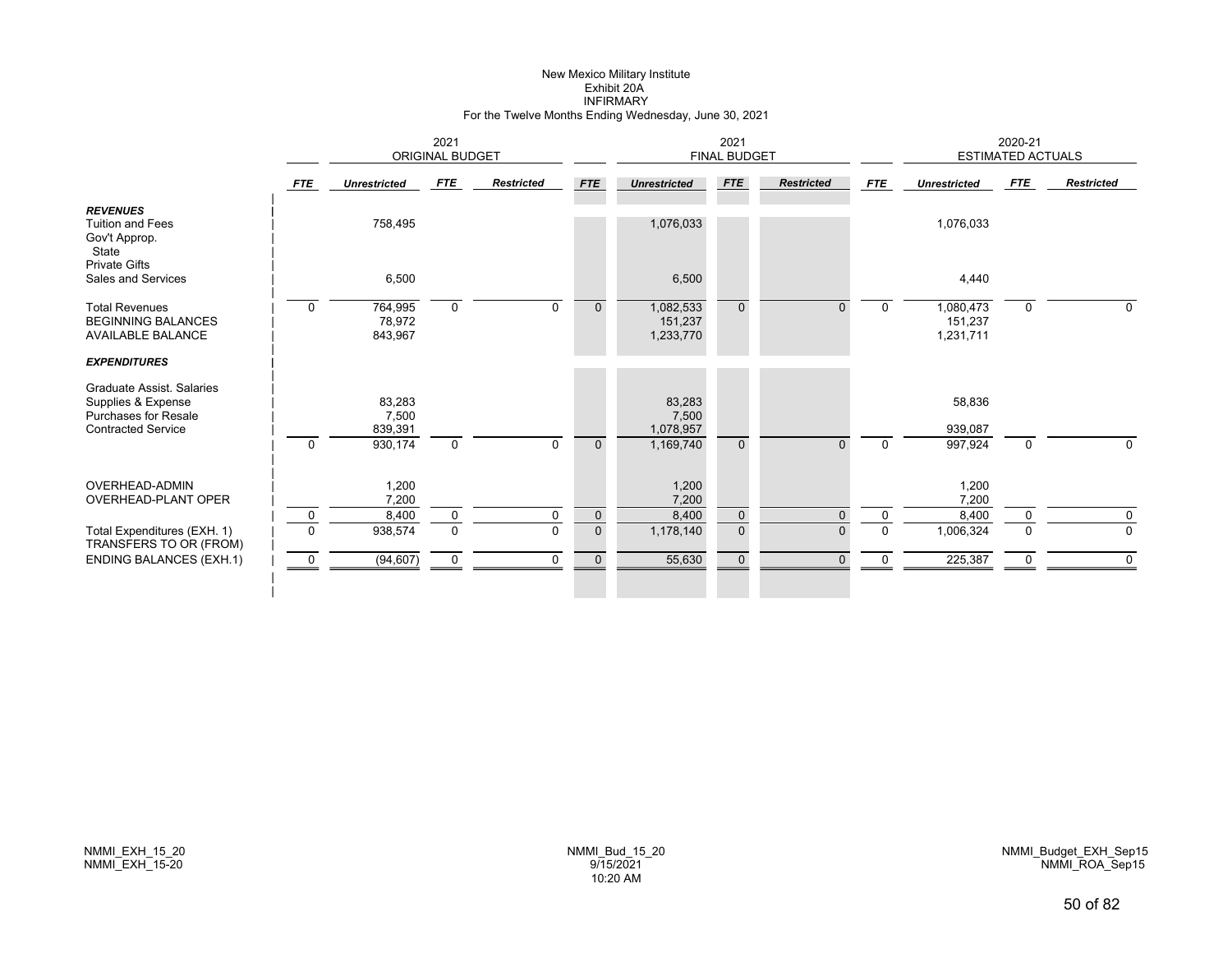#### New Mexico Military Institute Exhibit 20A LAUNDRYFor the Twelve Months Ending Wednesday, June 30, 2021

|                                                                                              | 2021<br><b>ORIGINAL BUDGET</b> |                               |             |                   |              |                               | 2021<br><b>FINAL BUDGET</b> |                   |             |                               | 2020-21<br><b>ESTIMATED ACTUALS</b> |                   |
|----------------------------------------------------------------------------------------------|--------------------------------|-------------------------------|-------------|-------------------|--------------|-------------------------------|-----------------------------|-------------------|-------------|-------------------------------|-------------------------------------|-------------------|
|                                                                                              | <b>FTE</b>                     | <b>Unrestricted</b>           | <b>FTE</b>  | <b>Restricted</b> | <b>FTE</b>   | <b>Unrestricted</b>           | <b>FTE</b>                  | <b>Restricted</b> | <b>FTE</b>  | <b>Unrestricted</b>           | <b>FTE</b>                          | <b>Restricted</b> |
| <b>REVENUES</b><br><b>Tuition and Fees</b><br>Gov't Approp.<br>State<br><b>Private Gifts</b> |                                | 348,986                       |             |                   |              | 375,295                       |                             |                   |             | 395,949                       |                                     |                   |
| <b>Total Revenues</b><br><b>BEGINNING BALANCES</b><br><b>AVAILABLE BALANCE</b>               | 0                              | 348,986<br>442,210<br>791,196 | $\mathbf 0$ | $\Omega$          | $\mathbf{0}$ | 375,295<br>499,873<br>875,168 | $\mathbf{0}$                | $\Omega$          | $\mathbf 0$ | 395,949<br>499,873<br>895,822 | $\mathbf 0$                         | $\Omega$          |
| <b>EXPENDITURES</b>                                                                          |                                |                               |             |                   |              |                               |                             |                   |             |                               |                                     |                   |
| Graduate Assist. Salaries<br>Supplies & Expense<br><b>Contracted Service</b>                 | $\mathbf 0$                    | 2,000<br>309,960<br>311,960   | $\mathbf 0$ | $\Omega$          | $\mathbf{0}$ | 2,000<br>310,988<br>312,988   | $\mathbf{0}$                | $\Omega$          | $\mathbf 0$ | 224,051<br>224,051            | $\mathbf 0$                         | 0                 |
| OVERHEAD-ADMIN<br><b>OVERHEAD-PLANT OPER</b>                                                 |                                | 8,000<br>14,420               |             |                   |              | 8,000<br>14,420               |                             |                   |             | 8,000<br>14,420               |                                     |                   |
|                                                                                              | 0                              | 22,420                        | $\mathbf 0$ | $\mathbf 0$       | $\mathbf 0$  | 22,420                        | $\overline{0}$              | $\Omega$          | $\Omega$    | 22,420                        | $\Omega$                            | 0                 |
| Total Expenditures (EXH. 1)<br>TRANSFERS TO OR (FROM)<br>1 & G (EXH 1A)                      | $\Omega$                       | 334,380<br>(115,000)          | $\mathbf 0$ | $\Omega$          | $\mathbf{0}$ | 335,408<br>(115,000)          | $\mathbf{0}$                | U                 | $\Omega$    | 246,471<br>(115,000)          | $\Omega$                            | $\Omega$          |
| <b>ENDING BALANCES (EXH.1)</b>                                                               | $\mathbf 0$                    | 571,816                       | $\mathbf 0$ | 0                 | $\mathbf{0}$ | 654,760                       | $\mathbf{0}$                | $\Omega$          | $\Omega$    | 764,350                       | $\Omega$                            | 0                 |
|                                                                                              |                                |                               |             |                   |              |                               |                             |                   |             |                               |                                     |                   |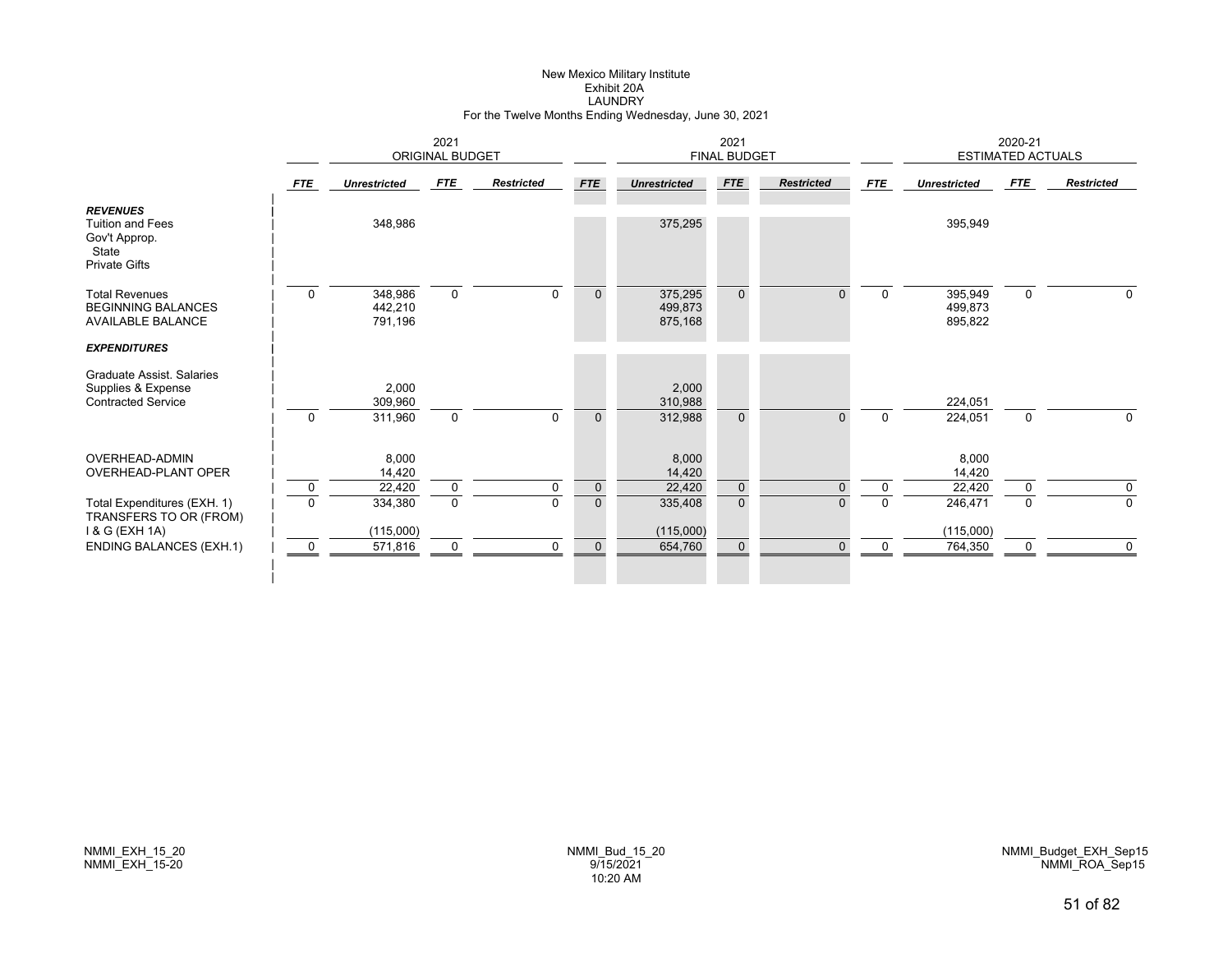# New Mexico Military Institute Exhibit 20APOST EXCHANGE For the Twelve Months Ending Wednesday, June 30, 2021

|                                                                                         |             |                            | 2021<br><b>ORIGINAL BUDGET</b> |                   |             |                            | 2021<br>FINAL BUDGET |                   |             |                            | 2020-21<br><b>ESTIMATED ACTUALS</b> |                   |
|-----------------------------------------------------------------------------------------|-------------|----------------------------|--------------------------------|-------------------|-------------|----------------------------|----------------------|-------------------|-------------|----------------------------|-------------------------------------|-------------------|
|                                                                                         | <b>FTE</b>  | <b>Unrestricted</b>        | FTE                            | <b>Restricted</b> | <b>FTE</b>  | <b>Unrestricted</b>        | FTE                  | <b>Restricted</b> | <b>FTE</b>  | <b>Unrestricted</b>        | <b>FTE</b>                          | <b>Restricted</b> |
| <b>REVENUES</b><br>Gov't Approp.<br>State<br><b>Private Gifts</b><br>Sales and Services |             | 15,000                     |                                |                   |             | 15,000                     |                      |                   |             | 17,261                     |                                     |                   |
| <b>Total Revenues</b><br><b>BEGINNING BALANCES</b><br>AVAILABLE BALANCE                 | $\mathbf 0$ | 15,000<br>77,548<br>92,548 | $\mathbf 0$                    | $\mathbf 0$       | $\mathbf 0$ | 15,000<br>77,108<br>92,108 | $\mathbf 0$          | $\Omega$          | $\mathbf 0$ | 17,261<br>77,108<br>94,369 | 0                                   | $\Omega$          |
| <b>EXPENDITURES</b><br>Graduate Assist. Salaries                                        |             |                            |                                |                   |             |                            |                      |                   |             |                            |                                     |                   |
| OVERHEAD-ADMIN<br>OVERHEAD-PLANT OPER                                                   |             | 3,500<br>4,500             |                                |                   |             | 3,500<br>4,500             |                      |                   |             | 3,500<br>4,500             |                                     |                   |
|                                                                                         | $\mathbf 0$ | 8,000                      | $\mathbf 0$                    | $\mathbf 0$       | $\mathbf 0$ | 8,000                      | $\mathbf 0$          | $\Omega$          | $\mathbf 0$ | 8,000                      | $\mathbf 0$                         | $\mathbf 0$       |
| Total Expenditures (EXH. 1)<br>TRANSFERS TO OR (FROM)                                   | $\Omega$    | 8,000                      | $\mathbf 0$                    | $\mathbf 0$       | $\mathbf 0$ | 8,000                      | $\mathbf 0$          | $\mathbf{0}$      | $\Omega$    | 8,000                      | 0                                   | $\mathbf 0$       |
| <b>ENDING BALANCES (EXH.1)</b>                                                          | 0           | 84,548                     | $\mathbf 0$                    | $\mathbf 0$       | $\pmb{0}$   | 84,108                     | $\mathbf 0$          | $\Omega$          |             | 86,369                     | 0                                   | $\mathbf 0$       |
|                                                                                         |             |                            |                                |                   |             |                            |                      |                   |             |                            |                                     |                   |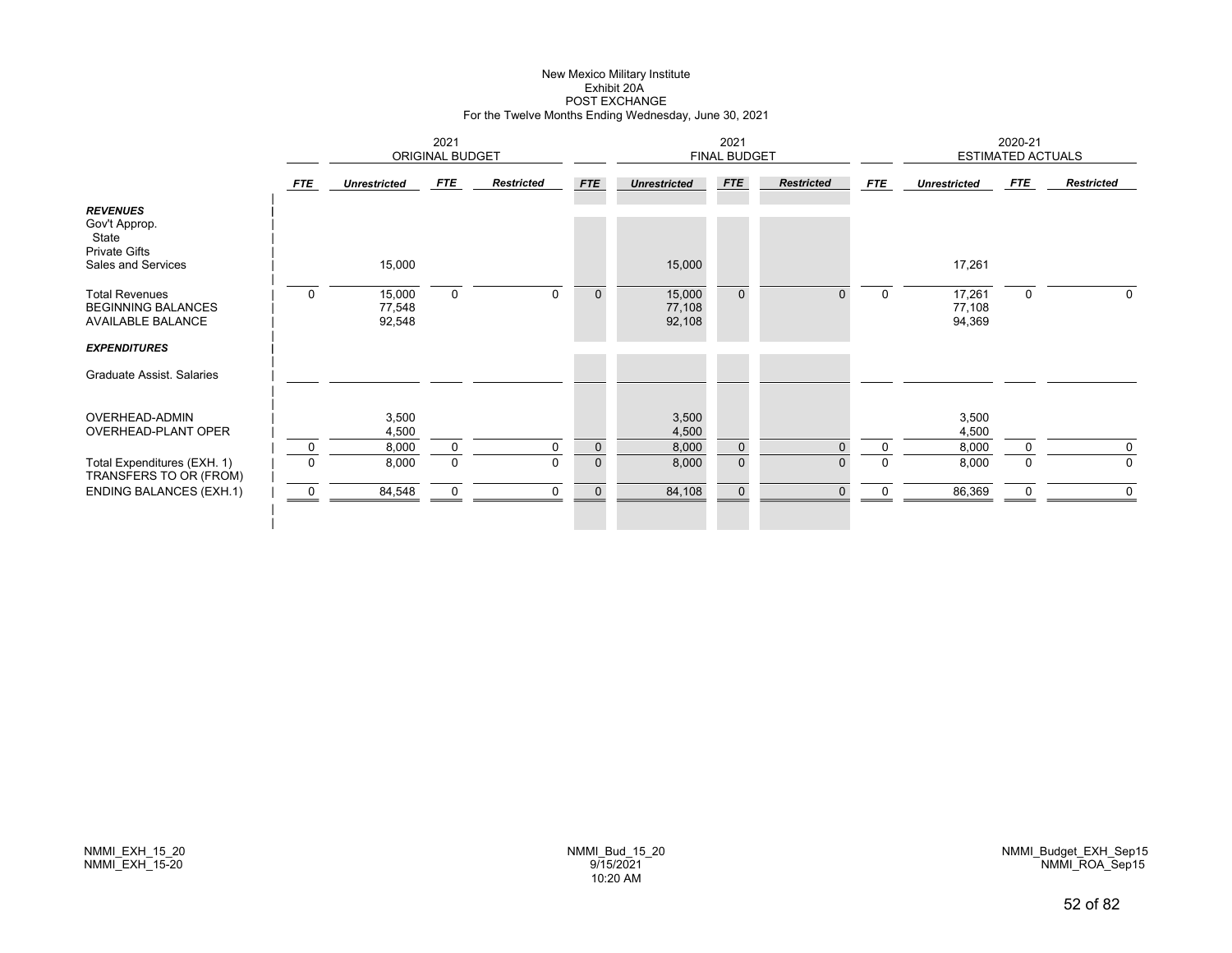# New Mexico Military Institute Exhibit 20APOST OFFICE For the Twelve Months Ending Wednesday, June 30, 2021

|                                                                                                                                                   | 2021<br><b>ORIGINAL BUDGET</b> |                                   |             |                   |                |                                   | 2021<br><b>FINAL BUDGET</b> |                   |                |                                   | 2020-21<br><b>ESTIMATED ACTUALS</b> |                   |
|---------------------------------------------------------------------------------------------------------------------------------------------------|--------------------------------|-----------------------------------|-------------|-------------------|----------------|-----------------------------------|-----------------------------|-------------------|----------------|-----------------------------------|-------------------------------------|-------------------|
|                                                                                                                                                   | <b>FTE</b>                     | <b>Unrestricted</b>               | FTE         | <b>Restricted</b> | <b>FTE</b>     | <b>Unrestricted</b>               | <b>FTE</b>                  | <b>Restricted</b> | <b>FTE</b>     | <b>Unrestricted</b>               | FTE                                 | <b>Restricted</b> |
| <b>REVENUES</b><br><b>Tuition and Fees</b><br>Gov't Approp.<br>State<br><b>Private Gifts</b>                                                      |                                | 64,610                            |             |                   |                | 68,889                            |                             |                   |                | 68,889                            |                                     |                   |
| Sales and Services                                                                                                                                |                                | 41,014                            |             |                   |                | 41,014                            |                             |                   |                | 22,705                            |                                     |                   |
| <b>Total Revenues</b><br><b>BEGINNING BALANCES</b><br><b>AVAILABLE BALANCE</b>                                                                    | $\Omega$                       | 105,624<br>104,657<br>210,281     | $\Omega$    | $\Omega$          | $\mathbf{0}$   | 109,903<br>116,426<br>226,329     | $\Omega$                    | $\Omega$          | $\Omega$       | 91,594<br>116,426<br>208,020      | $\Omega$                            | $\Omega$          |
| <b>EXPENDITURES</b>                                                                                                                               |                                |                                   |             |                   |                |                                   |                             |                   |                |                                   |                                     |                   |
| <b>Professional Salaries</b><br>Graduate Assist, Salaries                                                                                         | $\mathbf{1}$                   | 27,000                            |             |                   | $\mathbf 1$    | 27,000                            |                             |                   |                | 27,200                            |                                     |                   |
| <b>Other Salaries</b><br>Supplies & Expense<br><b>Contracted Service</b>                                                                          | 1                              | 15,000<br>3,000<br>55,960         |             |                   |                | 15,000<br>3,000<br>55,960         |                             |                   |                | 16,076<br>1,643<br>30,340         |                                     |                   |
|                                                                                                                                                   | 2                              | 100,960                           | $\mathbf 0$ | $\Omega$          | 2              | 100,960                           | $\Omega$                    | $\Omega$          | $\overline{2}$ | 75,259                            | $\mathbf 0$                         | $\mathbf 0$       |
| <b>RETIREMENT EXP.</b><br>SOCIAL SECURITY EXP.<br><b>INSURANCE EXP.</b><br><b>WORKMANS COMP</b><br>UNEMPLOYMENT COMP<br><b>NEW MEXICO RETIREE</b> |                                | 5,943<br>3,213<br>65<br>259<br>34 |             |                   |                | 5,943<br>3,213<br>65<br>259<br>65 |                             |                   |                | 4,896<br>3,350<br>62<br>218<br>54 |                                     |                   |
| <b>HEALTH CARE</b>                                                                                                                                |                                | 840                               |             |                   |                | 840                               |                             |                   |                | 692                               |                                     |                   |
|                                                                                                                                                   | 0                              | 10,354                            | $\mathbf 0$ | 0                 | $\mathbf 0$    | 10,385                            | $\mathbf 0$                 | $\Omega$          | 0              | 9,273                             | 0                                   | 0                 |
| Total Expenditures (EXH. 1)<br>TRANSFERS TO OR (FROM)                                                                                             | $\overline{2}$                 | 111,314                           | $\mathbf 0$ | $\mathbf 0$       | $\overline{2}$ | 111,345                           | $\mathbf{0}$                | $\Omega$          | 2              | 84,532                            | $\Omega$                            | $\mathbf 0$       |
| <b>ENDING BALANCES (EXH.1)</b>                                                                                                                    | (2)                            | 98,967                            | 0           | 0                 | (2)            | 114,984                           | $\mathbf{0}$                | $\mathbf{0}$      | (2)            | 123,488                           | 0                                   | 0                 |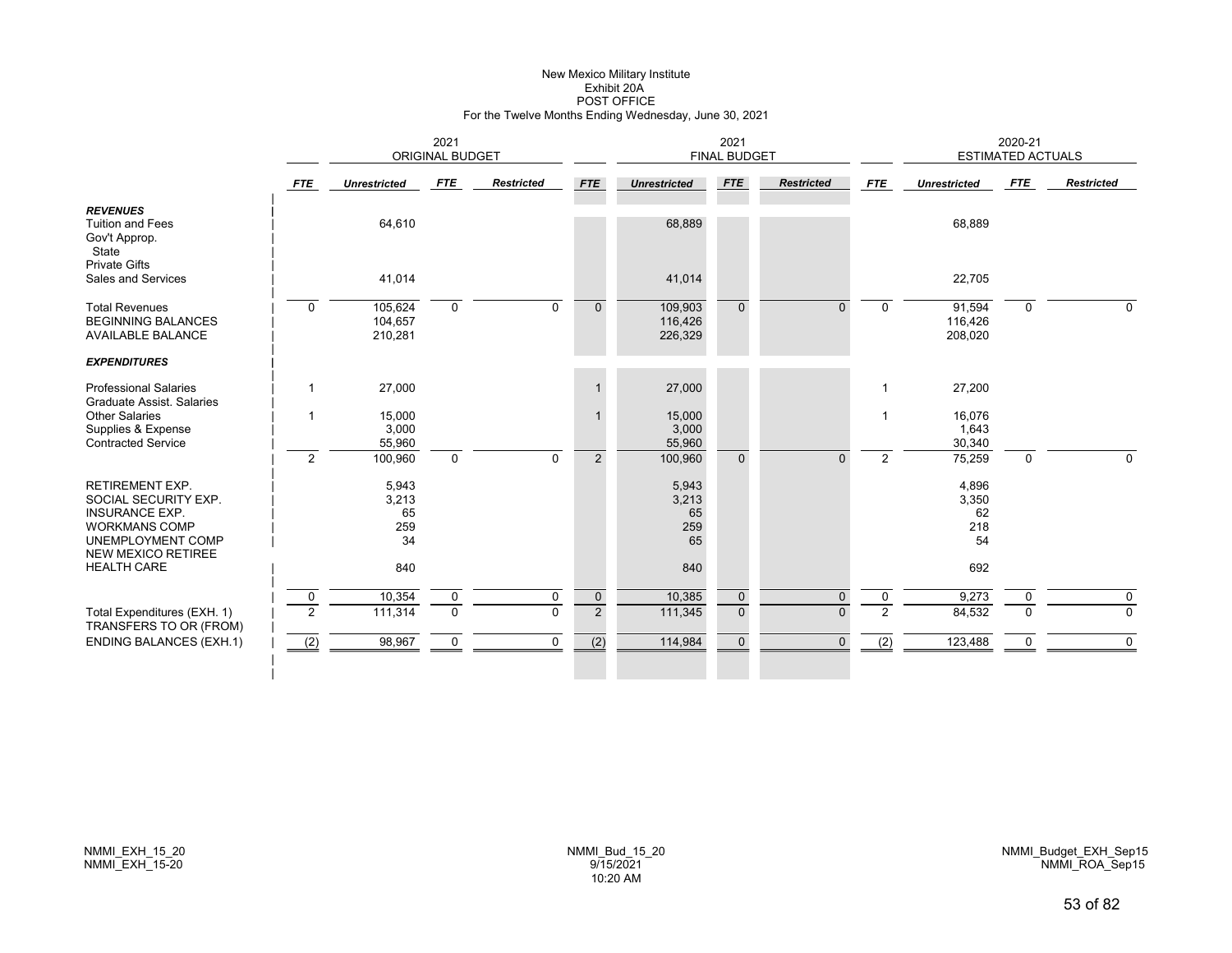# New Mexico Military Institute Exhibit 20ACADET STORE For the Twelve Months Ending Wednesday, June 30, 2021

|                                                                                         |             |                               | 2021<br><b>ORIGINAL BUDGET</b> |                   |             |                               | 2021<br>FINAL BUDGET |                   |             |                               | 2020-21<br><b>ESTIMATED ACTUALS</b> |                   |
|-----------------------------------------------------------------------------------------|-------------|-------------------------------|--------------------------------|-------------------|-------------|-------------------------------|----------------------|-------------------|-------------|-------------------------------|-------------------------------------|-------------------|
|                                                                                         | <b>FTE</b>  | <b>Unrestricted</b>           | FTE                            | <b>Restricted</b> | <b>FTE</b>  | <b>Unrestricted</b>           | FTE                  | <b>Restricted</b> | <b>FTE</b>  | <b>Unrestricted</b>           | <b>FTE</b>                          | <b>Restricted</b> |
| <b>REVENUES</b><br>Gov't Approp.<br>State<br><b>Private Gifts</b><br>Sales and Services |             | 139,145                       |                                |                   |             | 139,145                       |                      |                   |             | 162,811                       |                                     |                   |
| <b>Total Revenues</b><br><b>BEGINNING BALANCES</b><br>AVAILABLE BALANCE                 | $\mathbf 0$ | 139,145<br>625,823<br>764,968 | $\mathbf 0$                    | $\mathbf 0$       | $\mathbf 0$ | 139,145<br>623,814<br>762,959 | $\mathbf 0$          | $\Omega$          | $\mathbf 0$ | 162,811<br>623,814<br>786,625 | 0                                   | $\Omega$          |
| <b>EXPENDITURES</b>                                                                     |             |                               |                                |                   |             |                               |                      |                   |             |                               |                                     |                   |
| Graduate Assist, Salaries                                                               |             |                               |                                |                   |             |                               |                      |                   |             |                               |                                     |                   |
| OVERHEAD-ADMIN<br>OVERHEAD-PLANT OPER                                                   |             | 13,340<br>45,985              |                                |                   |             | 13,340<br>45,985              |                      |                   |             | 13,340<br>45,985              |                                     |                   |
|                                                                                         | $\mathbf 0$ | 59,325                        | $\mathbf 0$                    | $\mathbf 0$       | $\mathbf 0$ | 59,325                        | $\mathbf 0$          | $\Omega$          | $\mathbf 0$ | 59,325                        | $\mathbf 0$                         | $\mathbf 0$       |
| Total Expenditures (EXH. 1)<br>TRANSFERS TO OR (FROM)                                   | $\Omega$    | 59,325                        | $\mathbf 0$                    | $\mathbf 0$       | $\mathbf 0$ | 59,325                        | $\mathbf 0$          | $\mathbf{0}$      | $\Omega$    | 59,325                        | 0                                   | $\mathbf 0$       |
| <b>ENDING BALANCES (EXH.1)</b>                                                          | 0           | 705,643                       | $\boldsymbol{0}$               | $\mathbf 0$       | $\mathbf 0$ | 703,634                       | $\mathbf 0$          | $\Omega$          |             | 727,300                       | 0                                   | $\mathbf 0$       |
|                                                                                         |             |                               |                                |                   |             |                               |                      |                   |             |                               |                                     |                   |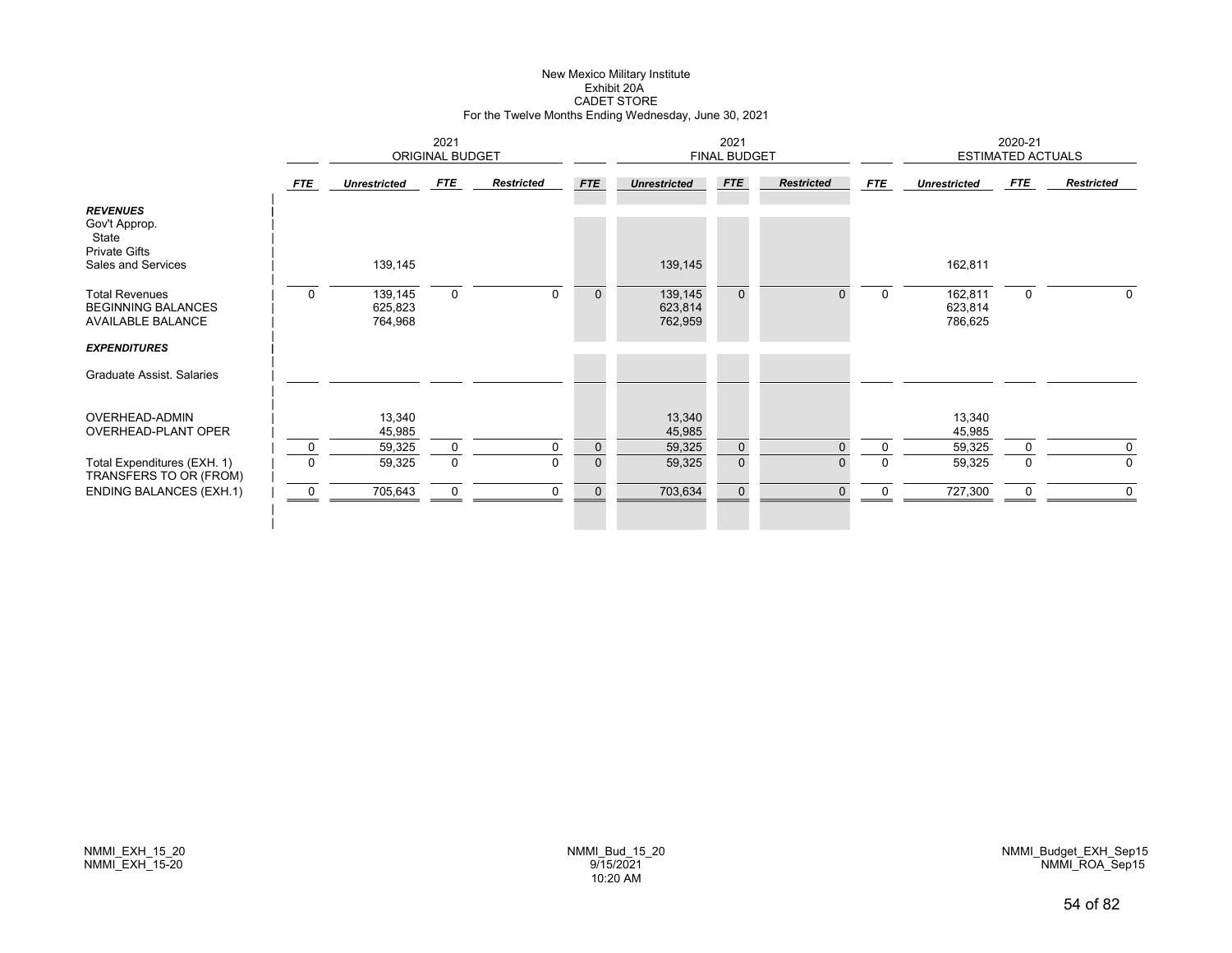#### New Mexico Military Institute Exhibit 20A VENDINGFor the Twelve Months Ending Wednesday, June 30, 2021

|                                                                                                                                                                                                  | 2021<br>ORIGINAL BUDGET |                                   |             |                   |             |                                   | 2021<br><b>FINAL BUDGET</b> |                   |             |                               | 2020-21<br><b>ESTIMATED ACTUALS</b> |                   |
|--------------------------------------------------------------------------------------------------------------------------------------------------------------------------------------------------|-------------------------|-----------------------------------|-------------|-------------------|-------------|-----------------------------------|-----------------------------|-------------------|-------------|-------------------------------|-------------------------------------|-------------------|
|                                                                                                                                                                                                  | FTE                     | <b>Unrestricted</b>               | FTE         | <b>Restricted</b> | <b>FTE</b>  | <b>Unrestricted</b>               | <b>FTE</b>                  | <b>Restricted</b> | <b>FTE</b>  | <b>Unrestricted</b>           | FTE                                 | <b>Restricted</b> |
| <b>REVENUES</b><br>Gov't Approp.<br>State<br><b>Private Gifts</b><br>Sales and Services<br><b>Total Revenues</b><br><b>BEGINNING BALANCES</b><br><b>AVAILABLE BALANCE</b><br><b>EXPENDITURES</b> | $\mathbf 0$             | 1,000<br>1,000<br>9,926<br>10,926 | $\mathbf 0$ | $\mathbf 0$       | $\mathbf 0$ | 1,000<br>1,000<br>9,594<br>10,594 | $\overline{0}$              | $\mathbf{0}$      | $\mathbf 0$ | 864<br>864<br>9,594<br>10,457 | 0                                   | $\mathbf{0}$      |
| Graduate Assist. Salaries                                                                                                                                                                        |                         |                                   |             |                   |             |                                   |                             |                   |             |                               |                                     |                   |
| TRANSFERS TO OR (FROM)<br><b>ENDING BALANCES (EXH.1)</b>                                                                                                                                         | 0                       | 10,926                            | $\mathbf 0$ | $\Omega$          | $\mathbf 0$ | 10,594                            | $\mathbf 0$                 | $\Omega$          |             | 10,457                        | $\Omega$                            | $\mathbf 0$       |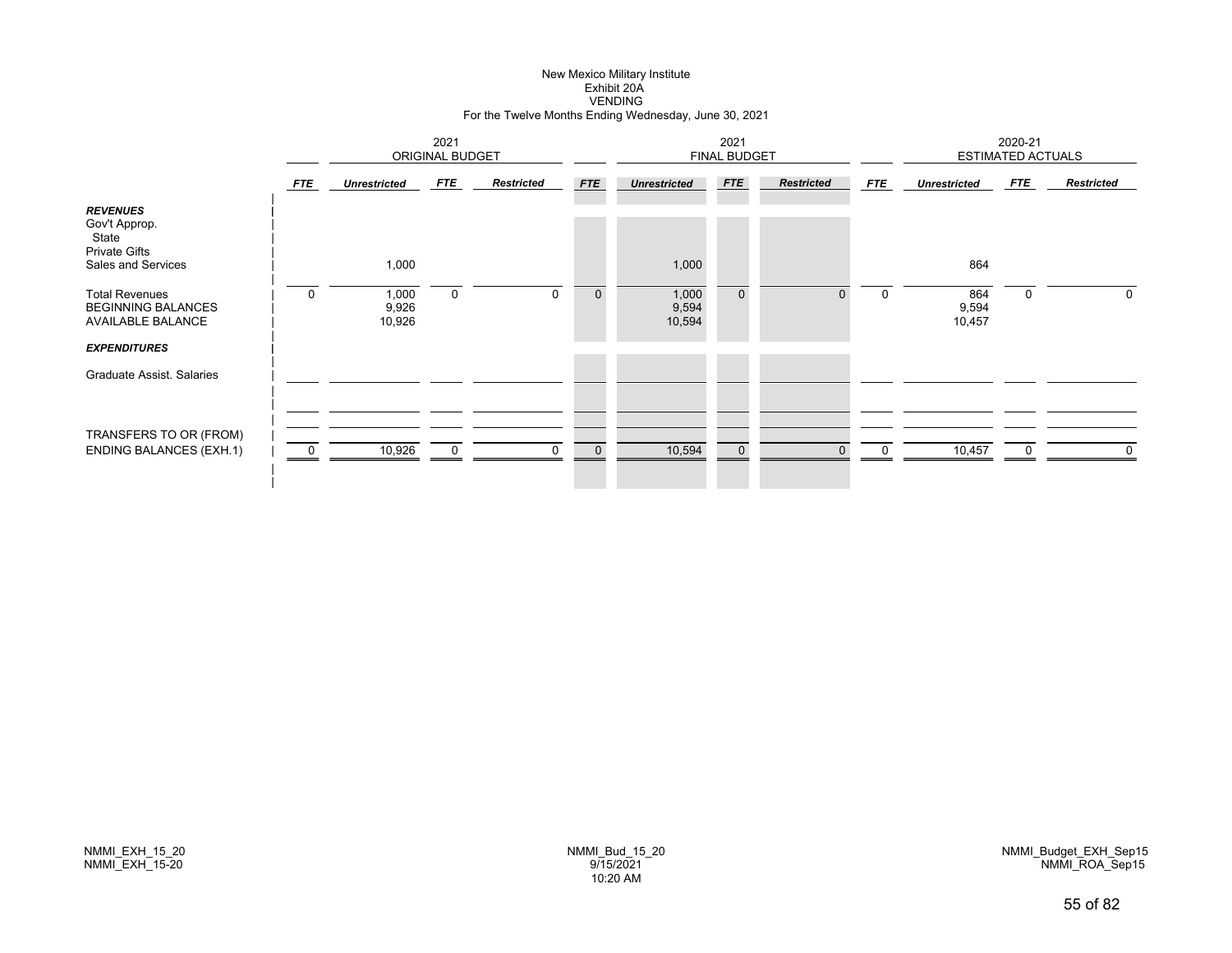# New Mexico Military Institute Exhibit 20ASPECIAL EVENTS For the Twelve Months Ending Wednesday, June 30, 2021

|                                                                                                                 |             | 2021<br>ORIGINAL BUDGET             |             |                   |              |                                     | 2021<br><b>FINAL BUDGET</b> |                   |            |                              | 2020-21<br><b>ESTIMATED ACTUALS</b> |                   |
|-----------------------------------------------------------------------------------------------------------------|-------------|-------------------------------------|-------------|-------------------|--------------|-------------------------------------|-----------------------------|-------------------|------------|------------------------------|-------------------------------------|-------------------|
|                                                                                                                 | FTE         | <b>Unrestricted</b>                 | FTE         | <b>Restricted</b> | <b>FTE</b>   | <b>Unrestricted</b>                 | <b>FTE</b>                  | <b>Restricted</b> | <b>FTE</b> | <b>Unrestricted</b>          | FTE                                 | <b>Restricted</b> |
| <b>REVENUES</b><br>Gov't Approp.<br>State<br><b>Private Gifts</b><br>Sales and Services                         |             | 175,223                             |             |                   |              | 175,223                             |                             |                   |            | 120,779                      |                                     |                   |
| <b>Total Revenues</b><br><b>BEGINNING BALANCES</b><br><b>AVAILABLE BALANCE</b>                                  | $\mathbf 0$ | 175,223<br>(40, 046)<br>135,177     | $\mathbf 0$ | $\Omega$          | $\mathbf{0}$ | 175,223<br>12,767<br>187,990        | $\overline{0}$              | $\Omega$          | $\Omega$   | 120,779<br>12,767<br>133,546 | $\mathbf 0$                         | $\mathbf 0$       |
| <b>EXPENDITURES</b>                                                                                             |             |                                     |             |                   |              |                                     |                             |                   |            |                              |                                     |                   |
| Graduate Assist, Salaries<br><b>Other Salaries</b><br>Supplies & Expense<br>Travel<br><b>Contracted Service</b> |             | 9,183<br>72,397<br>13,205<br>91,695 |             |                   |              | 9,183<br>72,397<br>13,205<br>91,695 |                             |                   |            | 31,571<br>5,334<br>38,196    |                                     |                   |
|                                                                                                                 | $\mathbf 0$ | 186,480                             | $\mathbf 0$ | $\Omega$          | $\mathbf 0$  | 186,480                             | $\mathbf 0$                 | $\Omega$          | $\Omega$   | 75,101                       | $\mathbf 0$                         | $\mathbf{0}$      |
| Total Expenditures (EXH. 1)                                                                                     | $\mathbf 0$ | 186,480                             | $\mathbf 0$ | $\Omega$          | $\mathbf 0$  | 186,480                             | $\mathbf 0$                 | $\Omega$          | $\Omega$   | 75,101                       | $\mathbf 0$                         | $\mathbf{0}$      |
| TRANSFERS TO OR (FROM)                                                                                          |             |                                     |             |                   |              |                                     |                             |                   |            |                              |                                     |                   |
| <b>ENDING BALANCES (EXH.1)</b>                                                                                  | 0           | (51, 303)                           | $\mathbf 0$ | 0                 | $\mathbf 0$  | 1,510                               | $\pmb{0}$                   | $\Omega$          | 0          | 58,445                       | 0                                   | 0                 |
|                                                                                                                 |             |                                     |             |                   |              |                                     |                             |                   |            |                              |                                     |                   |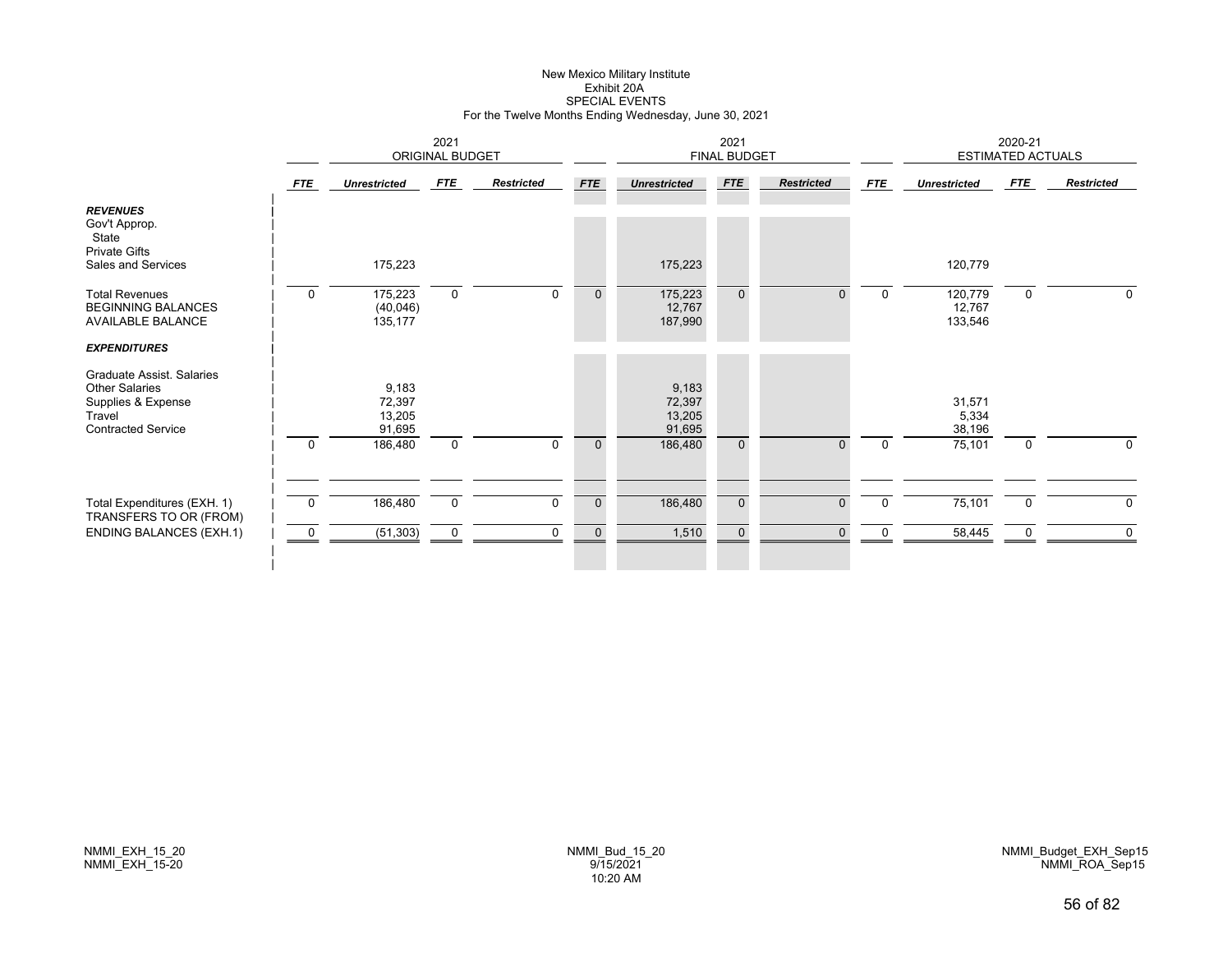#### New Mexico Military Institute Exhibit 20A Summer School & Camps For the Twelve Months Ending Wednesday, June 30, 2021

|                                                                                                                          | 2021<br><b>ORIGINAL BUDGET</b> |                               |                            |                   |                             |                               | 2021<br><b>FINAL BUDGET</b> |                      |                      |                               | 2020-21<br><b>ESTIMATED ACTUALS</b> |                         |
|--------------------------------------------------------------------------------------------------------------------------|--------------------------------|-------------------------------|----------------------------|-------------------|-----------------------------|-------------------------------|-----------------------------|----------------------|----------------------|-------------------------------|-------------------------------------|-------------------------|
|                                                                                                                          | <b>FTE</b>                     | <b>Unrestricted</b>           | <b>FTE</b>                 | <b>Restricted</b> | <b>FTE</b>                  | <b>Unrestricted</b>           | <b>FTE</b>                  | <b>Restricted</b>    | <b>FTE</b>           | <b>Unrestricted</b>           | <b>FTE</b>                          | <b>Restricted</b>       |
| <b>REVENUES</b><br><b>Tuition and Fees</b><br>Gov't Approp.<br>State<br><b>Private Gifts</b>                             |                                | 3,471                         |                            |                   |                             | 3,741                         |                             |                      |                      | 3,741                         |                                     |                         |
| Sales and Services                                                                                                       |                                | 188,163                       |                            |                   |                             | 188,163                       |                             |                      |                      | 155,251                       |                                     |                         |
| <b>Total Revenues</b><br><b>BEGINNING BALANCES</b><br><b>AVAILABLE BALANCE</b>                                           | $\Omega$                       | 191,634<br>56,323<br>247,957  | $\mathbf 0$                | $\Omega$          | $\mathbf{0}$                | 191,904<br>193,014<br>384,918 | $\mathbf{0}$                | $\Omega$             | $\Omega$             | 158,992<br>193,014<br>352,006 | $\mathbf 0$                         | $\Omega$                |
| <b>EXPENDITURES</b>                                                                                                      |                                |                               |                            |                   |                             |                               |                             |                      |                      |                               |                                     |                         |
| <b>Professional Salaries</b><br>Graduate Assist, Salaries                                                                |                                |                               |                            |                   |                             |                               |                             |                      |                      | 14,695                        |                                     |                         |
| <b>Other Salaries</b><br>Supplies & Expense                                                                              | $\Omega$                       | 101.876<br>163,638<br>265,514 | $\mathbf 0$                | $\Omega$          | $\Omega$                    | 101.876<br>163,638<br>265,514 | $\Omega$                    | $\Omega$             | $\Omega$             | 25,160<br>58,156<br>98,011    | $\mathbf 0$                         | $\Omega$                |
| <b>RETIREMENT EXP.</b><br>SOCIAL SECURITY EXP.<br><b>WORKMANS COMP</b><br>UNEMPLOYMENT COMP<br><b>NEW MEXICO RETIREE</b> |                                | 15,602<br>7,793<br>112<br>20  |                            |                   |                             | 15,602<br>7,793<br>200<br>20  |                             |                      |                      | 5,639<br>3,049<br>167<br>45   |                                     |                         |
| <b>HEALTH CARE</b>                                                                                                       |                                | 2,038                         |                            |                   |                             | 2,038                         |                             |                      |                      | 797                           |                                     |                         |
| Total Expenditures (EXH. 1)<br>TRANSFERS TO OR (FROM)                                                                    | $\mathbf 0$<br>$\Omega$        | 25,565<br>291,079             | $\mathbf 0$<br>$\mathbf 0$ | 0<br>$\Omega$     | $\pmb{0}$<br>$\overline{0}$ | 25,653<br>291,167             | $\mathbf 0$<br>$\mathbf 0$  | $\Omega$<br>$\Omega$ | $\Omega$<br>$\Omega$ | 9,698<br>107,708              | $\mathbf 0$<br>$\Omega$             | $\mathbf 0$<br>$\Omega$ |
| <b>ENDING BALANCES (EXH.1)</b>                                                                                           | $\mathbf 0$                    | (43, 122)                     | 0                          | $\mathbf 0$       | $\mathbf 0$                 | 93,751                        | $\mathbf{0}$                | $\Omega$             | 0                    | 244,298                       | 0                                   | $\mathbf 0$             |
|                                                                                                                          |                                |                               |                            |                   |                             |                               |                             |                      |                      |                               |                                     |                         |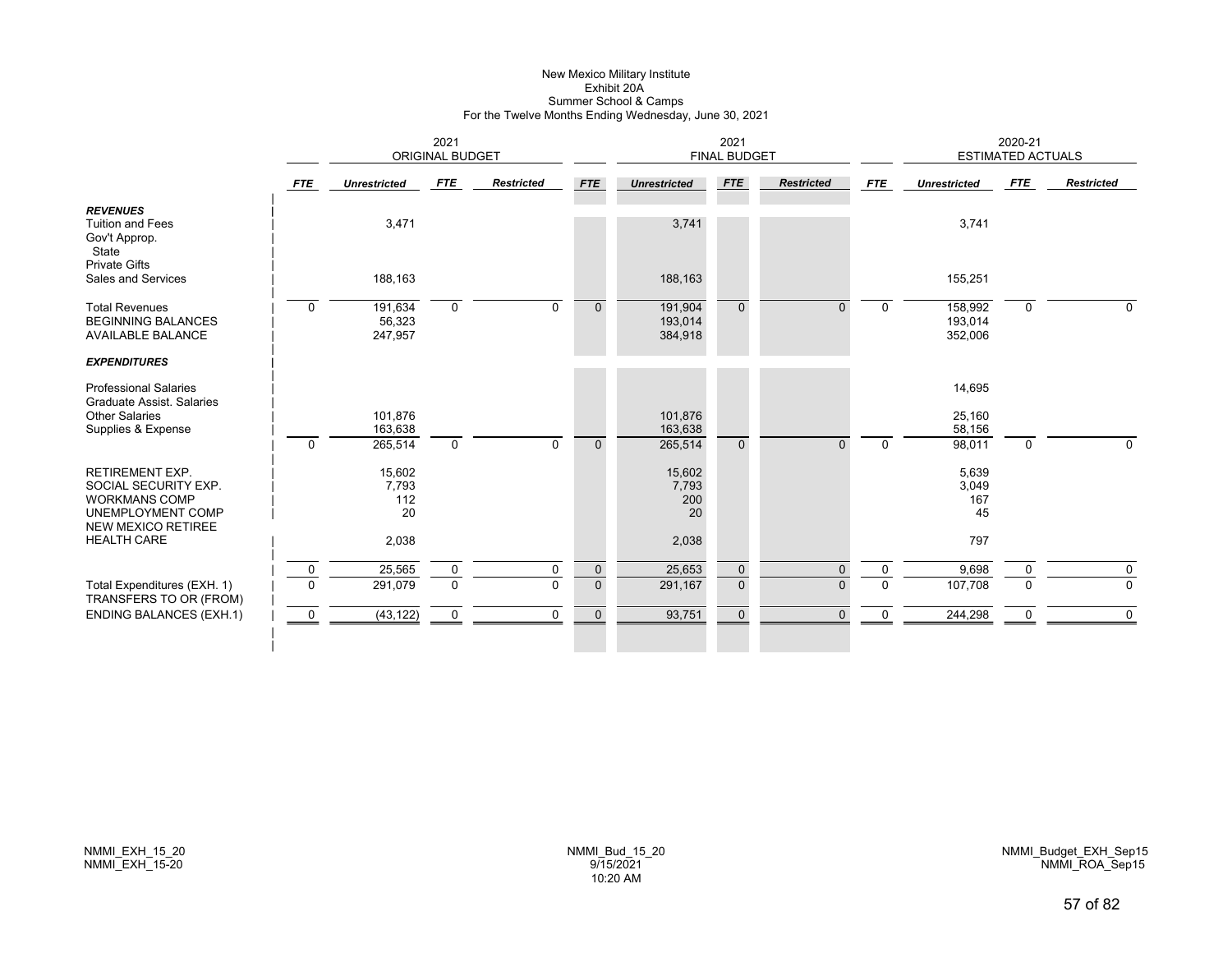# New Mexico Military Institute Exhibit 20ADANIELS LEADERSHIP For the Twelve Months Ending Wednesday, June 30, 2021

|                                                                                                |             |                               | 2021<br><b>ORIGINAL BUDGET</b> |                   |              |                               | 2021<br><b>FINAL BUDGET</b> |                   |             |                               | 2020-21<br><b>ESTIMATED ACTUALS</b> |                   |
|------------------------------------------------------------------------------------------------|-------------|-------------------------------|--------------------------------|-------------------|--------------|-------------------------------|-----------------------------|-------------------|-------------|-------------------------------|-------------------------------------|-------------------|
|                                                                                                | <b>FTE</b>  | <b>Unrestricted</b>           | <b>FTE</b>                     | <b>Restricted</b> | <b>FTE</b>   | <b>Unrestricted</b>           | <b>FTE</b>                  | <b>Restricted</b> | <b>FTE</b>  | <b>Unrestricted</b>           | <b>FTE</b>                          | <b>Restricted</b> |
| <b>REVENUES</b><br><b>Tuition and Fees</b><br>Gov't Approp.<br>State                           |             | 156,718                       |                                |                   |              | 167,078                       |                             |                   |             | 167,078                       |                                     |                   |
| <b>Private Gifts</b><br>Sales and Services                                                     |             | 27,669                        |                                |                   |              | 27,669                        |                             |                   |             | (644)                         |                                     |                   |
| <b>Total Revenues</b><br><b>BEGINNING BALANCES</b><br><b>AVAILABLE BALANCE</b>                 | $\Omega$    | 184,387<br>521,424<br>705,811 | $\mathbf 0$                    | $\mathbf 0$       | $\mathbf{0}$ | 194,747<br>616,338<br>811,085 | $\overline{0}$              | $\Omega$          | $\mathbf 0$ | 166,434<br>616,338<br>782,772 | $\mathbf 0$                         | 0                 |
| <b>EXPENDITURES</b>                                                                            |             |                               |                                |                   |              |                               |                             |                   |             |                               |                                     |                   |
| Graduate Assist, Salaries<br><b>Other Salaries</b><br>Supplies & Expense                       |             | 19,240<br>120,863             |                                |                   |              | 19,240<br>120,863             |                             |                   |             | 15,310                        |                                     |                   |
|                                                                                                | $\mathbf 0$ | 140,103                       | $\mathbf 0$                    | $\Omega$          | $\mathbf{0}$ | 140,103                       | $\mathbf{0}$                | $\Omega$          | $\Omega$    | 15,310                        | $\mathbf 0$                         | $\Omega$          |
| SOCIAL SECURITY EXP.<br><b>WORKMANS COMP</b><br>UNEMPLOYMENT COMP<br><b>NEW MEXICO RETIREE</b> |             | 1,193<br>535<br>58            |                                |                   |              | 1,193<br>89<br>58             |                             |                   |             | 74<br>20                      |                                     |                   |
| <b>HEALTH CARE</b>                                                                             |             | 312                           |                                |                   |              | 312                           |                             |                   |             |                               |                                     |                   |
|                                                                                                | $\mathbf 0$ | 2,098                         | $\mathbf 0$                    | $\mathbf 0$       | $\mathbf 0$  | 1,652                         | $\mathbf 0$                 | $\mathbf{0}$      | 0           | 94                            | $\Omega$                            | 0                 |
| Total Expenditures (EXH. 1)<br>TRANSFERS TO OR (FROM)                                          | $\Omega$    | 142,201                       | $\mathbf 0$                    | $\Omega$          | $\mathbf{0}$ | 141,755                       | $\mathbf{0}$                | $\Omega$          | $\Omega$    | 15,404                        | $\Omega$                            | $\mathbf 0$       |
| <b>ENDING BALANCES (EXH.1)</b>                                                                 | 0           | 563,610                       | $\mathbf 0$                    | $\mathbf 0$       | $\mathbf 0$  | 669,330                       | $\mathbf 0$                 | $\Omega$          | 0           | 767,367                       | 0                                   | $\mathbf 0$       |
|                                                                                                |             |                               |                                |                   |              |                               |                             |                   |             |                               |                                     |                   |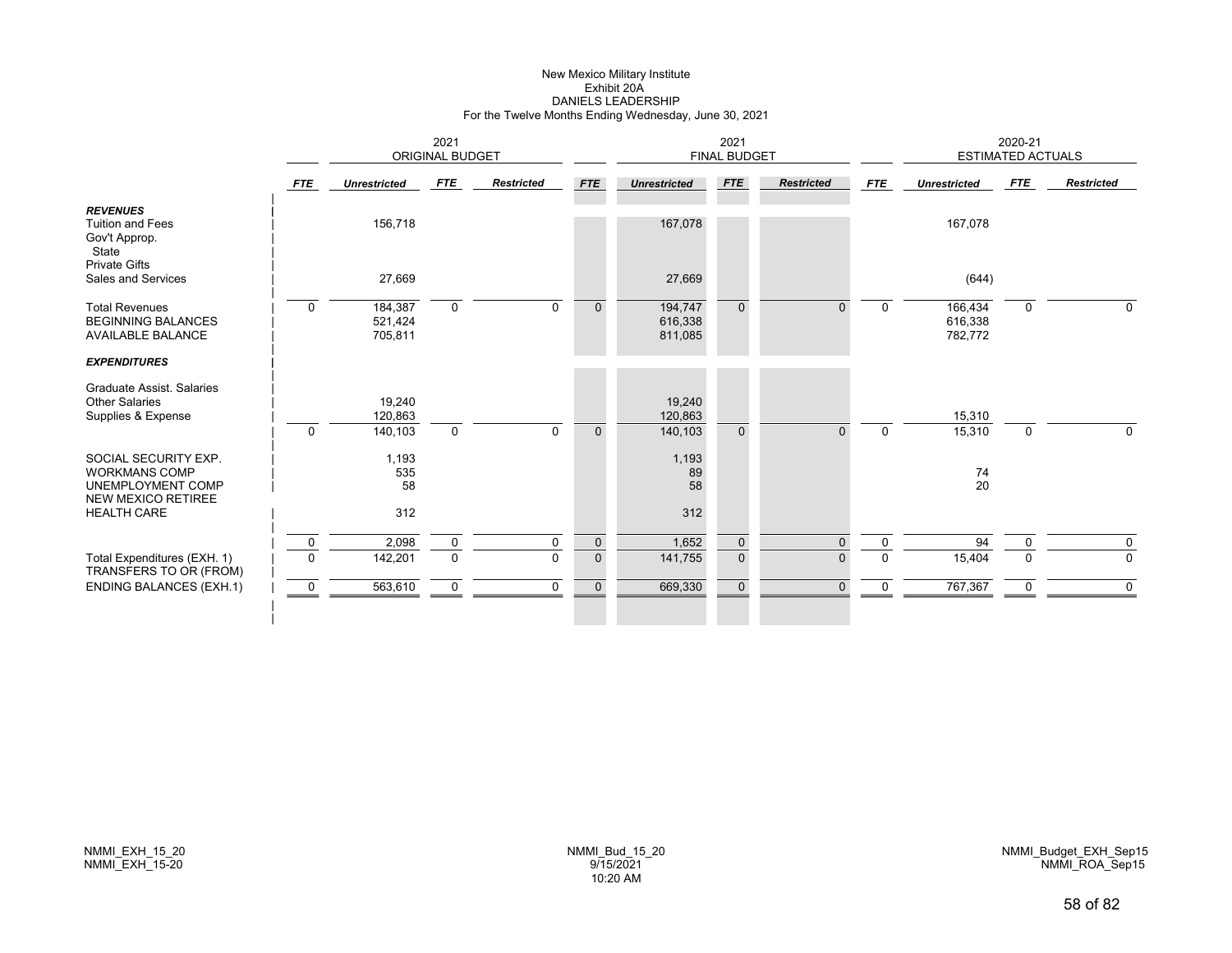# New Mexico Military Institute Exhibit 20AATHLETIC PERFORMANCE CENTER For the Twelve Months Ending Wednesday, June 30, 2021

|                                                                                         |                  |                             | 2021<br>ORIGINAL BUDGET    |                         |                               |                             | 2021<br><b>FINAL BUDGET</b>   |                   |                         |                       | 2020-21<br><b>ESTIMATED ACTUALS</b> |                            |
|-----------------------------------------------------------------------------------------|------------------|-----------------------------|----------------------------|-------------------------|-------------------------------|-----------------------------|-------------------------------|-------------------|-------------------------|-----------------------|-------------------------------------|----------------------------|
|                                                                                         | FTE              | <b>Unrestricted</b>         | FTE                        | <b>Restricted</b>       | <b>FTE</b>                    | <b>Unrestricted</b>         | <b>FTE</b>                    | <b>Restricted</b> | FTE                     | <b>Unrestricted</b>   | <b>FTE</b>                          | <b>Restricted</b>          |
| <b>REVENUES</b><br>Gov't Approp.<br>State<br><b>Private Gifts</b><br>Sales and Services |                  | 40,000                      |                            |                         |                               | 40,000                      |                               |                   |                         |                       |                                     |                            |
| <b>Total Revenues</b><br><b>BEGINNING BALANCES</b><br><b>AVAILABLE BALANCE</b>          | $\Omega$         | 40,000<br>64,994<br>104,994 | $\mathbf 0$                | $\Omega$                | $\Omega$                      | 40,000<br>65,695<br>105,695 | $\Omega$                      | $\Omega$          | $\Omega$                | O<br>65,695<br>65,695 | $\mathbf 0$                         | $\mathbf{0}$               |
| <b>EXPENDITURES</b>                                                                     |                  |                             |                            |                         |                               |                             |                               |                   |                         |                       |                                     |                            |
| Graduate Assist, Salaries<br><b>Other Salaries</b><br>Supplies & Expense<br>Travel      |                  | 3,120<br>35,000<br>2,600    |                            |                         |                               | 3,120<br>35,000<br>2,600    |                               |                   |                         |                       |                                     |                            |
|                                                                                         | $\mathbf 0$      | 40,720                      | $\mathbf 0$                | $\Omega$                | $\Omega$                      | 40,720                      | $\Omega$                      | $\Omega$          | $\mathbf 0$             | $\Omega$              | $\mathbf 0$                         | <sup>n</sup>               |
| <b>WORKMANS COMP</b><br>UNEMPLOYMENT COMP                                               |                  |                             |                            |                         |                               | $16\,$<br>5                 |                               |                   |                         | 15<br>$\overline{4}$  |                                     |                            |
| Total Expenditures (EXH. 1)<br>TRANSFERS TO OR (FROM)                                   | 0<br>$\mathbf 0$ | $\Omega$<br>40,720          | $\mathbf 0$<br>$\mathbf 0$ | $\mathbf 0$<br>$\Omega$ | $\mathbf 0$<br>$\overline{0}$ | 21<br>40,741                | $\mathbf 0$<br>$\overline{0}$ | $\Omega$<br>0     | $\mathbf 0$<br>$\Omega$ | 19<br>$\overline{19}$ | 0<br>$\Omega$                       | $\mathbf 0$<br>$\mathbf 0$ |
| <b>ENDING BALANCES (EXH.1)</b>                                                          | $\mathbf 0$      | 64,274                      | $\pmb{0}$                  | $\mathbf 0$             | $\mathbf 0$                   | 64,954                      | $\mathbf 0$                   | $\Omega$          | 0                       | 65,676                | 0                                   | $\Omega$                   |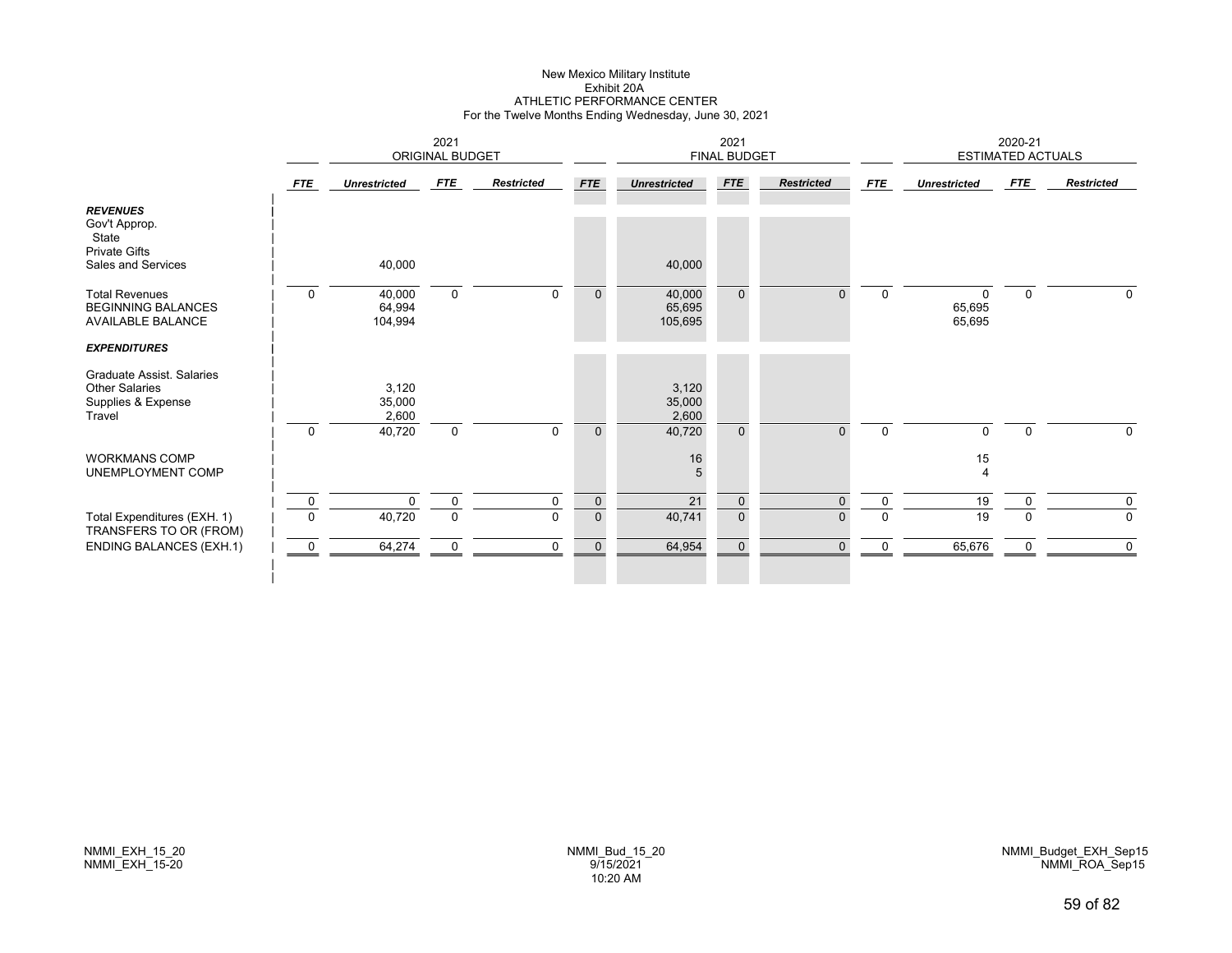#### New Mexico Military Institute Exhibit 21-Summary of Intercollegiate Athletics For the Twelve Months Ending Wednesday, June 30, 2021

|                                                                                                                                                                              | 2021<br><b>ORIGINAL BUDGET</b> |                                            |             |                   |                |                                            | 2021<br><b>FINAL BUDGET</b> |                   |                |                                            | 2020-21<br><b>ESTIMATED ACTUALS</b> |                   |
|------------------------------------------------------------------------------------------------------------------------------------------------------------------------------|--------------------------------|--------------------------------------------|-------------|-------------------|----------------|--------------------------------------------|-----------------------------|-------------------|----------------|--------------------------------------------|-------------------------------------|-------------------|
|                                                                                                                                                                              | <b>FTE</b>                     | <b>Unrestricted</b>                        | <b>FTE</b>  | <b>Restricted</b> | <b>FTE</b>     | <b>Unrestricted</b>                        | <b>FTE</b>                  | <b>Restricted</b> | <b>FTE</b>     | <b>Unrestricted</b>                        | <b>FTE</b>                          | <b>Restricted</b> |
| <b>REVENUES</b><br><b>Required Student Fees</b><br>Gov't. Approp. - State<br><b>Ticket Sales</b><br>Radio & Television<br>Prog. Sales & Advertising                          |                                | 419,695<br>332,000<br>10,000               |             |                   |                | 447,308<br>332,000<br>10,000               |                             |                   |                | 447,308<br>332,000<br>1,133                |                                     |                   |
| Tournament Reimbursement<br>Other                                                                                                                                            |                                | 3,000                                      |             |                   |                | 3,000                                      |                             |                   |                | 3,386                                      |                                     |                   |
| Total Revenues (Exh. 1)                                                                                                                                                      | $\mathbf 0$                    | 764,695                                    | $\Omega$    | $\Omega$          | $\mathbf{0}$   | 792,308                                    | $\mathbf{0}$                | $\Omega$          | $\mathbf{0}$   | 783,827                                    | $\mathbf{0}$                        | $\Omega$          |
|                                                                                                                                                                              |                                |                                            |             |                   |                |                                            |                             |                   |                |                                            |                                     |                   |
| <b>Professional Salaries</b><br><b>Coach Salaries</b><br>Grad. Asst. Salaries<br><b>Maintenance Salaries</b>                                                                 | 1                              | 117,000                                    |             |                   | $\mathbf{1}$   | 117,000                                    |                             |                   | $\mathbf{1}$   | 103,873                                    |                                     |                   |
| <b>Other Salaries</b><br><b>Game Officials</b>                                                                                                                               |                                | 43,500                                     |             |                   |                | 43,500                                     |                             |                   |                | 24,260                                     |                                     |                   |
| Supplies and Expense<br>Travel<br>Equipment<br>Other Sports - 21A                                                                                                            | 3                              | 59,360<br>23,800<br>17,001<br>2,635,567    |             |                   | 3              | 60,133<br>23,800<br>17,001<br>3,039,387    |                             |                   | 3              | 47,285<br>4,634<br>10,836<br>2,659,988     |                                     |                   |
| Retirement<br>Social Security<br>Group Insurance<br>Workmen's Compensation<br>Unemployment Compensation<br><b>Waiver of Tuition</b><br>Fuel<br>Electricity<br>Water<br>Sewer |                                | 39,512<br>21,424<br>23,833<br>2,064<br>311 |             |                   |                | 39,512<br>21,424<br>28,011<br>2,258<br>410 |                             |                   |                | 33,352<br>17,577<br>23,773<br>1,361<br>348 |                                     |                   |
| Misc                                                                                                                                                                         |                                | 20,000                                     |             |                   |                | 20,000                                     |                             |                   |                | 30                                         |                                     |                   |
| Charge for Inst. Supp. Costs                                                                                                                                                 |                                | 1,350                                      |             |                   |                | 1,350                                      |                             |                   |                | 2,524                                      |                                     |                   |
| Charge for Plant O & M Costs                                                                                                                                                 |                                | 1,800                                      |             |                   |                | 1,800                                      |                             |                   |                | 1,800                                      |                                     |                   |
| Total Expenditures (EXH. 1)                                                                                                                                                  | $\overline{4}$                 | 3,006,522                                  | $\mathbf 0$ | $\mathbf 0$       | $\overline{4}$ | 3,415,586                                  | $\mathbf 0$                 | $\Omega$          | $\overline{4}$ | 2,931,642                                  | $\mathbf 0$                         | $\Omega$          |
| TRANSFERS TO OR (FROM) -<br>1&G(Exh 1A)<br><b>BEGINNING BALANCE</b>                                                                                                          |                                | (2,078,111)<br>202,064                     |             |                   |                | (2,078,111)<br>670,651                     |                             |                   |                | (2,078,111)<br>670,651                     |                                     |                   |
| <b>ENDING BALANCE</b>                                                                                                                                                        | (4)                            | 38,348                                     | $\pmb{0}$   | $\mathbf 0$       | (4)            | 125,484                                    | $\mathbf 0$                 | $\Omega$          | (4)            | 600,947                                    | $\mathbf 0$                         | $\mathbf 0$       |
|                                                                                                                                                                              |                                |                                            |             |                   |                | NMMI EXH 21                                |                             |                   |                |                                            |                                     |                   |

NMMI\_Budget\_EXH\_Sep15 NMMI\_ROA\_Sep15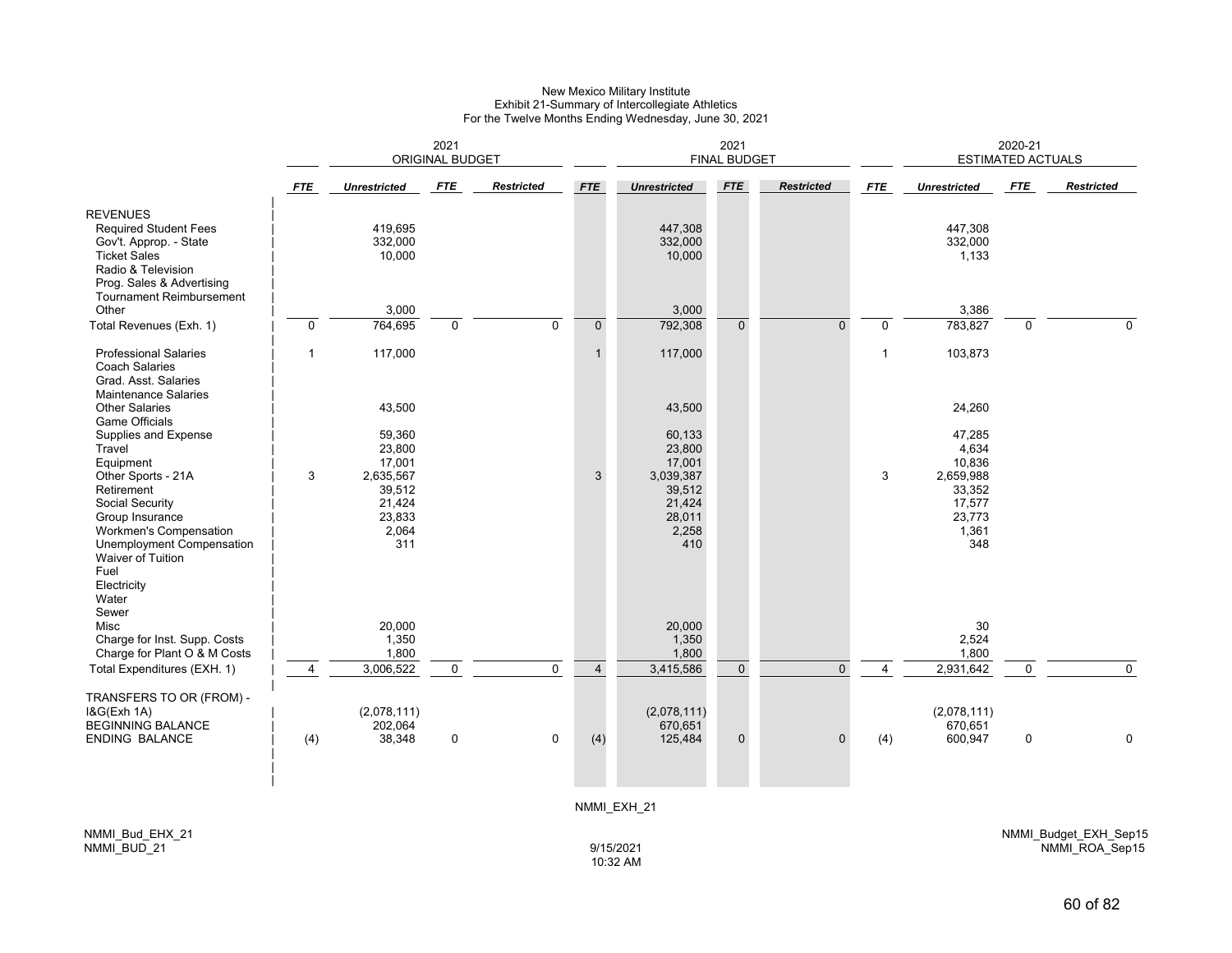#### New Mexico Military Institute Exhibit 21A Summary of Intercollegiate Athletics by Sport Total 21A'sFor the Twelve Months Ending Wednesday, June 30, 2021

|                                                                                                                                                                                                             |            | 2021                                     |            | 2021                                     |            | 2020-21                                  |
|-------------------------------------------------------------------------------------------------------------------------------------------------------------------------------------------------------------|------------|------------------------------------------|------------|------------------------------------------|------------|------------------------------------------|
|                                                                                                                                                                                                             |            | ORIGINAL BUDGET                          |            | <b>FINAL BUDGET</b>                      |            | <b>ESTIMATED ACTUALS</b>                 |
|                                                                                                                                                                                                             |            |                                          |            |                                          |            |                                          |
|                                                                                                                                                                                                             | <b>FTE</b> | <b>Unrestricted</b>                      | <b>FTE</b> | <b>Unrestricted</b>                      | <b>FTE</b> | <b>Unrestricted</b>                      |
| <b>REVENUES</b><br><b>Required Student Fees</b>                                                                                                                                                             |            |                                          |            |                                          |            |                                          |
| Gov't. Approp. - State<br>Private Gifts, Grants & Contracts<br><b>Ticket Sales</b><br>Radio & Television<br>Prog. Sales & Advertising<br>Concessions<br><b>Tournament Reimbursement</b><br>Other<br>Laundry |            | 311,388                                  |            | 311,388                                  |            | 311,388                                  |
| Total Revenues (Exh. 1)                                                                                                                                                                                     | 0          | 311,388                                  |            | 311,388                                  | $\pmb{0}$  | 311,388                                  |
| <b>Professional Salaries</b><br><b>Coach Salaries</b><br>Grad, Asst. Salaries<br><b>Maintenance Salaries</b>                                                                                                |            | 9,000                                    |            | 9,000                                    |            | 1,500                                    |
| <b>Other Salaries</b><br><b>Game Officials</b><br><b>Grant-in-aid Athletics</b><br>Supplies and Expense<br>Travel                                                                                           | 3          | 109,699<br>64,998<br>1,625,942<br>56,826 | 3.00       | 109,699<br>65,223<br>1,966,434<br>56,826 | 3          | 108,602<br>34,808<br>1,836,016<br>99,265 |
| Team<br>Recruiting<br>Equipment<br>Telephone                                                                                                                                                                |            | 561,442<br>59,457<br>127,703<br>20,500   |            | 612,466<br>59,457<br>139,782<br>20,500   |            | 417,058<br>24,023<br>137,297<br>1,418    |
| Total Expenditures (EXH. 1)                                                                                                                                                                                 | 3          | 2,635,567                                | 3.00       | 3,039,387                                | 3          | 2,659,988                                |
|                                                                                                                                                                                                             |            |                                          |            |                                          |            |                                          |

NMMI\_Budget\_EXH\_Sep15\_unrestricted

9/15/2021 10:37 AM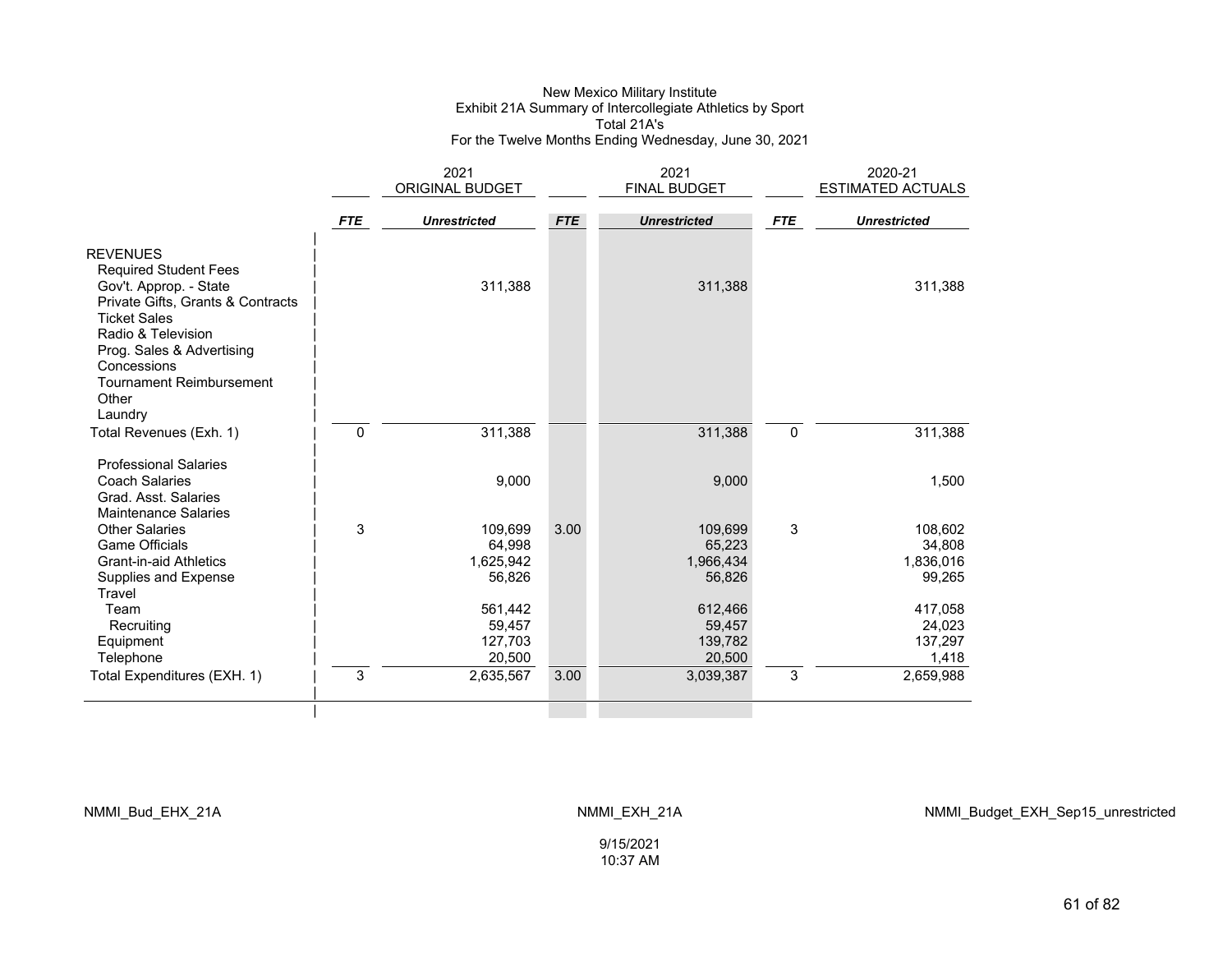### New Mexico Military Institute Exhibit 21A Summary of Intercollegiate Athletics by Sport Other Sports For the Twelve Months Ending Wednesday, June 30, 2021

|                                                                                                                                                                                                                                      |            | 2021<br>ORIGINAL BUDGET            |            | 2021<br>FINAL BUDGET               |            | 2020-21<br><b>ESTIMATED ACTUALS</b> |
|--------------------------------------------------------------------------------------------------------------------------------------------------------------------------------------------------------------------------------------|------------|------------------------------------|------------|------------------------------------|------------|-------------------------------------|
|                                                                                                                                                                                                                                      | <b>FTE</b> | <b>Unrestricted</b>                | <b>FTE</b> | <b>Unrestricted</b>                | <b>FTE</b> | <b>Unrestricted</b>                 |
| <b>REVENUES</b><br><b>Required Student Fees</b><br>Private Gifts, Grants & Contracts<br><b>Ticket Sales</b><br>Radio & Television<br>Prog. Sales & Advertising<br>Concessions<br><b>Tournament Reimbursement</b><br>Other<br>Laundry |            |                                    |            |                                    |            |                                     |
| <b>Professional Salaries</b><br>Grad. Asst. Salaries<br><b>Maintenance Salaries</b><br><b>Game Officials</b>                                                                                                                         |            | 19,850                             |            | 19,850                             |            | 9,016                               |
| Supplies and Expense<br>Travel                                                                                                                                                                                                       |            | 6,500                              |            | 6,500                              |            | 4,030                               |
| Team<br>Recruiting<br>Equipment<br>Telephone                                                                                                                                                                                         |            | 145,203<br>11,757<br>30,825<br>500 |            | 159,749<br>11,757<br>31,831<br>500 |            | 70,175<br>5,863<br>26,991<br>2      |
| Total Expenditures (EXH. 1)                                                                                                                                                                                                          | 0          | 214,635                            |            | 230,187                            | 0          | 116,076                             |
|                                                                                                                                                                                                                                      |            |                                    |            |                                    |            |                                     |

NMMI\_Bud\_EHX\_21A NMMI\_EXH\_21A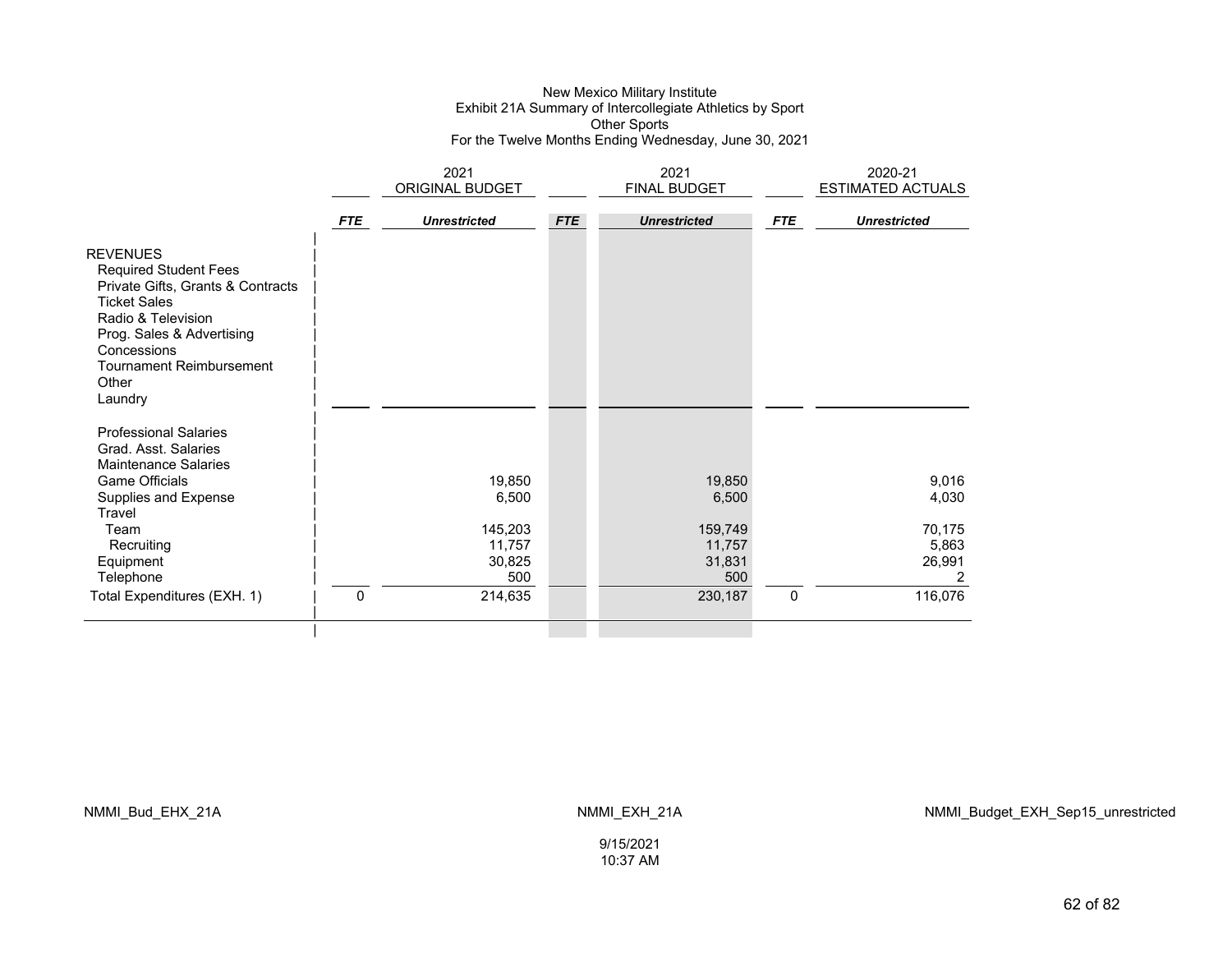#### New Mexico Military Institute Exhibit 21A Summary of Intercollegiate Athletics by Sport BRONCO FOOTBALL For the Twelve Months Ending Wednesday, June 30, 2021

|                                                                                                                                       |              | 2021                |            | 2021                |             | 2020-21                  |
|---------------------------------------------------------------------------------------------------------------------------------------|--------------|---------------------|------------|---------------------|-------------|--------------------------|
|                                                                                                                                       |              | ORIGINAL BUDGET     |            | FINAL BUDGET        |             | <b>ESTIMATED ACTUALS</b> |
|                                                                                                                                       |              |                     |            |                     |             |                          |
|                                                                                                                                       | <b>FTE</b>   | <b>Unrestricted</b> | <b>FTE</b> | <b>Unrestricted</b> | <b>FTE</b>  | <b>Unrestricted</b>      |
| <b>REVENUES</b><br><b>Required Student Fees</b><br>Gov't. Approp. - State<br>Private Gifts, Grants & Contracts<br><b>Ticket Sales</b> |              | 101,409             |            | 101,409             |             | 101,409                  |
| Radio & Television<br>Prog. Sales & Advertising<br>Concessions<br><b>Tournament Reimbursement</b>                                     |              |                     |            |                     |             |                          |
| Other                                                                                                                                 |              |                     |            |                     |             |                          |
| Laundry                                                                                                                               |              |                     |            |                     |             |                          |
| Total Revenues (Exh. 1)                                                                                                               | $\mathbf{0}$ | 101,409             |            | 101,409             | $\mathbf 0$ | 101,409                  |
| <b>Professional Salaries</b>                                                                                                          |              |                     |            |                     |             |                          |
| <b>Coach Salaries</b><br>Grad. Asst. Salaries<br><b>Maintenance Salaries</b>                                                          |              | 9,000               |            | 9,000               |             | 1,500                    |
| <b>Game Officials</b>                                                                                                                 |              | 12,600              |            | 12,600              |             | 7,804                    |
| <b>Grant-in-aid Athletics</b>                                                                                                         |              | 793,885             |            | 1,076,174           |             | 1,074,421                |
| Supplies and Expense                                                                                                                  |              | 32,010              |            | 32,010              |             | 46,832                   |
| Travel                                                                                                                                |              |                     |            |                     |             |                          |
| Team                                                                                                                                  |              | 108,000             |            | 144,478             |             | 183,721                  |
| Recruiting                                                                                                                            |              | 20,750              |            | 20,750              |             | 5,836                    |
| Equipment                                                                                                                             |              | 39,690              |            | 41,392              |             | 47,157<br>10             |
| Telephone                                                                                                                             |              | 7,500               |            | 7,500               |             |                          |
| Total Expenditures (EXH. 1)                                                                                                           | $\mathbf{0}$ | 1,023,435           |            | 1,343,904           | $\mathbf 0$ | 1,367,281                |
|                                                                                                                                       |              |                     |            |                     |             |                          |

NMMI\_Bud\_EHX\_21A NMMI\_EXH\_21A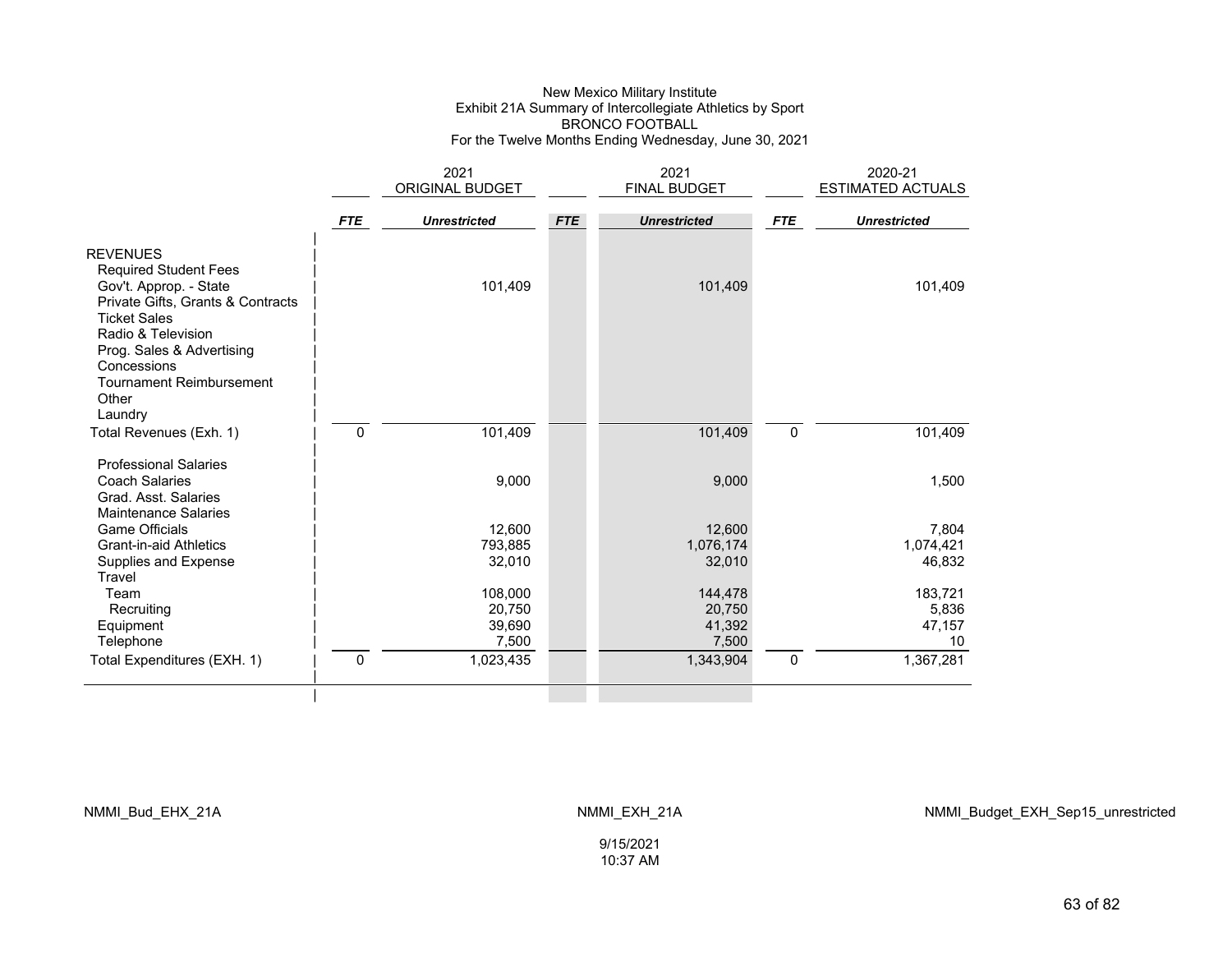### New Mexico Military Institute Exhibit 21A Summary of Intercollegiate Athletics by Sport BRONCO BASKETBALL For the Twelve Months Ending Wednesday, June 30, 2021

|                                                                                                                                                                                                                                                                |            | 2021                                |            | 2021                                |             | 2020-21                              |
|----------------------------------------------------------------------------------------------------------------------------------------------------------------------------------------------------------------------------------------------------------------|------------|-------------------------------------|------------|-------------------------------------|-------------|--------------------------------------|
|                                                                                                                                                                                                                                                                |            | ORIGINAL BUDGET                     |            | <b>FINAL BUDGET</b>                 |             | <b>ESTIMATED ACTUALS</b>             |
|                                                                                                                                                                                                                                                                | <b>FTE</b> | <b>Unrestricted</b>                 | <b>FTE</b> | <b>Unrestricted</b>                 | <b>FTE</b>  | <b>Unrestricted</b>                  |
| <b>REVENUES</b><br><b>Required Student Fees</b><br>Gov't. Approp. - State<br>Private Gifts, Grants & Contracts<br><b>Ticket Sales</b><br>Radio & Television<br>Prog. Sales & Advertising<br>Concessions<br><b>Tournament Reimbursement</b><br>Other<br>Laundry |            | 59,622                              |            | 59,622                              |             | 59,622                               |
| Total Revenues (Exh. 1)                                                                                                                                                                                                                                        | 0          | 59,622                              |            | 59,622                              | $\mathbf 0$ | 59,622                               |
| <b>Professional Salaries</b><br>Grad. Asst. Salaries<br><b>Maintenance Salaries</b>                                                                                                                                                                            |            |                                     |            |                                     |             |                                      |
| <b>Other Salaries</b><br><b>Game Officials</b><br><b>Grant-in-aid Athletics</b><br>Supplies and Expense<br>Travel                                                                                                                                              | 1          | 35,568<br>8,263<br>192,313<br>5,398 | 1.00       | 35,568<br>8,488<br>220,735<br>5,398 | 1           | 31,399<br>4,066<br>220,735<br>11,214 |
| Team<br>Recruiting<br>Equipment<br>Telephone                                                                                                                                                                                                                   |            | 72,269<br>4,500<br>6,000<br>3,000   |            | 72,269<br>4,500<br>9,603<br>3,000   |             | 45,746<br>1,813<br>9,263             |
| Total Expenditures (EXH. 1)                                                                                                                                                                                                                                    | 1          | 327,311                             | 1.00       | 359,561                             | 1           | 324,238                              |
|                                                                                                                                                                                                                                                                |            |                                     |            |                                     |             |                                      |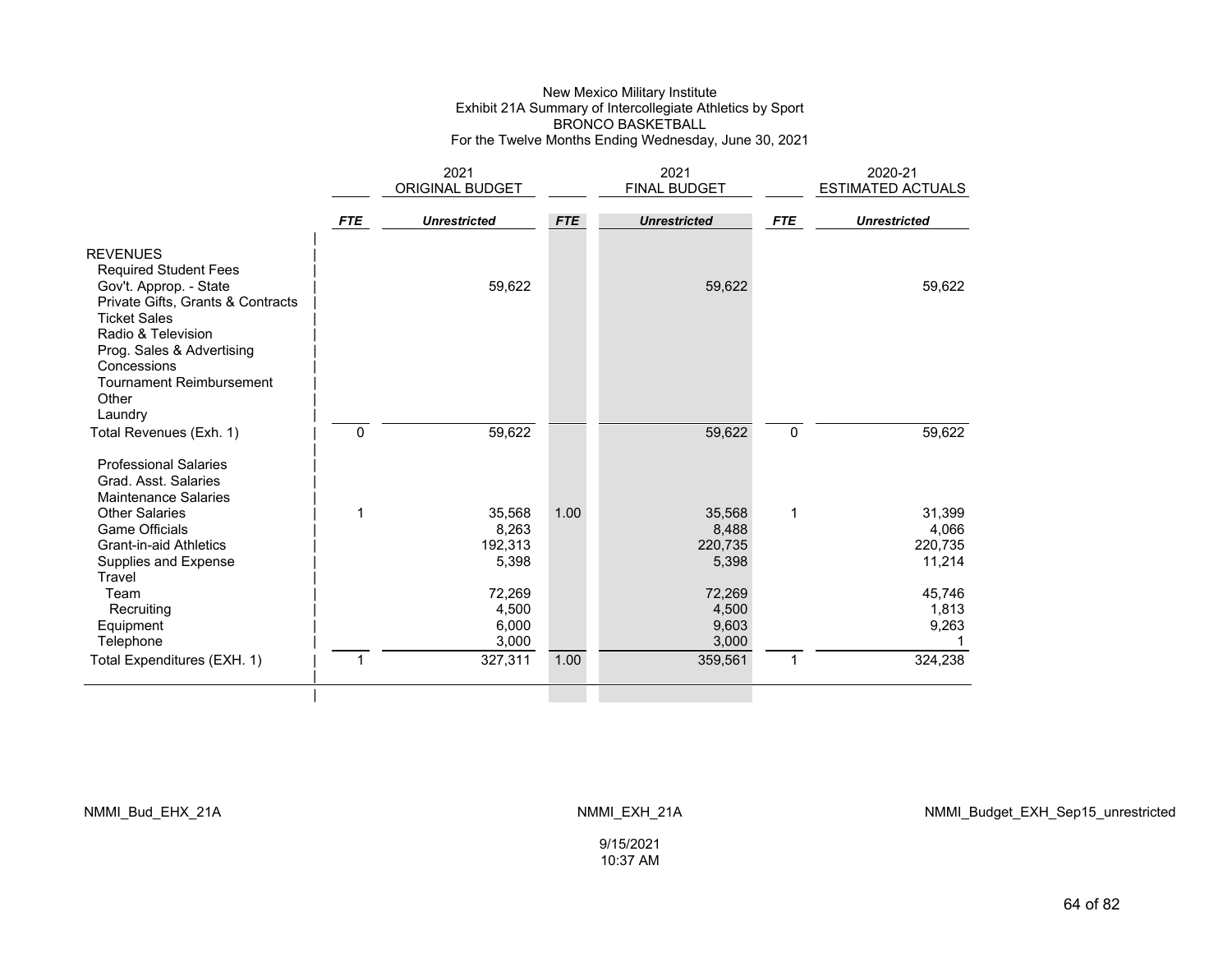### New Mexico Military Institute Exhibit 21A Summary of Intercollegiate Athletics by Sport BRONCO GOLF For the Twelve Months Ending Wednesday, June 30, 2021

|                                                                                                                                                                                   |              | 2021                |            | 2021                |             | 2020-21                  |
|-----------------------------------------------------------------------------------------------------------------------------------------------------------------------------------|--------------|---------------------|------------|---------------------|-------------|--------------------------|
|                                                                                                                                                                                   |              | ORIGINAL BUDGET     |            | FINAL BUDGET        |             | <b>ESTIMATED ACTUALS</b> |
|                                                                                                                                                                                   | <b>FTE</b>   | <b>Unrestricted</b> | <b>FTE</b> | <b>Unrestricted</b> | <b>FTE</b>  | <b>Unrestricted</b>      |
| <b>REVENUES</b><br><b>Required Student Fees</b><br>Gov't. Approp. - State                                                                                                         |              | 12,102              |            | 12,102              |             | 12,102                   |
| Private Gifts, Grants & Contracts<br><b>Ticket Sales</b><br>Radio & Television<br>Prog. Sales & Advertising<br>Concessions<br><b>Tournament Reimbursement</b><br>Other<br>Laundry |              |                     |            |                     |             |                          |
| Total Revenues (Exh. 1)<br><b>Professional Salaries</b><br>Grad, Asst, Salaries                                                                                                   | $\mathbf{0}$ | 12,102              |            | 12,102              | 0           | 12,102                   |
| <b>Maintenance Salaries</b>                                                                                                                                                       |              |                     |            |                     |             |                          |
| <b>Grant-in-aid Athletics</b>                                                                                                                                                     |              | 60,745              |            | 60,745              |             | 28,246                   |
| Supplies and Expense<br>Travel                                                                                                                                                    |              | 1,252               |            | 1,252               |             | 3,212                    |
| Team                                                                                                                                                                              |              | 40,000              |            | 40,000              |             | 5,530                    |
| Recruiting                                                                                                                                                                        |              | 2,000               |            | 2,000               |             |                          |
| Equipment                                                                                                                                                                         |              | 5,500               |            | 5,500               |             | 3,616                    |
| Telephone                                                                                                                                                                         |              | 1,000               |            | 1,000               |             |                          |
| Total Expenditures (EXH. 1)                                                                                                                                                       | 0            | 110,497             |            | 110,497             | $\mathbf 0$ | 40,605                   |
|                                                                                                                                                                                   |              |                     |            |                     |             |                          |

NMMI\_Bud\_EHX\_21A NMMI\_EXH\_21A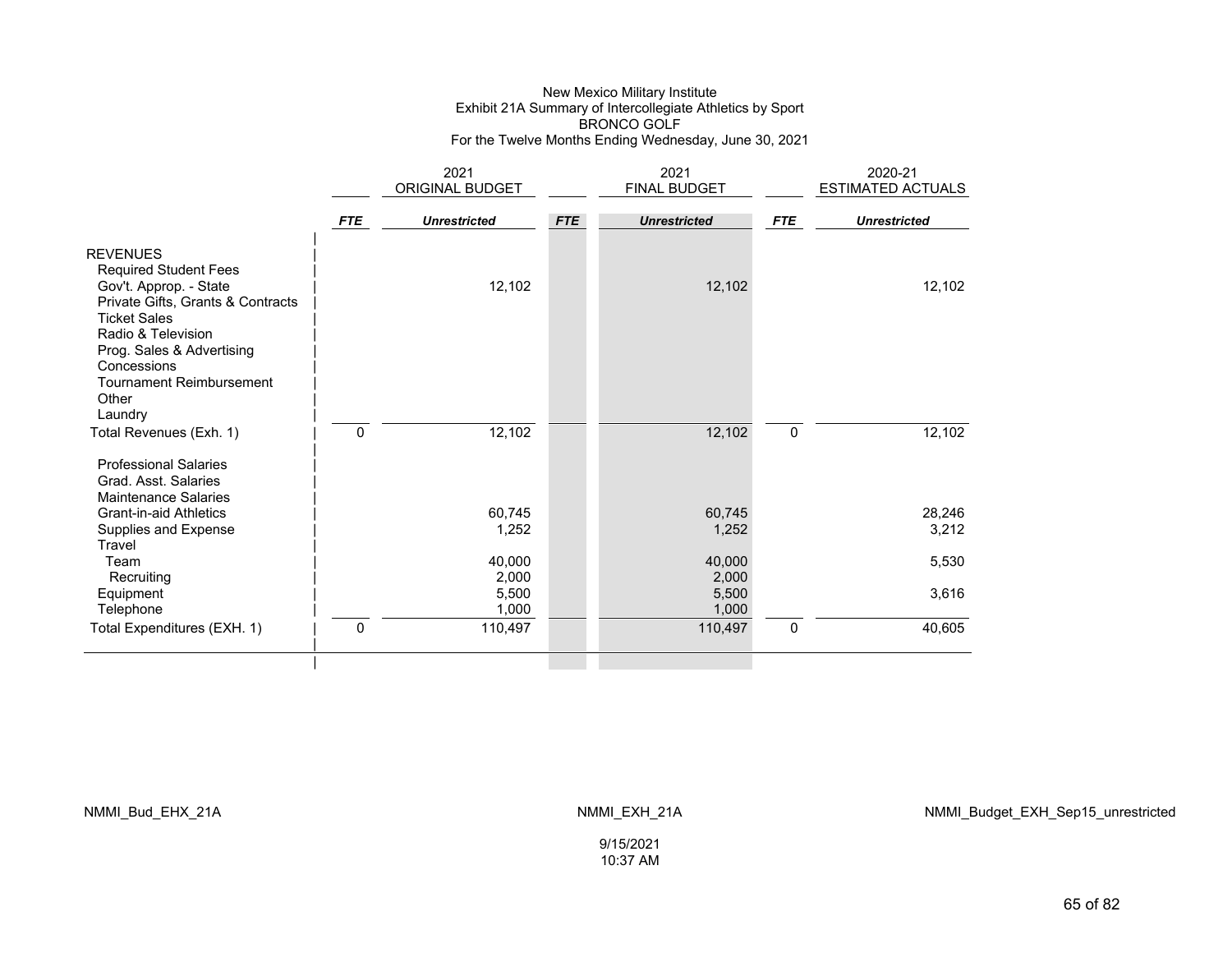### New Mexico Military Institute Exhibit 21A Summary of Intercollegiate Athletics by Sport BRONCO BASEBALL For the Twelve Months Ending Wednesday, June 30, 2021

|                                                                                                                                                             |              | 2021                                 |            | 2021                                 |             | 2020-21                              |
|-------------------------------------------------------------------------------------------------------------------------------------------------------------|--------------|--------------------------------------|------------|--------------------------------------|-------------|--------------------------------------|
|                                                                                                                                                             |              | ORIGINAL BUDGET                      |            | <b>FINAL BUDGET</b>                  |             | <b>ESTIMATED ACTUALS</b>             |
|                                                                                                                                                             | <b>FTE</b>   | <b>Unrestricted</b>                  | <b>FTE</b> | <b>Unrestricted</b>                  | <b>FTE</b>  | <b>Unrestricted</b>                  |
| <b>REVENUES</b><br><b>Required Student Fees</b><br>Gov't. Approp. - State<br>Private Gifts, Grants & Contracts<br><b>Ticket Sales</b><br>Radio & Television |              | 38,681                               |            | 38,681                               |             | 38,681                               |
| Prog. Sales & Advertising<br>Concessions<br><b>Tournament Reimbursement</b><br>Other<br>Laundry                                                             |              |                                      |            |                                      |             |                                      |
| Total Revenues (Exh. 1)<br><b>Professional Salaries</b><br>Grad. Asst. Salaries<br>Maintenance Salaries                                                     | $\mathbf{0}$ | 38,681                               |            | 38,681                               | $\mathbf 0$ | 38,681                               |
| <b>Other Salaries</b><br><b>Game Officials</b><br><b>Grant-in-aid Athletics</b><br>Supplies and Expense<br>Travel                                           | 1            | 38,563<br>13,870<br>260,270<br>4,875 | 1.00       | 38,563<br>13,870<br>289,083<br>4,875 | 1           | 35,768<br>8,322<br>285,448<br>13,809 |
| Team<br>Recruiting<br>Equipment<br>Telephone                                                                                                                |              | 77,760<br>7,000<br>21,338<br>1,000   |            | 77,760<br>7,000<br>27,106<br>1,000   |             | 58,798<br>4,416<br>23,978<br>40      |
| Total Expenditures (EXH. 1)                                                                                                                                 | 1            | 424,676                              | 1.00       | 459,257                              | 1           | 430,579                              |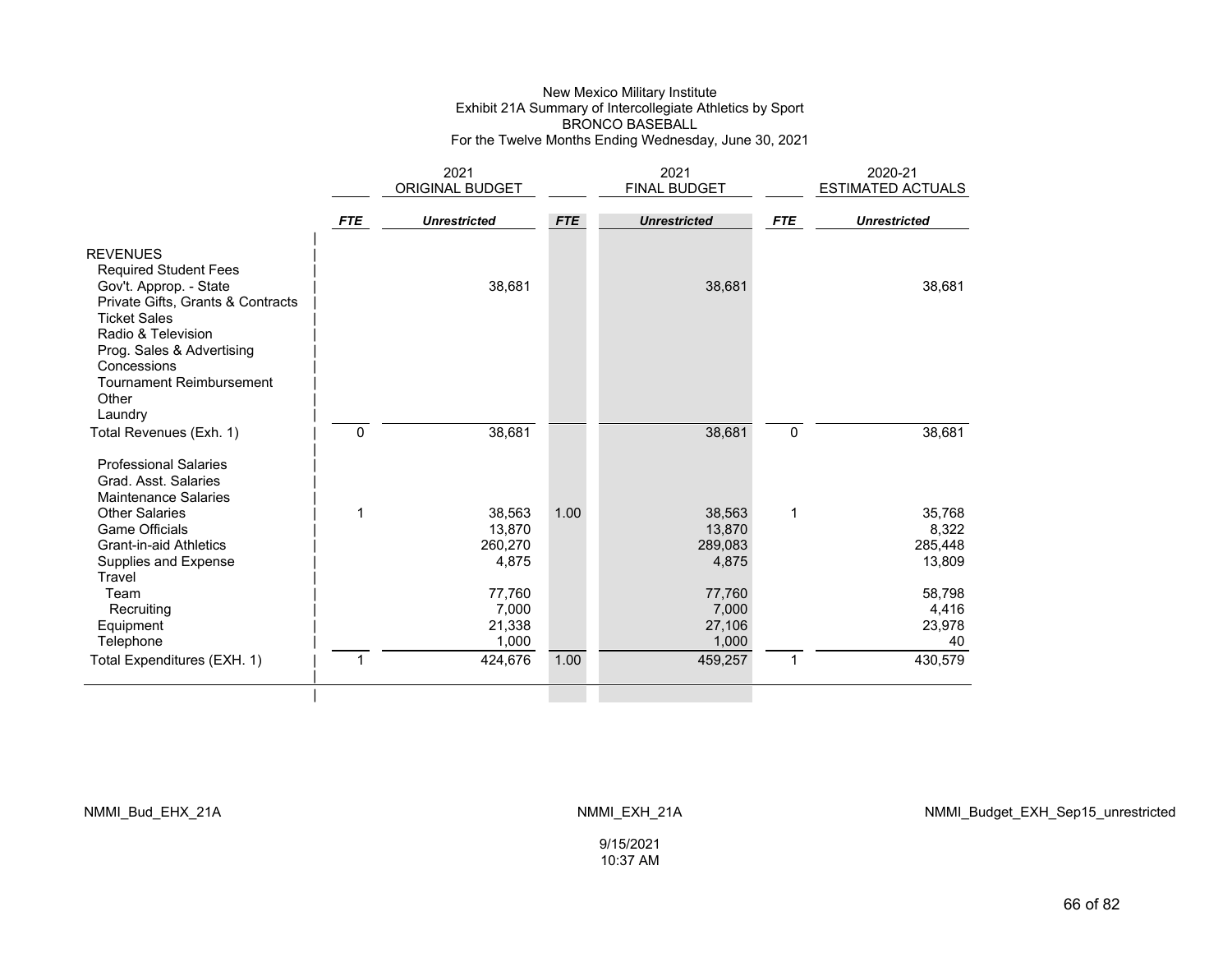### New Mexico Military Institute Exhibit 21A Summary of Intercollegiate Athletics by Sport BRONCO TENNIS For the Twelve Months Ending Wednesday, June 30, 2021

|                                                                                                                                                                                                         |            | 2021                              |            | 2021                              |             | 2020-21                 |
|---------------------------------------------------------------------------------------------------------------------------------------------------------------------------------------------------------|------------|-----------------------------------|------------|-----------------------------------|-------------|-------------------------|
|                                                                                                                                                                                                         |            | ORIGINAL BUDGET                   |            | FINAL BUDGET                      |             | ESTIMATED ACTUALS       |
|                                                                                                                                                                                                         | <b>FTE</b> | <b>Unrestricted</b>               | <b>FTE</b> | <b>Unrestricted</b>               | <b>FTE</b>  | <b>Unrestricted</b>     |
| <b>REVENUES</b><br><b>Required Student Fees</b><br>Gov't. Approp. - State<br>Private Gifts, Grants & Contracts<br><b>Ticket Sales</b><br>Radio & Television<br>Prog. Sales & Advertising<br>Concessions |            | 24,461                            |            | 24,461                            |             | 24,461                  |
| <b>Tournament Reimbursement</b><br>Other<br>Laundry<br>Total Revenues (Exh. 1)                                                                                                                          | 0          | 24,461                            |            | 24,461                            | $\mathbf 0$ | 24,461                  |
| <b>Professional Salaries</b><br>Grad. Asst. Salaries<br><b>Maintenance Salaries</b><br>Grant-in-aid Athletics<br>Supplies and Expense<br>Travel                                                         |            | 61,854<br>1,275                   |            | 61,854<br>1,275                   |             | 19,223<br>3,815         |
| Team<br>Recruiting<br>Equipment<br>Telephone                                                                                                                                                            |            | 18,200<br>2,200<br>3,000<br>1,000 |            | 18,200<br>2,200<br>3,000<br>1,000 |             | 5,869<br>1,896<br>2,914 |
| Total Expenditures (EXH. 1)                                                                                                                                                                             | 0          | 87,529                            |            | 87,529                            | $\mathbf 0$ | 33,718                  |
|                                                                                                                                                                                                         |            |                                   |            |                                   |             |                         |

NMMI\_Bud\_EHX\_21A NMMI\_EXH\_21A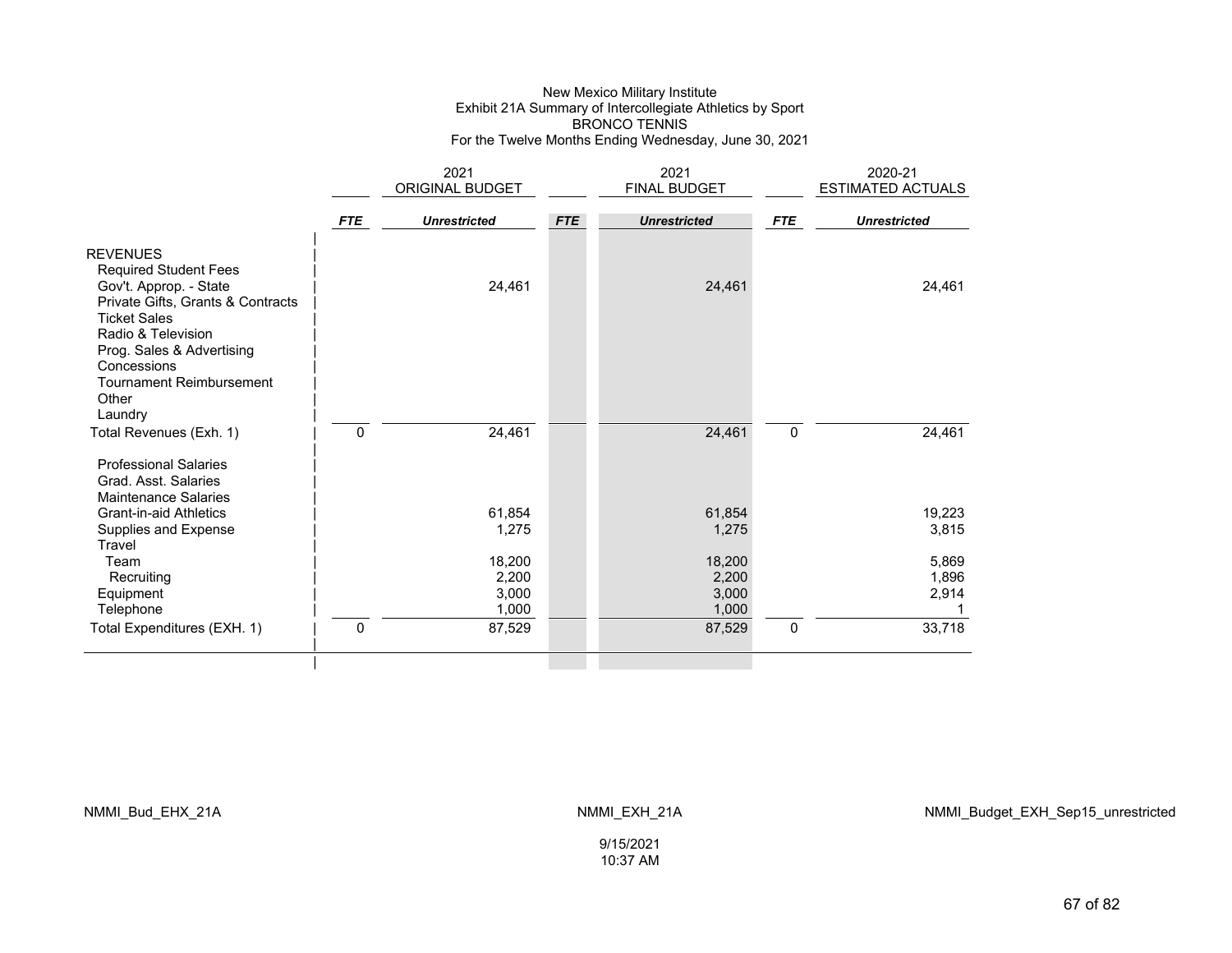### New Mexico Military Institute Exhibit 21A Summary of Intercollegiate Athletics by Sport BRONCO WOMEN'S GOLF For the Twelve Months Ending Wednesday, June 30, 2021

|                                                                                                                                                                                                                                      |              | 2021<br><b>ORIGINAL BUDGET</b> |            | 2021<br><b>FINAL BUDGET</b> |            | 2020-21<br><b>ESTIMATED ACTUALS</b> |  |
|--------------------------------------------------------------------------------------------------------------------------------------------------------------------------------------------------------------------------------------|--------------|--------------------------------|------------|-----------------------------|------------|-------------------------------------|--|
|                                                                                                                                                                                                                                      | <b>FTE</b>   | <b>Unrestricted</b>            | <b>FTE</b> | <b>Unrestricted</b>         | <b>FTE</b> | <b>Unrestricted</b>                 |  |
| <b>REVENUES</b><br><b>Required Student Fees</b><br>Private Gifts, Grants & Contracts<br><b>Ticket Sales</b><br>Radio & Television<br>Prog. Sales & Advertising<br>Concessions<br><b>Tournament Reimbursement</b><br>Other<br>Laundry |              |                                |            |                             |            |                                     |  |
| <b>Professional Salaries</b><br>Grad. Asst. Salaries<br><b>Maintenance Salaries</b><br>Travel<br>Recruiting<br>Telephone<br>Total Expenditures (EXH. 1)                                                                              | $\mathbf{0}$ | 500<br>500<br>1,000            |            | 500<br>500<br>1,000         | 0          | 0                                   |  |
|                                                                                                                                                                                                                                      |              |                                |            |                             |            |                                     |  |

NMMI\_Bud\_EHX\_21A NMMI\_EXH\_21A

NMMI\_Budget\_EXH\_Sep15\_unrestricted

9/15/202110:37 AM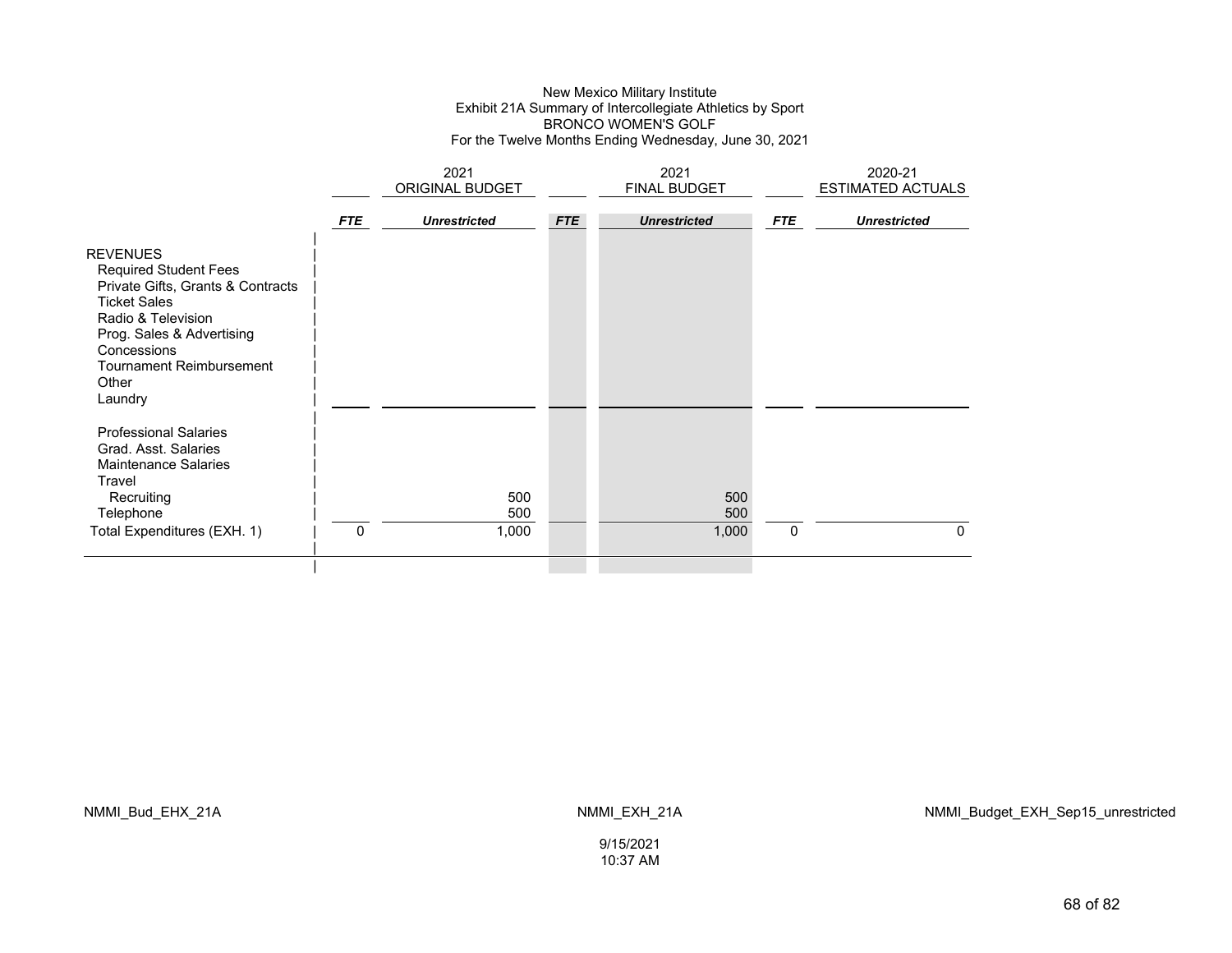### New Mexico Military Institute Exhibit 21A Summary of Intercollegiate Athletics by Sport BRONCO WOMEN'S TENNIS For the Twelve Months Ending Wednesday, June 30, 2021

|                                                                                                                                                                                                                                                     |            | 2021                     |            | 2021                     |             | 2020-21               |
|-----------------------------------------------------------------------------------------------------------------------------------------------------------------------------------------------------------------------------------------------------|------------|--------------------------|------------|--------------------------|-------------|-----------------------|
|                                                                                                                                                                                                                                                     |            | ORIGINAL BUDGET          |            | FINAL BUDGET             |             | ESTIMATED ACTUALS     |
|                                                                                                                                                                                                                                                     | <b>FTE</b> | <b>Unrestricted</b>      | <b>FTE</b> | <b>Unrestricted</b>      | <b>FTE</b>  | <b>Unrestricted</b>   |
| <b>REVENUES</b><br><b>Required Student Fees</b><br>Gov't. Approp. - State<br>Private Gifts, Grants & Contracts<br><b>Ticket Sales</b><br>Radio & Television<br>Prog. Sales & Advertising<br>Concessions<br><b>Tournament Reimbursement</b><br>Other |            | 15,288                   |            | 15,288                   |             | 15,288                |
| Laundry<br>Total Revenues (Exh. 1)                                                                                                                                                                                                                  | 0          | 15,288                   |            | 15,288                   | $\mathbf 0$ | 15,288                |
| <b>Professional Salaries</b><br>Grad. Asst. Salaries<br><b>Maintenance Salaries</b><br><b>Grant-in-aid Athletics</b><br>Supplies and Expense                                                                                                        |            | 58,970<br>1,216          |            | 58,970<br>1,216          |             | 32,682<br>3,118       |
| Travel<br>Team<br>Equipment<br>Telephone                                                                                                                                                                                                            |            | 20,808<br>3,500<br>1,000 |            | 20,808<br>3,500<br>1,000 |             | 13,986<br>4,019<br>94 |
| Total Expenditures (EXH. 1)                                                                                                                                                                                                                         | 0          | 85,494                   |            | 85,494                   | $\pmb{0}$   | 53,899                |
|                                                                                                                                                                                                                                                     |            |                          |            |                          |             |                       |

NMMI\_Bud\_EHX\_21A NMMI\_EXH\_21A

NMMI\_Budget\_EXH\_Sep15\_unrestricted

9/15/202110:37 AM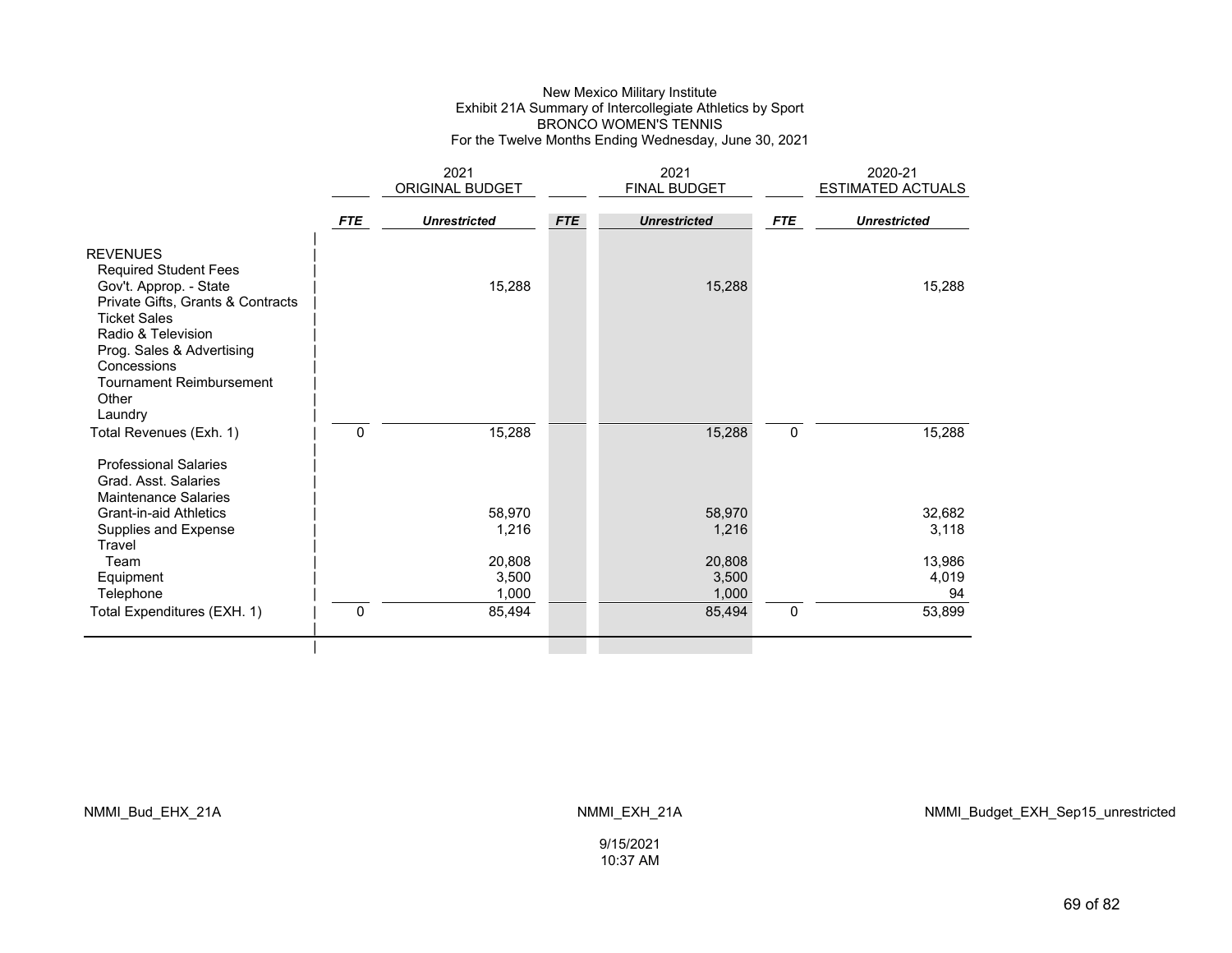### New Mexico Military Institute Exhibit 21A Summary of Intercollegiate Athletics by Sport BRONCO VOLLEYBALL For the Twelve Months Ending Wednesday, June 30, 2021

|                                                                                                                |              | 2021                |            | 2021                |             | 2020-21                  |
|----------------------------------------------------------------------------------------------------------------|--------------|---------------------|------------|---------------------|-------------|--------------------------|
|                                                                                                                |              | ORIGINAL BUDGET     |            | <b>FINAL BUDGET</b> |             | <b>ESTIMATED ACTUALS</b> |
|                                                                                                                |              |                     |            |                     |             |                          |
|                                                                                                                | <b>FTE</b>   | <b>Unrestricted</b> | <b>FTE</b> | <b>Unrestricted</b> | <b>FTE</b>  | <b>Unrestricted</b>      |
| <b>REVENUES</b><br><b>Required Student Fees</b><br>Gov't. Approp. - State<br>Private Gifts, Grants & Contracts |              | 49,924              |            | 49,924              |             | 49,924                   |
| <b>Ticket Sales</b><br>Radio & Television<br>Prog. Sales & Advertising<br>Concessions                          |              |                     |            |                     |             |                          |
| <b>Tournament Reimbursement</b><br>Other<br>Laundry                                                            |              |                     |            |                     |             |                          |
| Total Revenues (Exh. 1)                                                                                        | $\mathbf{0}$ | 49,924              |            | 49,924              | $\mathbf 0$ | 49,924                   |
| <b>Professional Salaries</b><br>Grad. Asst. Salaries<br><b>Maintenance Salaries</b>                            |              |                     |            |                     |             |                          |
| <b>Other Salaries</b>                                                                                          | 1            | 35,568              | 1.00       | 35,568              | 1           | 41,435                   |
| <b>Game Officials</b>                                                                                          |              | 10,415              |            | 10,415              |             | 5,600                    |
| <b>Grant-in-aid Athletics</b>                                                                                  |              | 148,328             |            | 148,328             |             | 124,715                  |
| Supplies and Expense<br>Travel                                                                                 |              | 3,278               |            | 3,278               |             | 10,257                   |
| Team                                                                                                           |              | 67,892              |            | 67,892              |             | 32,878                   |
| Recruiting                                                                                                     |              | 10,250              |            | 10,250              |             | 4,200                    |
| Equipment                                                                                                      |              | 15,350              |            | 15,350              |             | 16,523                   |
| Telephone                                                                                                      |              | 4,000               |            | 4,000               |             | 912                      |
| Total Expenditures (EXH. 1)                                                                                    | 1            | 295,081             | 1.00       | 295,081             | 1           | 236,519                  |
|                                                                                                                |              |                     |            |                     |             |                          |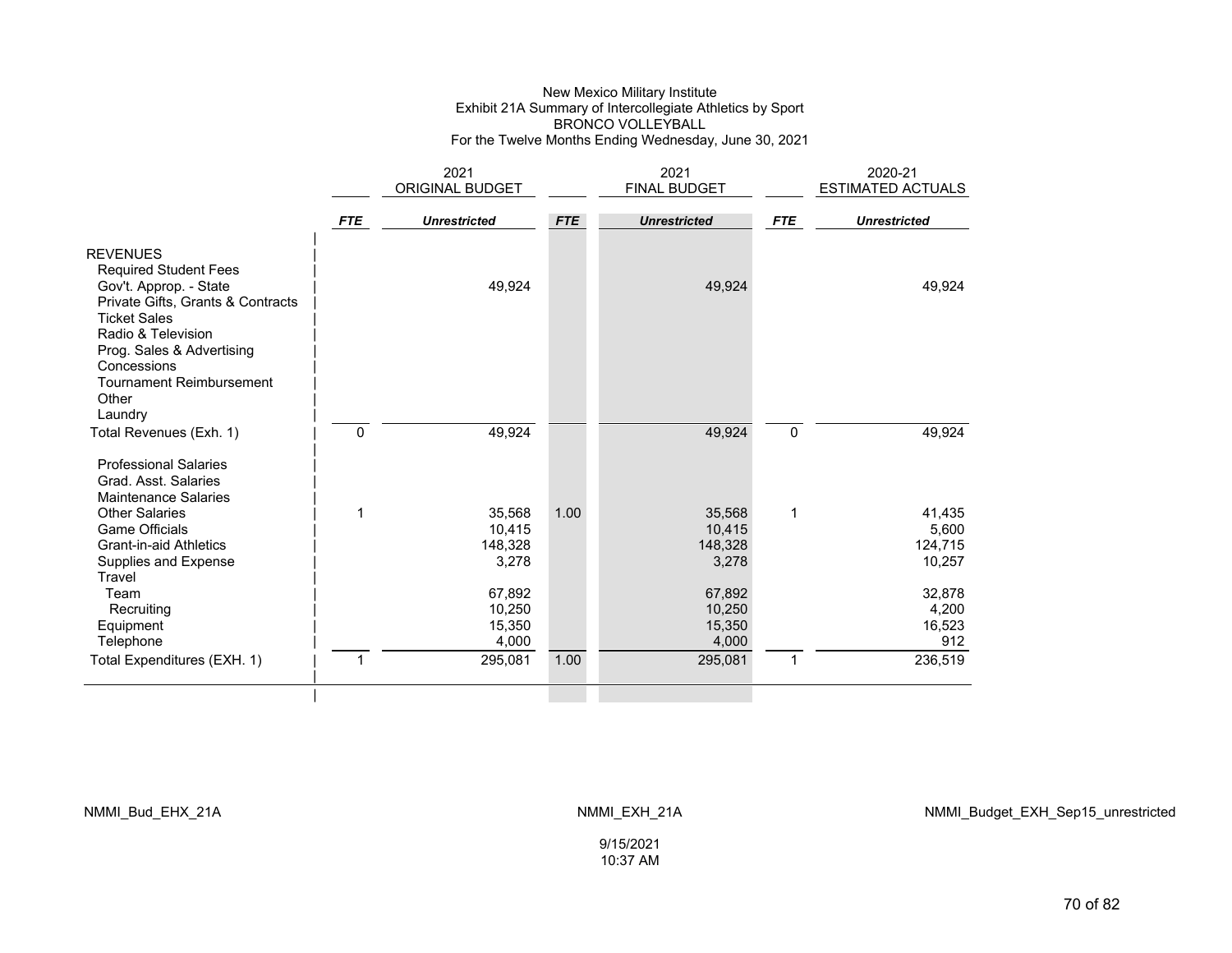### New Mexico Military Institute Exhibit 21A Summary of Intercollegiate Athletics by Sport BRONCO WOMEN'S CROSS CNTRY For the Twelve Months Ending Wednesday, June 30, 2021

|                                                                                                                                                                                          |              | 2021<br>ORIGINAL BUDGET |            | 2021<br>FINAL BUDGET |             | 2020-21<br>ESTIMATED ACTUALS |
|------------------------------------------------------------------------------------------------------------------------------------------------------------------------------------------|--------------|-------------------------|------------|----------------------|-------------|------------------------------|
|                                                                                                                                                                                          |              |                         |            |                      |             |                              |
|                                                                                                                                                                                          | <b>FTE</b>   | <b>Unrestricted</b>     | <b>FTE</b> | <b>Unrestricted</b>  | <b>FTE</b>  | <b>Unrestricted</b>          |
| <b>REVENUES</b><br><b>Required Student Fees</b><br>Gov't. Approp. - State<br>Private Gifts, Grants & Contracts<br><b>Ticket Sales</b><br>Radio & Television<br>Prog. Sales & Advertising |              | 9,901                   |            | 9,901                |             | 9,901                        |
| Concessions<br><b>Tournament Reimbursement</b><br>Other<br>Laundry<br>Total Revenues (Exh. 1)                                                                                            | $\mathbf{0}$ | 9,901                   |            | 9,901                | $\mathbf 0$ | 9,901                        |
| <b>Professional Salaries</b><br>Grad. Asst. Salaries<br><b>Maintenance Salaries</b>                                                                                                      |              |                         |            |                      |             |                              |
| <b>Grant-in-aid Athletics</b><br>Supplies and Expense<br>Travel                                                                                                                          |              | 49,577<br>1,022         |            | 50,545<br>1,022      |             | 50,545<br>2,977              |
| Team<br>Recruiting                                                                                                                                                                       |              | 11,310<br>500           |            | 11,310<br>500        |             | 356                          |
| Equipment<br>Telephone                                                                                                                                                                   |              | 2,500<br>1,000          |            | 2,500<br>1,000       |             | 2,835<br>360                 |
| Total Expenditures (EXH. 1)                                                                                                                                                              | $\mathbf{0}$ | 65,909                  |            | 66,877               | $\Omega$    | 57,074                       |
|                                                                                                                                                                                          |              |                         |            |                      |             |                              |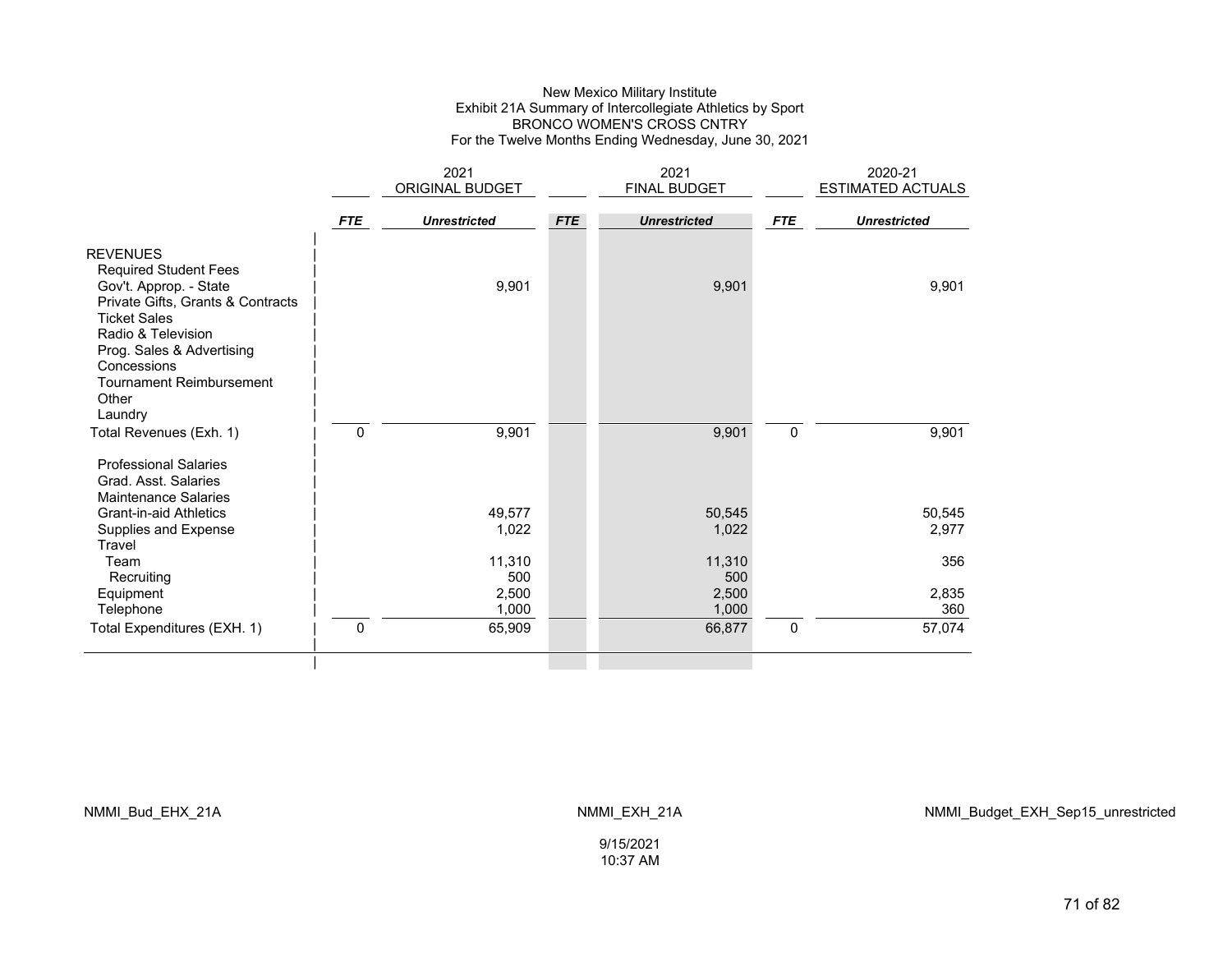#### New Mexico Military Institute Exhibit I Summary of Plant Fund Capital Outlay For the Twelve Months Ending Wednesday, June 30, 2021

|                                               | 2021<br><b>ORIGINAL BUDGET</b> | 2021<br><b>FINAL BUDGET</b> | 2020-21<br><b>ESTIMATED ACTUALS</b> |
|-----------------------------------------------|--------------------------------|-----------------------------|-------------------------------------|
|                                               | <b>Unrestricted</b>            | <b>Unrestricted</b>         | <b>Unrestricted</b>                 |
| <b>REVENUES</b>                               |                                |                             |                                     |
| Interest on Investments                       |                                |                             |                                     |
| StateWide GO Bond                             | 5,858,376                      | 7,817,351                   | 1,961,101                           |
| <b>System Revenue Bonds</b>                   | 11,870,000                     |                             |                                     |
| <b>Required Student Fees</b>                  | 107,861                        | 115,022                     | 115,022                             |
| Other                                         | 541,000                        |                             | 3,502,143                           |
| <b>Total Revenues</b>                         | 18,377,237                     | 7,932,373                   | 5,578,267                           |
| <b>BEGINNING BALANCES-MAJOR PROJECTS</b>      | 20,047,985                     | 21,593,825                  | 21,593,826                          |
| <b>BEGINNING BALANCES</b>                     | 1,068,912                      | 6,226,883                   | 6,226,883                           |
| <b>TOTAL AVAILABLE</b><br><b>EXPENDITURES</b> | 39,494,134                     | 35,753,081                  | 33,398,976                          |
| <b>Major Projects</b>                         | 10,158,376                     | 20,716,256                  | 11,565,847                          |
| Minor Capital Outlay                          | 3,368,976                      | 3,408,976                   | 1,060,493                           |
|                                               |                                |                             |                                     |
| <b>Total Expenditures</b>                     | 13,527,352                     | 24, 125, 232                | 12,626,340                          |
| TRANSFERS TO (FROM)                           |                                |                             |                                     |
| Instruction and General (EXH 2)               | (500,000)                      | (500,000)                   | (2,500,000)                         |
| <b>Retirement of Debt</b>                     | 387,783                        |                             |                                     |
| <b>Total Net Transfers</b>                    | (112, 217)                     | (500,000)                   | (2,500,000)                         |
| <b>ENDING BALANCE</b>                         | 26,078,999                     | 12, 127, 849                | 23,272,636                          |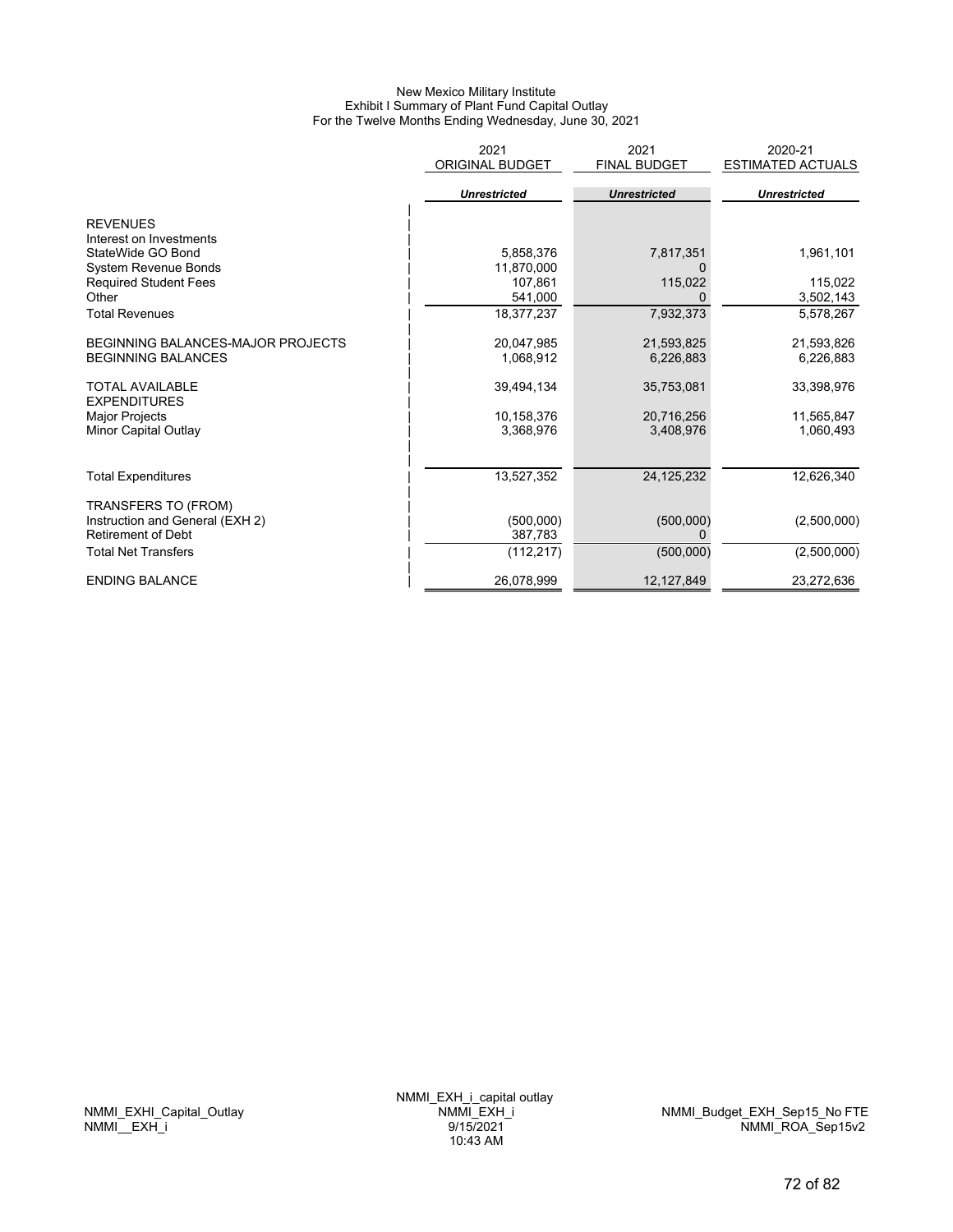## New Mexico Military Institute Exhibit II Renewal and Replacement For the Twelve Months Ending Wednesday, June 30, 2021

|                                                                                                                           | 2021<br>ORIGINAL BUDGET | 2021<br>FINAL BUDGET | 2020-21<br><b>ESTIMATED ACTUALS</b> |
|---------------------------------------------------------------------------------------------------------------------------|-------------------------|----------------------|-------------------------------------|
|                                                                                                                           | <b>Unrestricted</b>     | <b>Unrestricted</b>  | <b>Unrestricted</b>                 |
| <b>REVENUES</b><br>Interest on Investments<br>StateWide GO Bond<br>Infrastructure Funds<br>Gifts/Grants<br>Appropriations |                         |                      |                                     |
| <b>BEGINNING BALANCES</b>                                                                                                 | 1,947,731               | 5,729,166            | 5,729,166                           |
| <b>TOTAL AVAILABLE</b><br><b>EXPENDITURES</b><br><b>Major Projects</b><br>Minor Capital Outlay                            | 1,947,731               | 5,729,166            | 5,729,166                           |
| Renewal and Replacement                                                                                                   | 2,223,003               | 2,223,003            | 1,367,246                           |
| <b>Total Expenditures</b>                                                                                                 | 2,223,003               | 2,223,003            | 1,367,246                           |
| TRANFFERS TO (FROM)<br>Instruction and General<br><b>Auxiliary Enterprise</b>                                             | (743, 800)              | (743, 800)           | (1,743,800)                         |
| <b>Total Net Tranfers</b>                                                                                                 | (743, 800)              | (743, 800)           | (1,743,800)                         |
| <b>ENDING BALANCE</b>                                                                                                     | 468,528                 | 4,249,963            | 6,105,719                           |
|                                                                                                                           |                         |                      |                                     |
|                                                                                                                           |                         |                      |                                     |

 $\mathbf{i}$  $\overline{ }$ | |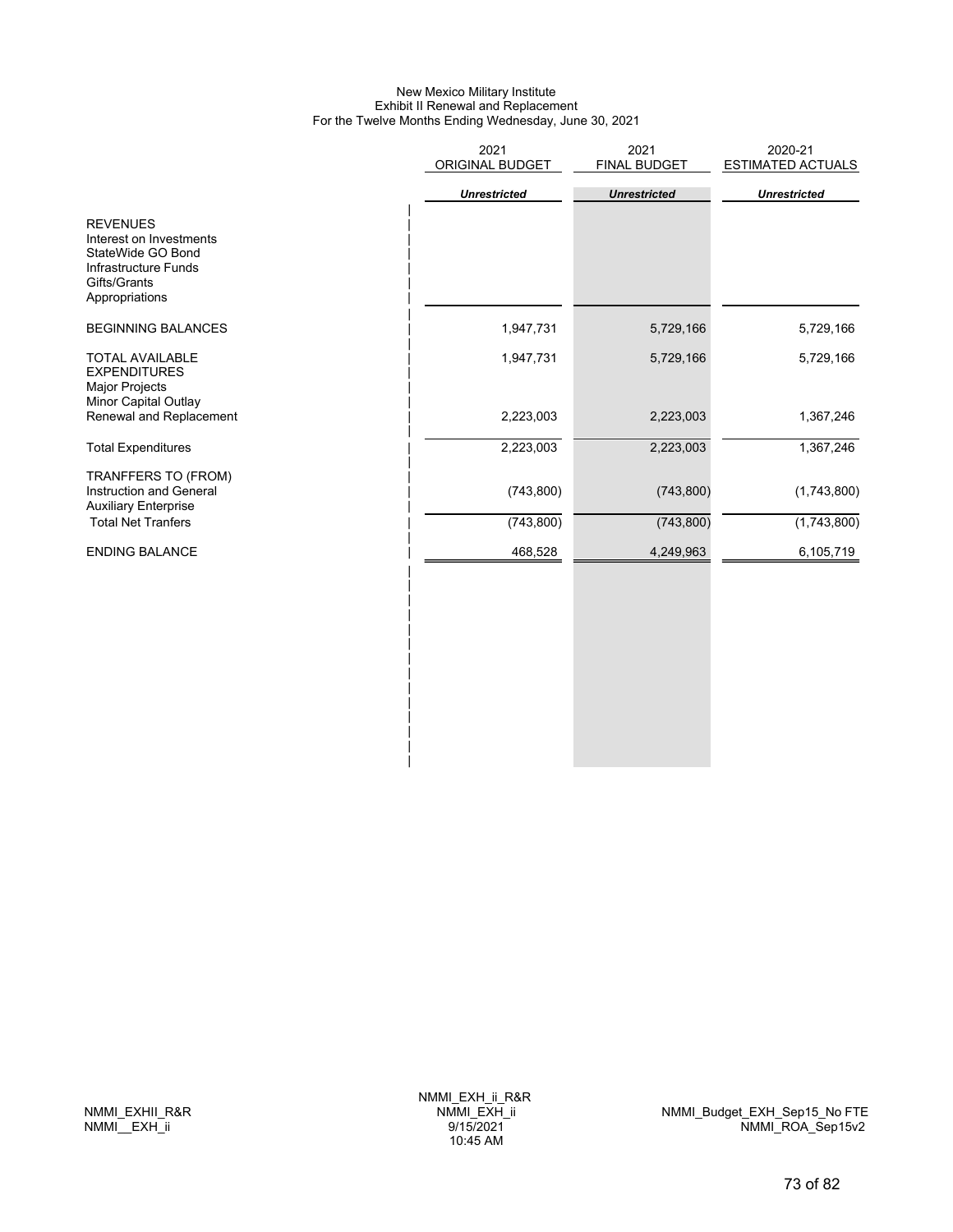## New Mexico Military Institute Exhibit III Retirement of Indebtedness For the Twelve Months Ending Wednesday, June 30, 2021

|                                                         | 2021<br><b>ORIGINAL BUDGET</b> | 2021<br><b>FINAL BUDGET</b> | 2020-21<br><b>ESTIMATED ACTUALS</b> |
|---------------------------------------------------------|--------------------------------|-----------------------------|-------------------------------------|
|                                                         | <b>Unrestricted</b>            | <b>Unrestricted</b>         | <b>Unrestricted</b>                 |
| <b>REVENUES</b>                                         |                                |                             |                                     |
| <b>Required Student Fees</b><br>Other                   | 402,192                        | 428,214                     | 427,899                             |
| <b>Total Revenues</b>                                   | 402,192                        | 428,214                     | 427,899                             |
| <b>BEGINNING BALANCES</b>                               | 1,784,310                      | 2,844,449                   | 2,844,449                           |
| <b>TOTAL AVAILABLE</b><br><b>EXPENDITURES</b>           | 2,186,502                      | 3,272,663                   | 3,272,348                           |
| <b>Retirement of Principal</b>                          | 1,020,000                      | 1,020,000                   | 1,020,000                           |
| Payment of interest                                     | 507,463                        | 507,463                     | 505,359                             |
| Lease-purchase agreements<br><b>Bond Issuance Costs</b> | 575,821<br>217,180             | 577,424<br>$\Omega$         | 299,951                             |
| <b>Total Expenditures</b>                               | 2,320,464                      | 2,104,887                   | 1,825,310                           |
| TRANSFERS TO OR (FROM)                                  |                                |                             |                                     |
| Instruction and General                                 | (1,544,831)                    | (2,044,831)                 | (2,044,831)                         |
| <b>Unexpended Plant Fund</b>                            | (387, 783)                     | 0                           |                                     |
|                                                         | (1,932,614)                    | (2,044,831)                 | (2,044,831)                         |
| <b>ENDING BALANCES</b>                                  | 1,798,652                      | 3,212,607                   | 3,491,869                           |
|                                                         |                                |                             |                                     |
| Issue of System Revenue Bonds                           |                                |                             |                                     |
| <b>Retirement of Principal</b>                          | 1,020,000                      | 1,020,000                   | 1,020,000                           |
| Payment of interest                                     | 507,463                        | 507,463                     | 505,359                             |
| Principal Outstanding at 6/30                           | 5,955,000                      | 5,989,000                   | 5,969,000                           |
|                                                         |                                |                             |                                     |
|                                                         |                                |                             |                                     |
|                                                         |                                |                             |                                     |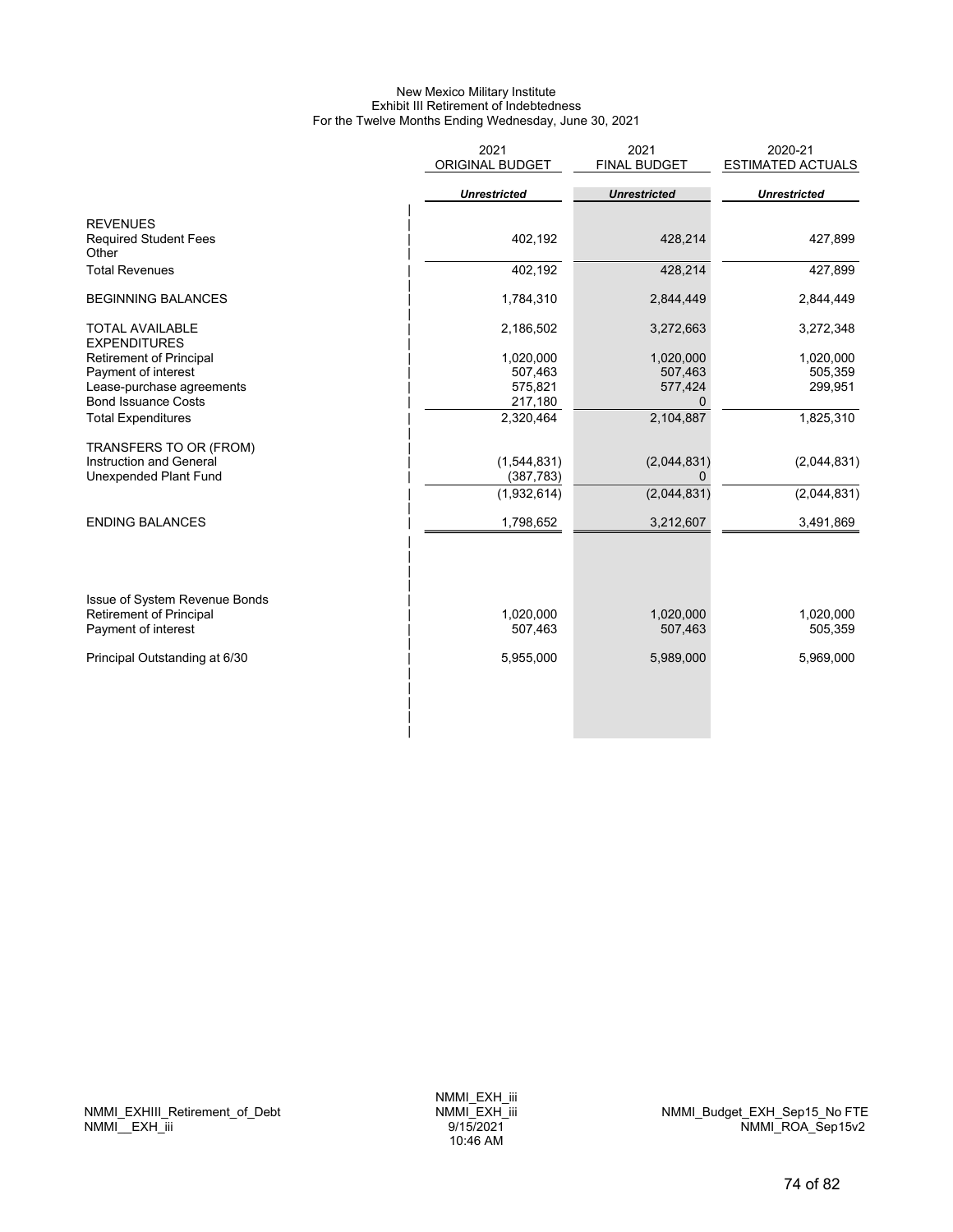|                                                                   |                         | New Mexico Military Institute<br>Exhibit a            |                     |                             |                     |                          |
|-------------------------------------------------------------------|-------------------------|-------------------------------------------------------|---------------------|-----------------------------|---------------------|--------------------------|
|                                                                   |                         | Summary of Current Funds Revenue by Source            |                     |                             |                     |                          |
|                                                                   |                         | For the Twelve Months Ending Wednesday, June 30, 2021 |                     |                             | 2020-21             |                          |
|                                                                   | 2021<br>ORIGINAL BUDGET |                                                       |                     | 2021<br><b>FINAL BUDGET</b> |                     | <b>ESTIMATED ACTUALS</b> |
| F                                                                 | <b>Unrestricted</b>     | <b>Restricted</b>                                     | <b>Unrestricted</b> | <b>Restricted</b>           | <b>Unrestricted</b> | <b>Restricted</b>        |
| <b>TUITION AND FEES</b>                                           |                         |                                                       |                     |                             |                     |                          |
| Instruction and General (Ex.2)                                    | 2,467,099               | 0                                                     | 2,598,173           | 0                           | 2,597,200           | 0                        |
| Student Soc. & Cult. Devel. Act (Ex.15)                           | 325,717                 | 0                                                     | 351,613             | $\Omega$                    | 351,612             | 0                        |
| Research (Ex. 16)                                                 |                         |                                                       |                     |                             |                     |                          |
| Public Service (Ex.17)                                            |                         |                                                       |                     |                             |                     |                          |
| Internal Service Dept. (Ex. 18)                                   | 287,539                 | 0                                                     | 306,414             | $\Omega$                    | 306,414             | $\mathbf{0}$             |
| Stu. Aid Grants & Stipends (Ex.19)<br>Auxil. Enterprises (Ex. 20) | 5,560,459               | 0                                                     | 6,442,992           | 0                           | 6,629,172           | 0                        |
| Intercol. Enterprises (Ex. 21)                                    | 419,695                 | 0                                                     | 447,308             | 0                           | 447,308             | 0                        |
| Independent Operations (Ex. 22)                                   |                         |                                                       |                     |                             |                     |                          |
| <b>Total from Tuition and Fees</b>                                | 9,060,509               | $\overline{0}$                                        | 10,146,500          | $\overline{0}$              | 10,331,706          | $\Omega$                 |
| FEDERAL GOVERNMENT APPR.                                          |                         |                                                       |                     |                             |                     |                          |
| Instruction and General (Ex.2)                                    |                         |                                                       |                     |                             | 0                   | 8,959                    |
| Student Soc. & Cult. Devel. Act (Ex.15)                           |                         |                                                       |                     |                             |                     |                          |
| Research (Ex. 16)                                                 |                         |                                                       |                     |                             |                     |                          |
| Public Service (Ex.17)                                            |                         |                                                       |                     |                             |                     |                          |
| Internal Service Dept. (Ex. 18)                                   |                         |                                                       |                     |                             |                     |                          |
| Stu. Aid Grants & Stipends (Ex.19)                                | 0                       | 1,347,817                                             | $\mathbf{0}$        | 1,132,562                   | $\mathbf 0$         | 1,006,920                |
| Auxil. Enterprises (Ex. 20)                                       |                         |                                                       |                     |                             |                     |                          |
| Intercol. Enterprises (Ex. 21)                                    |                         |                                                       |                     |                             |                     |                          |
| Independent Operations (Ex. 22)                                   |                         |                                                       |                     |                             |                     |                          |
| Total from Federal Government Appr.                               | $\mathbf 0$             | 1,347,817                                             | $\Omega$            | 1,132,562                   | $\mathbf 0$         | 1,015,879                |
| STATE GOVERNMENT APPR.                                            |                         |                                                       |                     |                             |                     |                          |
| Instruction and General (Ex.2)                                    | 1,480,500               | 0                                                     | 1,179,600           | 0                           | 1,179,599           | 0                        |
| Student Soc. & Cult. Devel. Act (Ex.15)<br>Research (Ex. 16)      |                         |                                                       |                     |                             |                     |                          |
| Public Service (Ex.17)                                            |                         |                                                       |                     |                             |                     |                          |
| Internal Service Dept. (Ex. 18)                                   |                         |                                                       |                     |                             |                     |                          |
| Stu. Aid Grants & Stipends (Ex.19)                                | 1,484,700               | 62,000                                                | 1,395,600           | 64,405                      | 1,395,600           | 53,746                   |
| Auxil. Enterprises (Ex. 20)                                       |                         |                                                       |                     |                             |                     |                          |
| Intercol. Enterprises (Ex. 21)                                    | 355,600                 | 0                                                     | 332,000             | 0                           | 332,000             | 0                        |
| Independent Operations (Ex. 22)                                   |                         |                                                       |                     |                             |                     |                          |
| Total from State Government Appr.                                 | 3,320,800               | 62,000                                                | 2,907,200           | 64,405                      | 2,907,199           | 53,746                   |
| <b>LOCAL GOVERNMENT APPR.</b>                                     |                         |                                                       |                     |                             |                     |                          |
| Instruction and General (Ex.2)                                    |                         |                                                       |                     |                             |                     |                          |
|                                                                   |                         |                                                       |                     |                             |                     |                          |

NMMI\_EXH\_a

NMMI\_EXH\_a\_Revenue by Source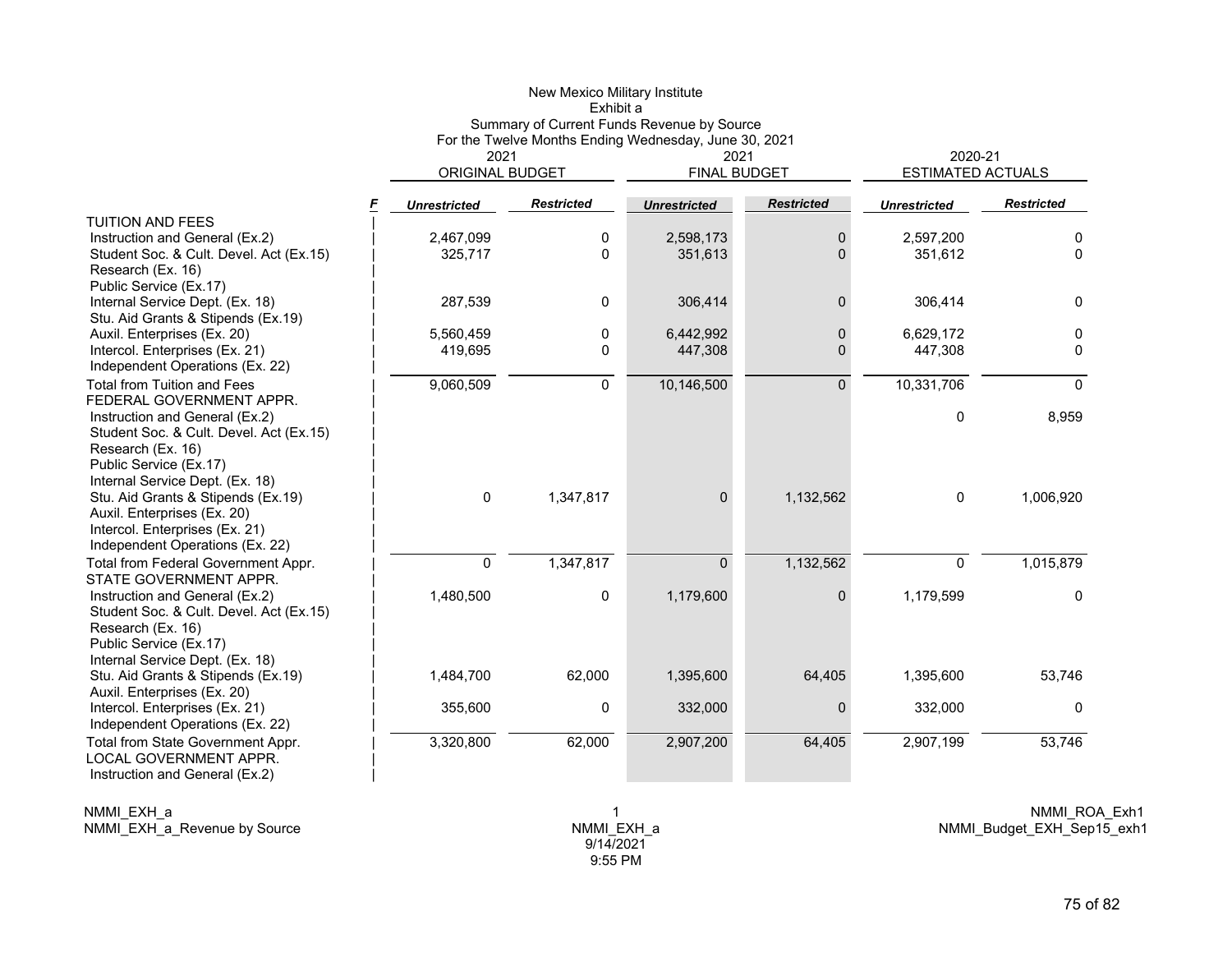|                                                                                                                                                                                                                                                                                                                                          |                                | Exhibit a         | Summary of Current Funds Revenue by Source            |                   |                                     |                   |  |
|------------------------------------------------------------------------------------------------------------------------------------------------------------------------------------------------------------------------------------------------------------------------------------------------------------------------------------------|--------------------------------|-------------------|-------------------------------------------------------|-------------------|-------------------------------------|-------------------|--|
|                                                                                                                                                                                                                                                                                                                                          |                                |                   | For the Twelve Months Ending Wednesday, June 30, 2021 |                   |                                     |                   |  |
|                                                                                                                                                                                                                                                                                                                                          | 2021<br><b>ORIGINAL BUDGET</b> |                   | 2021<br><b>FINAL BUDGET</b>                           |                   | 2020-21<br><b>ESTIMATED ACTUALS</b> |                   |  |
|                                                                                                                                                                                                                                                                                                                                          |                                |                   |                                                       |                   |                                     |                   |  |
| F<br>Student Soc. & Cult. Devel. Act (Ex.15)<br>Research (Ex. 16)<br>Public Service (Ex.17)<br>Internal Service Dept. (Ex. 18)<br>Stu. Aid Grants & Stipends (Ex.19)<br>Auxil. Enterprises (Ex. 20)<br>Intercol. Enterprises (Ex. 21)<br>Independent Operations (Ex. 22)                                                                 | <b>Unrestricted</b>            | <b>Restricted</b> | <b>Unrestricted</b>                                   | <b>Restricted</b> | <b>Unrestricted</b>                 | <b>Restricted</b> |  |
| FEDERAL GOVT GRANTS & CONTRACTS<br>Instruction and General (Ex.2)<br>Student Soc. & Cult. Devel. Act (Ex.15)<br>Research (Ex. 16)<br>Public Service (Ex.17)<br>Internal Service Dept. (Ex. 18)<br>Stu. Aid Grants & Stipends (Ex.19)<br>Auxil. Enterprises (Ex. 20)<br>Intercol. Enterprises (Ex. 21)<br>Independent Operations (Ex. 22) | 0                              | 233,268           | 0                                                     | 233,268           | 0                                   | 161,231           |  |
| Total from Federal Govt Grants & Contracts<br>STATE GOVT GRANTS & CONTRACTS                                                                                                                                                                                                                                                              | 0                              | 233,268           | $\overline{0}$                                        | 233,268           | 0                                   | 161,231           |  |
| Instruction and General (Ex.2)<br>Student Soc. & Cult. Devel. Act (Ex.15)<br>Research (Ex. 16)<br>Public Service (Ex.17)<br>Internal Service Dept. (Ex. 18)<br>Stu. Aid Grants & Stipends (Ex.19)<br>Auxil. Enterprises (Ex. 20)<br>Intercol. Enterprises (Ex. 21)<br>Independent Operations (Ex. 22)                                    | $\mathbf 0$                    | 2,800             | $\Omega$                                              | 2,800             |                                     |                   |  |
| Total from State Govt Grants & Contracts<br>LOCAL GOVT GRANTS & CONTRACTS<br>Instruction and General (Ex.2)<br>Student Soc. & Cult. Devel. Act (Ex.15)<br>Research (Ex. 16)<br>Public Service (Ex.17)                                                                                                                                    | $\mathbf 0$                    | 2,800             | $\Omega$                                              | 2,800             | 0                                   | $\Omega$          |  |

New Mexico Military Institute

NMMI\_EXH\_a NMMI\_EXH\_a\_Revenue by Source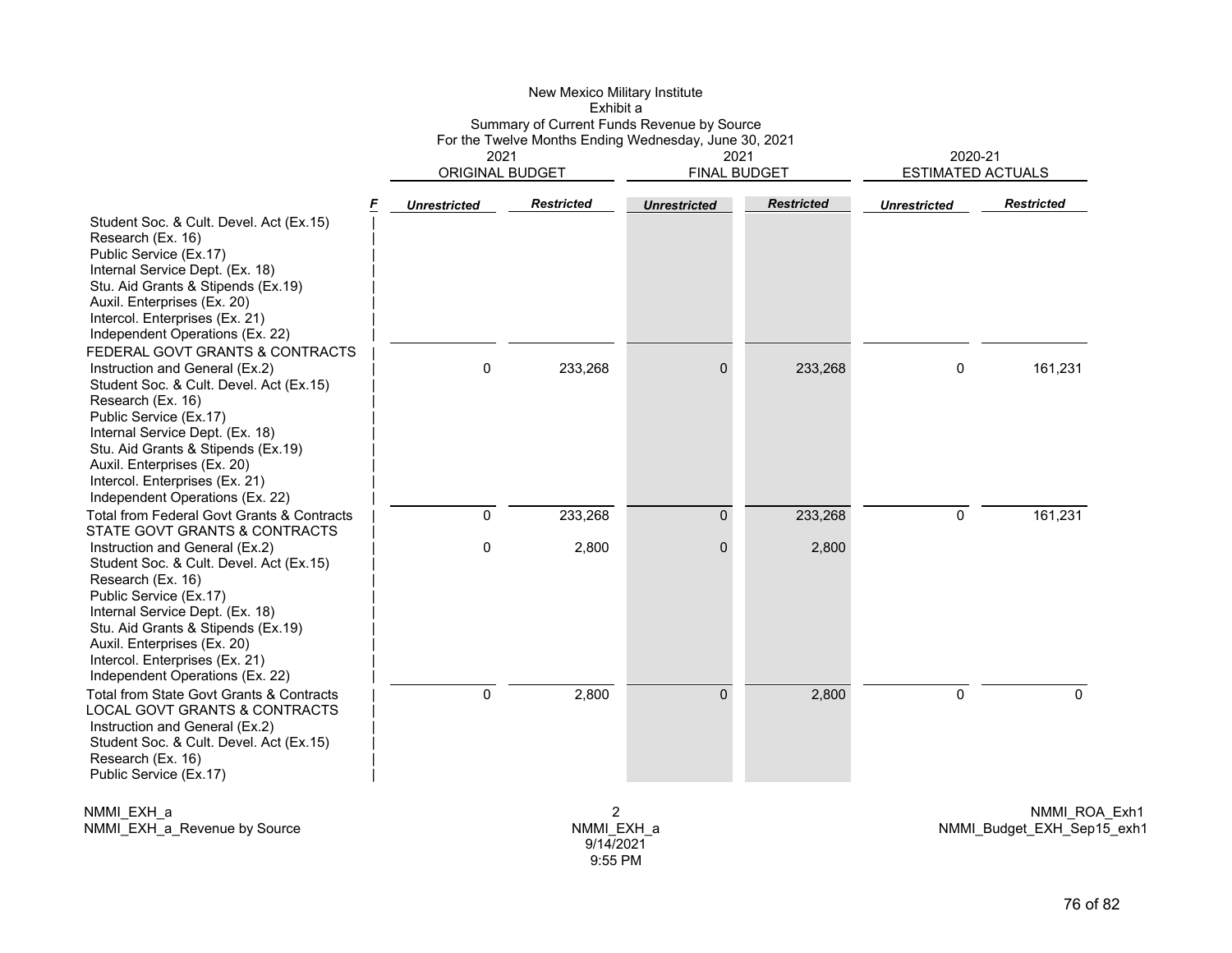|                                                                                                                                                                                                                                                                                                                                        |                     | Summary of Current Funds Revenue by Source<br>For the Twelve Months Ending Wednesday, June 30, 2021<br>2021<br>ORIGINAL BUDGET |                     | 2021<br><b>FINAL BUDGET</b> | 2020-21<br><b>ESTIMATED ACTUALS</b> |                   |
|----------------------------------------------------------------------------------------------------------------------------------------------------------------------------------------------------------------------------------------------------------------------------------------------------------------------------------------|---------------------|--------------------------------------------------------------------------------------------------------------------------------|---------------------|-----------------------------|-------------------------------------|-------------------|
|                                                                                                                                                                                                                                                                                                                                        | <b>Unrestricted</b> | <b>Restricted</b>                                                                                                              | <b>Unrestricted</b> | <b>Restricted</b>           | <b>Unrestricted</b>                 | <b>Restricted</b> |
| Internal Service Dept. (Ex. 18)<br>Stu. Aid Grants & Stipends (Ex.19)<br>Auxil. Enterprises (Ex. 20)<br>Intercol. Enterprises (Ex. 21)<br>Independent Operations (Ex. 22)                                                                                                                                                              |                     |                                                                                                                                |                     |                             |                                     |                   |
| PRIV GIFTS GRANTS & CONTRACTS<br>Instruction and General (Ex.2)<br>Student Soc. & Cult. Devel. Act (Ex.15)<br>Research (Ex. 16)<br>Public Service (Ex.17)<br>Internal Service Dept. (Ex. 18)<br>Stu. Aid Grants & Stipends (Ex.19)<br>Auxil. Enterprises (Ex. 20)<br>Intercol. Enterprises (Ex. 21)<br>Independent Operations (Ex. 22) | 0                   | 1,180,765                                                                                                                      | $\Omega$            | 1,180,765                   | 0                                   | 936,861           |
| Total from Priv Govt Grants & Contracts                                                                                                                                                                                                                                                                                                | 0                   | 1,180,765                                                                                                                      | $\mathbf{0}$        | 1,180,765                   | $\mathbf{0}$                        | 936,861           |
| ENDOW. LD & PERM FD<br>Instruction and General (Ex.2)<br>Student Soc. & Cult. Devel. Act (Ex.15)<br>Research (Ex. 16)<br>Public Service (Ex.17)<br>Internal Service Dept. (Ex. 18)<br>Stu. Aid Grants & Stipends (Ex.19)<br>Auxil. Enterprises (Ex. 20)<br>Intercol. Enterprises (Ex. 21)<br>Independent Operations (Ex. 22)           | 22,633,063          | 0                                                                                                                              | 23,763,127          | 0                           | 24,270,543                          | 0                 |
| Total from Endowment Land & Perm Fund                                                                                                                                                                                                                                                                                                  | 22,633,063          | 0                                                                                                                              | 23,763,127          | $\mathbf 0$                 | 24,270,543                          | $\mathbf{0}$      |

New Mexico Military Institute

NMMI\_EXH\_a NMMI\_EXH\_a\_Revenue by Source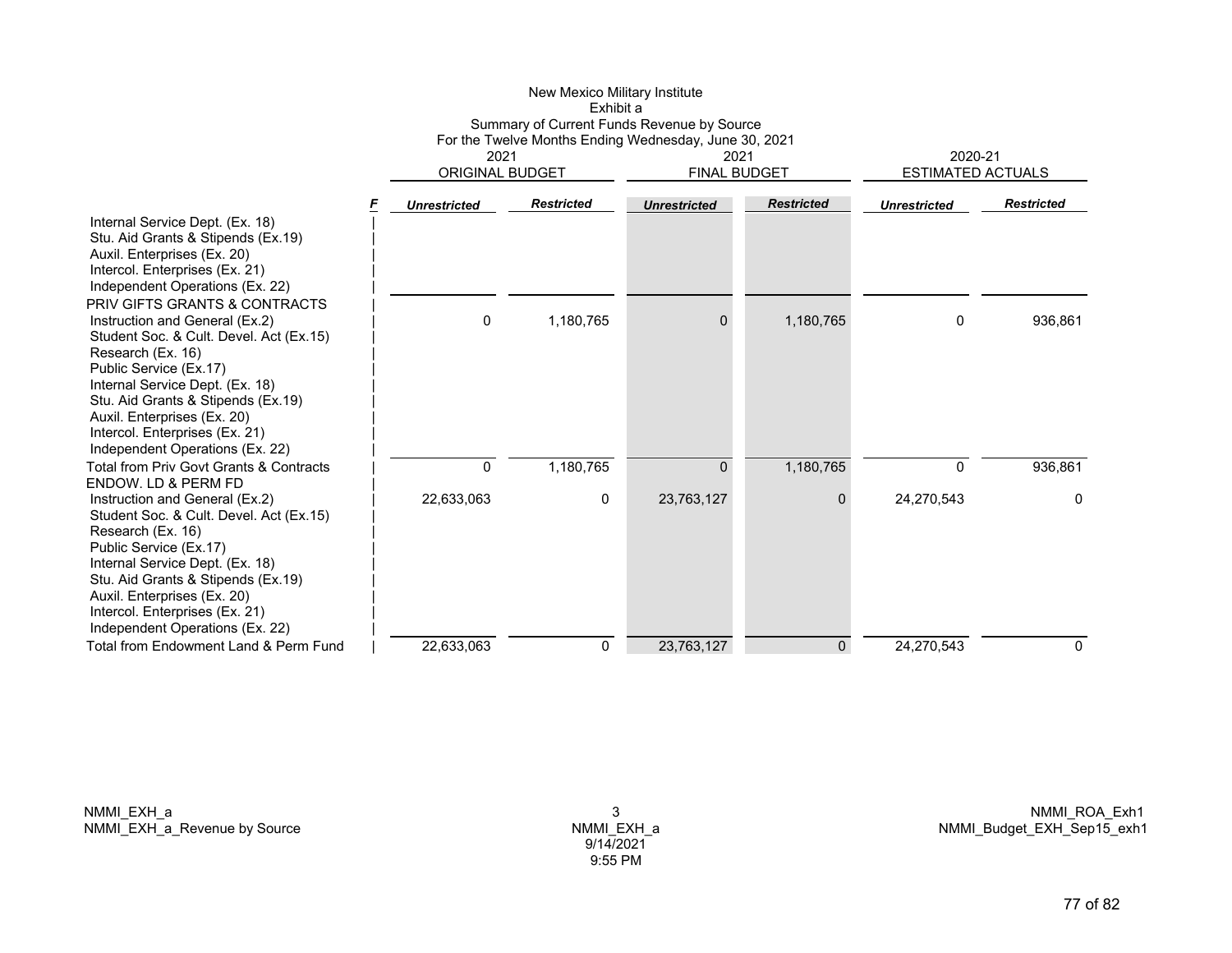|                                                                                                                                                                                                                                                                                                        | Exhibit a<br>Summary of Current Funds Revenue by Source<br>For the Twelve Months Ending Wednesday, June 30, 2021 |                                                                                  |                                                                          |                                                                                              |                                                                            |                                                                                 |                                                                    |
|--------------------------------------------------------------------------------------------------------------------------------------------------------------------------------------------------------------------------------------------------------------------------------------------------------|------------------------------------------------------------------------------------------------------------------|----------------------------------------------------------------------------------|--------------------------------------------------------------------------|----------------------------------------------------------------------------------------------|----------------------------------------------------------------------------|---------------------------------------------------------------------------------|--------------------------------------------------------------------|
|                                                                                                                                                                                                                                                                                                        |                                                                                                                  | 2021<br><b>ORIGINAL BUDGET</b>                                                   |                                                                          | 2021<br><b>FINAL BUDGET</b>                                                                  |                                                                            | 2020-21<br><b>ESTIMATED ACTUALS</b>                                             |                                                                    |
|                                                                                                                                                                                                                                                                                                        | F                                                                                                                | <b>Unrestricted</b>                                                              | <b>Restricted</b>                                                        | <b>Unrestricted</b>                                                                          | <b>Restricted</b>                                                          | <b>Unrestricted</b>                                                             | <b>Restricted</b>                                                  |
| <b>SALES &amp; SERVICES</b><br>Instruction and General (Ex.2)<br>Student Soc. & Cult. Devel. Act (Ex.15)<br>Research (Ex. 16)<br>Public Service (Ex.17)                                                                                                                                                |                                                                                                                  | 36,861                                                                           | $\mathbf 0$                                                              | 36,861                                                                                       | $\Omega$                                                                   | 380                                                                             | 0                                                                  |
| Internal Service Dept. (Ex. 18)<br>Stu. Aid Grants & Stipends (Ex.19)<br>Auxil. Enterprises (Ex. 20)<br>Intercol. Enterprises (Ex. 21)<br>Independent Operations (Ex. 22)                                                                                                                              |                                                                                                                  | 1,049,656<br>13,000                                                              | 0<br>0                                                                   | 1,049,656<br>13,000                                                                          | $\mathbf 0$<br>$\Omega$                                                    | 927,329<br>4,519                                                                | 0<br>0                                                             |
| <b>Total from Sales &amp; Services</b>                                                                                                                                                                                                                                                                 |                                                                                                                  | 1,099,517                                                                        | $\mathbf 0$                                                              | 1,099,517                                                                                    | $\Omega$                                                                   | 932,228                                                                         | $\mathbf{0}$                                                       |
| <b>OTHER SOURCES</b><br>Instruction and General (Ex.2)<br>Student Soc. & Cult. Devel. Act (Ex.15)<br>Research (Ex. 16)<br>Public Service (Ex.17)                                                                                                                                                       |                                                                                                                  | 82,476                                                                           | 0                                                                        | 81,869                                                                                       | $\Omega$                                                                   | 715,138                                                                         | 0                                                                  |
| Internal Service Dept. (Ex. 18)<br>Stu. Aid Grants & Stipends (Ex.19)<br>Auxil. Enterprises (Ex. 20)<br>Intercol. Enterprises (Ex. 21)<br>Independent Operations (Ex. 22)                                                                                                                              |                                                                                                                  | 164,612                                                                          | 0                                                                        | 164,612                                                                                      | $\Omega$                                                                   | 212,607                                                                         | 0                                                                  |
| <b>Total from Other Sources</b>                                                                                                                                                                                                                                                                        |                                                                                                                  | 247,088                                                                          | $\mathbf{0}$                                                             | 246,481                                                                                      | $\Omega$                                                                   | 927,745                                                                         | $\Omega$                                                           |
| TOTAL CURRENT FUNDS REVENUE<br><b>Tuition and Fees</b><br>Federal Govt. Appro.<br>State Govt. Appro.<br>Fed. Govt. Grts & Contr.<br>State Govt. Grts & Contr.<br>Priv Govt. Grts & Contr.<br>Endow. Land & Perm. Fund<br>Sales and Service<br><b>Other Sources</b><br><b>GRAND TOTAL CURRENT FUNDS</b> |                                                                                                                  | 9,060,509<br>0<br>3,320,800<br>0<br>0<br>O<br>22,633,063<br>1,099,517<br>247,088 | 0<br>1,347,817<br>62,000<br>233,268<br>2,800<br>1,180,765<br>0<br>0<br>0 | 10,146,500<br>$\mathbf{0}$<br>2,907,200<br>0<br>0<br>0<br>23,763,127<br>1,099,517<br>246,481 | $\Omega$<br>1,132,562<br>64,405<br>233,268<br>2,800<br>1,180,765<br>0<br>0 | 10,331,706<br>0<br>2,907,199<br>0<br>0<br>n<br>24,270,543<br>932,228<br>927,745 | 0<br>1,015,879<br>53,746<br>161,231<br>0<br>936,861<br>0<br>0<br>0 |
| <b>REVENUE</b>                                                                                                                                                                                                                                                                                         |                                                                                                                  | 36,360,977                                                                       | 2,826,650                                                                | 38, 162, 825                                                                                 | 2,613,800                                                                  | 39,369,421                                                                      | 2,167,716                                                          |

NMMI\_EXH\_a NMMI\_EXH\_a\_Revenue by Source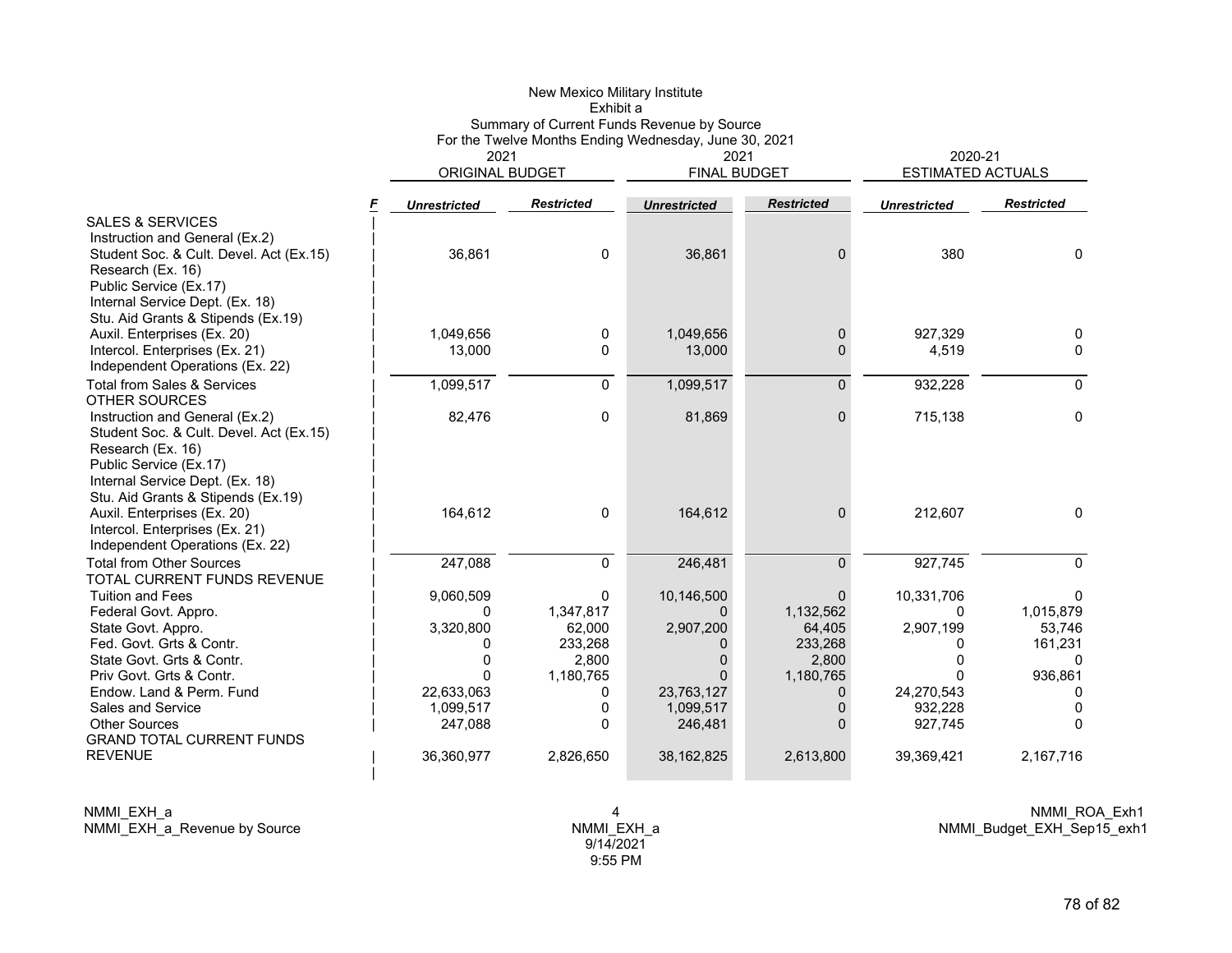| EXHIBIT b. Summary of Salaries in All Current Funds Page 1 |  |
|------------------------------------------------------------|--|
|------------------------------------------------------------|--|

| New Mexico Military Institute<br><b>FACULTY SALARIES</b>                                                                                                                                                                                                                     |                                                                                                                                       | Unrestricted<br>F.T.E.            | 2020-21 ORIGINAL BUDGET<br>Amount              | F.T.E.                       | Restricted<br>Amount                                  | Unrestricted<br>F.T.E.            | 2020-21 FINAL BUDGET<br>Amount                 | Restricted<br>F.T.E.         | Amount                                                        | Unrestricted<br>F.T.E.            | 2020-21 ESTIMATED ACTUALS<br>Amount            | Restricted<br>F.T.E.         | Amount                                                        |
|------------------------------------------------------------------------------------------------------------------------------------------------------------------------------------------------------------------------------------------------------------------------------|---------------------------------------------------------------------------------------------------------------------------------------|-----------------------------------|------------------------------------------------|------------------------------|-------------------------------------------------------|-----------------------------------|------------------------------------------------|------------------------------|---------------------------------------------------------------|-----------------------------------|------------------------------------------------|------------------------------|---------------------------------------------------------------|
| Instruction<br>Academic Support<br><b>Student Services</b><br>Institutional Sup.<br>Oper. & Mtce. of Plt.<br>Stu Soc & Cult Dev Act<br>Research<br><b>Public Service</b><br>Internal Serv. Dept.<br><b>Auxiliary Enterprises</b><br>Intercol. Athletics<br>Independent Oper. | (EX.10A)<br>(EX.11A)<br>(EX.12A)<br>(EX.13A)<br>(EX.14A)<br>(EX.15)<br>(EX.16)<br>(EX.17)<br>(EX.18)<br>(EX.20)<br>(EX.21)<br>(EX.22) | 79.00                             | 5,120,288                                      |                              |                                                       | 79.00                             | 5,202,038                                      |                              |                                                               | 79.00                             | 4,905,566                                      |                              |                                                               |
| TOTAL FACULTY SALARIES                                                                                                                                                                                                                                                       |                                                                                                                                       | 79.00                             | 5,120,288                                      | 0.00                         | 0 <sub>1</sub>                                        | 79.00                             | 5,202,038                                      | 0.00                         | $\mathbf 0$                                                   | 79.00                             | 4,905,566                                      | 0.00                         | $0$                                                           |
| <b>Professional Salaries</b>                                                                                                                                                                                                                                                 |                                                                                                                                       | 101.00                            | 6,531,859                                      | 3.00                         | 477,534                                               | 103.00                            | 6,531,859                                      | 3.00                         | 477,534                                                       | 103.00                            | 5,627,066                                      | 3.00                         | 437,112                                                       |
| <b>Support Staff Salaries</b>                                                                                                                                                                                                                                                |                                                                                                                                       | 99.00                             | 3,269,038                                      | 2.00                         | 84,851                                                | 99.00                             | 3,269,038                                      | 2.00                         | 84,851                                                        | 99.00                             | 2,870,017                                      | 2.00                         | 102,153                                                       |
| <b>GA/TA Salaries</b>                                                                                                                                                                                                                                                        |                                                                                                                                       |                                   |                                                |                              |                                                       |                                   |                                                |                              |                                                               |                                   |                                                |                              |                                                               |
| <b>Student Salaries</b>                                                                                                                                                                                                                                                      |                                                                                                                                       |                                   |                                                |                              |                                                       |                                   |                                                |                              |                                                               |                                   |                                                |                              |                                                               |
| Federal/State Work Study Salar                                                                                                                                                                                                                                               |                                                                                                                                       |                                   |                                                |                              | 7,268                                                 |                                   |                                                |                              | 7,268                                                         |                                   |                                                |                              | 7,268                                                         |
| <b>Other Salaries</b>                                                                                                                                                                                                                                                        |                                                                                                                                       | 20.00                             | 856,918                                        | 2.00                         | 119,758                                               | 20.00                             | 856,918                                        | 2.00                         | 119,758                                                       | 20.00                             | 481,059                                        | 2.00                         | 88,673                                                        |
| SUMMARY OF TOTAL SALAR<br><b>Faculty Salaries</b><br>Professional Salaries<br><b>Support Staff Salaries</b><br><b>GA/TA Salaries</b><br><b>Student Salaries</b><br><b>Federal Work Study Salaries</b><br><b>State Work Study Salaries</b><br><b>Other Salaries</b>           |                                                                                                                                       | 79.00<br>101.00<br>99.00<br>20.00 | 5,120,288<br>6,531,859<br>3,269,038<br>856,918 | 0.00<br>3.00<br>2.00<br>2.00 | $0$   <br>477,534   <br>84,851   <br>7,268<br>119,758 | 79.00<br>103.00<br>99.00<br>20.00 | 5,202,038<br>6,531,859<br>3,269,038<br>856,918 | 0.00<br>3.00<br>2.00<br>2.00 | 0 <sup>1</sup><br>477,534   <br>84,851   <br>7,268<br>119,758 | 79.00<br>103.00<br>99.00<br>20.00 | 4,905,566<br>5,627,066<br>2,870,017<br>481,059 | 0.00<br>3.00<br>2.00<br>2.00 | 0 <sup>1</sup><br>437,112   <br>102,153   <br>7,268<br>88,673 |
| <b>GRAND TOTAL</b>                                                                                                                                                                                                                                                           |                                                                                                                                       | 299.00                            | 15,778,103                                     | 7.00                         | 689,411                                               | 301.00                            | 15,859,853                                     | 7.00                         | 689,411                                                       | 301.00                            | 13,883,708                                     | 7.00                         | 635,206                                                       |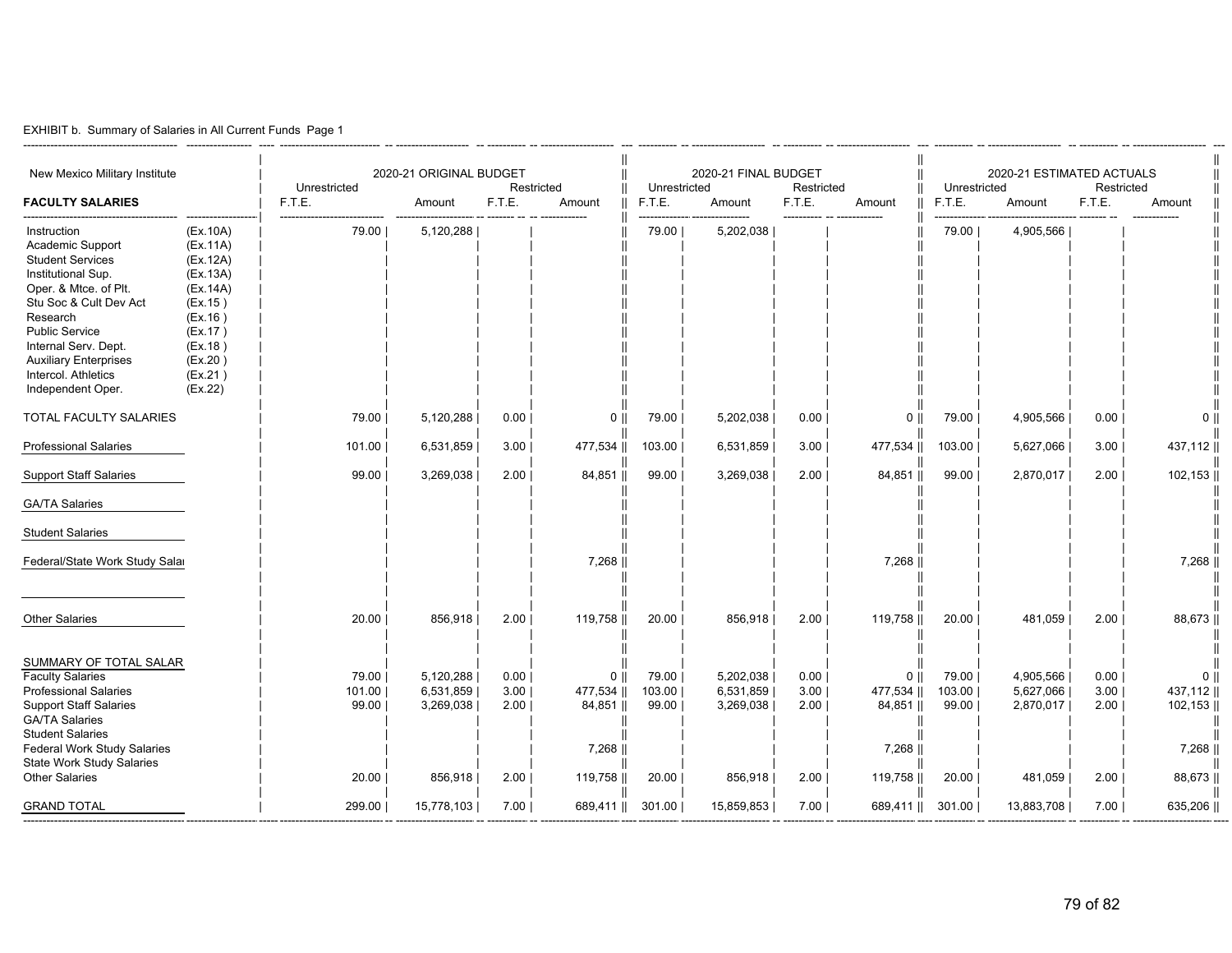# **EXHIBIT c. Actual Salary Increases**

| <b>ACTUAL</b><br>Percentage<br><b>Salary</b><br><b>Increase</b> |
|-----------------------------------------------------------------|
| ----------<br>1.0%                                              |
| $0.0\%$                                                         |
| 5.5%                                                            |
| 5.5%                                                            |
| N/A                                                             |
| N/A                                                             |
|                                                                 |
|                                                                 |

 $||$   $||$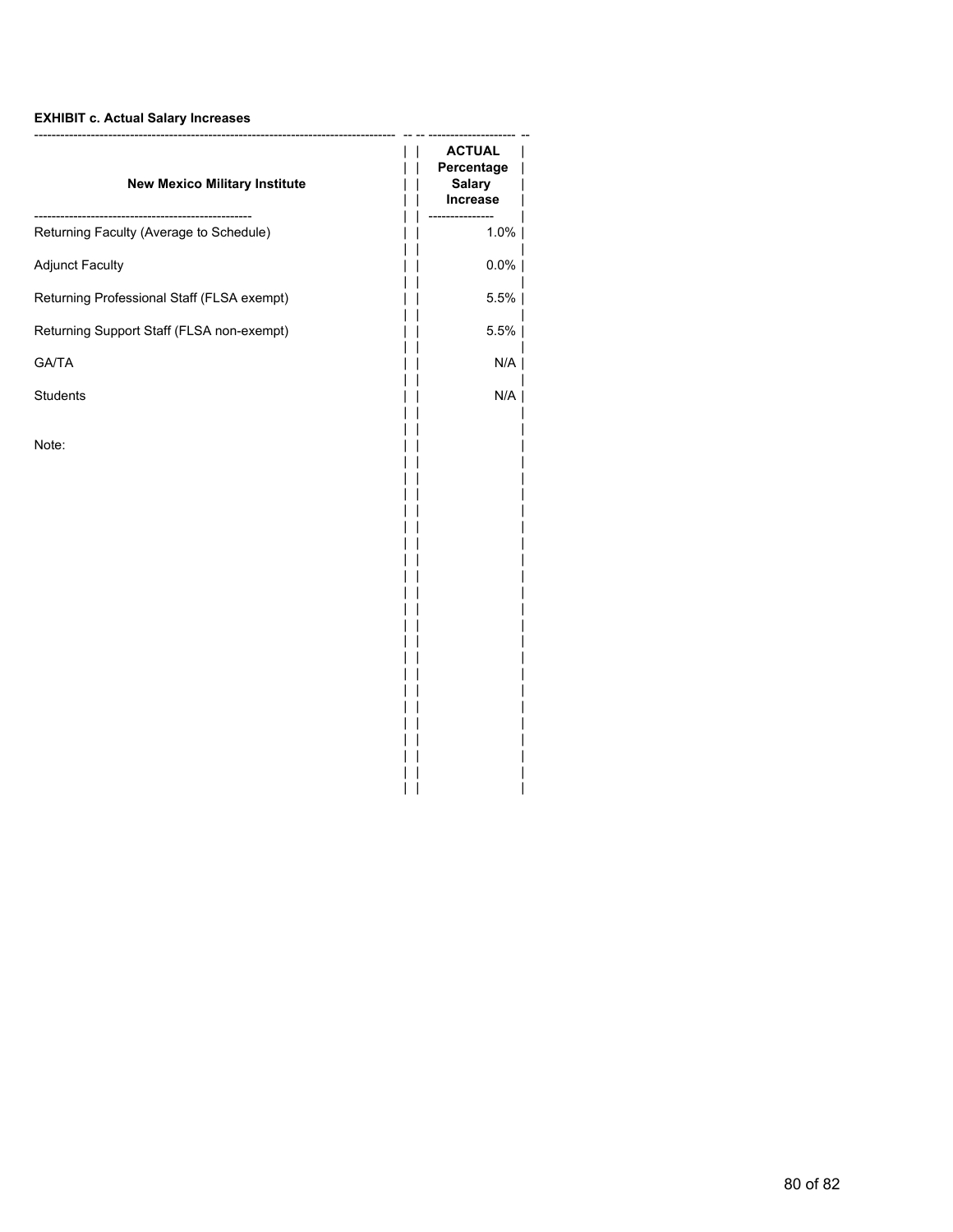## **EXHIBIT d. Tuition, Required Fees, Room & Board Rates, Revenue From Required Fees Page 1**

| <b>New Mexico Military Institute</b>                                                    | L<br>$\mathbf{I}$ | 2020-21                | 2020-21                | 2021-22                  |
|-----------------------------------------------------------------------------------------|-------------------|------------------------|------------------------|--------------------------|
|                                                                                         | Ν<br>E            | ORIGINAL BUDGET        | FINAL BUDGET           | <b>ESTIMATED ACTUALS</b> |
| MAIN CAMPUS - (Annual Cost)                                                             | 0                 |                        |                        |                          |
| Tuition                                                                                 | 1                 |                        |                        |                          |
| <b>Full-Time Students</b>                                                               | 2                 |                        |                        |                          |
| NMMI True (NM Residents Only)<br>Resident                                               | 3<br>4            | 400<br>1872            | 400<br>1872            | 400<br>1872              |
| Non-Resident                                                                            | 5                 | 8072                   | 8072                   | 8072                     |
| International<br>Part-Time Students - Hourly Rate                                       | 6<br>7            | 13154                  | 13154                  | 13154                    |
| Resident                                                                                | 8                 |                        |                        |                          |
| Non-Resident                                                                            | 9                 |                        |                        |                          |
| <b>Required Fees</b>                                                                    | 10                | 4086                   | 4086                   | 4086                     |
| <b>Full-Time Students</b><br>Part-Time Students - Hourly Rate                           | 11<br>12          |                        |                        |                          |
| <b>Total Tuition and Required Fees</b>                                                  | 13                |                        |                        |                          |
| <b>Full-Time Students</b>                                                               | 14                |                        |                        |                          |
| NMMI True (NM Residents Only)<br>Resident                                               | 15<br>16          | 4486<br>5958           | 4486<br>5958           | 4486<br>5958             |
| Non-Resident                                                                            | 17                | 12158                  | 12158                  | 12158                    |
| International                                                                           | 18                | 17240                  | 17240                  | 17240                    |
| Part-Time Students - Hourly Rate<br>Resident                                            | 19<br>20          |                        |                        |                          |
| Non-Resident                                                                            | 21                |                        |                        |                          |
| Room and Board                                                                          | 22                |                        |                        |                          |
| Room-Range                                                                              | 23<br>24          | 1816<br>21             | 1816<br>21             | 1816<br>21               |
| Board - Number of Meals per Week<br><b>Annual Rate</b>                                  | 25                | 4360                   | 4360                   | 4360                     |
|                                                                                         | 26                |                        |                        |                          |
| MAIN CAMPUS - Summer Session-Weeks Duration                                             | 27                |                        |                        |                          |
| Tuition<br>Full-Time Students                                                           | 28<br>29          |                        |                        |                          |
| Resident                                                                                | 30                |                        |                        |                          |
| Non-Resident                                                                            | 31                |                        |                        |                          |
| Part-Time Students - Hourly Rate<br>Resident                                            | 32<br>33          |                        |                        |                          |
| Non-Resident                                                                            | 34                |                        |                        |                          |
| <b>Required Fees</b>                                                                    | 35                |                        |                        |                          |
| <b>Full-Time Students</b><br>Part-Time Students - Hourly Rate                           | 36<br>37          |                        |                        |                          |
| <b>Total Tuition and Required Fees</b>                                                  | 38                |                        |                        |                          |
| <b>Full-Time Students</b>                                                               | 39                |                        |                        |                          |
| Resident                                                                                | 40                |                        |                        |                          |
| Non-Resident<br>Part-Time Students - Hourly Rate                                        | 41<br>42          |                        |                        |                          |
| Resident                                                                                | 43                |                        |                        |                          |
| Non-Resident                                                                            | 44                |                        |                        |                          |
| Room and Board<br>Room-Range                                                            | 45<br>46          |                        |                        |                          |
| Board - Number of Meals per Week                                                        | 47                |                        |                        |                          |
| <b>Annual Rate</b>                                                                      | 48                |                        |                        |                          |
| Off Campus - College Credit                                                             | 49<br>50          |                        |                        |                          |
| Extension - Entire Year                                                                 | 51                |                        |                        |                          |
| Correspondance - Entire Year                                                            | 52                |                        |                        |                          |
| Residence Ctr. Attendance                                                               | 53<br>54          |                        |                        |                          |
| DISTRIBUTION OF REQ. FEE RATE-Full-Time Student                                         | 55                |                        |                        |                          |
| Student Activities (St Act, Soc Hos, Lyc, Erly)                                         | 56                | 331                    | 331                    | 331                      |
| <b>Health Service</b><br>Athletics (Ath/Golf)                                           | 57<br>58          | 1405  <br>591          | 1405  <br>591          | 1405  <br>591            |
| Show                                                                                    | 59                | 5                      | 5                      | 5                        |
| Publications                                                                            | 60                | 93                     | 93                     | 93                       |
| Intramurals (GAC)<br>Others                                                             | 61<br>62          | 29 <br>935             | 29 <br>935             | 29 <br>935               |
| Capital Outlay                                                                          | 63                | 150                    | 150                    | 150                      |
| Laundry                                                                                 | 64                | 495                    | 495                    | 495                      |
| <b>Debt Service</b>                                                                     | 65                | 52                     | 52                     | 52                       |
| REVENUE FROM REQUIRED FEES APPLIED TO:                                                  | 66<br>67          | 4086                   | 4086                   | 4086                     |
| Student Activities (Exhibit 15)                                                         | 68                | 325,717                | 351,613                | 351,612                  |
| Health Service (Exhibit 20A)                                                            | 69                | 758,495                | 1,076,033              | 1,076,033                |
| Athletics (Exhibit 21)<br>Auxiliaries (Exhibit 20)                                      | 70<br>71          | 419,695  <br>5,560,459 | 447,308  <br>6,442,992 | 447,308  <br>6,629,172   |
| Technology (Exhibit 18)                                                                 | 72                | 287,539                | 306,414                | 306,414                  |
|                                                                                         | 73                | 7,351,905              | 8,624,360              | 8,810,539                |
| Capital Outlay (Exhibit I)<br>Debt Service (Exhibit III) (incl. pass-thru laptop lease) | 74<br>75          | 107,861<br>402,192     | 115,022  <br>428,214   | 115,022<br>427,899       |
| Total Revenue from Required Fees                                                        | 76                | 7,861,958              | 9,167,596              | 9,353,460                |
|                                                                                         | 77                |                        |                        |                          |
|                                                                                         | 78                |                        |                        |                          |